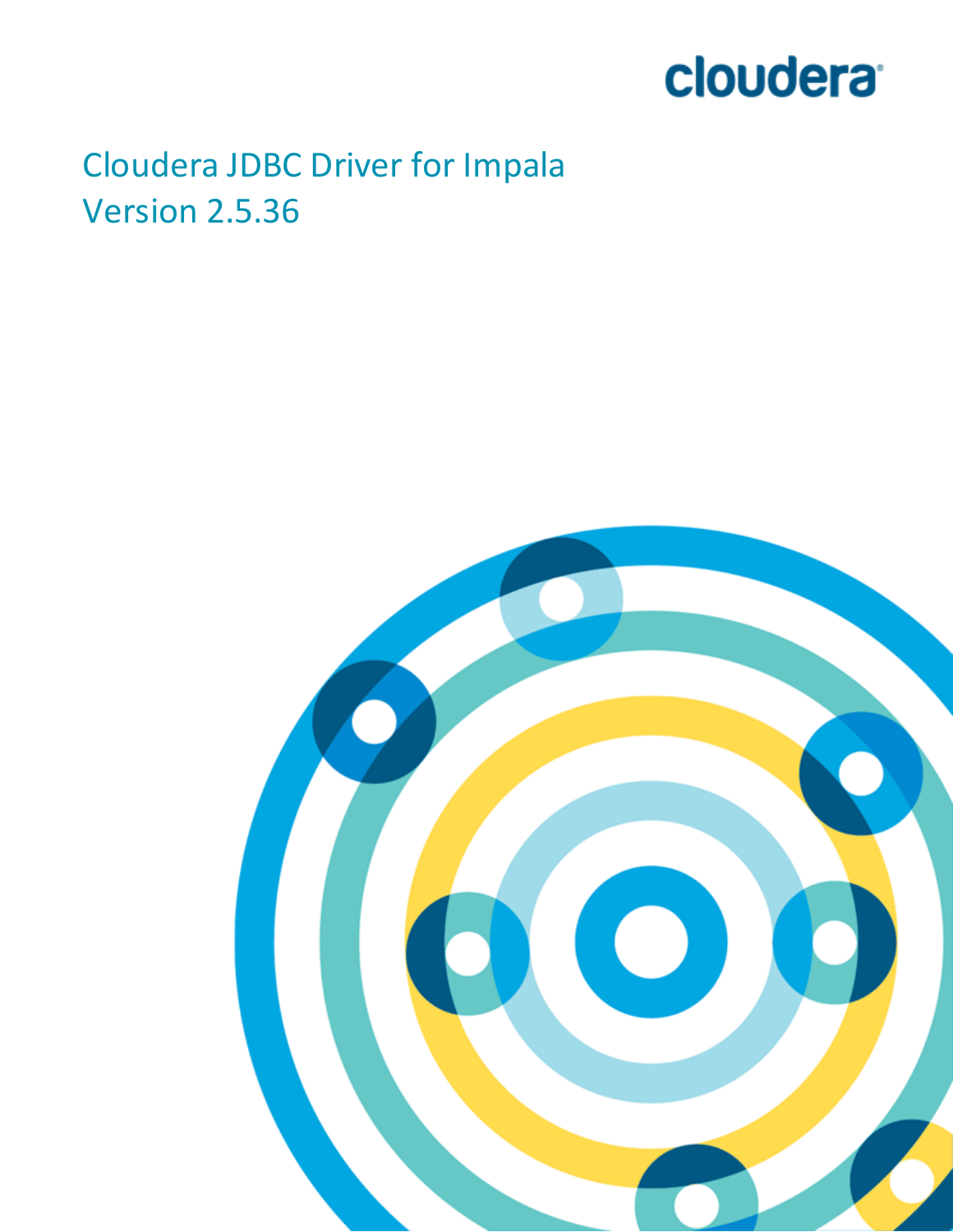#### **Important Notice**

© 2010-2016 Cloudera, Inc. All rights reserved.

Cloudera, the Cloudera logo, and any other product or service names or slogans contained in this document, except as otherwise disclaimed, are trademarks of Cloudera and its suppliers or licensors, and may not be copied, imitated or used, in whole or in part, without the prior written permission of Cloudera or the applicable trademark holder.

Hadoop and the Hadoop elephant logo are trademarks of the Apache Software Foundation. All other trademarks, registered trademarks, product names and company names or logos mentioned in this document are the property of their respective owners. Reference to any products, services, processes or other information, by trade name, trademark, manufacturer, supplier or otherwise does not constitute or imply endorsement, sponsorship or recommendation thereof by us.

Complying with all applicable copyright laws is the responsibility of the user. Without limiting the rights under copyright, no part of this document may be reproduced, stored in or introduced into a retrieval system, or transmitted in any form or by any means (electronic, mechanical, photocopying, recording, or otherwise), or for any purpose, without the express written permission of Cloudera.

Cloudera may have patents, patent applications, trademarks, copyrights, or other intellectual property rights covering subject matter in this document. Except as expressly provided in any written license agreement from Cloudera, the furnishing of this document does not give you any license to these patents, trademarks copyrights, or other intellectual property.

The information in this document is subject to change without notice. Cloudera shall not be liable for any damages resulting from technical errors or omissions which may be present in this document, or from use of this document.

**Cloudera, Inc. 1001 Page Mill Road, Building 2 Palo Alto, CA 94304-1008 [info@cloudera.com](mailto:info@cloudera.com?subject=Information Request) US: 1-888-789-1488 Intl: 1-650-843-0595 [www.cloudera.com](http://www.cloudera.com/)**

#### **Release Information**

Version: 2.5.36

Date: December 15, 2016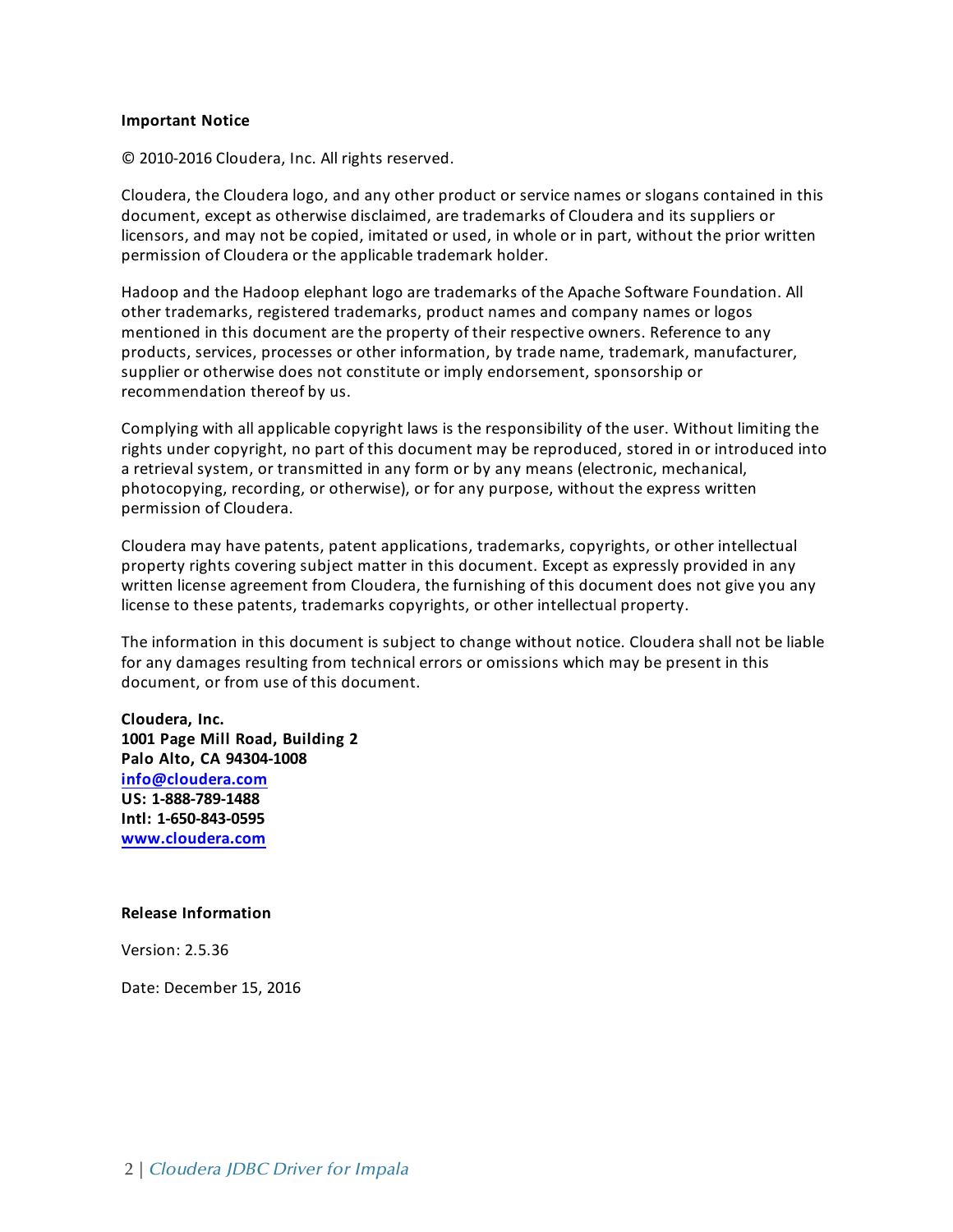# **Table of Contents**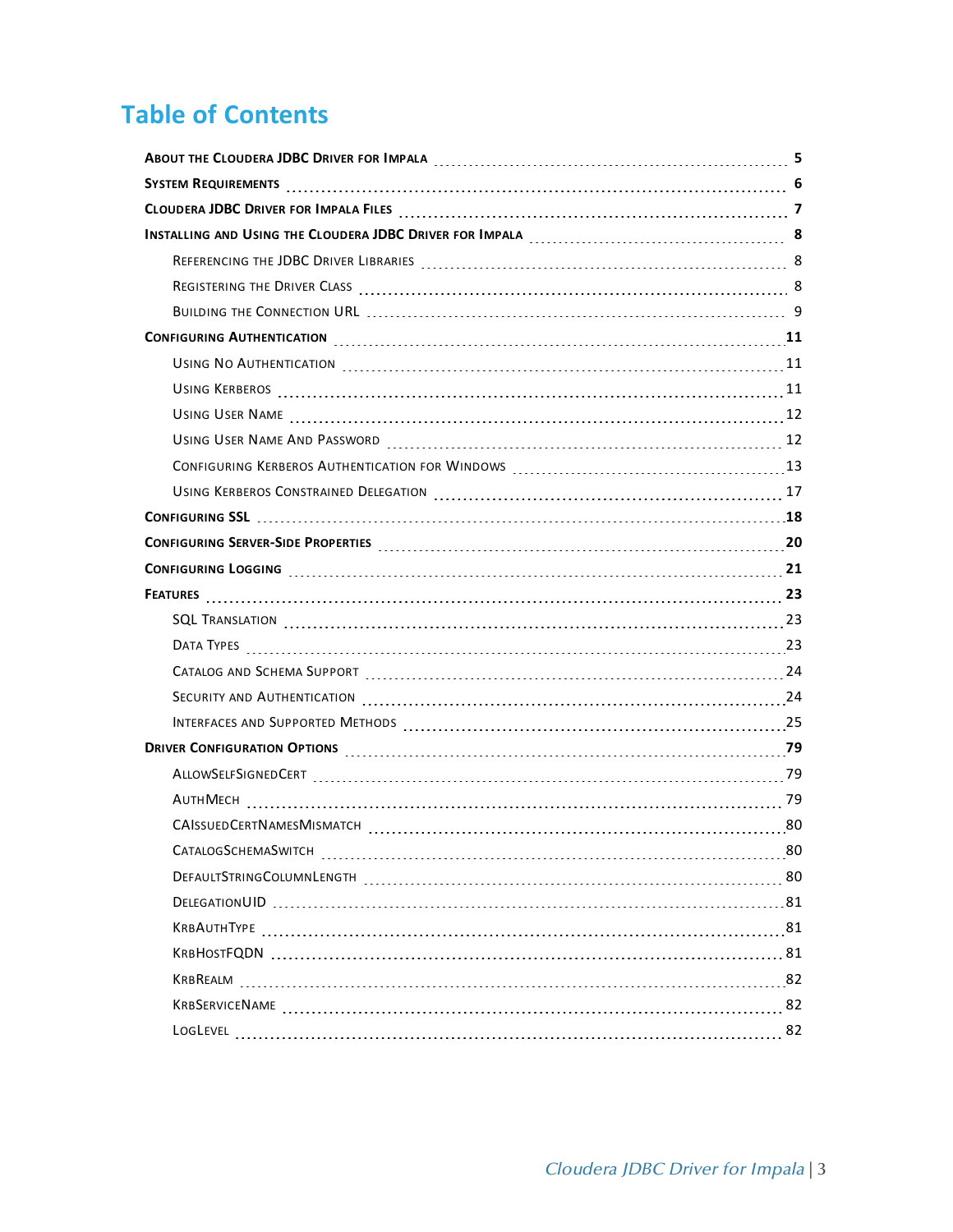|  | 83 |
|--|----|
|  |    |
|  |    |
|  |    |
|  |    |
|  |    |
|  |    |
|  |    |
|  |    |
|  |    |
|  |    |
|  |    |
|  |    |
|  |    |
|  |    |
|  |    |
|  |    |
|  | 89 |
|  |    |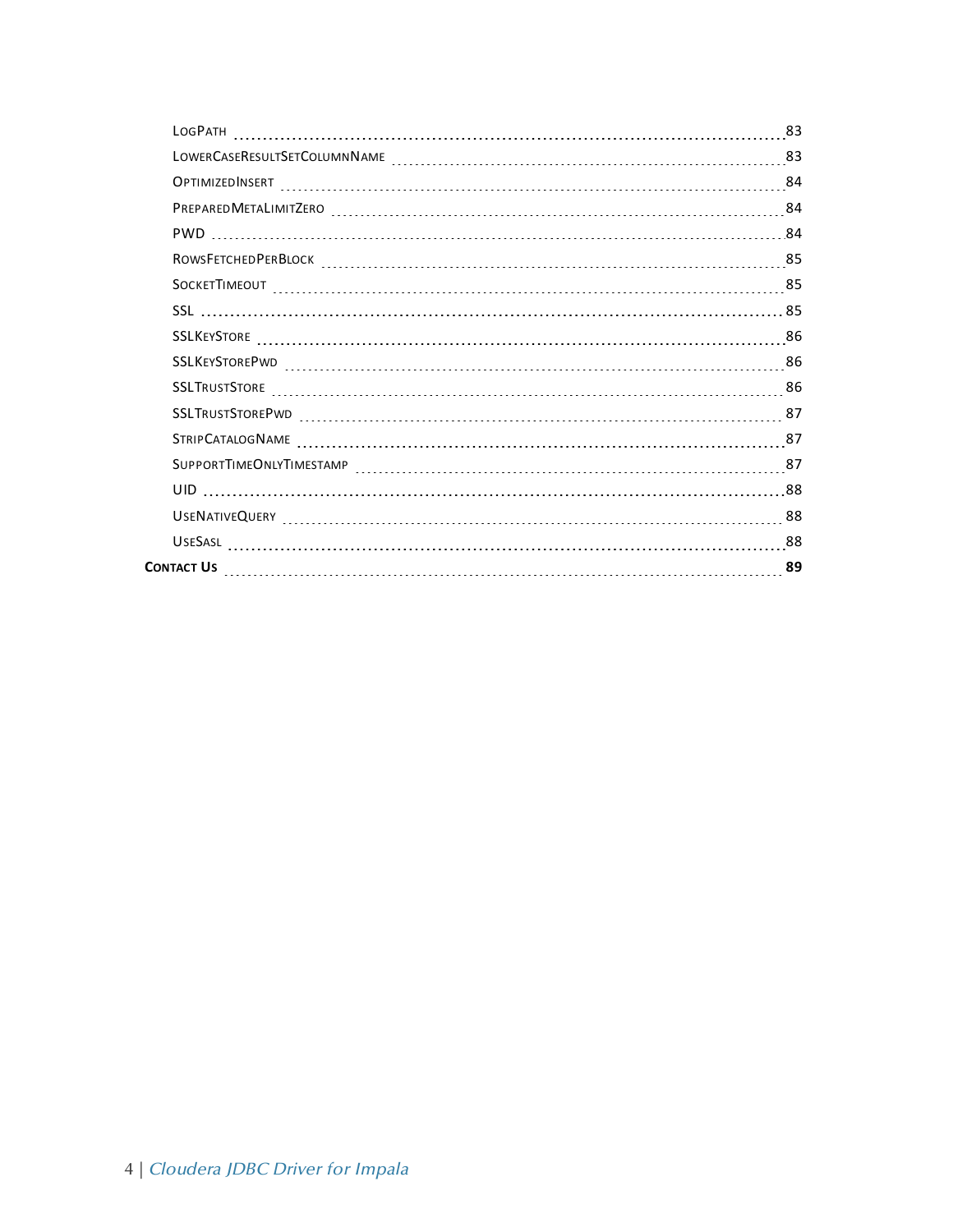# <span id="page-4-0"></span>**About the Cloudera JDBC Driver for Impala**

The Cloudera JDBC Driver for Impala is used for direct SQL and Impala SQL access to Apache Hadoop / Impala distributions, enabling Business Intelligence (BI), analytics, and reporting on Hadoop / Impala-based data. The driver efficiently transforms an application's SQL query into the equivalent form in Impala SQL, which is a subset of SQL-92. If an application is Impala-aware, then the driver is configurable to pass the query through to the database for processing. The driver interrogates Impala to obtain schema information to present to a SQL-based application. Queries, including joins, are translated from SQL to Impala SQL. For more information about the differences between Impala SQL and SQL, see ["Features"](#page-22-0) on page 23.

The Cloudera JDBC Driver for Impala complies with the JDBC 4.0 and 4.1 data standards. JDBC is one of the most established and widely supported APIs for connecting to and working with databases. At the heart of the technology is the JDBC driver, which connects an application to the database. For more information about JDBC, see the *Data Access Standards Glossary*: [http://www.simba.com/resources/data-access-standards-library.](http://www.simba.com/resources/data-access-standards-library)

This guide is suitable for users who want to access data residing within Impala from their desktop environment. Application developers might also find the information helpful. Refer to your application for details on connecting via JDBC.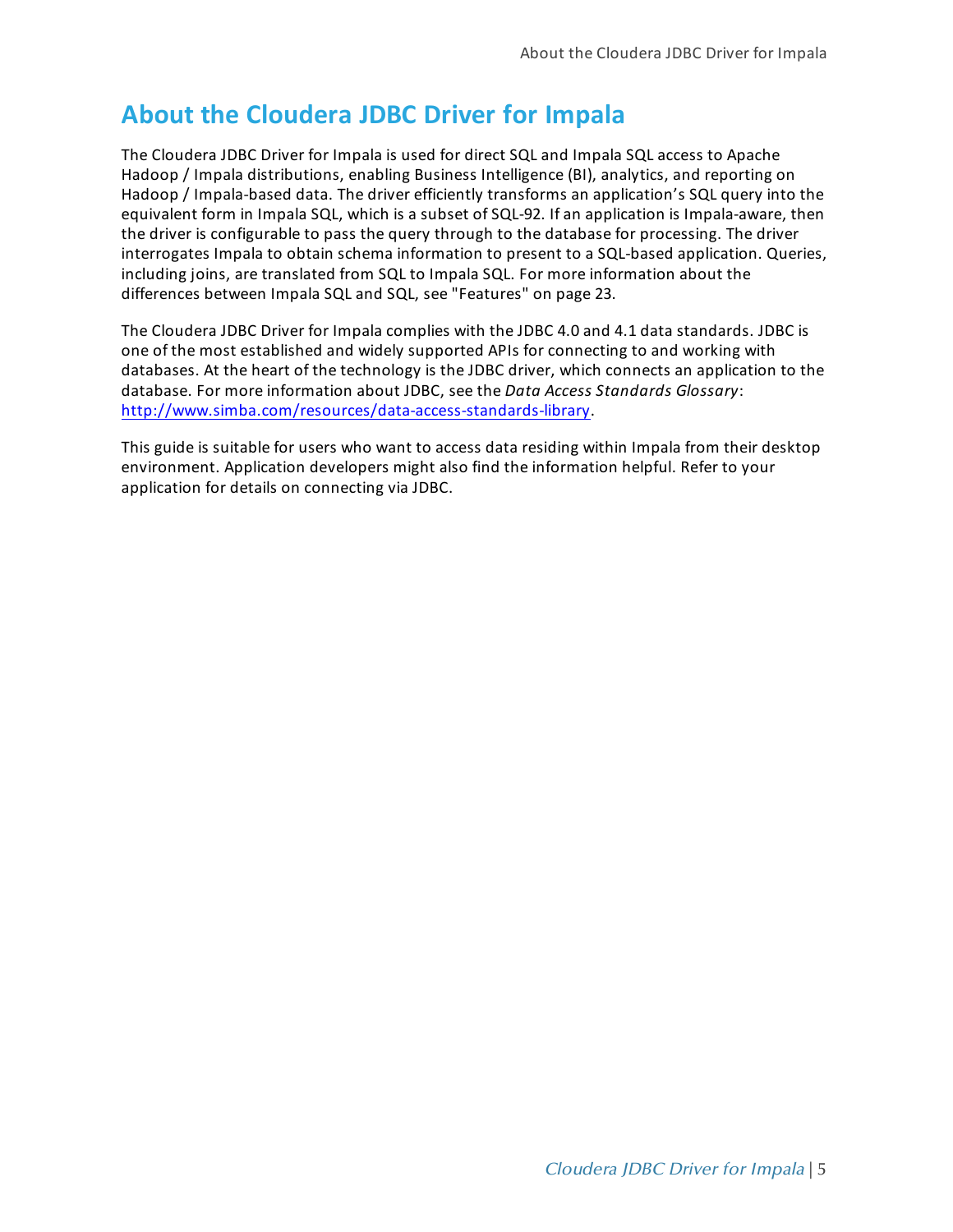# <span id="page-5-0"></span>**System Requirements**

Each machine where you use the Cloudera JDBC Driver for Impala must have Java Runtime Environment (JRE) installed. The version of JRE that must be installed depends on the version of the JDBC API you are using with the driver. The following table lists the required version of JRE for each version of the JDBC API.

| <b>JDBC API Version</b> | <b>JRE Version</b> |
|-------------------------|--------------------|
| 4.0                     | 6.0 or later       |
| 4.1                     | 7.0 or later       |

The driver supports Impala versions 1.0.1 through 2.5, and CDH versions 5.6 and 5.7.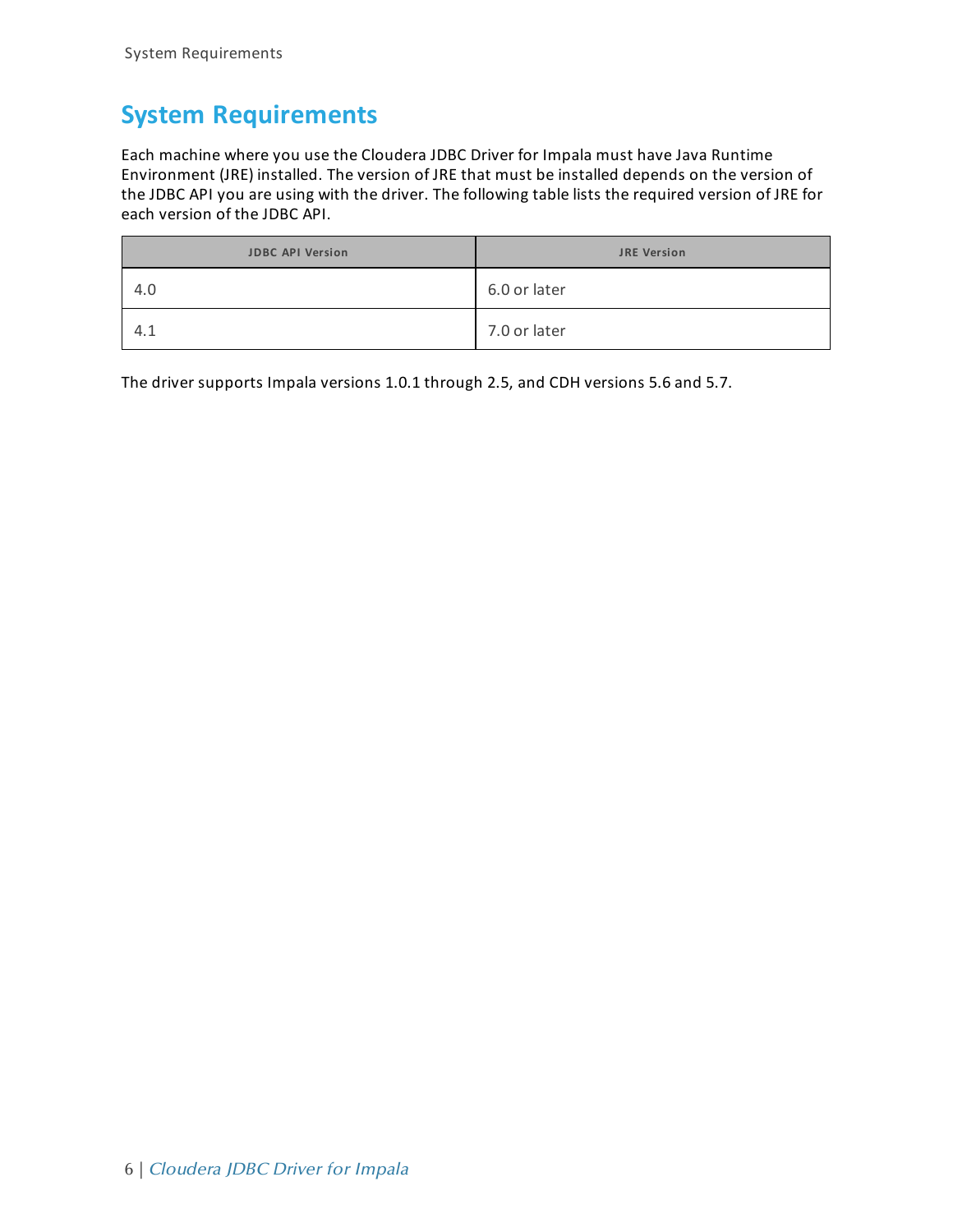# <span id="page-6-0"></span>**Cloudera JDBC Driver for Impala Files**

The Cloudera JDBC Driver for Impala is delivered in the following two ZIP archives, where *[Version]* is the version number of the driver:

- <sup>l</sup> ImpalaJDBC4\_*[Version]*.zip
- <sup>l</sup> ImpalaJDBC41\_*[Version]*.zip

Each archive contains the driver supporting the JDBC API version indicated in the archive name, as well as release notes and third party license information.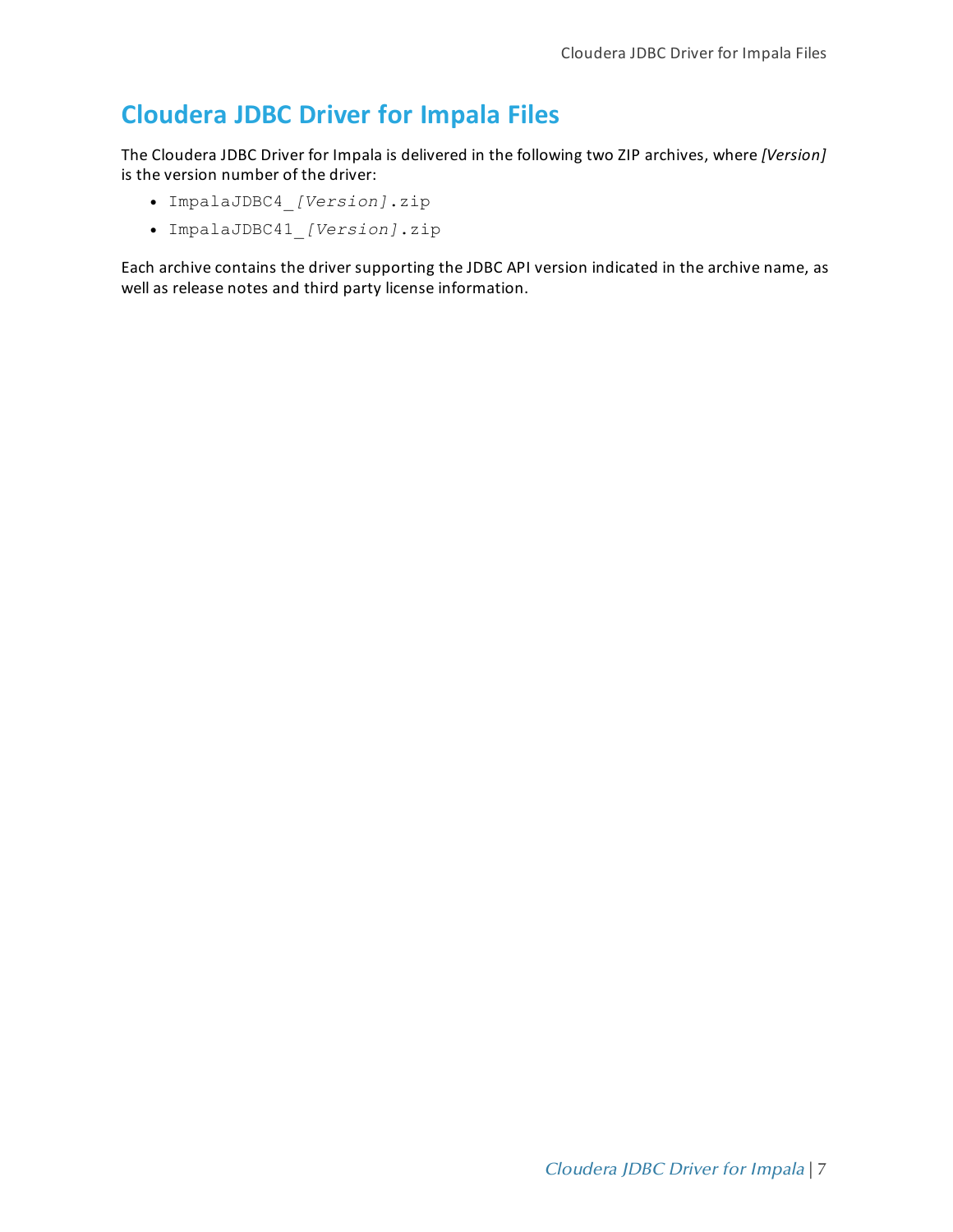# <span id="page-7-0"></span>**Installing and Using the Cloudera JDBC Driver for Impala**

To install the Cloudera JDBC Driver for Impala on your machine, extract the files from the appropriate ZIP archive to the directory of your choice.

To access a Impala data store using the Cloudera JDBC Driver for Impala, you need to configure the following:

- The list of driver library files (see ["Referencing](#page-7-1) the JDBC Driver Libraries" on page 8)
- The Driver or DataSource class (see ["Registering](#page-7-2) the Driver Class" on page 8)
- The connection URL for the driver (see "Building the [Connection](#page-8-0) URL" on page 9)

#### **Important:**

<span id="page-7-1"></span>The Cloudera JDBC Driver for Impala is a forward-only, read-only driver with no transaction support. Because the driver does not support transactions, auto-commit is always set to **true**.

### **Referencing the JDBC Driver Libraries**

Before you use the Cloudera JDBC Driver for Impala, the JDBC application or Java code that you are using to connect to the data store must be able to access the driver JAR files. In the application or code, specify all the JAR files that you extracted from the appropriate ZIP archive.

**Using the Driver in a JDBC Application**

Most JDBC applications provide a set of configuration options for adding a list of driver library files. Use the provided options to include all the JAR files from the ZIP archive as part of the driver configuration in the application. For more information, see the documentation for your JDBC application.

**Using the Driver in Java Code**

You must include all the driver library files in the class path. This is the path that the Java Runtime Environment searches for classes and other resource files. For more information, see "Setting the Class Path" in the Java SE Documentation:

- **.** For Windows: <http://docs.oracle.com/javase/7/docs/technotes/tools/windows/classpath.html>
- For Linux and Solaris: <http://docs.oracle.com/javase/7/docs/technotes/tools/solaris/classpath.html>

# <span id="page-7-2"></span>**Registering the Driver Class**

Before connecting to the data store, you must register the appropriate class for your application.

The following is a list of the classes used to connect the Cloudera JDBC Driver for Impala to Impala data stores. The Driver classes extend java.sql.Driver, and the DataSource classes extend javax.sql.DataSource and javax.sql.ConnectionPoolDataSource.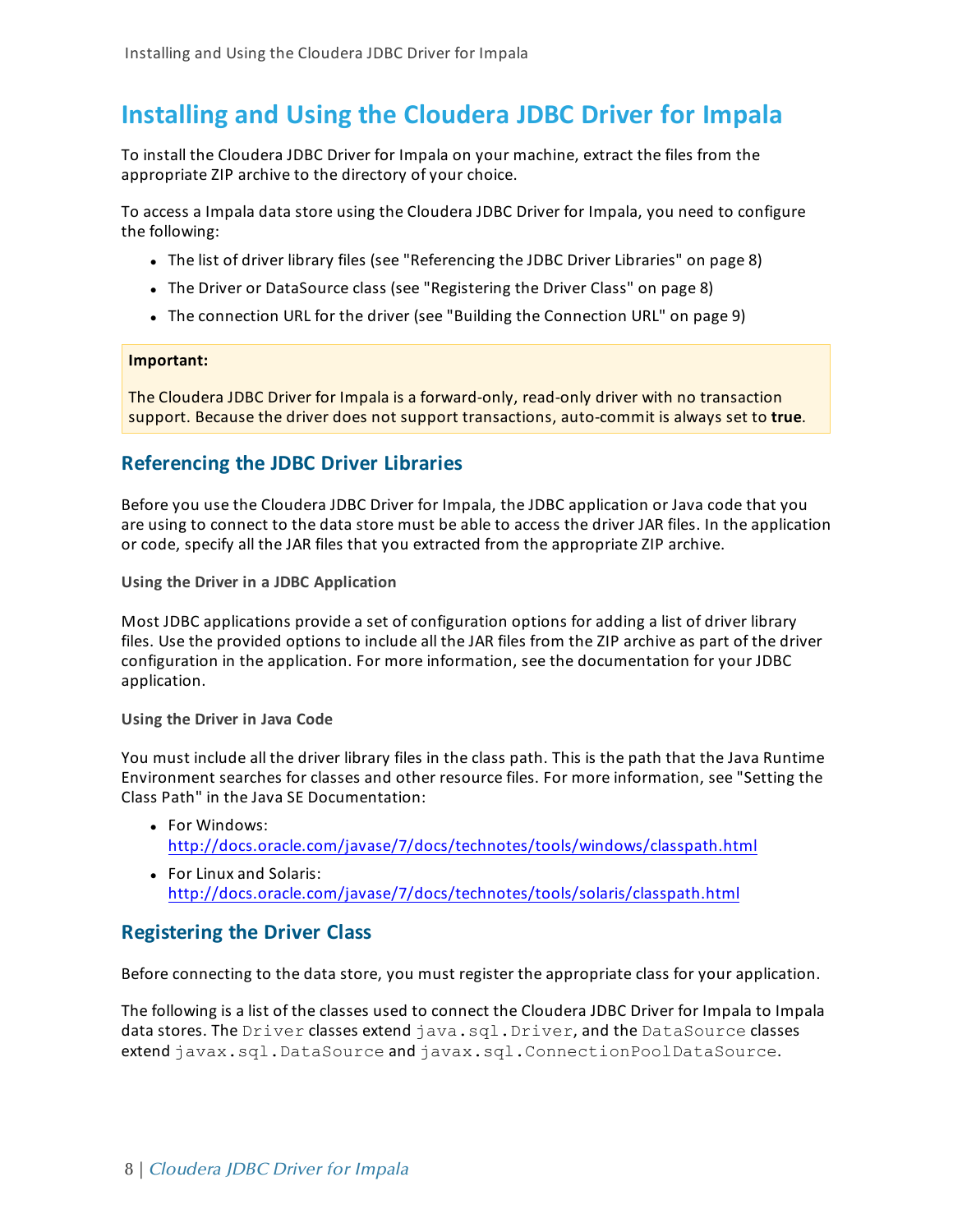To support JDBC 4.0, classes with the following FQCNs are available:

- <sup>l</sup> com.cloudera.impala.jdbc4.Driver
- <sup>l</sup> com.cloudera.impala.jdbc4.DataSource

To support JDBC 4.1, classes with the following FQCNs are available:

- <sup>l</sup> com.cloudera.impala.jdbc41.Driver
- <sup>l</sup> com.cloudera.impala.jdbc41.DataSource

The following sample code shows how to use the DriverManager to establish a connection for JDBC 4:

#### **Note:**

In these examples, the line Class.forName (DRIVER\_CLASS); is only required for JDBC 4.0 and earlier.

```
private static Connection connectViaDM() throws Exception
{
    Connection connection = null;
    Class.forName(DRIVER_CLASS);
    connection = DriverManager.getConnection(CONNECTION URL);
    return connection;
}
```
The following sample code shows how to use the DataSource class to establish a connection:

```
private static Connection connectViaDS() throws Exception
{
    Connection connection = null;
    Class.forName(DRIVER_CLASS);
    DataSource ds = new com.cloudera.impala.jdbc4.DataSource();
    ds.setURL(CONNECTION URL);
    connection = ds.getConnection();
    return connection;
}
```
### <span id="page-8-0"></span>**Building the Connection URL**

Use the connection URL to supply connection information to the data store that you are accessing. The following is the format of the connection URL for the Cloudera JDBC Driver for Impala, where *[Host]* is the DNS or IP address of the Impala server and *[Port]* is the number of the TCP port that the server uses to listen for client requests:

```
jdbc:impala://[Host]:[Port]
```
#### **Note:**

By default, Impala uses port 21050.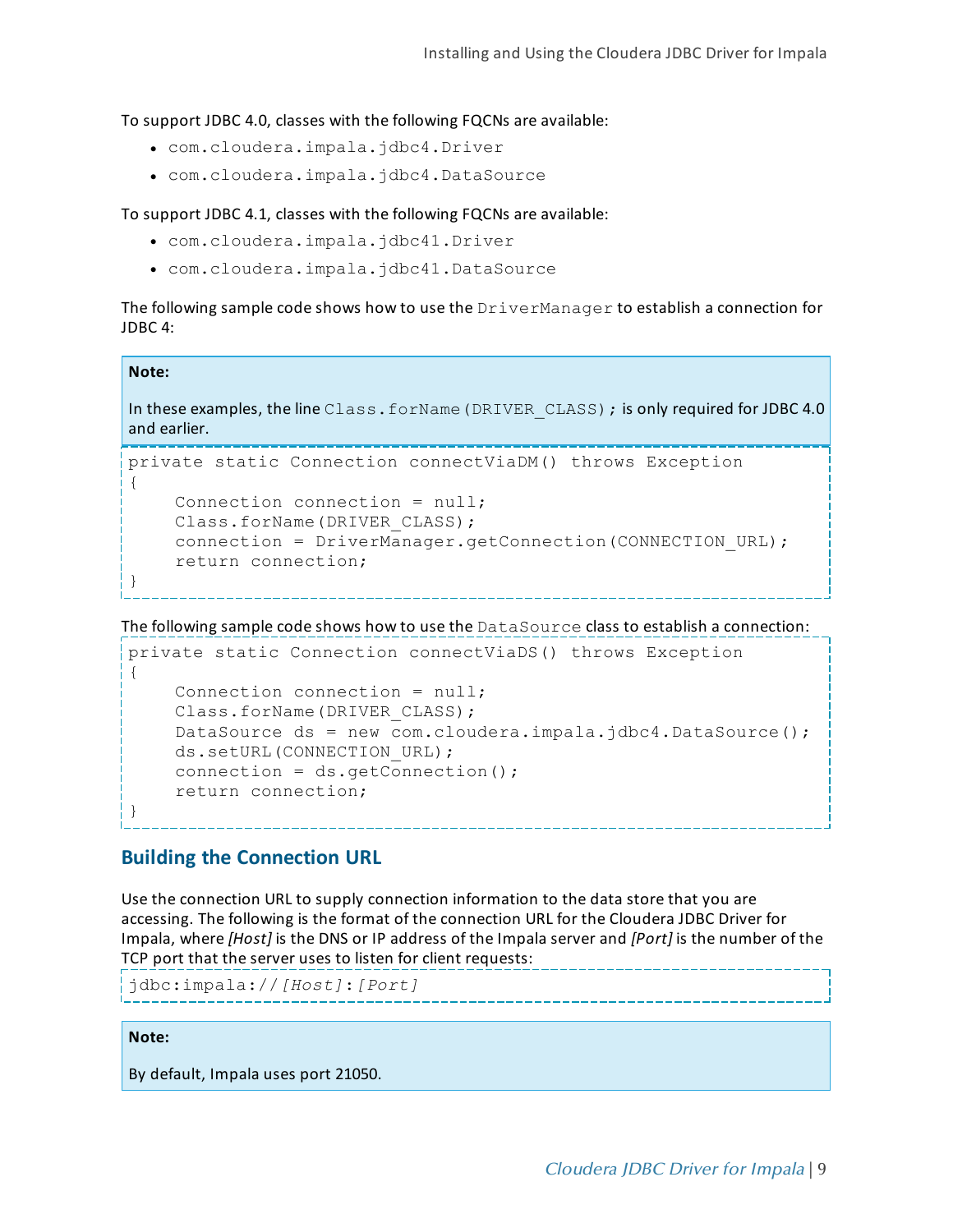By default, the driver uses the schema named **default**.

You can specify optional settings such as the schema to use or any of the connection properties supported by the driver. For a list of the properties available in the driver, see ["Driver](#page-78-0) [Configuration](#page-78-0) Options" on page 79.

#### **Note:**

If you specify a property that is not supported by the driver, then the driver attempts to apply the property as a Impala server-side property for the client session. For more information, see ["Configuring](#page-19-0) Server-Side Properties" on page 20.

The following is the format of a connection URL that specifies some optional settings:

```
jdbc:impala://[Host]:[Port]/[Schema];[Property1]=[Value];
[Property2]=[Value];...
```
For example, to connect to port 18000 on an Impala server installed on the local machine, use a schema named default2, and authenticate the connection using a user name and password, you would use the following connection URL:

```
jdbc:impala://node1.example.com:18000/default2;AuthMech=3;
UID=cloudera;PWD=cloudera
```
#### **Important:**

- Properties are case-sensitive.
- Do not duplicate properties in the connection URL.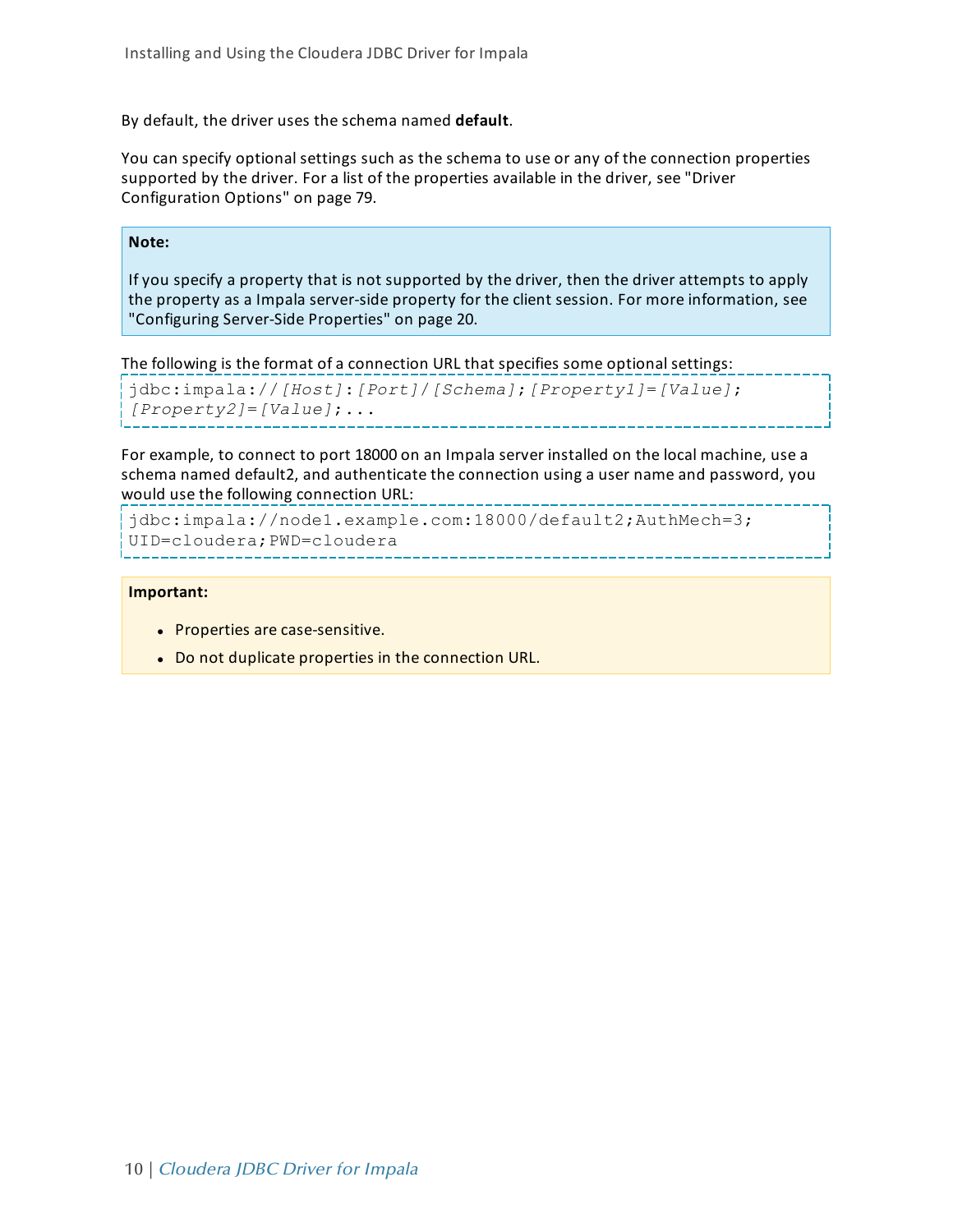# <span id="page-10-0"></span>**Configuring Authentication**

The Cloudera JDBC Driver for Impala supports the following authentication mechanisms:

- No Authentication
- Kerberos
- User Name
- User Name And Password

You configure the authentication mechanism that the driver uses to connect to Impala by specifying the relevant properties in the connection URL.

For information about configuring the authentication mechanism that Impala uses, see the Impala documentation: [http://www.cloudera.com/content/cloudera/en/documentation.html.](http://www.cloudera.com/content/cloudera/en/documentation.html)

For information about the properties you can use in the connection URL, see ["Driver](#page-78-0) [Configuration](#page-78-0) Options" on page 79.

#### **Note:**

<span id="page-10-1"></span>In addition to authentication, you can configure the driver to connect over SSL. For more information, see ["Configuring](#page-17-0) SSL" on page 18.

### **Using No Authentication**

#### **To configure a connection without authentication:**

 $\triangleright$  Set the AuthMech property to 0.

#### For example:

<span id="page-10-2"></span>jdbc:impala://localhost:21050;AuthMech=0;

# **Using Kerberos**

Kerberos must be installed and configured before you can use this authentication mechanism. For information about configuring and operating Kerberos on Windows, see ["Configuring](#page-12-0) Kerberos [Authentication](#page-12-0) for Windows" on page 13. For other operating systems, see the MIT Kerberos documentation: [http://web.mit.edu/kerberos/krb5-latest/doc/.](http://web.mit.edu/kerberos/krb5-latest/doc/)

<u> de la componenta de la componenta de la componenta de la componenta de la componenta de la componenta de la c</u>

#### **Note:**

The driver also supports Kerberos constrained delegation. For more details on this, see ["Using](#page-16-0) Kerberos [Constrained](#page-16-0) Delegation " on page 17.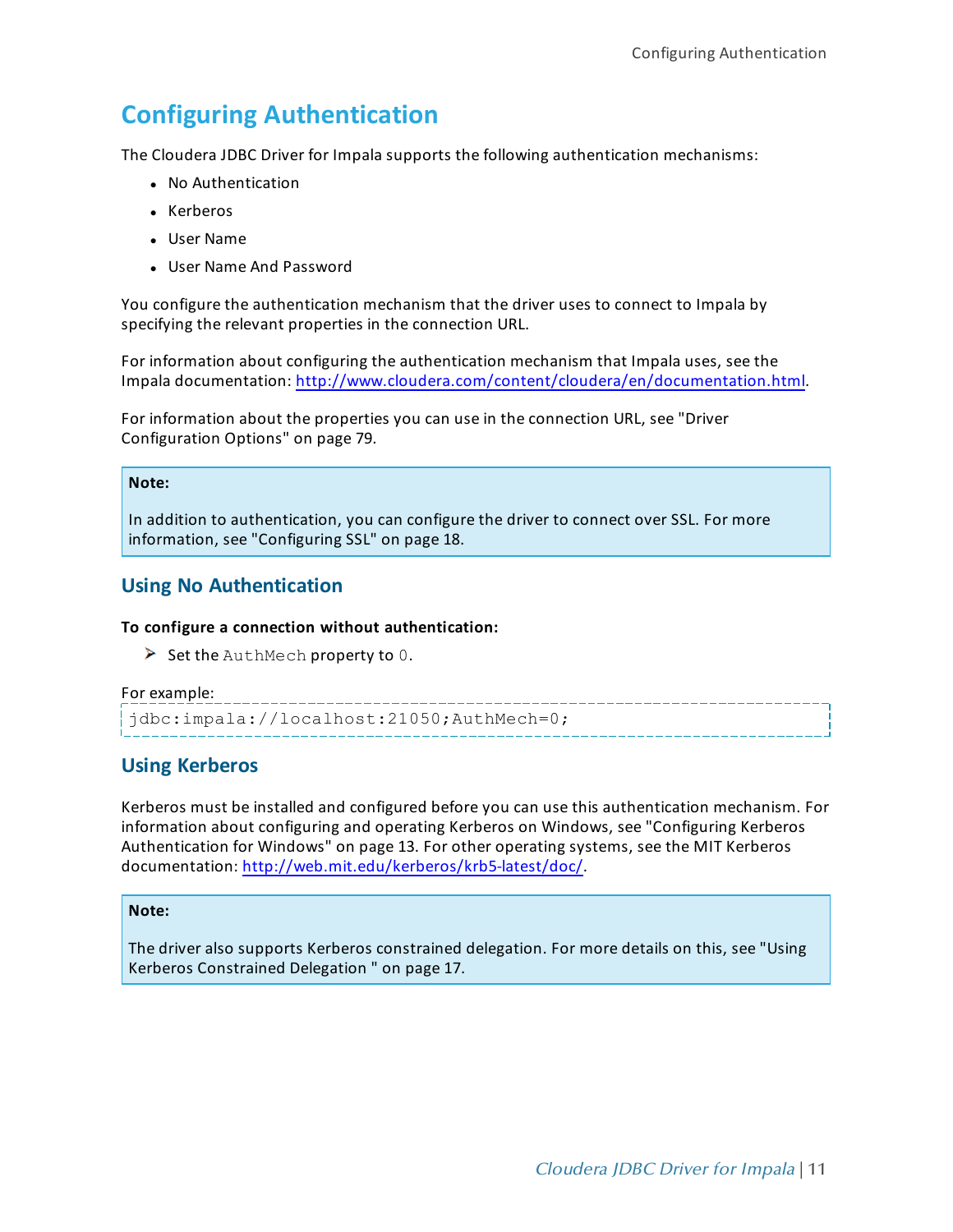#### **To configure default Kerberos authentication:**

- 1. Set the AuthMech property to 1.
- 2. To use the default realm defined in your Kerberos setup, do not set the KrbRealm property.

If your Kerberos setup does not define a default realm or if the realm of your Impala server is not the default, then set the KrbRealm property to the realm of the Impala server.

- 3. Set the KrbHostFQDN property to the fully qualified domain name of the Impala server host.
- 4. If you are using Kerberos Constrained Delegation, set the userGSSCredential property to your Kerberos GSS Credential.
- 5. Optionally, specify how the driver obtains the Kerberos Subject by setting the KrbAuthType property as follows:
	- To configure the driver to automatically detect which method to use for obtaining the Subject, set the KrbAuthType property to 0. Alternatively, do not set the KrbAuthType property.
	- Or, to create a LoginContext from a JAAS configuration and then use the Subject associated with it, set the KrbAuthType property to 1.
	- Or, to create a LoginContext from a Kerberos ticket cache and then use the Subject associated with it, set the KrbAuthType property to 2.

For more detailed information about how the driver obtains Kerberos Subjects based on these settings, see ["KrbAuthType"](#page-80-1) on page 81.

#### For example:

```
jdbc:impala://node1.example.com:21050;AuthMech=1;
KrbRealm=EXAMPLE.COM;KrbHostFQDN=node1.example.com;
KrbServiceName=impala
```
# <span id="page-11-0"></span>**Using User Name**

This authentication mechanism requires a user name but does not require a password. The user name labels the session, facilitating database tracking.

#### **To configure User Name authentication:**

- 1. Set the AuthMech property to 2.
- 2. Set the UID property to an appropriate user name for accessing the Impala server.

#### For example:

```
jdbc:impala://node1.example.com:21050;AuthMech=2;UID=impala
```
### **Using User Name And Password**

This authentication mechanism requires a user name and a password.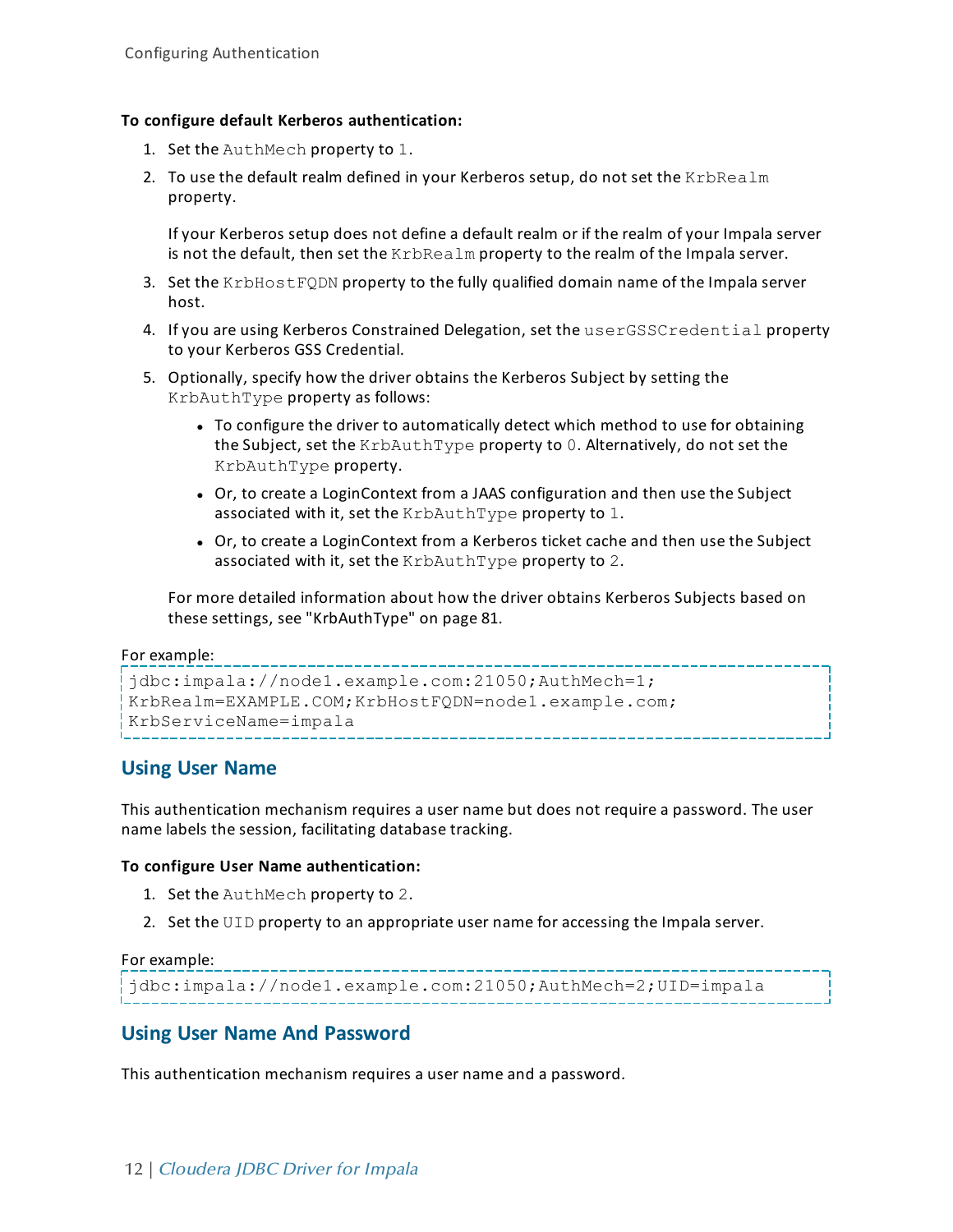#### **To configure User Name And Password authentication:**

- 1. Set the AuthMech property to 3.
- 2. Set the UID property to an appropriate user name for accessing the Impala server.
- 3. Set the PWD property to the password corresponding to the user name you provided.

#### For example:

```
jdbc:impala://node1.example.com:21050;AuthMech=3;
UID=impala;PWD=cloudera;UseSasl=0;
```
# <span id="page-12-0"></span>**Configuring Kerberos Authentication for Windows**

You can configure your Kerberos setup so that you use the MIT Kerberos Ticket Manager to get the Ticket Granting Ticket (TGT), or configure the setup so that you can use the driver to get the ticket directly from the Key Distribution Center (KDC). Also, if a client application obtains a Subject with a TGT, it is possible to use that Subject to authenticate the connection.

**Downloading and Installing MIT Kerberos for Windows**

#### **To download and install MIT Kerberos for Windows 4.0.1:**

- 1. Download the appropriate Kerberos installer:
	- For a 64-bit machine, use the following download link from the MIT Kerberos website: <http://web.mit.edu/kerberos/dist/kfw/4.0/kfw-4.0.1-amd64.msi>.
	- For a 32-bit machine, use the following download link from the MIT Kerberos website: <http://web.mit.edu/kerberos/dist/kfw/4.0/kfw-4.0.1-i386.msi>.

#### **Note:**

The 64-bit installer includes both 32-bit and 64-bit libraries. The 32-bit installer includes 32 bit libraries only.

- 2. To run the installer, double-click the .msi file that you downloaded.
- 3. Follow the instructions in the installer to complete the installation process.
- 4. When the installation completes, click **Finish**.

**Using the MIT Kerberos Ticket Manager to Get Tickets**

**Setting the KRB5CCNAME Environment Variable**

You must set the KRB5CCNAME environment variable to your credential cache file.

#### **To set the KRB5CCNAME environment variable:**

- 1. Click **Start <sup>1</sup>**, then right-click **Computer**, and then click **Properties**.
- 2. Click **Advanced System Settings**.
- 3. In the System Properties dialog box, on the **Advanced** tab, click **Environment Variables**.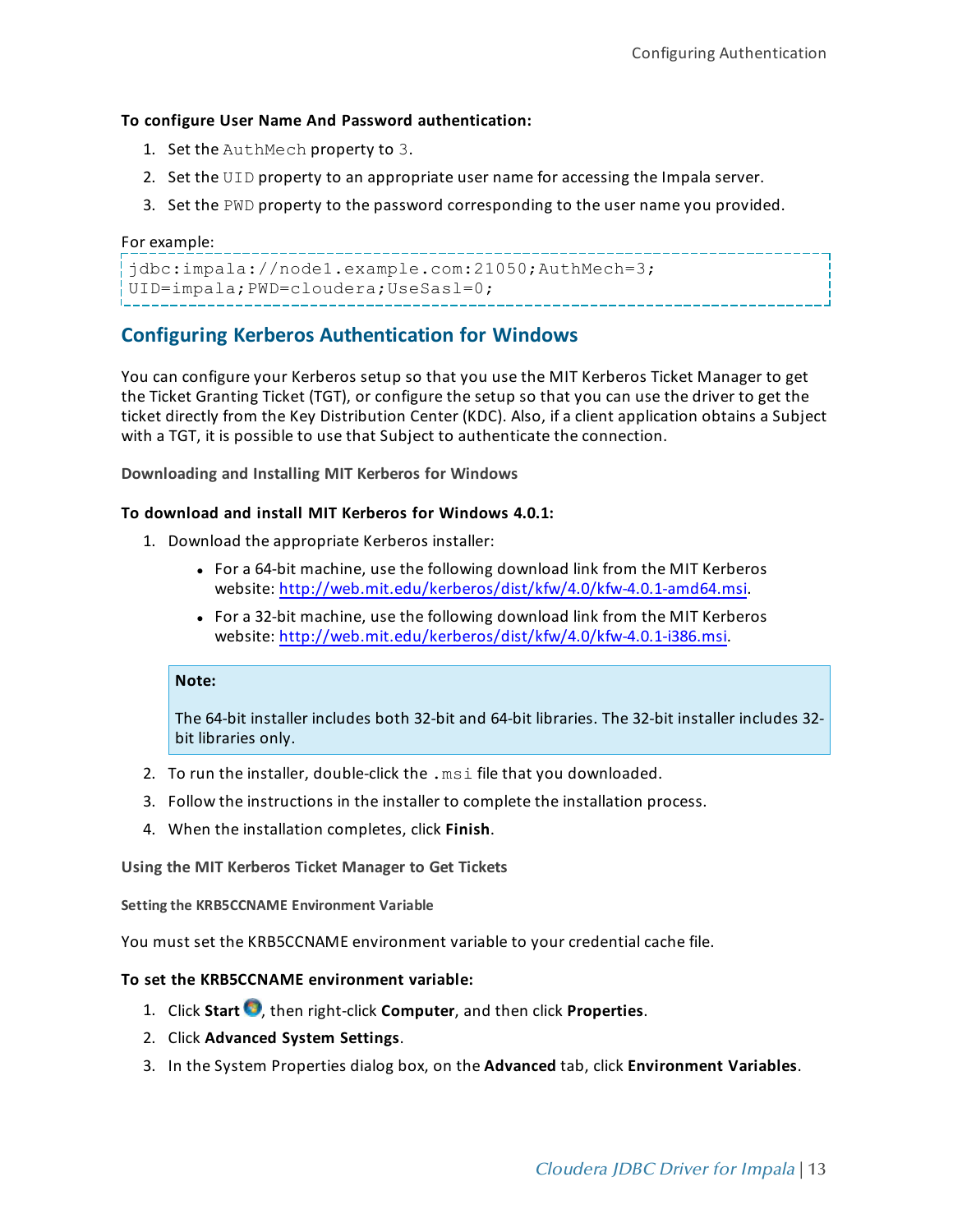- 4. In the Environment Variables dialog box, under the System Variables list, click **New**.
- 5. In the **New System Variable** dialog box, in the Variable Name field, type **KRB5CCNAME**.
- 6. In the **Variable Value** field, type the path for your credential cache file. For example, type C:\KerberosTickets.txt.
- 7. Click **OK** to save the new variable.
- 8. Make sure that the variable appears in the System Variables list.
- 9. Click **OK** to close the Environment Variables dialog box, and then click **OK** to close the System Properties dialog box.
- 10. Restart your machine.

**Getting a Kerberos Ticket**

#### **To get a Kerberos ticket:**

- 1. Click **Start** , then click **All Programs**, and then click the **Kerberos for Windows (64-bit)** or **Kerberos for Windows (32-bit)** program group.
- 2. Click **MIT Kerberos Ticket Manager**.
- 3. In the MIT Kerberos Ticket Manager, click **Get Ticket**.
- 4. In the Get Ticket dialog box, type your principal name and password, and then click **OK**.

If the authentication succeeds, then your ticket information appears in the MIT Kerberos Ticket Manager.

**Authenticating to the Impala Server**

#### **To authenticate to the Impala server:**

- $\blacktriangleright$  Use a connection URL that has the following properties defined:
	- AuthMech
	- KrbHostFQDN
	- KrbRealm
	- KrbServiceName

For detailed information about these properties, see "Driver [Configuration](#page-78-0) Options" on page 79

**Using the Driver to Get Tickets**

**Deleting the KRB5CCNAME Environment Variable**

To enable the driver to get Ticket Granting Tickets (TGTs) directly, make sure that the KRB5CCNAME environment variable has not been set.

#### **To delete the KRB5CCNAME environment variable:**

- 1. Click the **Start** button **b**, then right-click **Computer**, and then click **Properties**.
- 2. Click **Advanced System Settings**.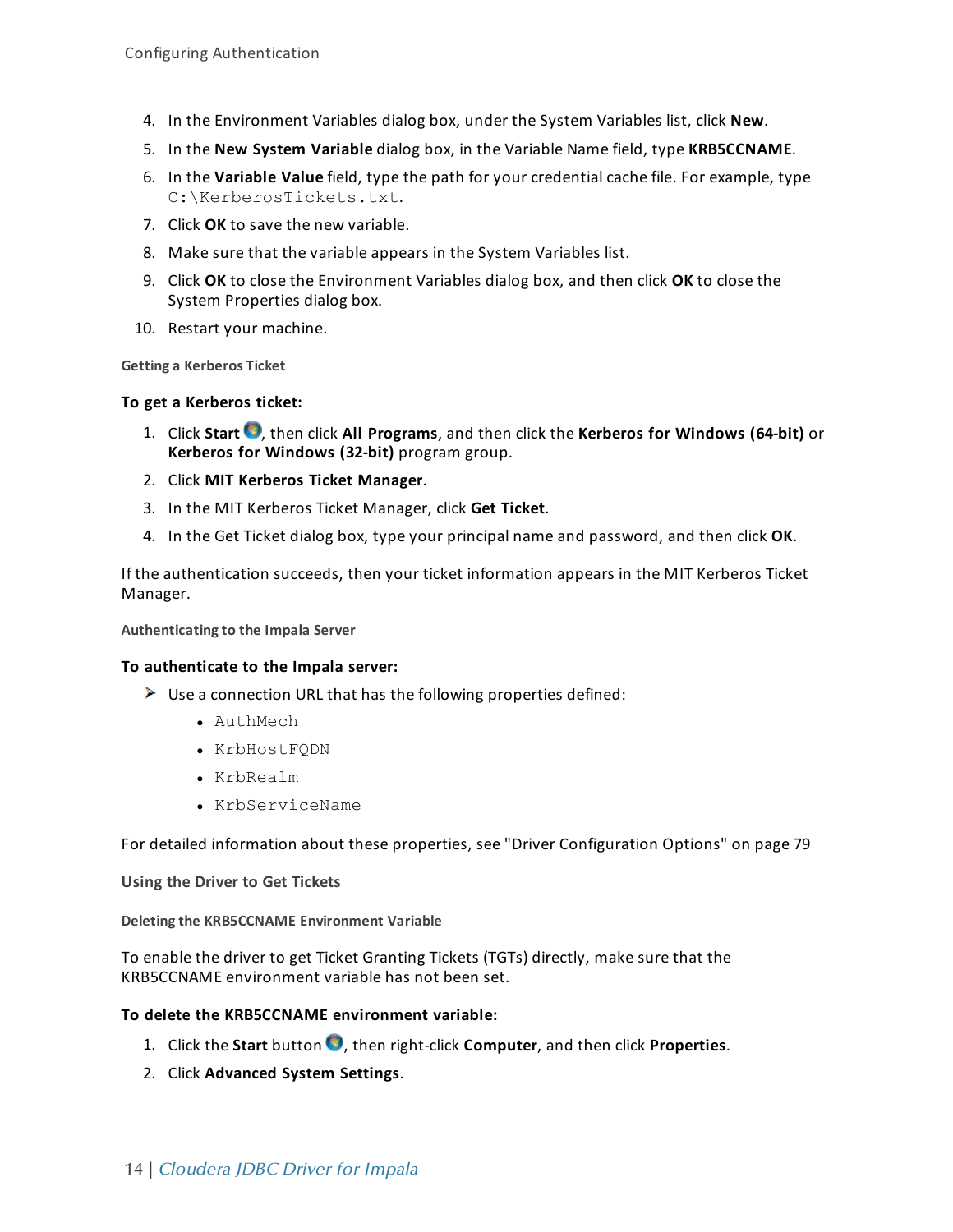- 3. In the System Properties dialog box, click the **Advanced** tab and then click **Environment Variables**.
- 4. In the Environment Variables dialog box, check if the KRB5CCNAME variable appears in the System variables list. If the variable appears in the list, then select the variable and click **Delete**.
- 5. Click **OK** to close the Environment Variables dialog box, and then click **OK** to close the System Properties dialog box.

**Setting Up the Kerberos Configuration File**

#### **To set up the Kerberos configuration file:**

- 1. Create a standard  $krb5$ . ini file and place it in the  $C:\W{indows}$  directory.
- 2. Make sure that the KDC and Admin server specified in the krb5. ini file can be resolved from your terminal. If necessary, modify C:\Windows\System32\drivers\etc\hosts.

**Setting Up the JAAS Login Configuration File**

#### **To set up the JAAS login configuration file:**

1. Create a JAAS login configuration file that specifies a keytab file and doNotPrompt=true.

#### For example:

```
Client {
com.sun.security.auth.module.Krb5LoginModule required
useKeyTab=true
keyTab="PathToTheKeyTab"
principal="cloudera@CLOUDERA"
doNotPrompt=true;
};
```
2. Set the java.security.auth.login.config environment variable to the location of the JAAS file.

For example: C:\KerberosLoginConfig.ini.

**Authenticating to the Impala Server**

#### **To authenticate to the Impala server:**

- $\blacktriangleright$  Use a connection URL that has the following properties defined:
	- AuthMech
	- KrbHostFQDN
	- KrbRealm
	- KrbServiceName

For detailed information about these properties, see "Driver [Configuration](#page-78-0) Options" on [page](#page-78-0) 79.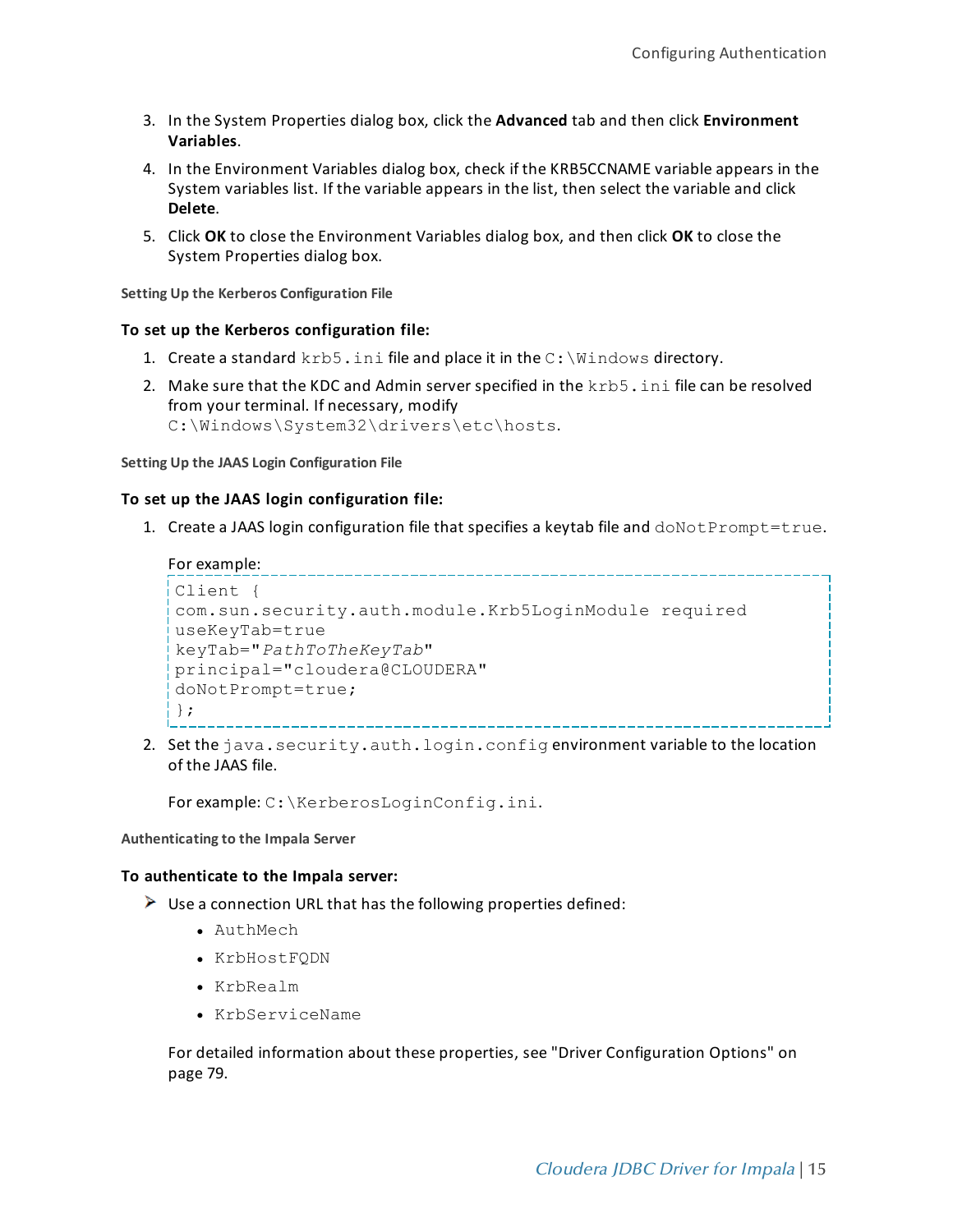**Using an Existing Subject to Authenticate the Connection**

If the client application obtains a Subject with a TGT, then that Subject can be used to authenticate the connection to the server.

#### **To use an existing Subject to authenticate the connection:**

1. Create a PrivilegedAction for establishing the connection to the database.

```
For example:
           // Contains logic to be executed as a privileged action
public class AuthenticateDriverAction
implements PrivilegedAction<Void>
{
// The connection, which is established as a
PrivilegedAction
Connection con;
// Define a string as the connection URL
static String ConnectionURL =
"jdbc:impala://192.168.1.1:21050";
/**
* Logic executed in this method will have access to the
* Subject that is used to "doAs". The driver will get
* the Subject and use it for establishing a connection
* with the server.
*/
@Override
public Void run()
{
try
{
// Establish a connection using the connection URL
con = DriverManager.getConnection(ConnectionURL);
}
catch (SQLException e)
{
// Handle errors that are encountered during
// interaction with the data store
e.printStackTrace();
}
catch (Exception e)
{
// Handle other errors
e.printStackTrace();
}
return null;
}
}
```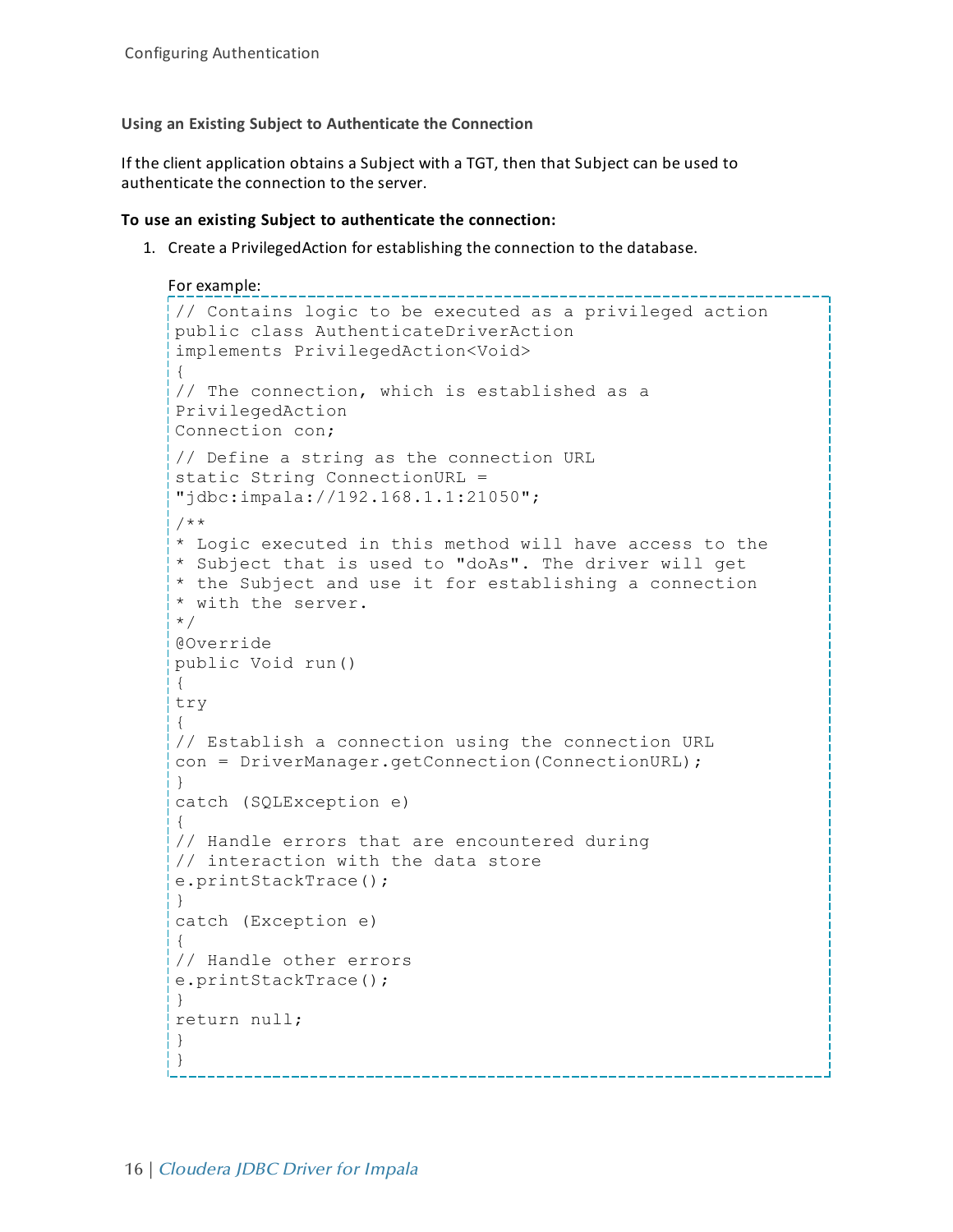2. Run the PrivilegedAction using the existing Subject, and then use the connection.

For example:

```
// Create the action
AuthenticateDriverAction authenticateAction = new
AuthenticateDriverAction();
// Establish the connection using the Subject for
// authentication.
Subject.doAs(loginConfig.getSubject(), authenticateAction);
// Use the established connection.
authenticateAction.con;
```
# <span id="page-16-0"></span>**Using Kerberos Constrained Delegation**

The driver can also be configured to use Kerberos Constrained Delegation. This feature allows a service to obtain service tickets to a restricted list of other services running on specific servers on the network after is has been presented with a service ticket. For more details on the process see: <https://technet.microsoft.com/en-ca/library/cc995228.aspx>.

The userGSSCredential connection property can be used to pass in a GSSCredential object. The following sample code shows how to use the property to pass the GSSCredential into the driver using JDBC 4.1.

```
GSSCredential userCredential = [GSSCredential]
Driver driver = (Driver) Class.forName
("com.cloudera.impala.jdbc41.Driver").newInstance();
Properties properties = new Properties();
properties.put("userGSSCredential", userCredential);
Connection conn = driver.connect(
    "jdbc:impala://node1.example.com:21050;AuthMech=1;KrbRealm=E
    XAMPLE.COM;
    KrbHostFQDN=node1.example.com;KrbServiceName=impala"
    ,properties);
```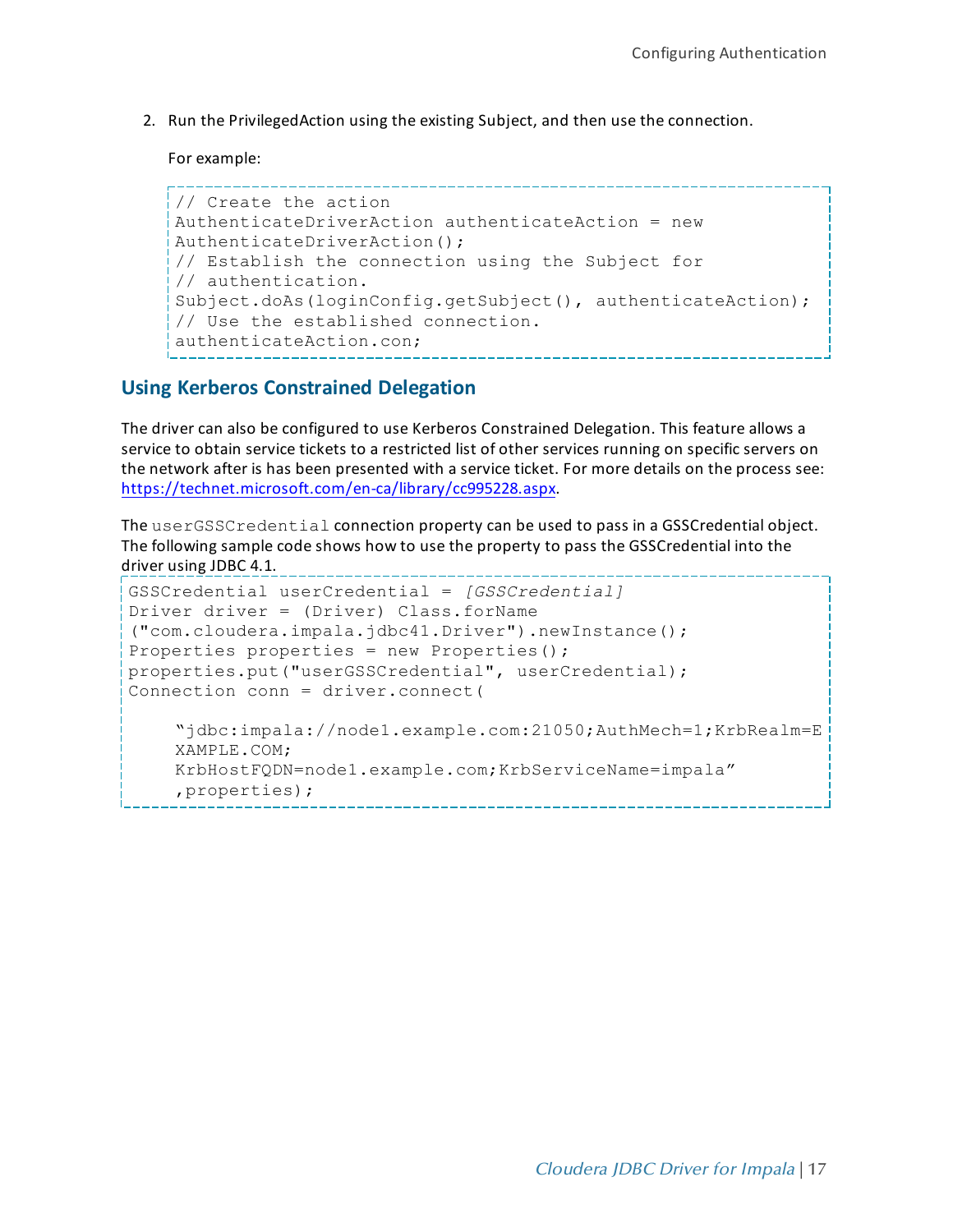# <span id="page-17-0"></span>**Configuring SSL**

#### **Note:**

In this documentation, "SSL" indicates both TLS (Transport Layer Security) and SSL (Secure Sockets Layer). The driver supports industry-standard versions of TLS/SSL.

If you are connecting to an Impala server that has Secure Sockets Layer (SSL) enabled, you can configure the driver to connect to an SSL-enabled socket. When connecting to a server over SSL, the driver uses one-way authentication to verify the identity of the server.

One-way authentication requires a signed, trusted SSL certificate for verifying the identity of the server. You can configure the driver to access a specific TrustStore or KeyStore that contains the appropriate certificate. If you do not specify TrustStore or KeyStore, then the driver uses the default Java TrustStore named jssecacerts. If jssecacerts is not available, then the driver uses cacerts instead.

#### **To configure SSL:**

- 1. If you are not using one of the default Java TrustStores, then do one of the following:
	- Create a TrustStore and configure the driver to use it:
		- a. Create a TrustStore containing your signed, trusted server certificate.
		- b. Set the SSLTrustStore property to the full path of the TrustStore.
		- c. Set the SSLTrustStorePwd property to the password for accessing the TrustStore.
	- Or, create a KeyStore and configure the driver to use it:
		- a. Create a KeyStore containing your signed, trusted server certificate.
		- b. Set the SSLKeyStore property to the full path of the KeyStore.
		- c. Set the SSLKeyStorePwd property to the password for accessing the KeyStore.
- 2. Set the SSL property to 1.
- 3. Optionally, to allow the SSL certificate used by the server to be self-signed, set the AllowSelfSignedCerts property to 1.
- 4. Optionally, to allow the common name of a CA-issued certificate to not match the host name of the Impala server, set the CAIssuedCertNamesMismatch property to 1.

#### **Note:**

For self-signed certificates, the driver always allows the common name of the certificate to not match the host name.

For example:

```
jdbc:impala://localhost:21050;AuthMech=3;SSL=1;
SSLKeyStore=C:\\Users\\bsmith\\Desktop\\keystore.jks;
SSLKeyStorePwd=clouderaSSL123;UID=impala;PWD=cloudera123
```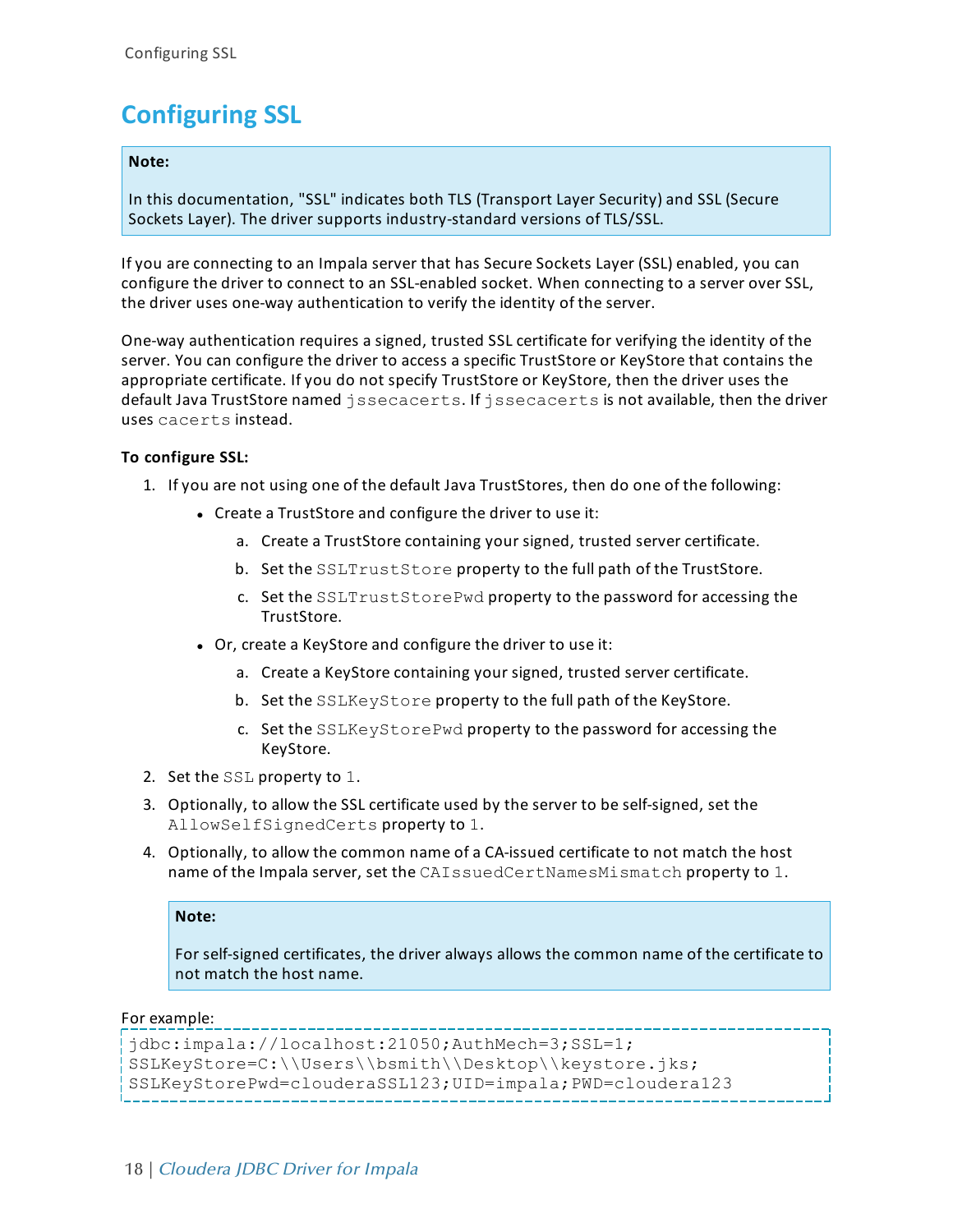**Note:**

For more information about the connection properties used in SSL connections, see ["Driver](#page-78-0) [Configuration](#page-78-0) Options" on page 79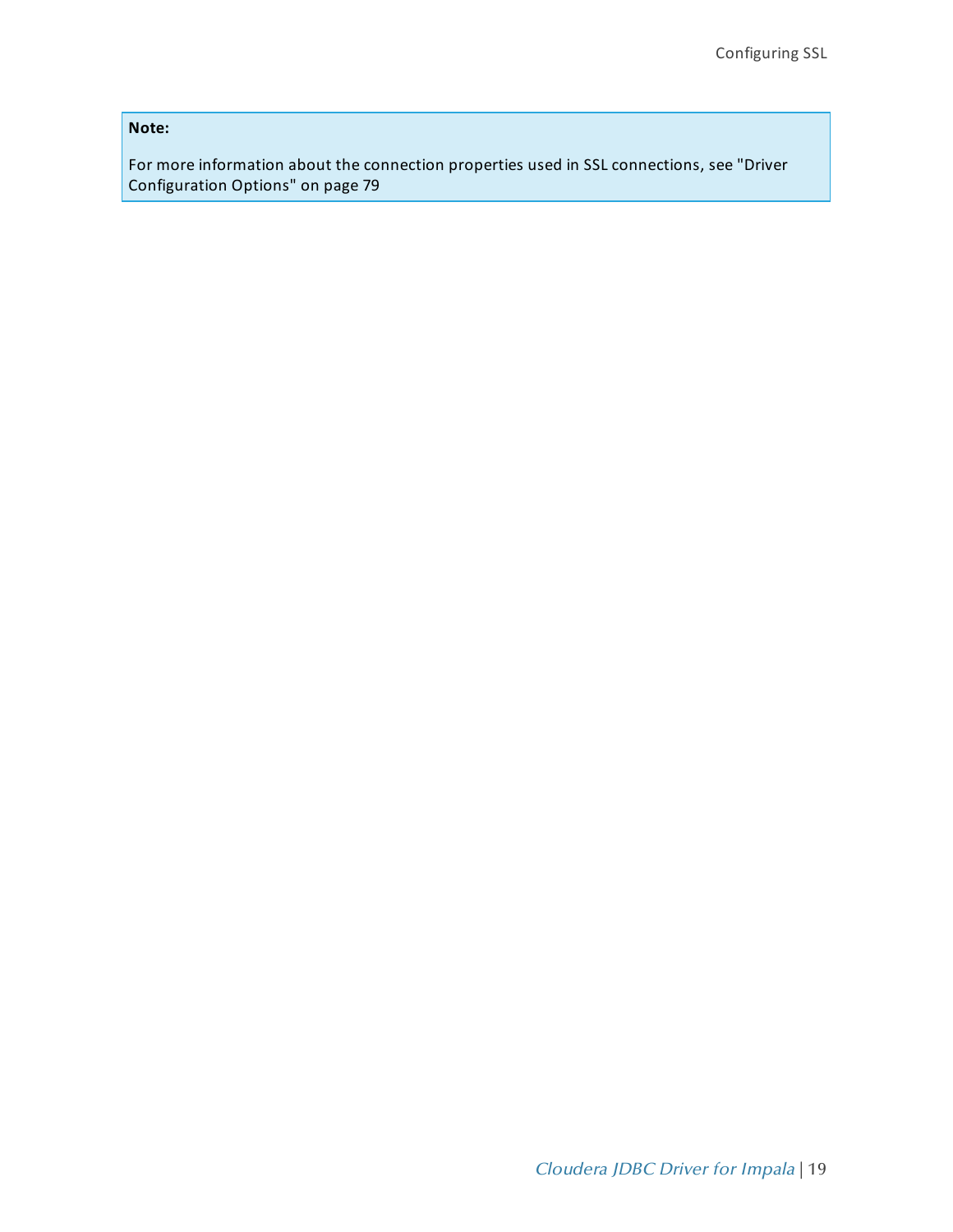# <span id="page-19-0"></span>**Configuring Server-Side Properties**

When connecting to a server that is running Impala 2.0 or later, you can use the driver to apply configuration properties to the server by setting the properties in the connection URL.

#### **Important:**

This feature is not supported for earlier versions of Impala, where the SET statement can only be executed from within the Impala shell.

For example, to set the MEM\_LIMIT query option to 1 GB and the REQUEST\_POOL query option to myPool, you would use a connection URL such as the following:

jdbc:impala://localhost:18000/default2;AuthMech=3; UID=cloudera;PWD=cloudera;MEM\_LIMIT=1000000000;REQUEST\_ POOL=myPool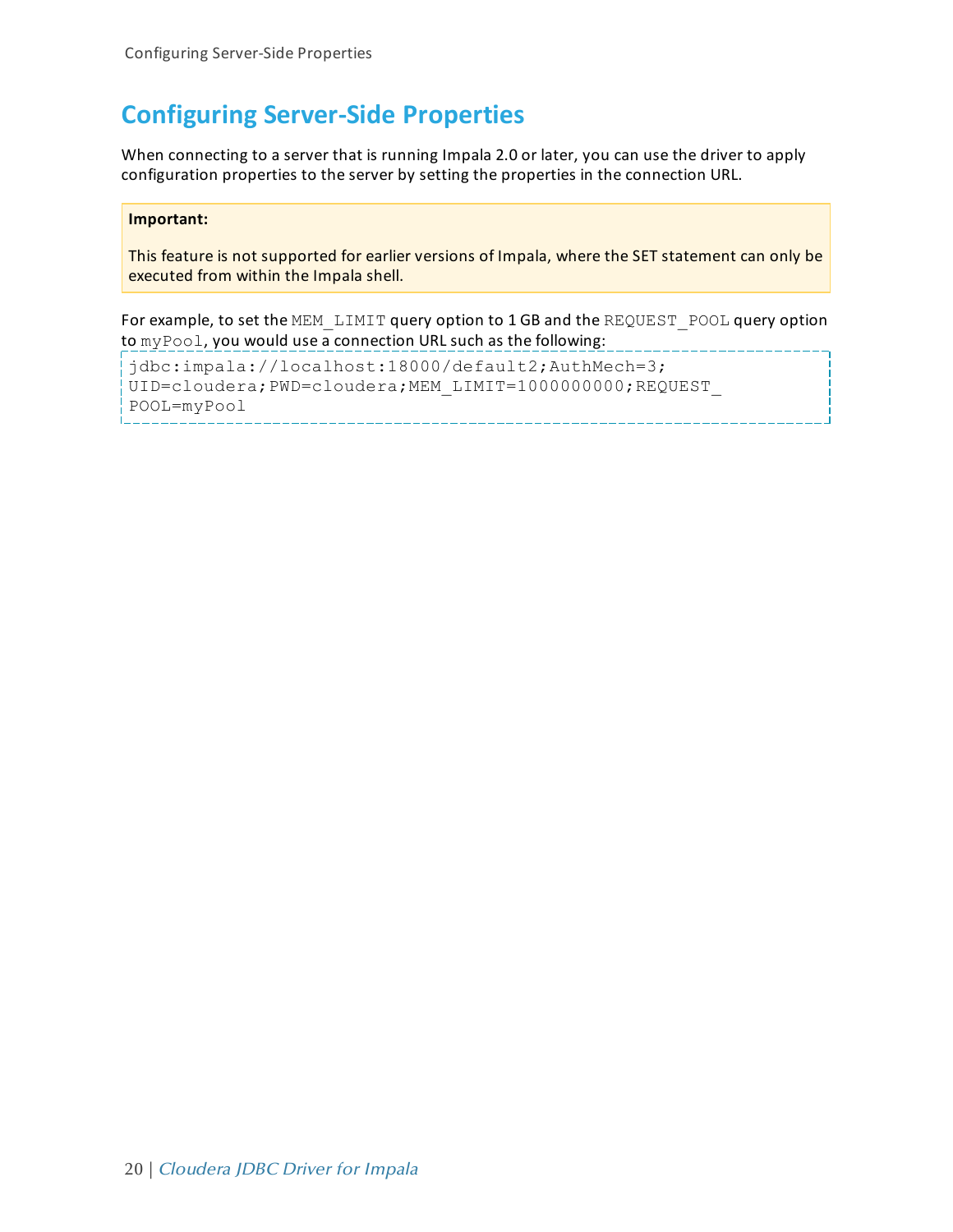# <span id="page-20-0"></span>**Configuring Logging**

To help troubleshoot issues, you can enable logging in the driver.

#### **Important:**

Only enable logging long enough to capture an issue. Logging decreases performance and can consume a large quantity of disk space.

Set the LogLevel key in your connection URL to enable logging and specify the amount of detail included in log files. The following table lists the logging levels provided by the Cloudera JDBC Driver for Impala, in order from least verbose to most verbose.

| <b>LogLevel Value</b> | <b>Description</b>                                                 |
|-----------------------|--------------------------------------------------------------------|
| Ω                     | Disable all logging.                                               |
|                       | Log severe error events that lead the driver to abort.             |
| 2                     | Log error events that might allow the driver to continue running.  |
| 3                     | Log events that might result in an error if action is not taken.   |
| 4                     | Log general information that describes the progress of the driver. |
| 5                     | Log detailed information that is useful for debugging the driver.  |
| 6                     | Log all driver activity.                                           |

#### **To enable logging:**

- 1. Set the LogLevel property to the desired level of information to include in log files.
- 2. Set the LogPath property to the full path to the folder where you want to save log files. To make sure that the connection URL is compatible with all JDBC applications, escape the backslashes (\) in your file paths by typing another backslash.

For example, the following connection URL enables logging level 3 and saves the log files in the C:\temp folder:

jdbc:impala://localhost:11000;LogLevel=3;LogPath=C:\\temp

3. To make sure that the new settings take effect, restart your JDBC application and reconnect to the server.

The Cloudera JDBC Driver for Impala produces the following log files in the location specified in the LogPath property:

• A ImpalaJDBC  $driver.$  log file that logs driver activity that is not specific to a connection.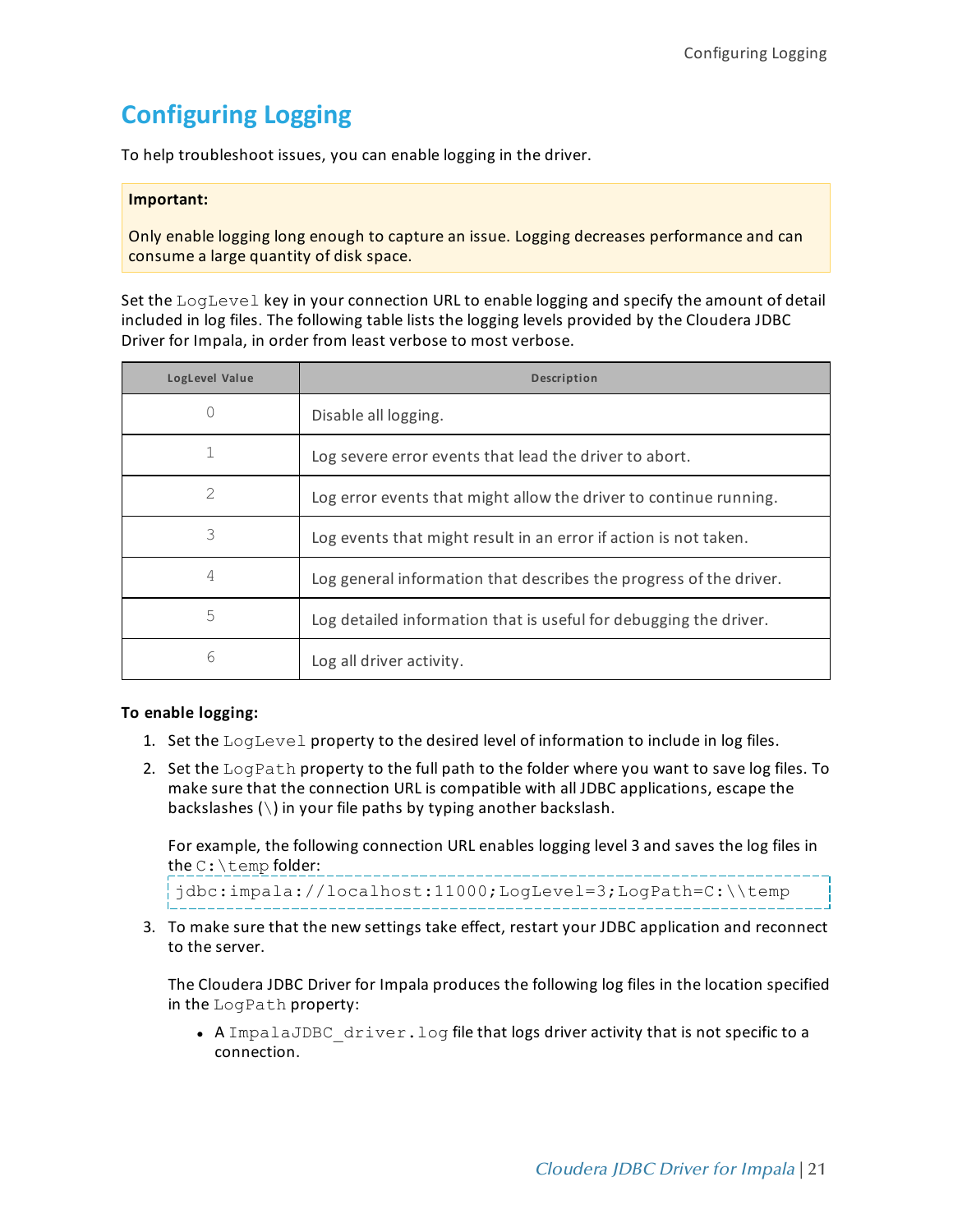• A Impala connection *[Number]*.log file for each connection made to the database, where *[Number]* is a number that identifies each log file. This file logs driver activity that is specific to the connection.

If the LogPath value is invalid, then the driver sends the logged information to the standard output stream (System.out).

### **To disable logging:**

- 1. Remove the LogLevel and LogPath properties from the connection URL.
- 2. To make sure that the new settings take effect, restart your JDBC application and reconnect to the server.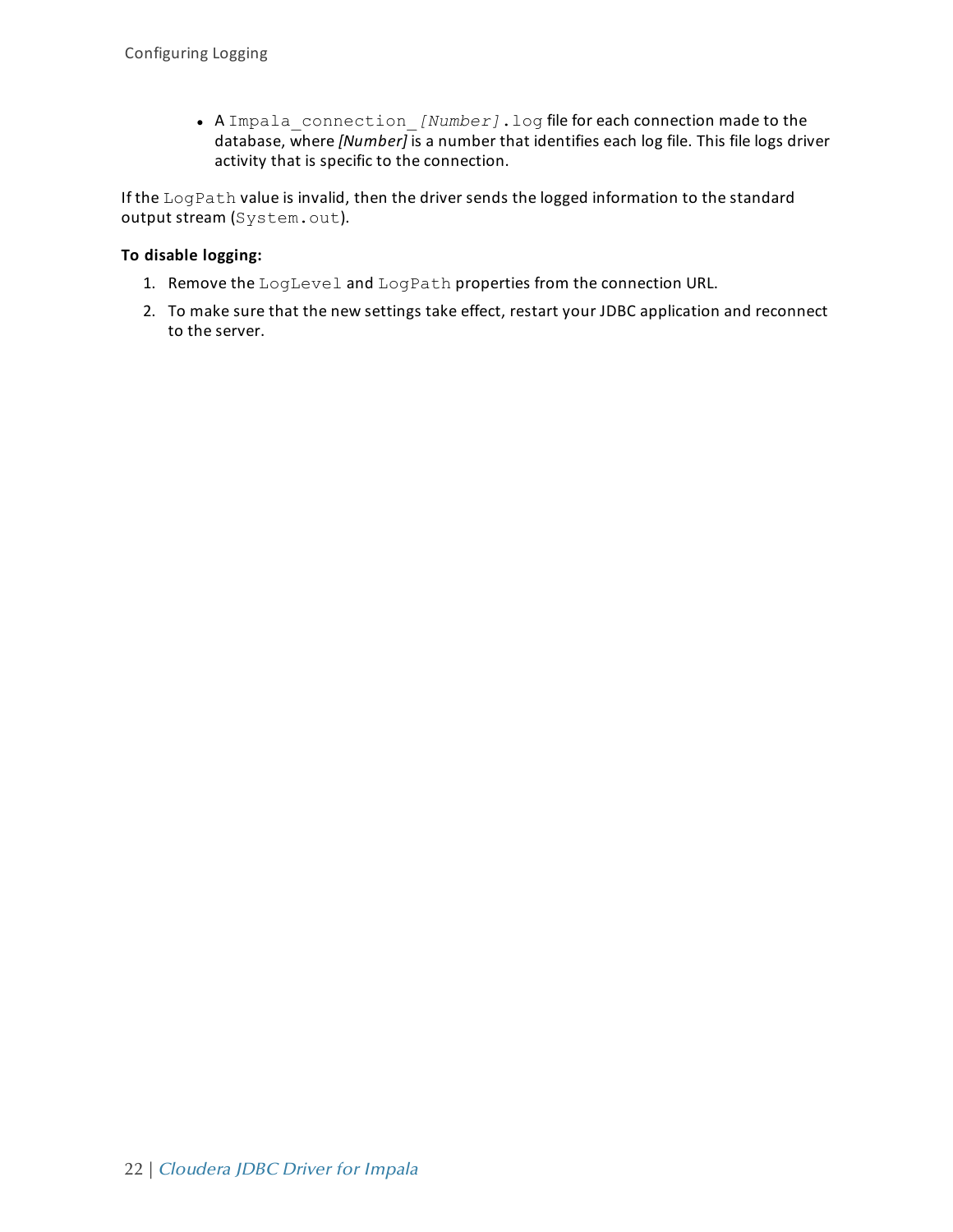# <span id="page-22-0"></span>**Features**

More information is provided on the following features of the Cloudera JDBC Driver for Impala:

- "SQL [Translation"](#page-22-1) on page 23
- "Data [Types"](#page-22-2) on page 23
- "Catalog and Schema [Support"](#page-23-0) on page 24
- <sup>l</sup> "Security and [Authentication"](#page-23-1) on page 24
- <span id="page-22-1"></span>• ["Interfaces](#page-24-0) and Supported Methods" on page 25

# **SQL Translation**

The Cloudera JDBC Driver for Impala is able to parse queries locally prior to sending them to the Impala server. This feature allows the driver to calculate query metadata without executing the query, support query parameters, and support extra SQL features such as JDBC escape sequences and additional scalar functions that are not available in the Impala-shell tool.

#### **Note:**

The driver does not support translation for queries that reference a field contained in a nested column (an ARRAY, MAP, or STRUCT column). To retrieve data from a nested column, make sure that the query is written in valid Impala SQL syntax.

# <span id="page-22-2"></span>**Data Types**

The Cloudera JDBC Driver for Impala supports many common data formats, converting between Impala, SQL, and Java data types.

| Impala Type                                            | <b>SQL Type</b> | Java Type            |
|--------------------------------------------------------|-----------------|----------------------|
| ARRAY                                                  | <b>VARCHAR</b>  | <b>String</b>        |
| <b>BIGINT</b>                                          | <b>BIGINT</b>   | java.math.BigInteger |
| <b>BINARY</b>                                          | VARBINARY       | byte[]               |
| <b>BOOLEAN</b>                                         | <b>BOOLEAN</b>  | Boolean              |
| <b>CHAR</b><br>(Available only in CDH 5.2 or<br>later) | <b>CHAR</b>     | <b>String</b>        |
| <b>DATE</b>                                            | <b>DATE</b>     | java.sql.Date        |

The following table lists the supported data type mappings.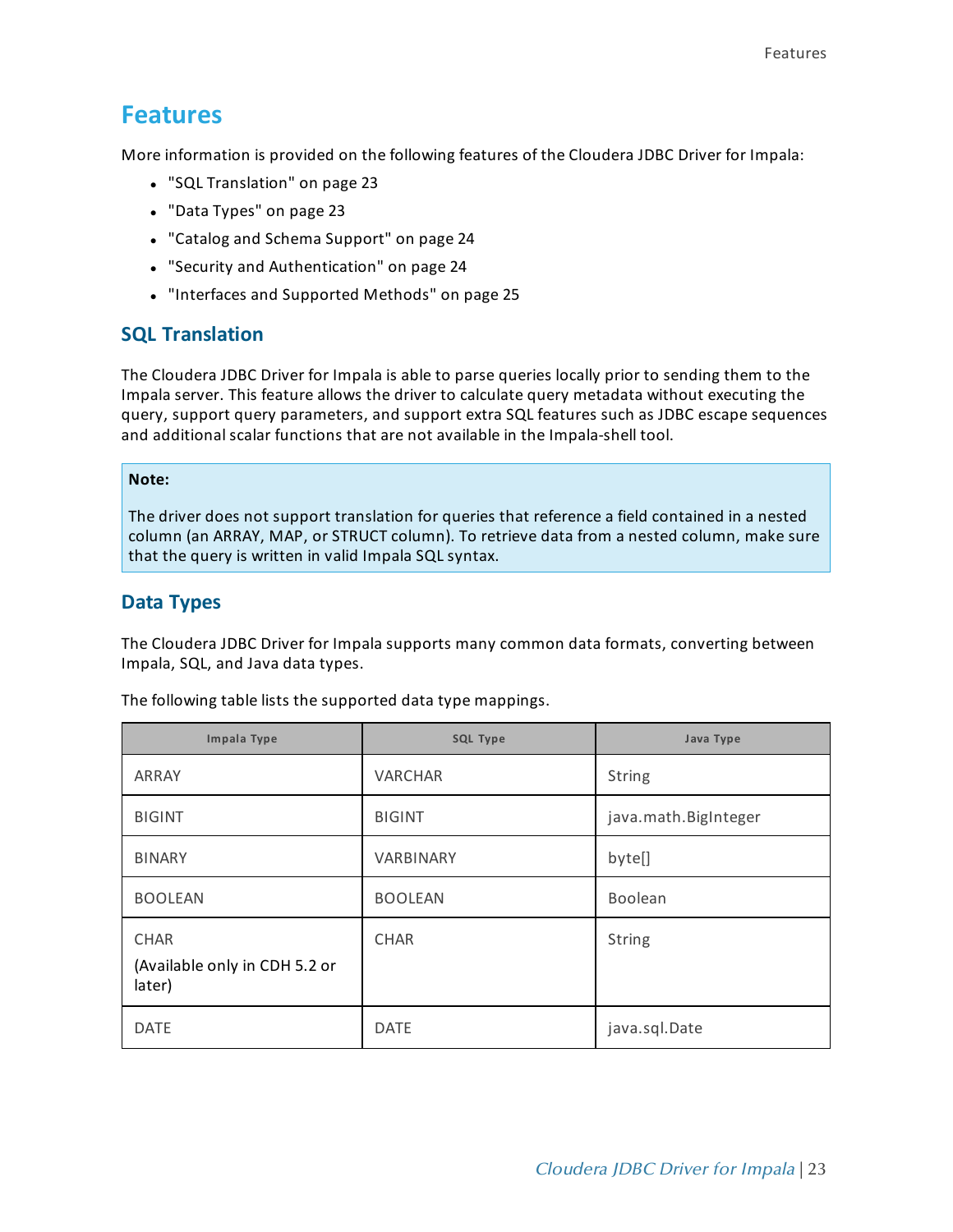| Impala Type                                               | <b>SQL Type</b>  | Java Type            |
|-----------------------------------------------------------|------------------|----------------------|
| <b>DECIMAL</b><br>(Available only in CDH 5.1 or<br>later) | <b>DECIMAL</b>   | java.math.BigDecimal |
| <b>DOUBLE</b><br>(REAL is an alias for DOUBLE)            | <b>DOUBLE</b>    | Double               |
| <b>FLOAT</b>                                              | <b>REAL</b>      | Float                |
| <b>INT</b>                                                | <b>INTEGER</b>   | Long                 |
| <b>MAP</b>                                                | <b>VARCHAR</b>   | <b>String</b>        |
| <b>SMALLINT</b>                                           | SMALLINT         | Integer              |
| <b>STRUCT</b>                                             | <b>VARCHAR</b>   | <b>String</b>        |
| <b>TIMESTAMP</b>                                          | <b>TIMESTAMP</b> | java.sql.Timestamp   |
| <b>TINYINT</b>                                            | <b>TINYINT</b>   | Short                |
| <b>VARCHAR</b><br>(Available only in CDH 5.2 or<br>later) | <b>VARCHAR</b>   | <b>String</b>        |

# <span id="page-23-0"></span>**Catalog and Schema Support**

The Cloudera JDBC Driver for Impala supports both catalogs and schemas to make it easy for the driver to work with various JDBC applications. Since Impala only organizes tables into schemas/databases, the driver provides a synthetic catalog named IMPALA under which all of the schemas/databases are organized. The driver also maps the JDBC schema to the Impala schema/database.

#### **Note:**

Setting the CatalogSchemaSwitch connection property to 1 will cause Impala catalogs to be treated as schemas in the driver as a restriction for filtering.

# <span id="page-23-1"></span>**Security and Authentication**

To protect data from unauthorized access, some Impala data stores require connections to be authenticated with user credentials or the SSL protocol. The Cloudera JDBC Driver for Impala provides full support for these authentication protocols.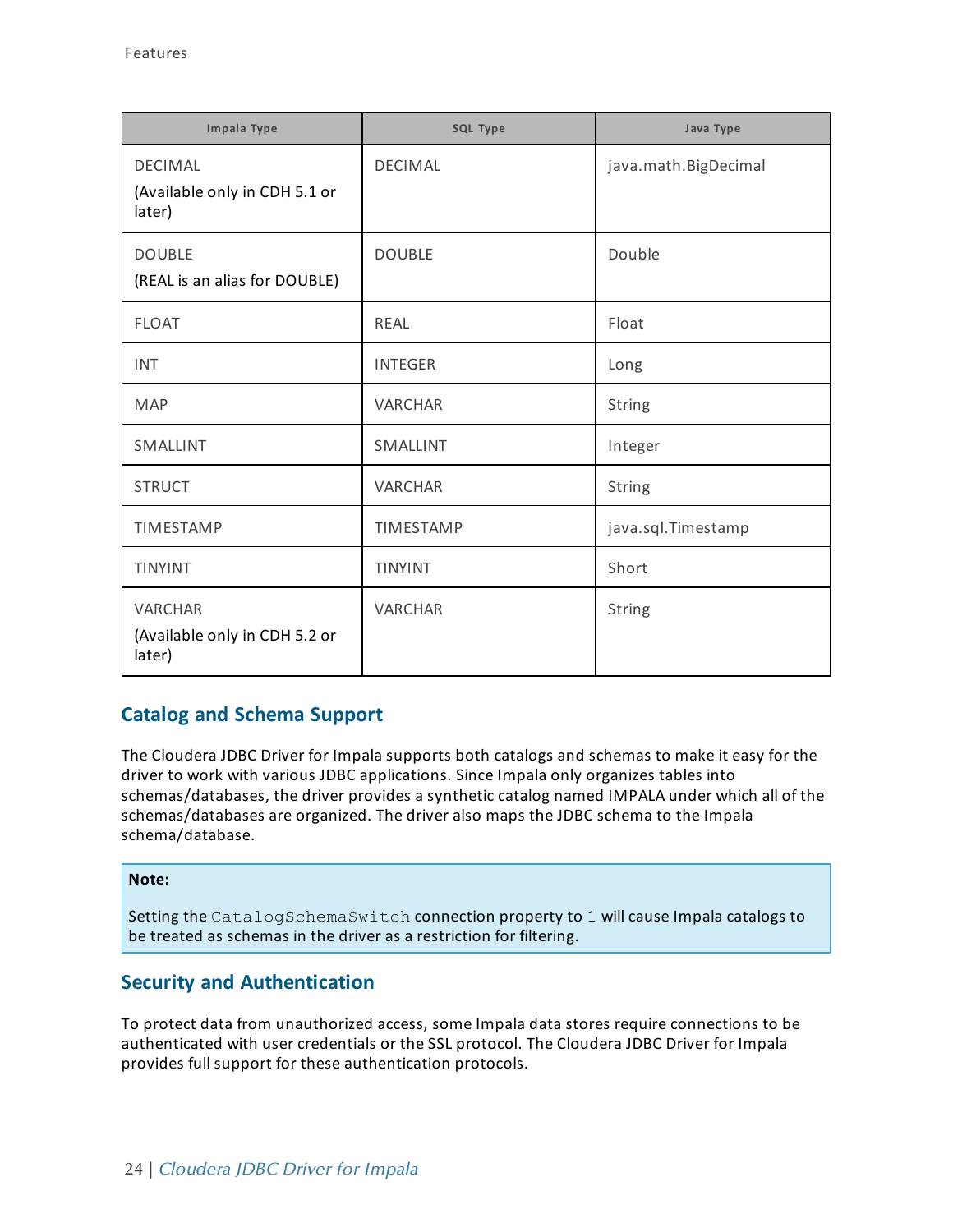#### **Note:**

In this documentation, "SSL" indicates both TLS (Transport Layer Security) and SSL (Secure Sockets Layer). The driver supports industry-standard versions of TLS/SSL.

The driver provides mechanisms that allow you to authenticate your connection using the Kerberos protocol, your Impala user name only, or your Impala user name and password. You must use the authentication mechanism that matches the security requirements of the Impala server. For detailed driver configuration instructions, see "Configuring [Authentication"](#page-10-0) on page [11.](#page-10-0)

Additionally, the driver supports SSL connections with one-way authentication. If the server has an SSL-enabled socket, then you can configure the driver to connect to it.

It is recommended that you enable SSL whenever you connect to a server that is configured to support it. SSL encryption protects data and credentials when they are transferred over the network, and provides stronger security than authentication alone. For detailed configuration instructions, see ["Configuring](#page-17-0) SSL" on page 18.

The SSL version that the driver supports depends on the JVM version that you are using. For information about the SSL versions that are supported by each version of Java, see "Diagnosing TLS, SSL, and HTTPS" on the Java Platform Group Product Management Blog: [https://blogs.oracle.com/java-platform-group/entry/diagnosing\\_tls\\_ssl\\_and\\_https](https://blogs.oracle.com/java-platform-group/entry/diagnosing_tls_ssl_and_https).

#### **Note:**

<span id="page-24-0"></span>The SSL version used for the connection is the highest version that is supported by both the driver and the server, which is determined at connection time.

### **Interfaces and Supported Methods**

The Cloudera JDBC Driver for Impala implements the following JDBC interfaces:

- ["CallableStatement"](#page-25-0) on page 26
- ["Connection"](#page-34-0) on page 35
- ["DatabaseMetaData"](#page-39-0) on page 40
- ["DataSource"](#page-51-0) on page 52
- ["Driver"](#page-52-0) on page 53
- <sup>l</sup> ["ParameterMetaData"](#page-52-1) on page 53
- ["PooledConnection"](#page-53-0) on page 54
- ["PreparedStatement"](#page-54-0) on page 55
- ["ResultSet"](#page-59-0) on page 60
- <sup>l</sup> ["ResultSetMetaData"](#page-73-0) on page 74
- ["Statement"](#page-74-0) on page 75

However, the driver does not support every method from these interfaces. For information about whether a specific method is supported by the driver and which version of the JDBC API is the earliest version that supports the method, refer to the following sections.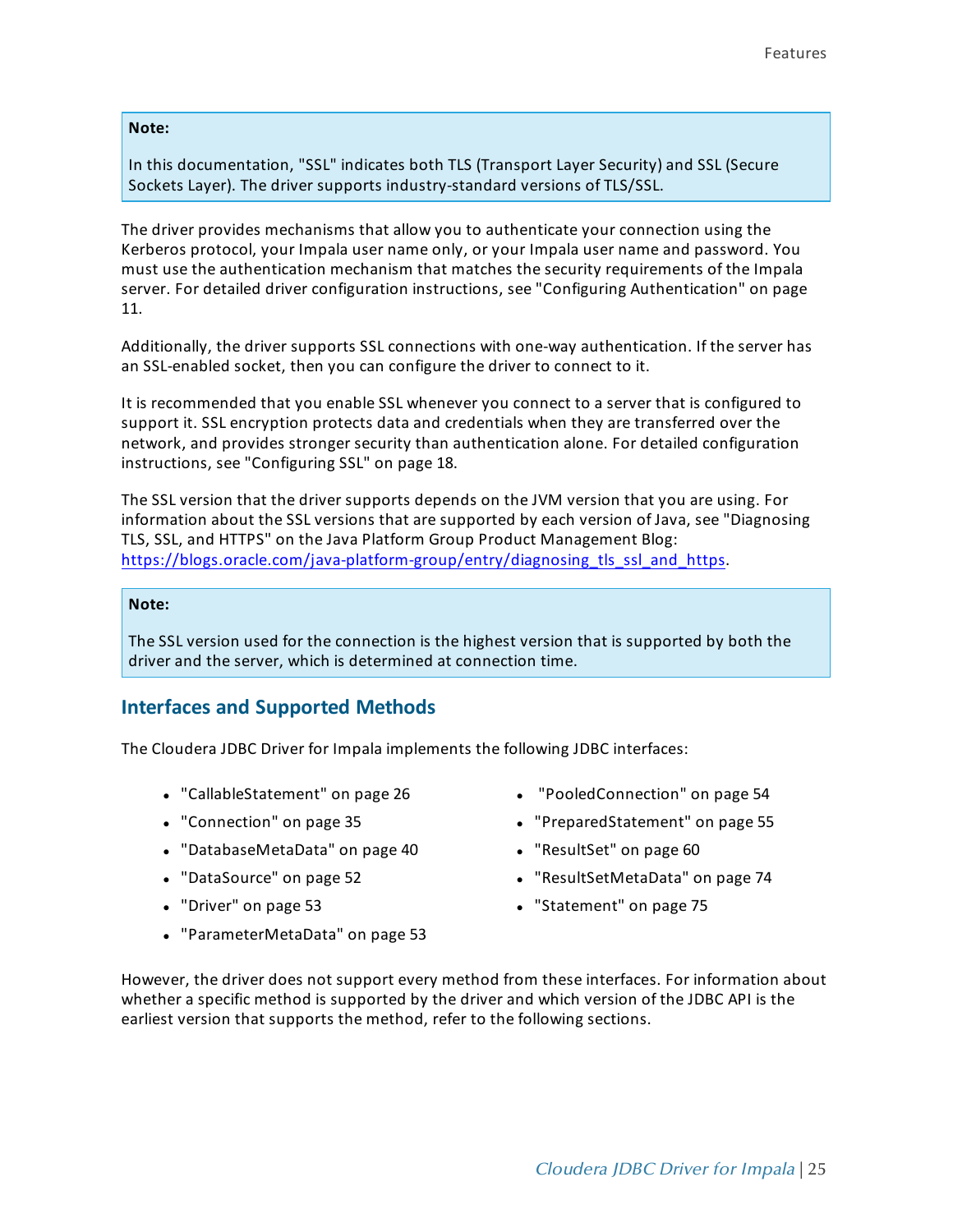The driver does not support the following JDBC features:

- $\bullet$  Array
- $\bullet$  Blob
- $\bullet$  Clob
- $\bullet$  Ref
- Savepoint
- SQLData
- SQLInput
- SQLOutput
- Struct

### <span id="page-25-0"></span>**CallableStatement**

The CallableStatement interface extends the PreparedStatement interface.

The following table lists the methods that belong to the CallableStatement interface, and describes whether each method is supported by the Cloudera JDBC Driver for Impala and which version of the JDBC API is the earliest version that supports the method.

For detailed information about each method in the CallableStatement interface, see the Java API documentation:

[http://docs.oracle.com/javase/1.5.0/docs/api/java/sql/CallableStatement.html.](http://docs.oracle.com/javase/1.5.0/docs/api/java/sql/CallableStatement.html)

| Method                                                         | Supported<br>Since<br><b>JDBC</b><br>Version | Supported<br>by the<br><b>Driver</b> | <b>Notes</b> |
|----------------------------------------------------------------|----------------------------------------------|--------------------------------------|--------------|
| Array getArray(int i)                                          | 3.0                                          | No.                                  |              |
| Array getArray (String<br>parameterName)                       | 3.0                                          | No.                                  |              |
| BigDecimal getBigDecimal<br>(int parameterIndex)               | 3.0                                          | <b>Yes</b>                           |              |
| BigDecimal getBigDecimal<br>(int parameterIndex, int<br>scale) | 3.0                                          | <b>Yes</b>                           | Deprecated.  |
| BigDecimal getBigDecimal<br>(String parameterName)             | 3.0                                          | Yes                                  |              |
| Blob getBlob(int i)                                            | 3.0                                          | No.                                  |              |
| Blob getBlob (String<br>parameterName)                         | 3.0                                          | N <sub>0</sub>                       |              |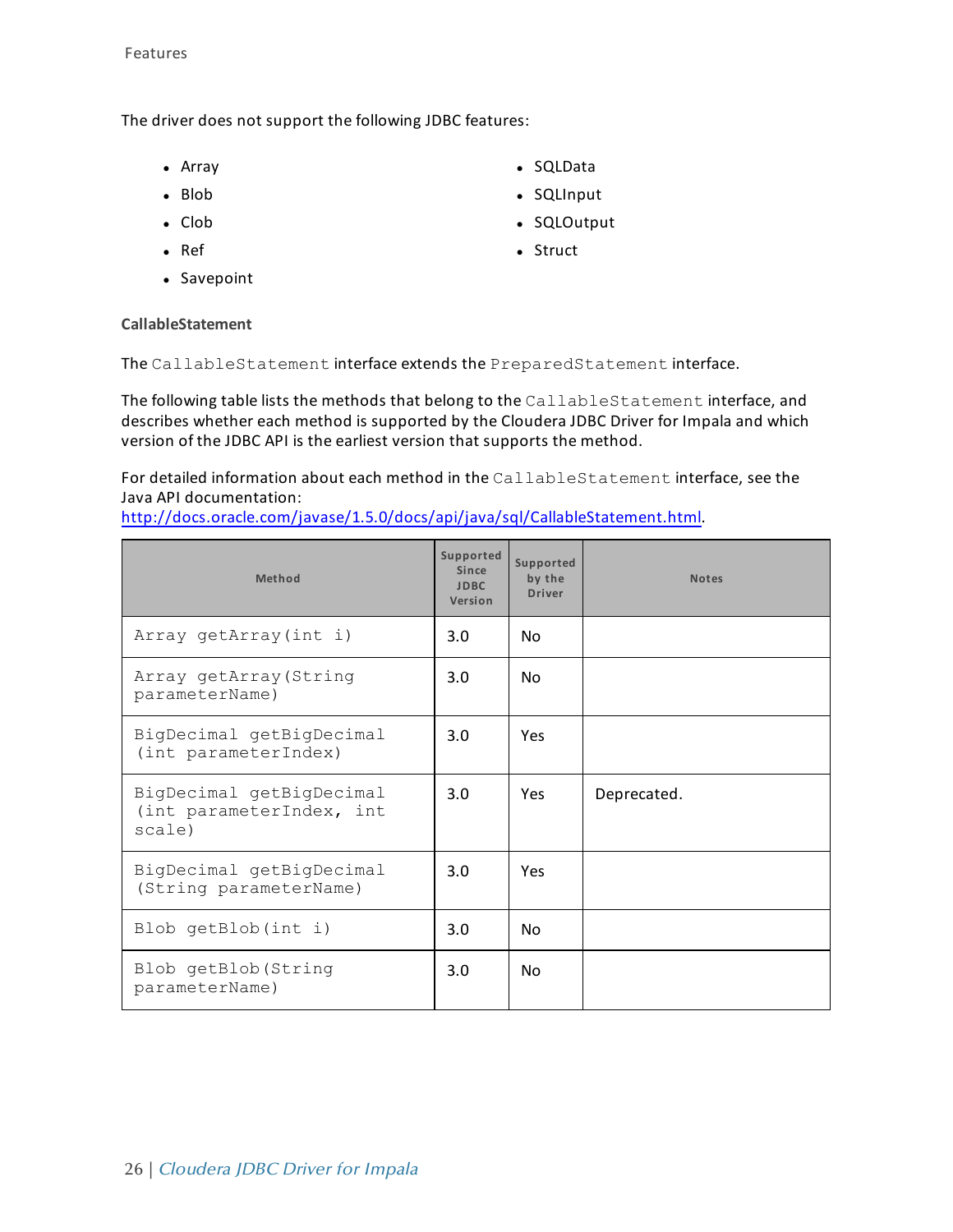| Method                                                  | Supported<br><b>Since</b><br><b>JDBC</b><br>Version | Supported<br>by the<br><b>Driver</b> | <b>Notes</b> |
|---------------------------------------------------------|-----------------------------------------------------|--------------------------------------|--------------|
| boolean getBoolean (int<br>parameterIndex)              | 3.0                                                 | Yes                                  |              |
| boolean getBoolean (String<br>parameterName)            | 3.0                                                 | Yes                                  |              |
| byte getByte (int<br>parameterIndex)                    | 3.0                                                 | Yes                                  |              |
| byte getByte (String<br>parameterName)                  | 3.0                                                 | Yes                                  |              |
| byte[] getBytes(int<br>parameterIndex)                  | 3.0                                                 | Yes                                  |              |
| byte[] getBytes(String<br>parameterName)                | 3.0                                                 | Yes                                  |              |
| Clob getClob(int i)                                     | 3.0                                                 | <b>No</b>                            |              |
| Clob getClob (String<br>parameterName)                  | 3.0                                                 | No                                   |              |
| Date getDate(int<br>parameterIndex)                     | 3.0                                                 | Yes                                  |              |
| Date getDate(int<br>parameterIndex, Calendar<br>cal)    | 3.0                                                 | Yes                                  |              |
| Date getDate (String<br>parameterName)                  | 3.0                                                 | Yes                                  |              |
| Date getDate (String<br>parameterName, Calendar<br>cal) | 3.0                                                 | Yes                                  |              |
| double getDouble(int<br>parameterIndex)                 | 3.0                                                 | Yes                                  |              |
| double getDouble (String<br>parameterName)              | 3.0                                                 | Yes                                  |              |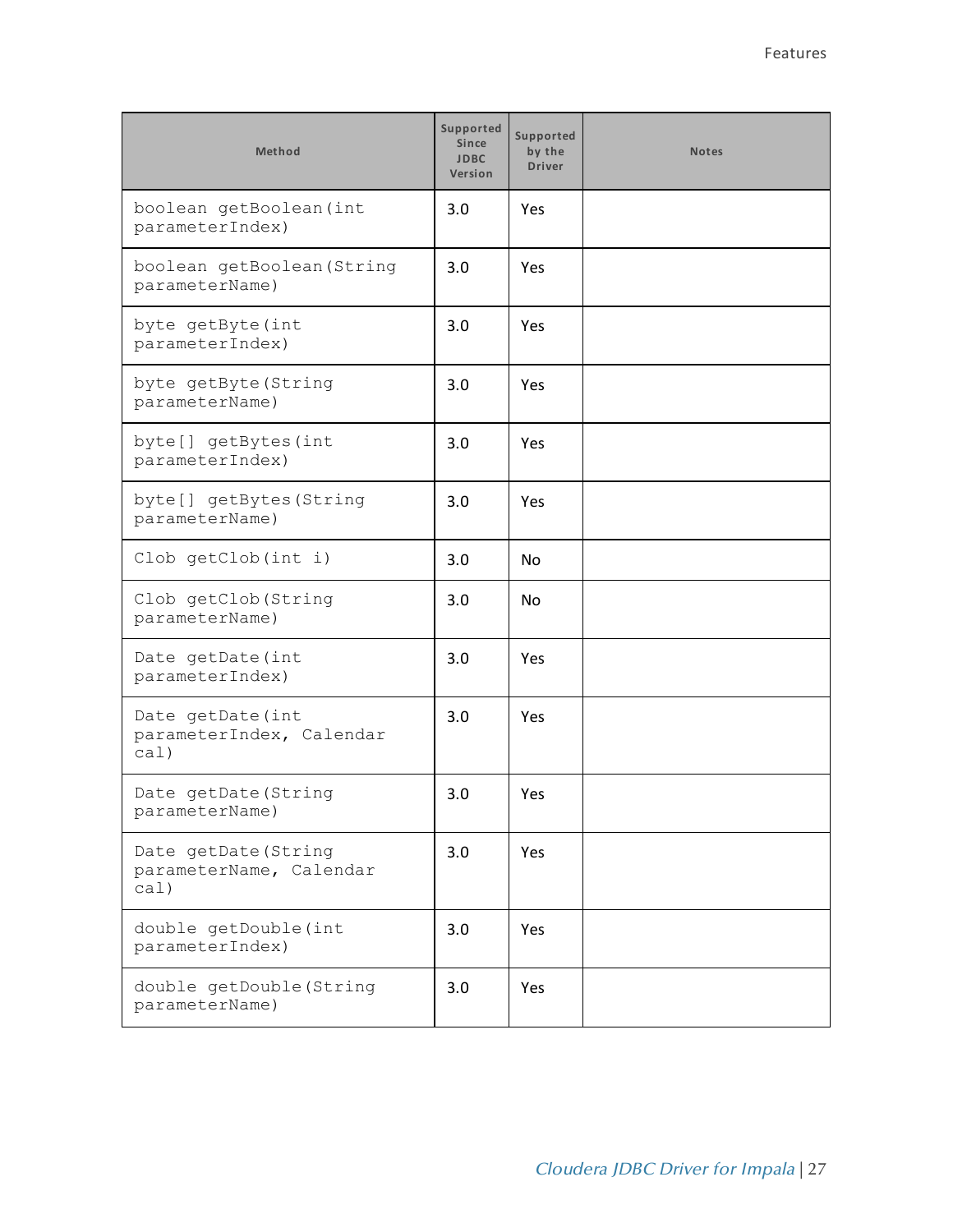| Method                                                             | Supported<br>Since<br><b>JDBC</b><br>Version | Supported<br>by the<br><b>Driver</b> | <b>Notes</b> |
|--------------------------------------------------------------------|----------------------------------------------|--------------------------------------|--------------|
| float getFloat (int<br>parameterIndex)                             | 3.0                                          | Yes                                  |              |
| float getFloat (String<br>parameterName)                           | 3.0                                          | Yes                                  |              |
| int getInt (int<br>parameterIndex)                                 | 3.0                                          | <b>Yes</b>                           |              |
| int getInt (String<br>parameterName)                               | 3.0                                          | Yes                                  |              |
| long getLong (int<br>parameterIndex)                               | 3.0                                          | Yes                                  |              |
| long getLong (String<br>parameterName)                             | 3.0                                          | <b>Yes</b>                           |              |
| Reader getNCharacterStream<br>(int parameterIndex)                 | 4.0                                          | <b>No</b>                            |              |
| Reader getNCharacterStream<br>(String parameterName)               | 4.0                                          | <b>No</b>                            |              |
| NClob getNClob(int<br>parameterIndex)                              | 4.0                                          | <b>No</b>                            |              |
| NClob getNClob (String<br>parameterName)                           | 4.0                                          | No.                                  |              |
| String getNString (int<br>parameterIndex)                          | 4.0                                          | No                                   |              |
| String getNString (String<br>parameterName)                        | 4.0                                          | No                                   |              |
| Object getObject (int<br>parameterIndex)                           | 3.0                                          | Yes                                  |              |
| <t> T getObject(int<br/>parameterIndex, Class<t><br/>type)</t></t> | 4.1                                          | No                                   |              |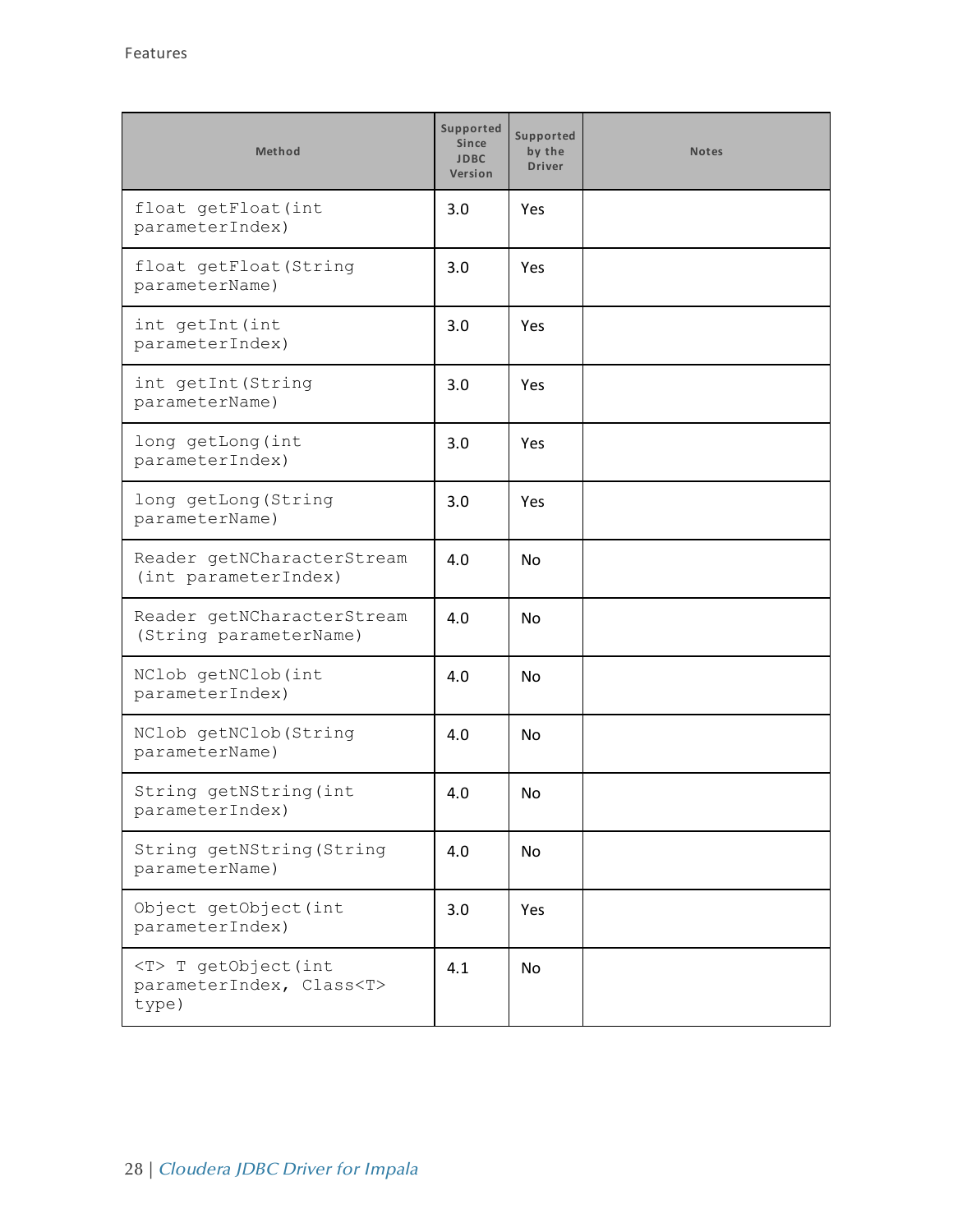| Method                                                                                    | Supported<br>Since<br><b>JDBC</b><br>Version | Supported<br>by the<br><b>Driver</b> | <b>Notes</b> |
|-------------------------------------------------------------------------------------------|----------------------------------------------|--------------------------------------|--------------|
| Object getObject(int i,<br>Map <string, class<?="">&gt; map)</string,>                    | 3.0                                          | N <sub>o</sub>                       |              |
| Object getObject (String<br>parameterName)                                                | 3.0                                          | Yes                                  |              |
| <t> T getObject (String<br/>parameterName, Class<t><br/>type)</t></t>                     | 4.1                                          | No.                                  |              |
| Object getObject (String<br>parameterName,<br>Map <string, class<?="">&gt; map)</string,> | 3.0                                          | Yes                                  |              |
| Ref getRef(int i)                                                                         | 3.0                                          | No.                                  |              |
| Ref getRef (String<br>parameterName)                                                      | 3.0                                          | No.                                  |              |
| RowId getRowId(int<br>parameterIndex)                                                     | 4.0                                          | No.                                  |              |
| RowId getRowId (String<br>parameterName)                                                  | 4.0                                          | <b>No</b>                            |              |
| short getShort (int<br>parameterIndex)                                                    | 3.0                                          | Yes                                  |              |
| short getShort (String<br>parameterName)                                                  | 3.0                                          | Yes                                  |              |
| SQLXML getSQLXML(int<br>parameterIndex)                                                   | 4.0                                          | No.                                  |              |
| SQLXML qetSQLXML(String<br>parameterName)                                                 | 4.0                                          | No                                   |              |
| String getString (int<br>parameterIndex)                                                  | 3.0                                          | Yes                                  |              |
| String getString (String<br>parameterName)                                                | 3.0                                          | Yes                                  |              |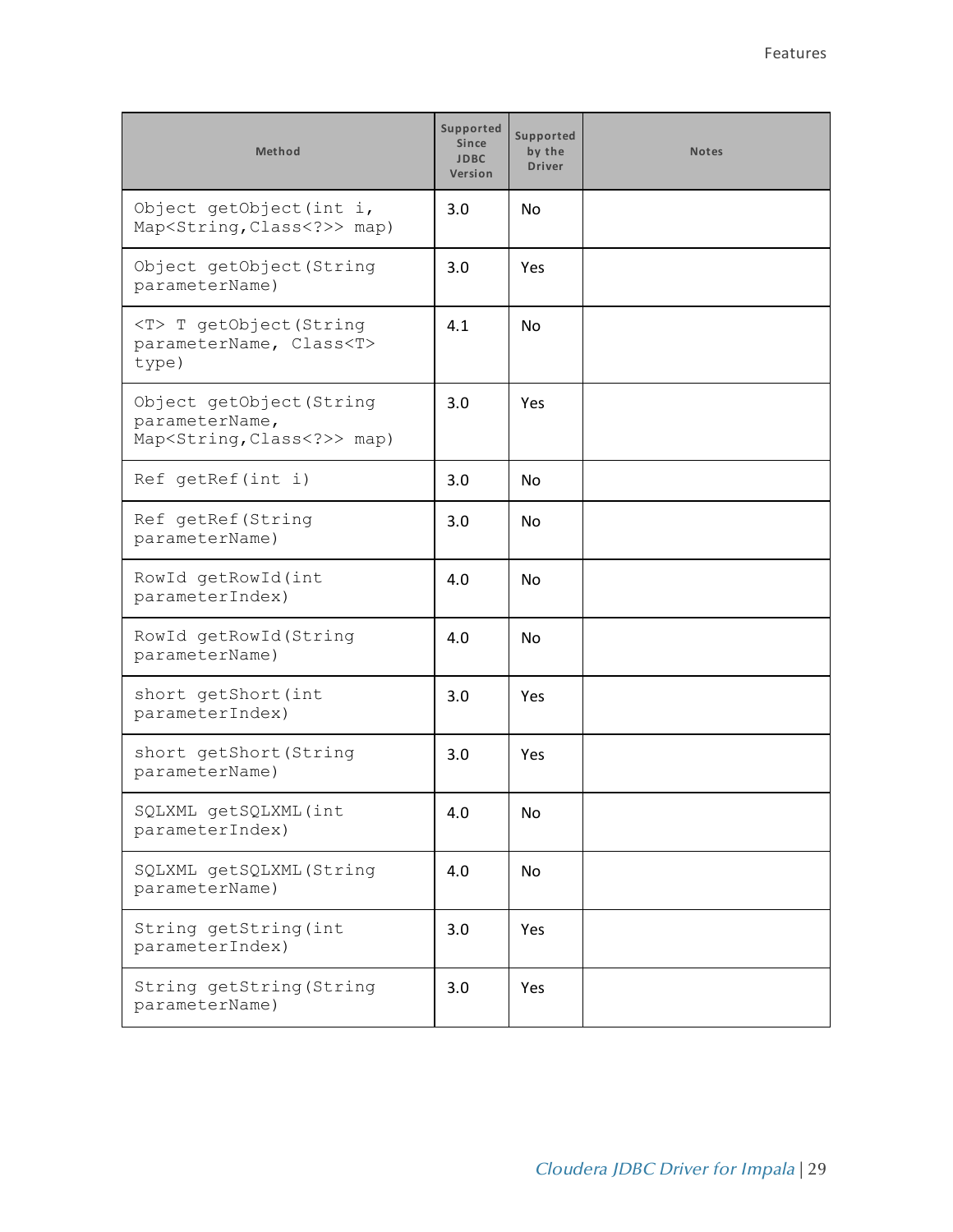| Method                                                                       | Supported<br><b>Since</b><br><b>JDBC</b><br>Version | Supported<br>by the<br><b>Driver</b> | <b>Notes</b> |
|------------------------------------------------------------------------------|-----------------------------------------------------|--------------------------------------|--------------|
| Time getTime (int<br>parameterIndex)                                         | 3.0                                                 | Yes                                  |              |
| Time getTime (int<br>parameterIndex, Calendar<br>cal)                        | 3.0                                                 | Yes                                  |              |
| Time getTime (String<br>parameterName)                                       | 3.0                                                 | <b>Yes</b>                           |              |
| Time getTime (String<br>parameterName, Calendar<br>cal(                      | 3.0                                                 | <b>Yes</b>                           |              |
| Timestamp getTimestamp(int<br>parameterIndex)                                | 3.0                                                 | <b>Yes</b>                           |              |
| Timestamp getTimestamp(int<br>parameterIndex, Calendar<br>cal)               | 3.0                                                 | <b>Yes</b>                           |              |
| Timestamp getTimestamp<br>(String parameterName)                             | 3.0                                                 | Yes                                  |              |
| Timestamp getTimestamp<br>(String parameterName,<br>Calendar cal)            | 3.0                                                 | Yes                                  |              |
| URL getURL (int<br>parameterIndex)                                           | 3.0                                                 | <b>No</b>                            |              |
| URL getURL (String<br>parameterName)                                         | 3.0                                                 | No                                   |              |
| void registerOutParameter<br>(int parameterIndex, int<br>sqlType)            | 3.0                                                 | Yes                                  |              |
| void registerOutParameter<br>(int parameterIndex, int<br>sqlType, int scale) | 3.0                                                 | Yes                                  |              |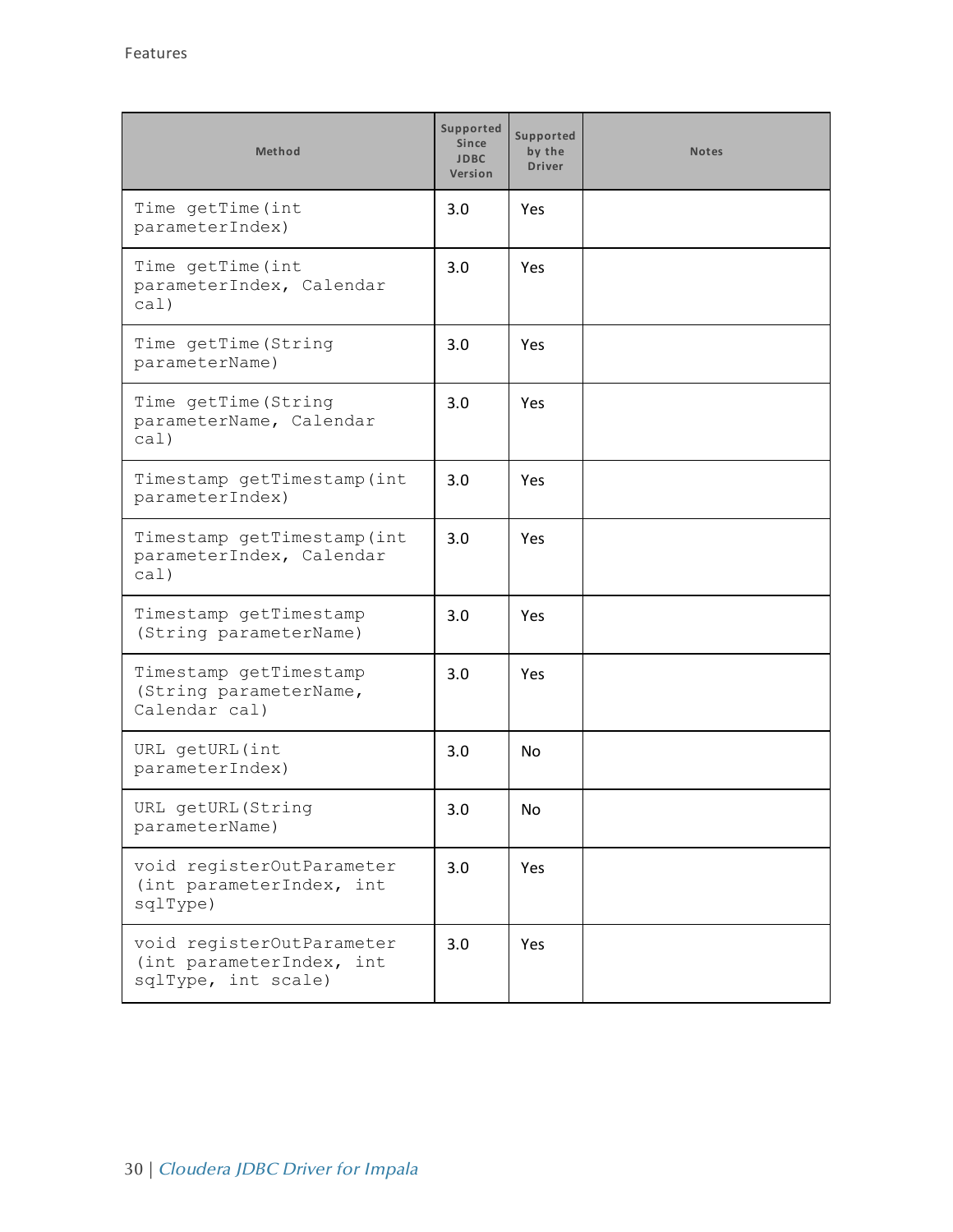| <b>Method</b>                                                                        | Supported<br><b>Since</b><br><b>JDBC</b><br>Version | Supported<br>by the<br><b>Driver</b> | <b>Notes</b> |
|--------------------------------------------------------------------------------------|-----------------------------------------------------|--------------------------------------|--------------|
| void registerOutParameter<br>(int paramIndex, int<br>sqlType, String typeName)       | 3.0                                                 | Yes                                  |              |
| void registerOutParameter<br>(String parameterName, int<br>sqlType)                  | 3.0                                                 | Yes                                  |              |
| void registerOutParameter<br>(String parameterName, int<br>sqlType, int scale)       | 3.0                                                 | <b>Yes</b>                           |              |
| void registerOutParameter<br>(String parameterName, int<br>sqlType, String typeName) | 3.0                                                 | <b>Yes</b>                           |              |
| void setAsciiStream (String<br>parameterName, InputStream<br>$\mathbf{x})$           | 4.0                                                 | Yes                                  |              |
| void setAsciiStream (String<br>parameterName, InputStream<br>x, int length)          | 3.0                                                 | Yes                                  |              |
| void setAsciiStream (String<br>parameterName, InputStream<br>x, long length)         | 4.0                                                 | <b>Yes</b>                           |              |
| void setBigDecimal (String<br>parameterName, BigDecimal<br>$\mathbf{x})$             | 3.0                                                 | Yes                                  |              |
| void setBinaryStream (String<br>parameterName, InputStream<br>$\mathbf{x})$          | 4.0                                                 | Yes                                  |              |
| setBinaryStream (String<br>parameterName, InputStream<br>x, int length)              | 3.0                                                 | Yes                                  |              |
| void setBinaryStream (String<br>parameterName, InputStream<br>x, long length)        | 4.0                                                 | Yes                                  |              |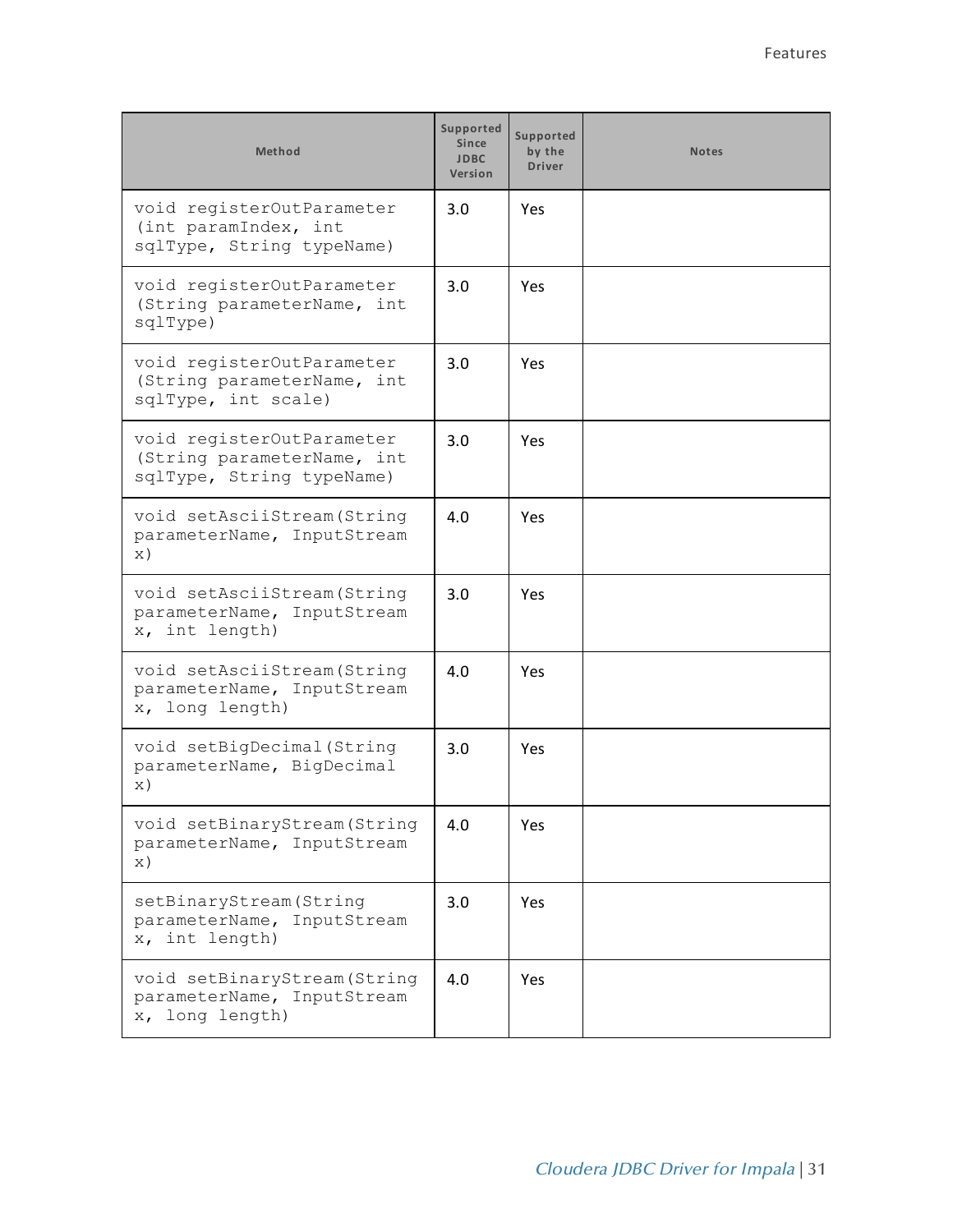| Method                                                                           | Supported<br><b>Since</b><br><b>JDBC</b><br>Version | Supported<br>by the<br><b>Driver</b> | <b>Notes</b> |
|----------------------------------------------------------------------------------|-----------------------------------------------------|--------------------------------------|--------------|
| void setBlob (String<br>parameterName, Blob x)                                   | 4.0                                                 | Yes                                  |              |
| void setBlob (String<br>parameterName, InputStream<br>inputStream)               | 4.0                                                 | Yes.                                 |              |
| void setBlob (String<br>parameterName, InputStream<br>inputStream, long length)  | 4.0                                                 | Yes.                                 |              |
| void setBoolean (String<br>parameterName, boolean x)                             | 3.0                                                 | Yes                                  |              |
| void setByte (String<br>parameterName, byte x)                                   | 3.0                                                 | Yes                                  |              |
| void setBytes (String<br>parameterName, byte[] x)                                | 3.0                                                 | Yes.                                 |              |
| void setCharacterStream<br>(String parameterName,<br>Reader reader)              | 4.0                                                 | <b>Yes</b>                           |              |
| void setCharacterStream<br>(String parameterName,<br>Reader reader, int length)  | 3.0                                                 | Yes                                  |              |
| void setCharacterStream<br>(String parameterName,<br>Reader reader, long length) | 4.0                                                 | Yes                                  |              |
| void setClob (String<br>parameterName, Clob x)                                   | 4.0                                                 | Yes                                  |              |
| void setClob (String<br>parameterName, Reader<br>reader)                         | 4.0                                                 | Yes                                  |              |
| void setClob (String<br>parameterName, Reader<br>reader, long length)            | 4.0                                                 | Yes                                  |              |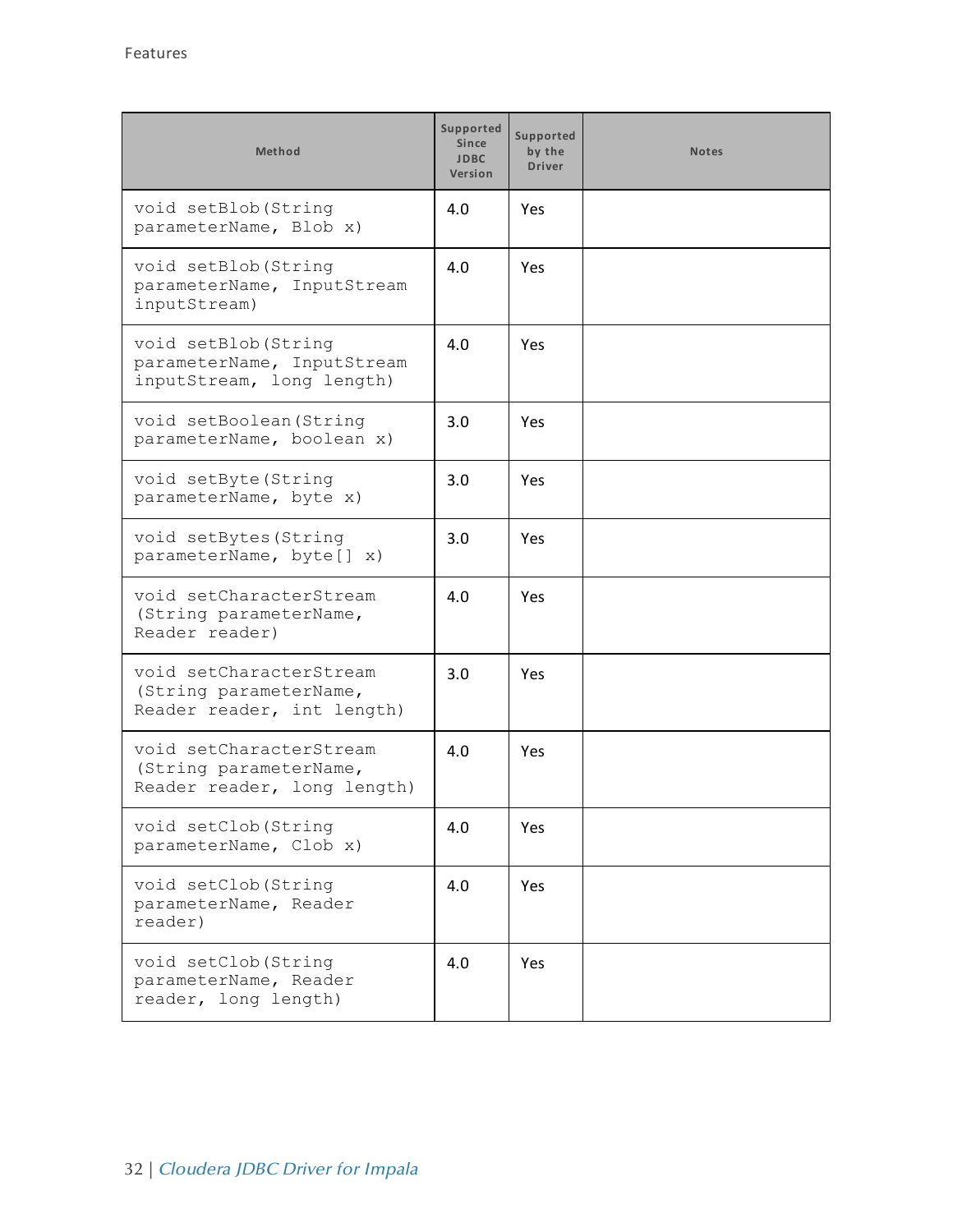| Method                                                                           | Supported<br><b>Since</b><br><b>JDBC</b><br><b>Version</b> | Supported<br>by the<br><b>Driver</b> | <b>Notes</b> |
|----------------------------------------------------------------------------------|------------------------------------------------------------|--------------------------------------|--------------|
| void setDate (String<br>parameterName, Date x)                                   | 3.0                                                        | Yes                                  |              |
| void setDate (String<br>parameterName, Date x,<br>Calendar cal)                  | 3.0                                                        | Yes                                  |              |
| void setDouble (String<br>parameterName, double x)                               | 3.0                                                        | <b>Yes</b>                           |              |
| void setFloat (String<br>parameterName, float x)                                 | 3.0                                                        | Yes                                  |              |
| void setInt (String<br>parameterName, int x)                                     | 3.0                                                        | Yes.                                 |              |
| void setLong (String<br>parameterName, long x)                                   | 3.0                                                        | <b>Yes</b>                           |              |
| void setNCharacterStream<br>(String parameterName,<br>Reader value)              | 4.0                                                        | <b>Yes</b>                           |              |
| void setNCharacterStream<br>(String parameterName,<br>Reader value, long length) | 4.0                                                        | Yes                                  |              |
| void setNClob (String<br>parameterName, NClob value)                             | 4.0                                                        | Yes                                  |              |
| void setNClob (String<br>parameterName, Reader<br>reader)                        | 4.0                                                        | Yes                                  |              |
| void setNClob (String<br>parameterName, Reader<br>reader, long length)           | 4.0                                                        | Yes                                  |              |
| void setNString (String<br>parameterName, String<br>value)                       | 4.0                                                        | Yes                                  |              |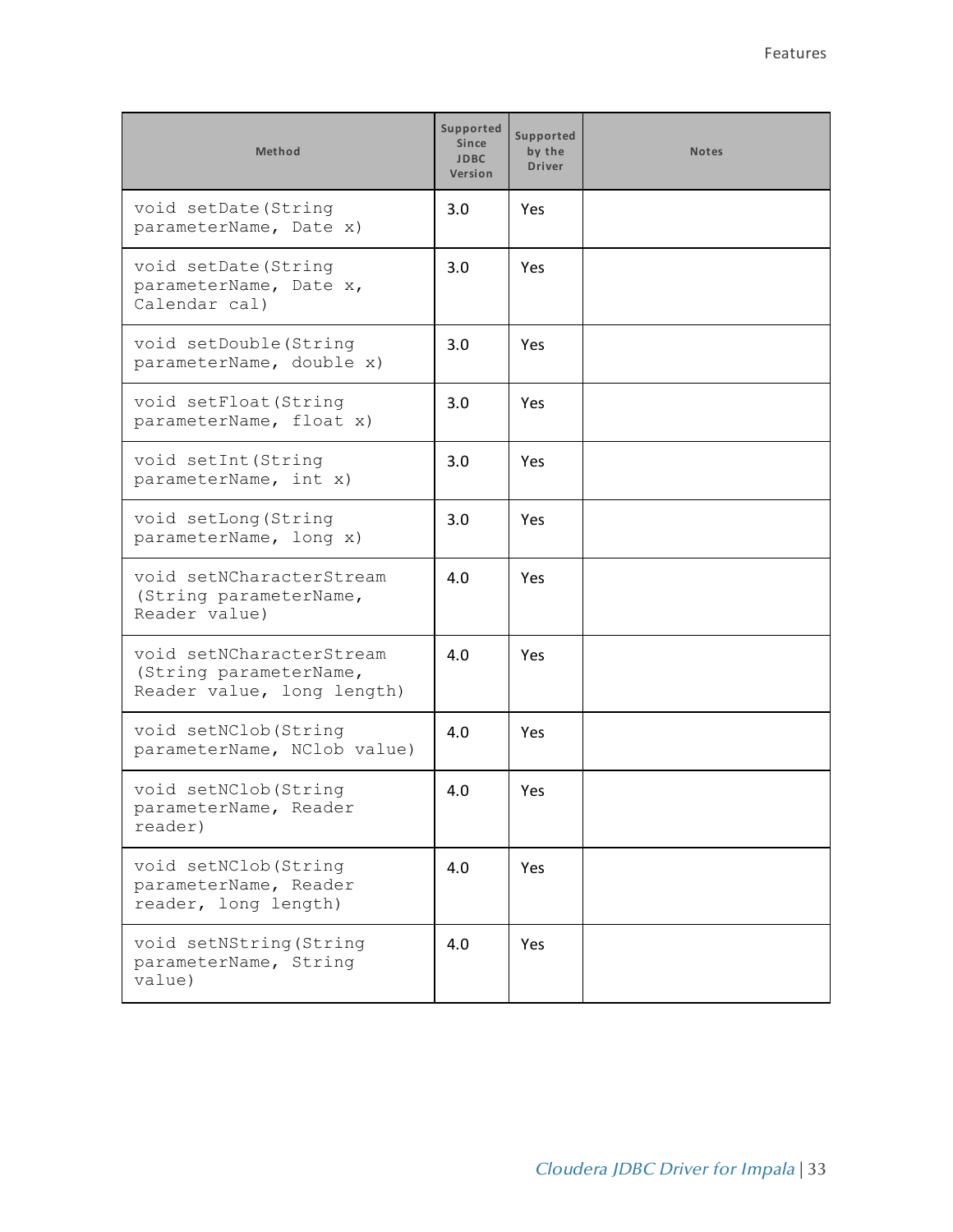| Method                                                                                 | Supported<br><b>Since</b><br><b>JDBC</b><br>Version | Supported<br>by the<br><b>Driver</b> | <b>Notes</b> |
|----------------------------------------------------------------------------------------|-----------------------------------------------------|--------------------------------------|--------------|
| void setNull (String<br>parameterName, int sqlType)                                    | 3.0                                                 | Yes                                  |              |
| void setNull (String<br>parameterName, int sqlType,<br>String typeName)                | 3.0                                                 | Yes.                                 |              |
| void setObject (String<br>parameterName, Object x)                                     | 3.0                                                 | Yes.                                 |              |
| void setObject (String<br>parameterName, Object x,<br>int targetSqlType)               | 3.0                                                 | Yes.                                 |              |
| void setObject (String<br>parameterName, Object x,<br>int targetSqlType, int<br>scale) | 3.0                                                 | <b>Yes</b>                           |              |
| void setRowId (String<br>parameterName, RowId x)                                       | 4.0                                                 | <b>Yes</b>                           |              |
| void setShort (String<br>parameterName, short x)                                       | 3.0                                                 | Yes                                  |              |
| void setSQLXML (String<br>parameterName, SQLXML<br>xmlObject)                          | 4.0                                                 | Yes                                  |              |
| void setString (String<br>parameterName, String x)                                     | 3.0                                                 | Yes                                  |              |
| void setTime (String<br>parameterName, Time x)                                         | 3.0                                                 | Yes                                  |              |
| void setTime (String<br>parameterName, Time x,<br>Calendar cal)                        | 3.0                                                 | Yes                                  |              |
| void setTimestamp (String<br>parameterName, Timestamp x)                               | 3.0                                                 | Yes                                  |              |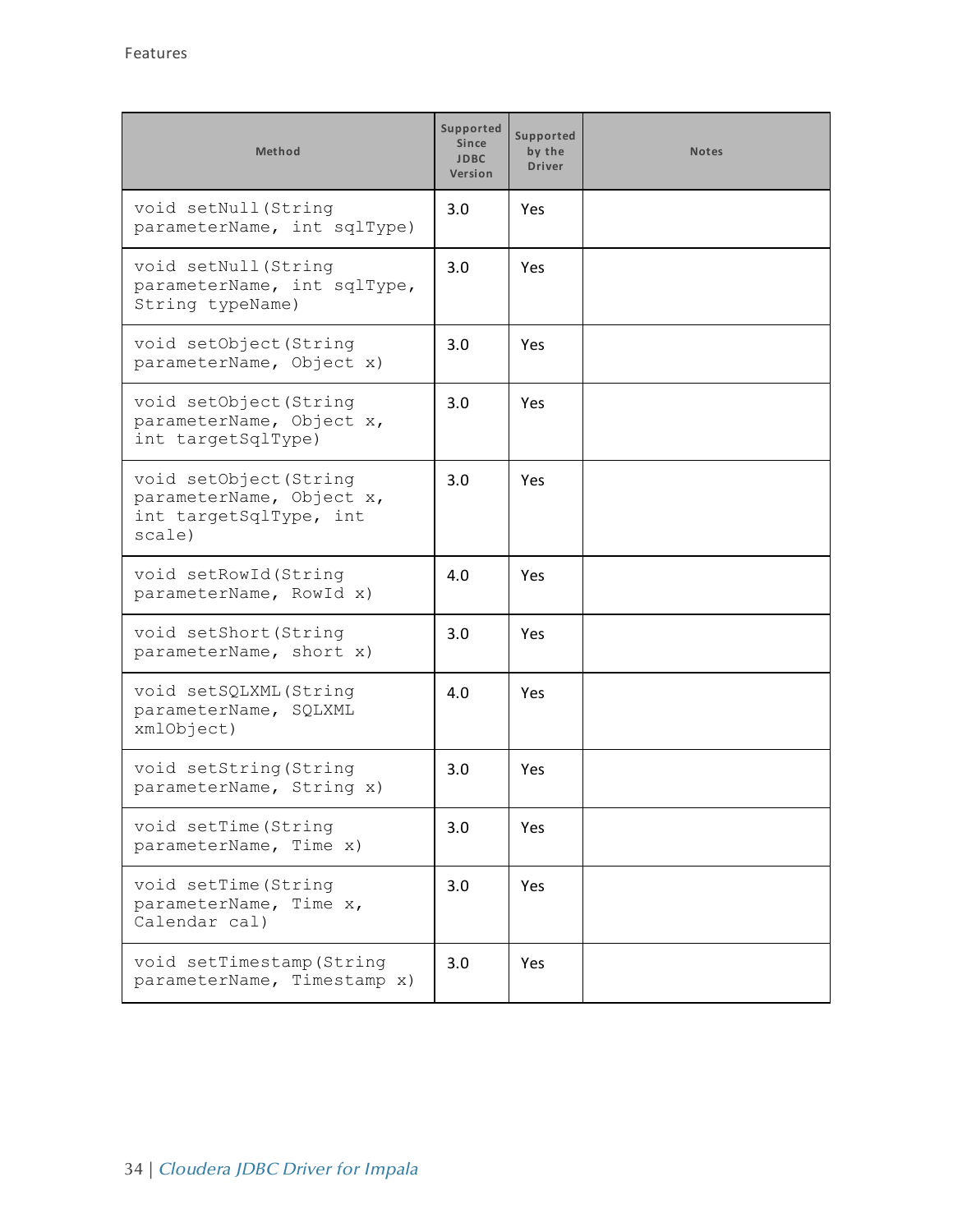| Method                                                                    | Supported<br>Since<br><b>JDBC</b><br>Version | Supported<br>by the<br><b>Driver</b> | <b>Notes</b> |
|---------------------------------------------------------------------------|----------------------------------------------|--------------------------------------|--------------|
| void setTimestamp (String<br>parameterName, Timestamp x,<br>Calendar cal) | 3.0                                          | <b>Yes</b>                           |              |
| void setURL (String<br>parameterName, URL val)                            | $3.0^{\circ}$                                | <b>Yes</b>                           |              |
| boolean wasNull()                                                         | 3.0                                          | <b>Yes</b>                           |              |
| boolean isWrapperFor<br>(Class < ?>iface)                                 | 4.0                                          | <b>Yes</b>                           |              |
| $\langle T \rangle$ T unwrap (Class $\langle T \rangle$<br>iface)         | 4.0                                          | <b>Yes</b>                           |              |

#### <span id="page-34-0"></span>**Connection**

The following table lists the methods that belong to the Connection interface, and describes whether each method is supported by the Cloudera JDBC Driver for Impala and which version of the JDBC API is the earliest version that supports the method.

For detailed information about each method in the Connection interface, see the Java API documentation: <http://docs.oracle.com/javase/1.5.0/docs/api/java/sql/Connection.html>.

| Method                                                         | Supported<br>Since<br><b>JDBC</b><br>Version | Supported<br>by the<br><b>Driver</b> | <b>Notes</b>                                                                |
|----------------------------------------------------------------|----------------------------------------------|--------------------------------------|-----------------------------------------------------------------------------|
| void clearWarnings()                                           | 3.0                                          | Yes.                                 |                                                                             |
| void close()                                                   | 3.0                                          | Yes.                                 |                                                                             |
| void commit()                                                  | 3.0                                          | <b>Yes</b>                           | Auto-commit cannot be set to<br>false because it is hard-<br>coded to true. |
| Array createArrayOf (String<br>typeName, Object[]<br>elements) | 4.0                                          | No.                                  |                                                                             |
| Blob createBlob()                                              | 4.0                                          | No.                                  |                                                                             |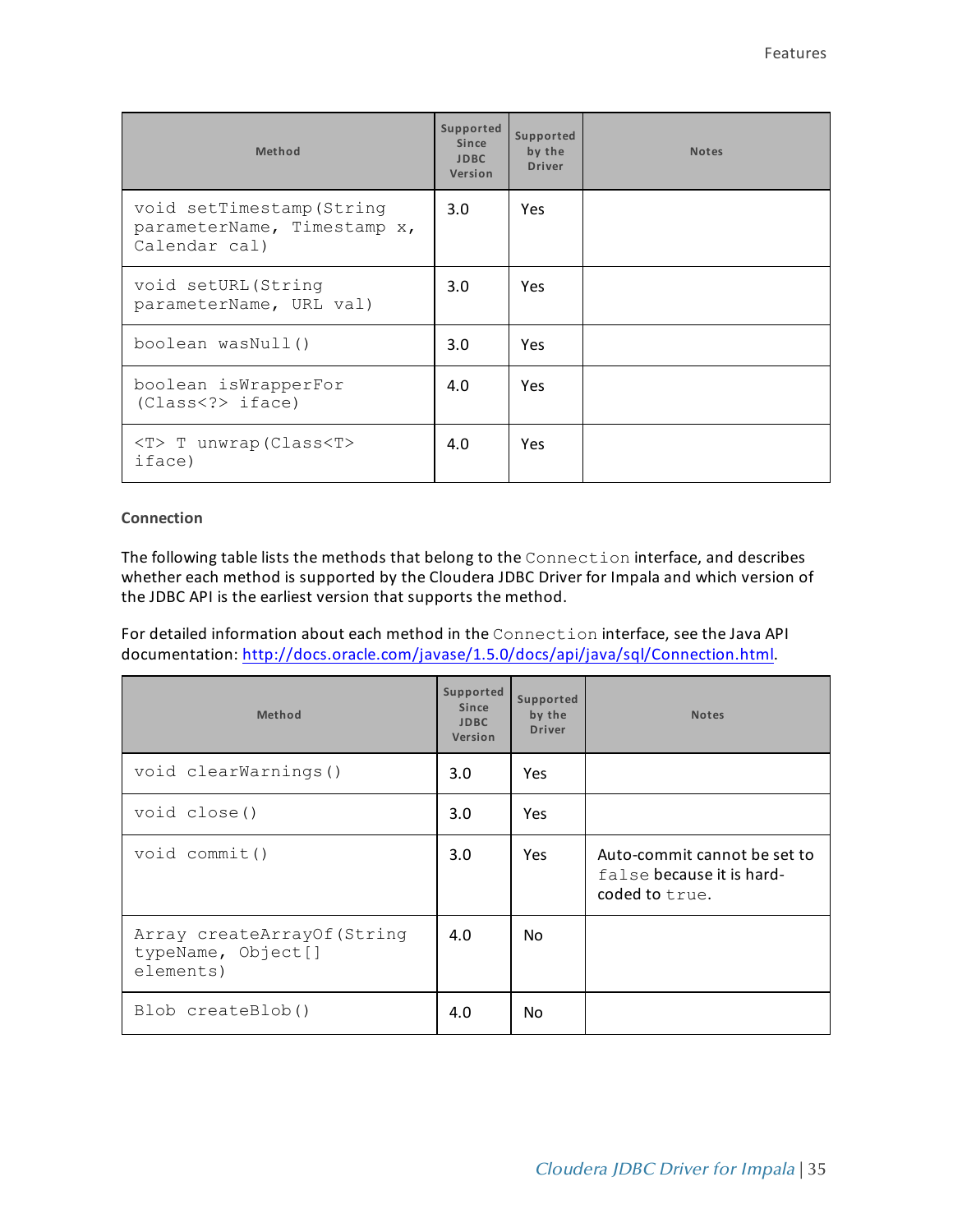| Method                                                                                                     | <b>Supported</b><br>Since<br><b>JDBC</b><br>Version | Supported<br>by the<br><b>Driver</b> | <b>Notes</b>                              |
|------------------------------------------------------------------------------------------------------------|-----------------------------------------------------|--------------------------------------|-------------------------------------------|
| Clob createClob()                                                                                          | 4.0                                                 | N <sub>o</sub>                       |                                           |
| NClob createNClob()                                                                                        | 4.0                                                 | N <sub>o</sub>                       |                                           |
| SQLXML createSQLXML()                                                                                      | 4.0                                                 | N <sub>o</sub>                       |                                           |
| Statement createStatement()                                                                                | 3.0                                                 | Yes                                  |                                           |
| Statement createStatement<br>(int resultSetType, int<br>resultSetConcurrency)                              | 3.0                                                 | No                                   |                                           |
| Statement createStatement<br>(int resultSetType, int<br>resultSetConcurrency, int<br>resultSetHoldability) | 3.0                                                 | No                                   |                                           |
| Struct createStruct (String<br>typeName, Object[]<br>attributes)                                           | 4.0                                                 | No                                   |                                           |
| boolean getAutoCommit()                                                                                    | 3.0                                                 | Yes                                  | Hard-coded to true.                       |
| String getCatalog()                                                                                        | 3.0                                                 | <b>Yes</b>                           |                                           |
| Properties getClientInfo()                                                                                 | 4.0                                                 | Yes                                  |                                           |
| String getClientInfo (String<br>name)                                                                      | 4.0                                                 | Yes                                  |                                           |
| int getHoldability()                                                                                       | 3.0                                                 | Yes                                  | Hard-coded to CLOSE<br>CURSORS AT COMMIT. |
| DatabaseMetaData<br>getMetaData()                                                                          | 3.0                                                 | Yes                                  |                                           |
| int getNetworkTimeout ()                                                                                   | 4.1                                                 | No                                   |                                           |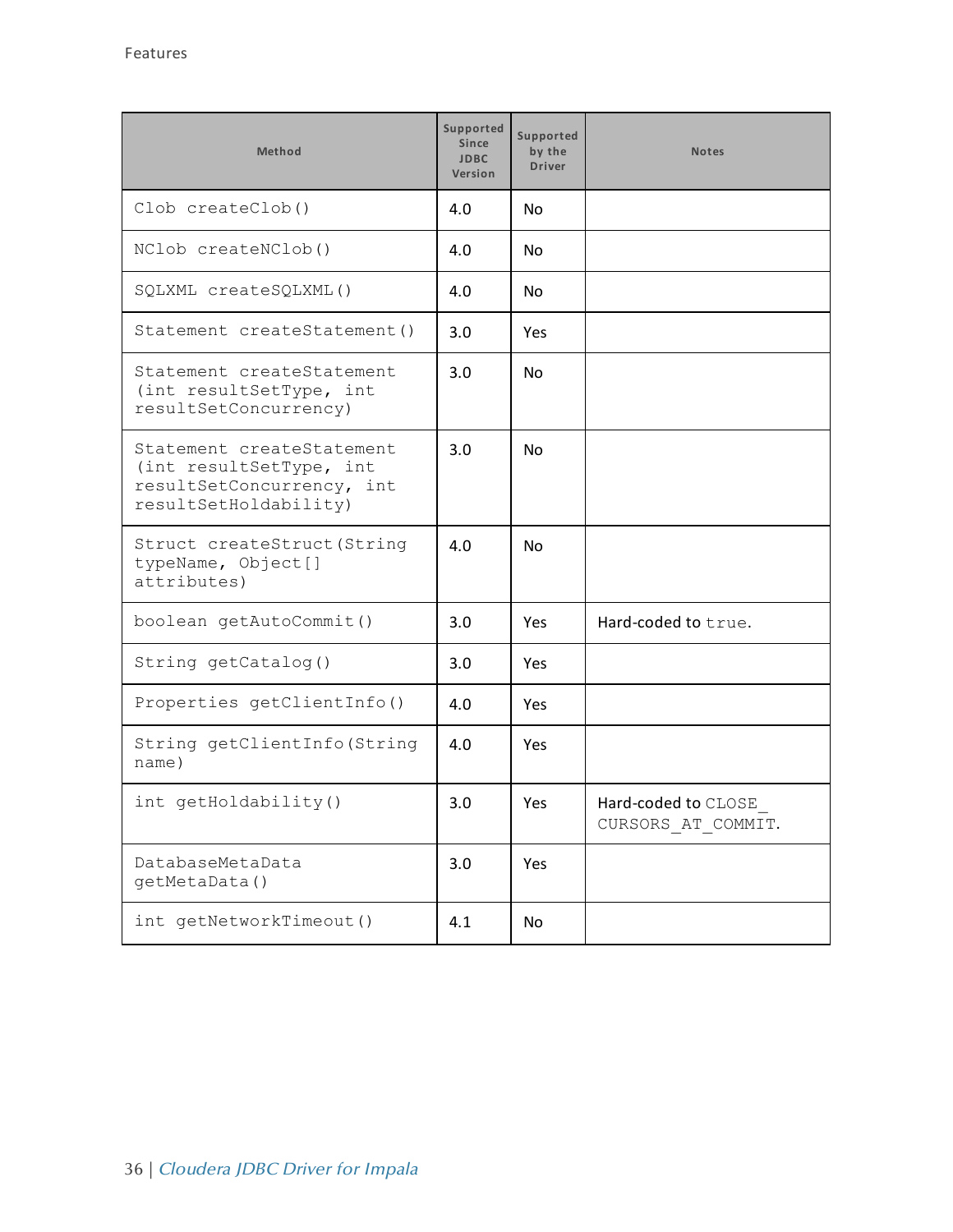| Method                                                                                                                       | Supported<br>Since<br><b>JDBC</b><br>Version | Supported<br>by the<br><b>Driver</b> | <b>Notes</b>                                                                                                                                            |
|------------------------------------------------------------------------------------------------------------------------------|----------------------------------------------|--------------------------------------|---------------------------------------------------------------------------------------------------------------------------------------------------------|
| String getSchema()                                                                                                           | 4.1                                          | Yes                                  | The returned schema name<br>does not always match the<br>one used by statements.<br>Statements use the schema<br>name defined in the<br>connection URL. |
| int getTransactionIsolation<br>( )                                                                                           | 3.0                                          | Yes                                  | Hard-coded to<br>TRANSACTION READ<br>UNCOMMITTED.                                                                                                       |
| Map <string, class<?="">&gt;<br/>getTypeMap()</string,>                                                                      | 3.0                                          | <b>No</b>                            |                                                                                                                                                         |
| SQLWarning getWarnings()                                                                                                     | 3.0                                          | Yes                                  |                                                                                                                                                         |
| boolean isClosed()                                                                                                           | 3.0                                          | Yes                                  |                                                                                                                                                         |
| boolean isReadOnly()                                                                                                         | 3.0                                          | Yes                                  | Returns true.                                                                                                                                           |
| boolean isValid(int<br>timeout)                                                                                              | 4.0                                          | Yes                                  |                                                                                                                                                         |
| String nativeSQL (String<br>sql)                                                                                             | 3.0                                          | Yes                                  |                                                                                                                                                         |
| CallableStatement<br>prepareCall(String sql)                                                                                 | 3.0                                          | <b>No</b>                            |                                                                                                                                                         |
| CallableStatement<br>prepareCall(String sql, int<br>resultSetType, int<br>resultSetConcurrency)                              | 3.0                                          | <b>No</b>                            |                                                                                                                                                         |
| CallableStatement<br>prepareCall(String sql, int<br>resultSetType, int<br>resultSetConcurrency, int<br>resultSetHoldability) | 3.0                                          | No                                   |                                                                                                                                                         |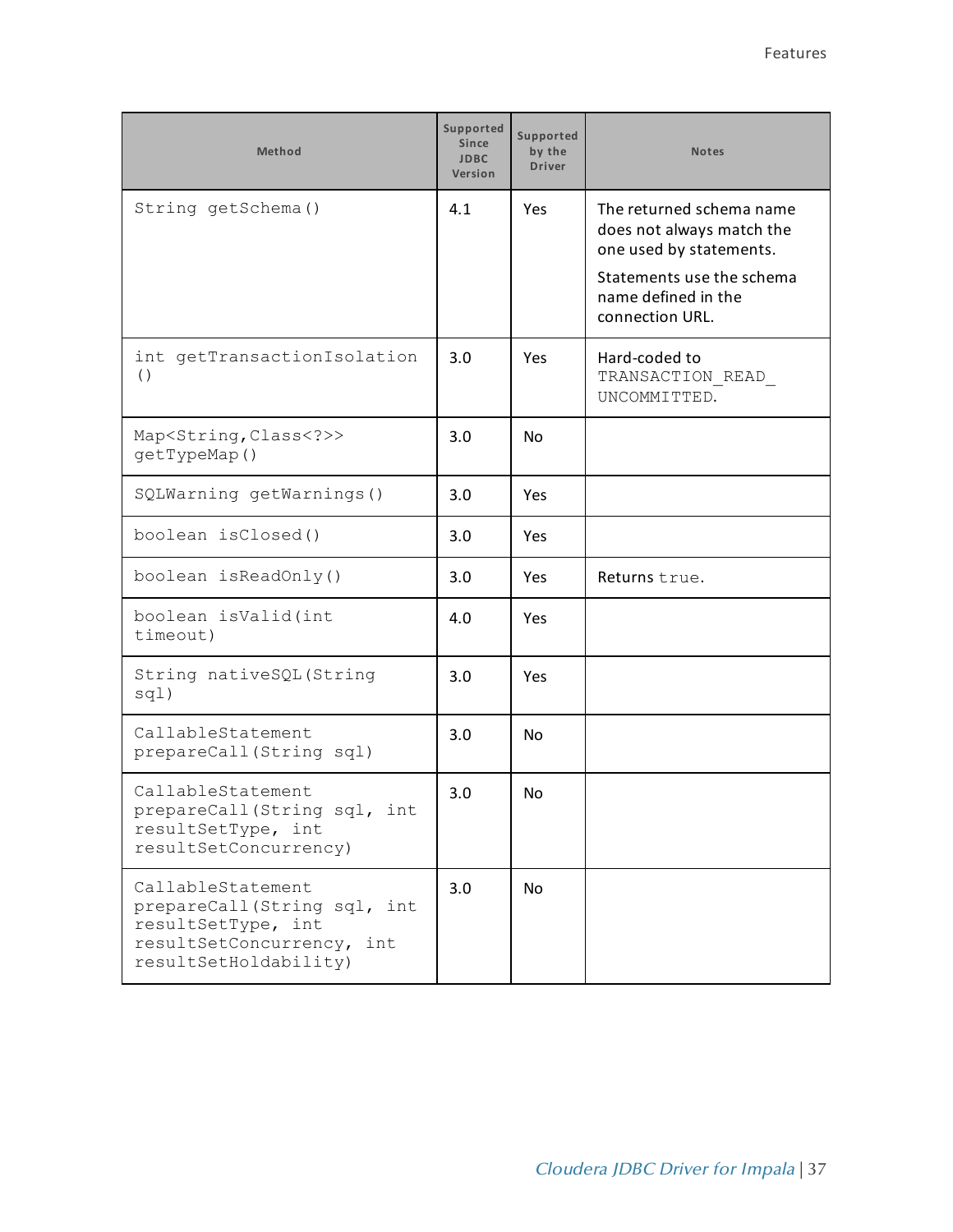| <b>Method</b>                                                                                                                      | Supported<br><b>Since</b><br><b>JDBC</b><br>Version | Supported<br>by the<br><b>Driver</b> | <b>Notes</b>                                                               |
|------------------------------------------------------------------------------------------------------------------------------------|-----------------------------------------------------|--------------------------------------|----------------------------------------------------------------------------|
| PreparedStatement<br>prepareStatement (String<br>sql)                                                                              | 3.0                                                 | Yes                                  |                                                                            |
| PreparedStatement<br>prepareStatement (String<br>sql, int autoGeneratedKeys)                                                       | 3.0                                                 | No.                                  |                                                                            |
| PreparedStatement<br>prepareStatement (String<br>sql, int[] columnIndexes)                                                         | 3.0                                                 | No.                                  |                                                                            |
| PreparedStatement<br>prepareStatement (String<br>sql, int resultSetType, int<br>resultSetConcurrency)                              | 3.0                                                 | <b>No</b>                            |                                                                            |
| PreparedStatement<br>prepareStatement (String<br>sql, int resultSetType, int<br>resultSetConcurrency, int<br>resultSetHoldability) | 3.0                                                 | <b>No</b>                            |                                                                            |
| PreparedStatement<br>prepareStatement (String<br>sql, String[] columnNames)                                                        | 3.0                                                 | <b>No</b>                            |                                                                            |
| void releaseSavepoint<br>(Savepoint savepoint)                                                                                     | 3.0                                                 | <b>No</b>                            | Savepoints are not available<br>because transactions are not<br>supported. |
| void rollback()                                                                                                                    | 3.0                                                 | No                                   | Savepoints are not available<br>because transactions are not<br>supported. |
| void rollback (Savepoint<br>savepoint)                                                                                             | 3.0                                                 | No                                   | Savepoints are not available<br>because transactions are not<br>supported. |
| void setAutoCommit (boolean<br>autoCommit)                                                                                         | 3.0                                                 | Yes                                  | Ignored because auto-commit<br>is hard-coded to true.                      |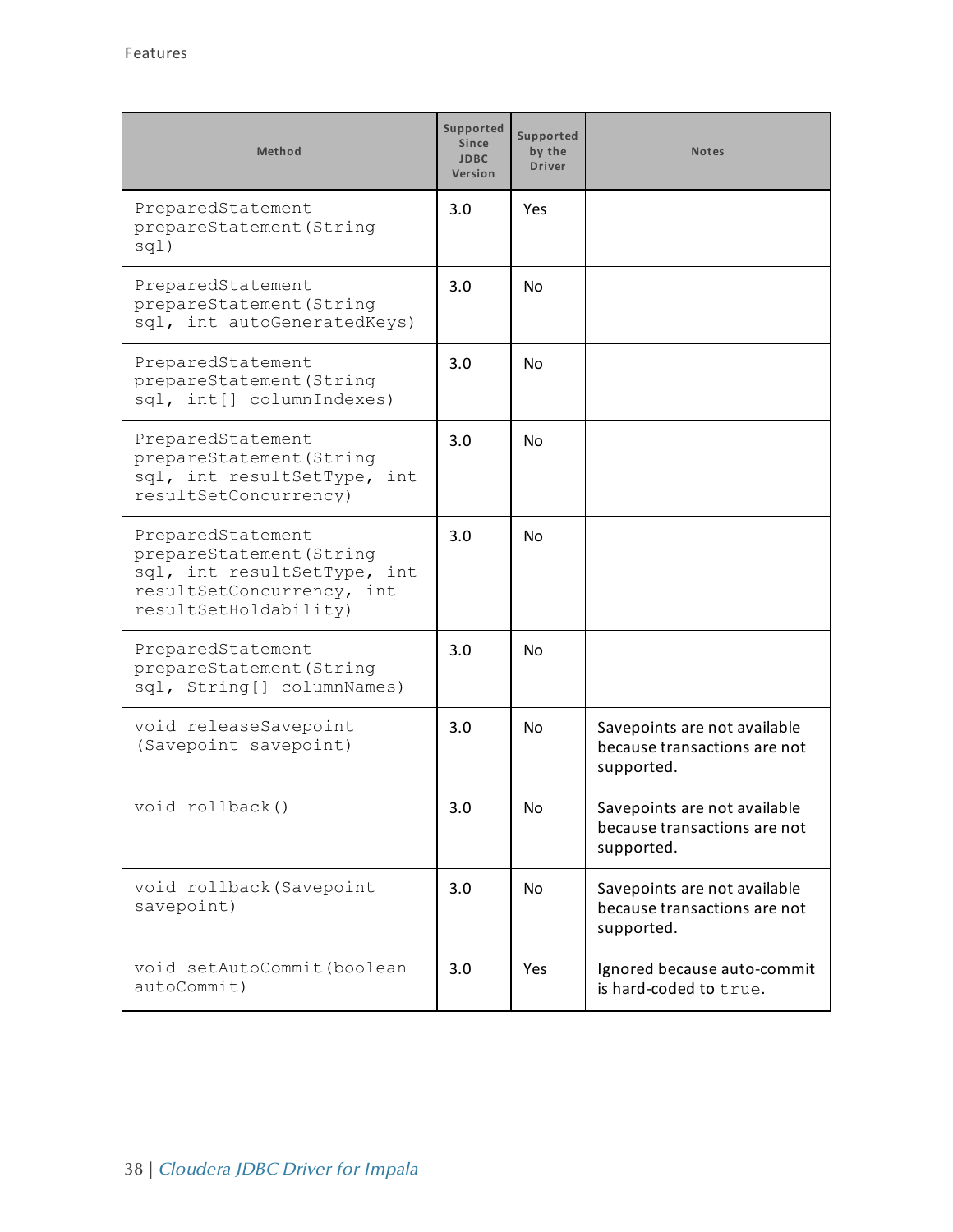| <b>Method</b>                                                      | Supported<br><b>Since</b><br><b>JDBC</b><br><b>Version</b> | Supported<br>by the<br><b>Driver</b> | <b>Notes</b>                                                                                                                           |
|--------------------------------------------------------------------|------------------------------------------------------------|--------------------------------------|----------------------------------------------------------------------------------------------------------------------------------------|
| void setCatalog (String<br>catalog)                                | 3.0                                                        | Yes                                  |                                                                                                                                        |
| void setClientInfo<br>(Properties properties)                      | 4.0                                                        | Yes                                  |                                                                                                                                        |
| void setClientInfo (String<br>name, String value)                  | 4.0                                                        | Yes                                  |                                                                                                                                        |
| void setHoldability (int<br>holdability)                           | 3.0                                                        | Yes                                  |                                                                                                                                        |
| void setNetworkTimeout<br>(Executor executor, int<br>milliseconds) | 4.1                                                        | <b>No</b>                            |                                                                                                                                        |
| void setReadOnly (boolean<br>readOnly)                             | 3.0                                                        | Yes                                  |                                                                                                                                        |
| Savepoint setSavepoint()                                           | 3.0                                                        | <b>No</b>                            | Savepoints are not available<br>because transactions are not<br>supported.                                                             |
| Savepoint setSavepoint<br>(String name)                            | 3.0                                                        | No                                   | Savepoints are not available<br>because transactions are not<br>supported.                                                             |
| void setSchema (String<br>schema)                                  | 4.1                                                        | Yes                                  | Does not actually change the<br>schema name used by newly<br>created statements; only<br>changes the value returned by<br>getSchema(). |
| void<br>setTransactionIsolation(int<br>level)                      | 3.0                                                        | Yes                                  |                                                                                                                                        |
| void setTypeMap<br>(Map <string, class<?="">&gt; map)</string,>    | 3.0                                                        | No.                                  |                                                                                                                                        |
| boolean isWrapperFor<br>(Class iface)                              | 4.0                                                        | Yes                                  |                                                                                                                                        |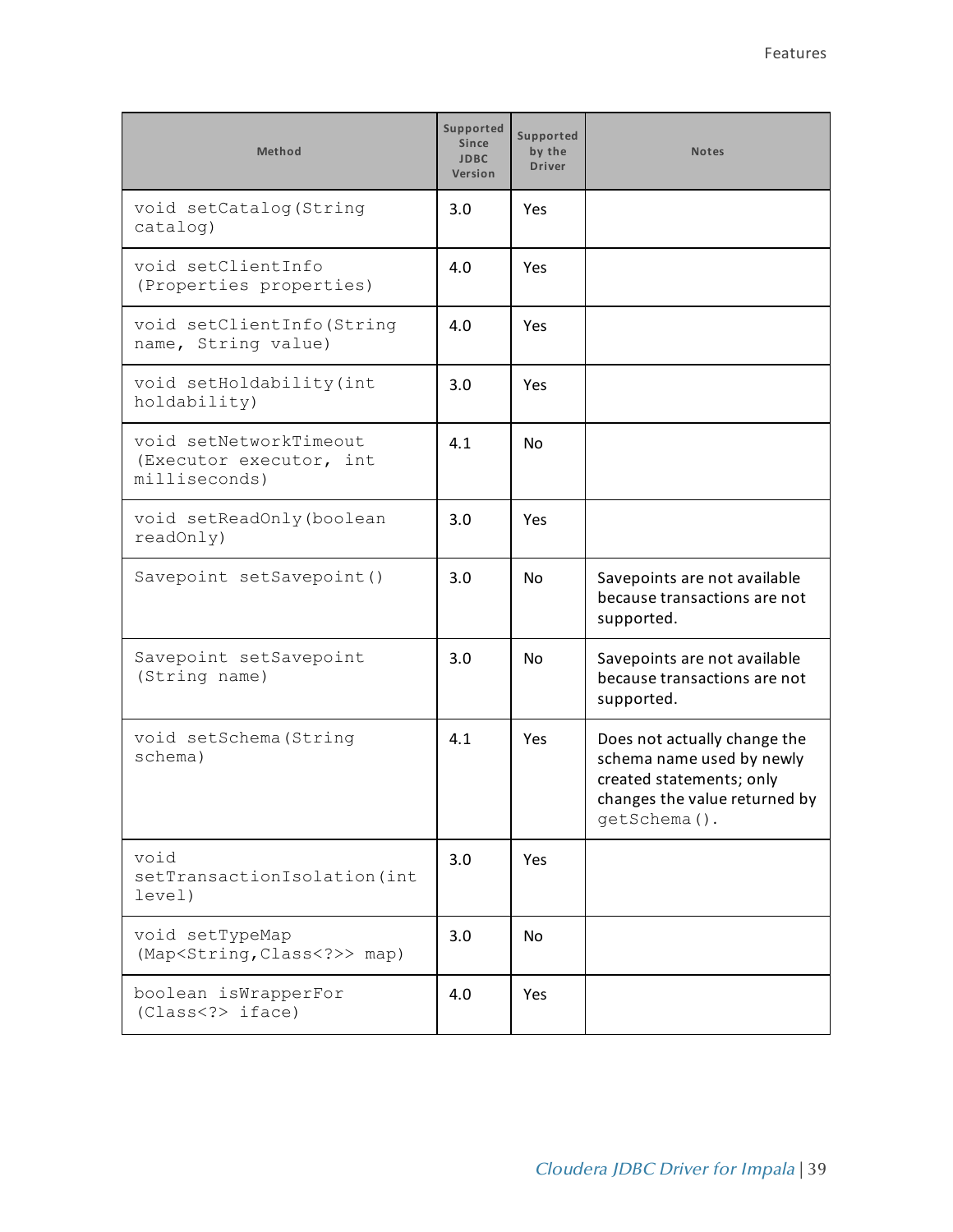| Method                                    | Supported<br>Since<br><b>JDBC</b><br>Version | Supported<br>by the<br><b>Driver</b> | <b>Notes</b> |
|-------------------------------------------|----------------------------------------------|--------------------------------------|--------------|
| <t> T unwrap (Class<t><br/>iface)</t></t> | 4.0                                          | Yes                                  |              |

## **DatabaseMetaData**

The following table lists the methods that belong to the DatabaseMetaData interface, and describes whether each method is supported by the Cloudera JDBC Driver for Impala and which version of the JDBC API is the earliest version that supports the method.

For detailed information about each method in the DatabaseMetaData interface, see the Java API

documentation[:http://docs.oracle.com/javase/1.5.0/docs/api/java/sql/DatabaseMetaData.html](http://docs.oracle.com/javase/1.5.0/docs/api/java/sql/DatabaseMetaData.html).

| Method                                                                                                                       | <b>Suppo</b><br>rted<br>Since<br><b>JDBC</b><br>Versio<br>n. | Suppo<br>rted<br>by the<br><b>Driver</b> | <b>Notes</b>   |
|------------------------------------------------------------------------------------------------------------------------------|--------------------------------------------------------------|------------------------------------------|----------------|
| boolean allProceduresAreCallable()                                                                                           | 3.0                                                          | Yes                                      | Returns true.  |
| boolean allTablesAreSelectable()                                                                                             | 3.0                                                          | <b>Yes</b>                               | Returns true.  |
| boolean<br>autoCommitFailureClosesAllResultSets()                                                                            | 4.0                                                          | Yes                                      | Returns true.  |
| boolean<br>dataDefinitionCausesTransactionCommit<br>( )                                                                      | 3.0                                                          | <b>Yes</b>                               | Returns false. |
| boolean<br>dataDefinitionIqnoredInTransactions()                                                                             | 3.0                                                          | <b>Yes</b>                               | Returns false. |
| boolean deletesAreDetected(int type)                                                                                         | 3.0                                                          | <b>Yes</b>                               | Returns true.  |
| boolean doesMaxRowSizeIncludeBlobs()                                                                                         | 3.0                                                          | <b>Yes</b>                               | Returns false. |
| boolean generatedKeyAlwaysReturned()                                                                                         | 4.1                                                          | <b>Yes</b>                               |                |
| ResultSet getAttributes (String<br>catalog, String schemaPattern, String<br>typeNamePattern, String<br>attributeNamePattern) | 3.0                                                          | <b>Yes</b>                               |                |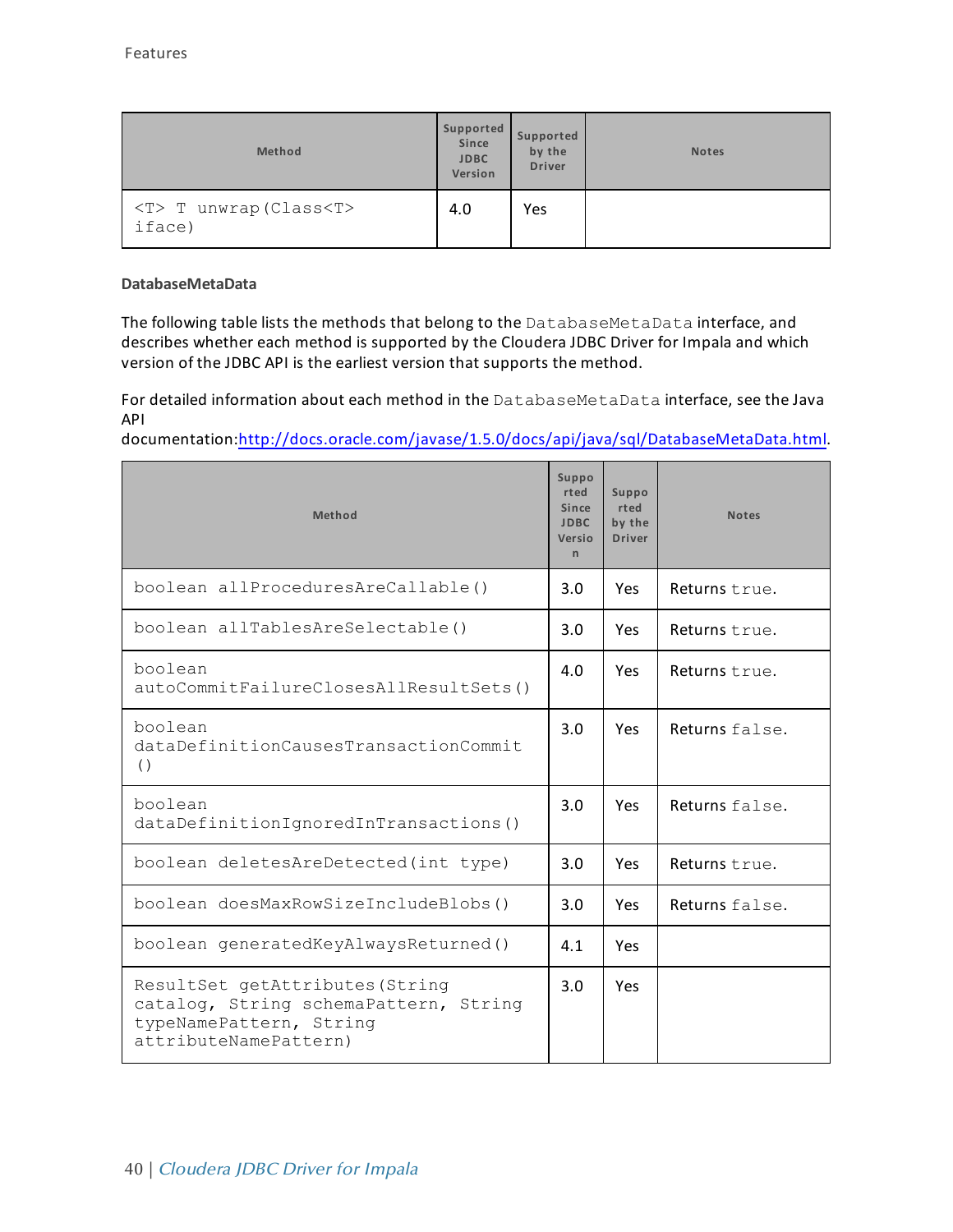| <b>Method</b>                                                                                                                                                                | Suppo<br>rted<br><b>Since</b><br><b>JDBC</b><br>Versio<br>n | Suppo<br>rted<br>by the<br><b>Driver</b> | <b>Notes</b>             |
|------------------------------------------------------------------------------------------------------------------------------------------------------------------------------|-------------------------------------------------------------|------------------------------------------|--------------------------|
| ResultSet getBestRowIdentifier (String<br>catalog, String schema, String table,<br>int scope, boolean nullable)                                                              | 3.0                                                         | <b>Yes</b>                               |                          |
| ResultSet getCatalogs()                                                                                                                                                      | 3.0                                                         | Yes                                      |                          |
| String getCatalogSeparator()                                                                                                                                                 | 3.0                                                         | Yes                                      |                          |
| String getCatalogTerm()                                                                                                                                                      | 3.0                                                         | Yes                                      |                          |
| ResultSet getClientInfoProperties()                                                                                                                                          | 4.0                                                         | <b>Yes</b>                               |                          |
| ResultSet getColumnPrivileges (String<br>catalog, String schema, String table,<br>String columnNamePattern)                                                                  | 3.0                                                         | Yes                                      |                          |
| ResultSet getColumns (String catalog,<br>String schemaPattern, String<br>tableNamePattern, String<br>columnNamePattern)                                                      | 3.0                                                         | <b>Yes</b>                               |                          |
| Connection getConnection()                                                                                                                                                   | 3.0                                                         | Yes                                      |                          |
| ResultSet getCrossReference (String<br>primaryCatalog, String primarySchema,<br>String primaryTable, String<br>foreignCatalog, String foreignSchema,<br>String foreignTable) | 3.0                                                         | Yes                                      |                          |
| int getDatabaseMajorVersion()                                                                                                                                                | 3.0                                                         | Yes                                      |                          |
| int getDatabaseMinorVersion()                                                                                                                                                | 3.0                                                         | Yes                                      |                          |
| String getDatabaseProductName()                                                                                                                                              | 3.0                                                         | Yes                                      | Hard-coded to<br>Impala. |
| String getDatabaseProductVersion()                                                                                                                                           | 3.0                                                         | Yes                                      |                          |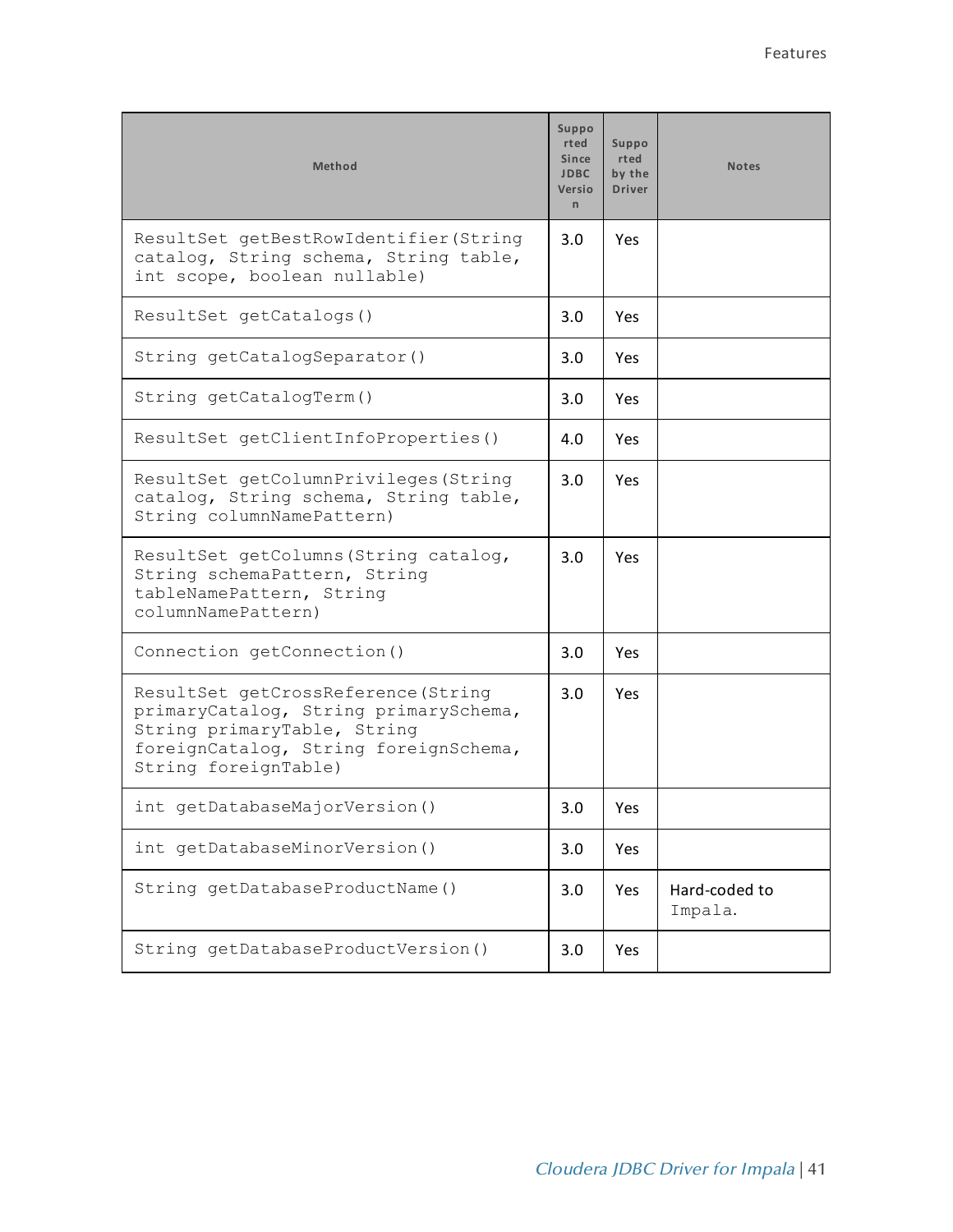| Method                                                                                                                             | <b>Suppo</b><br>rted<br><b>Since</b><br><b>JDBC</b><br>Versio<br>n | Suppo<br>rted<br>by the<br><b>Driver</b> | <b>Notes</b>                                         |
|------------------------------------------------------------------------------------------------------------------------------------|--------------------------------------------------------------------|------------------------------------------|------------------------------------------------------|
| int getDefaultTransactionIsolation()                                                                                               | 3.0                                                                | <b>Yes</b>                               | Hard-coded to<br>TRANSACTION<br>READ<br>UNCOMMITTED. |
| int getDriverMajorVersion()                                                                                                        | 3.0                                                                | Yes                                      |                                                      |
| int getDriverMinorVersion()                                                                                                        | 3.0                                                                | Yes.                                     |                                                      |
| String getDriverName()                                                                                                             | 3.0                                                                | <b>Yes</b>                               | Hard-coded to<br>ImpalaJDBC.                         |
| String getDriverVersion()                                                                                                          | 3.0                                                                | <b>Yes</b>                               |                                                      |
| ResultSet getExportedKeys (String<br>catalog, String schema, String table)                                                         | 3.0                                                                | <b>Yes</b>                               |                                                      |
| String getExtraNameCharacters()                                                                                                    | 3.0                                                                | <b>Yes</b>                               | Returns an empty<br>String.                          |
| ResultSet getFunctionColumns (String<br>catalog, String schemaPattern, String<br>functionNamePattern, String<br>columnNamePattern) | 4.0                                                                | <b>Yes</b>                               |                                                      |
| ResultSet getFunctions (String catalog,<br>String schemaPattern, String<br>functionNamePattern)                                    | 4.0                                                                | Yes.                                     |                                                      |
| String getIdentifierQuoteString()                                                                                                  | 3.0                                                                | Yes                                      | Returns a<br>backquote (`)                           |
| ResultSet getImportedKeys (String<br>catalog, String schema, String table)                                                         | 3.0                                                                | Yes                                      |                                                      |
| ResultSet getIndexInfo(String catalog,<br>String schema, String table, boolean<br>unique, boolean approximate)                     | 3.0                                                                | Yes                                      |                                                      |
| int getJDBCMajorVersion()                                                                                                          | 3.0                                                                | Yes                                      |                                                      |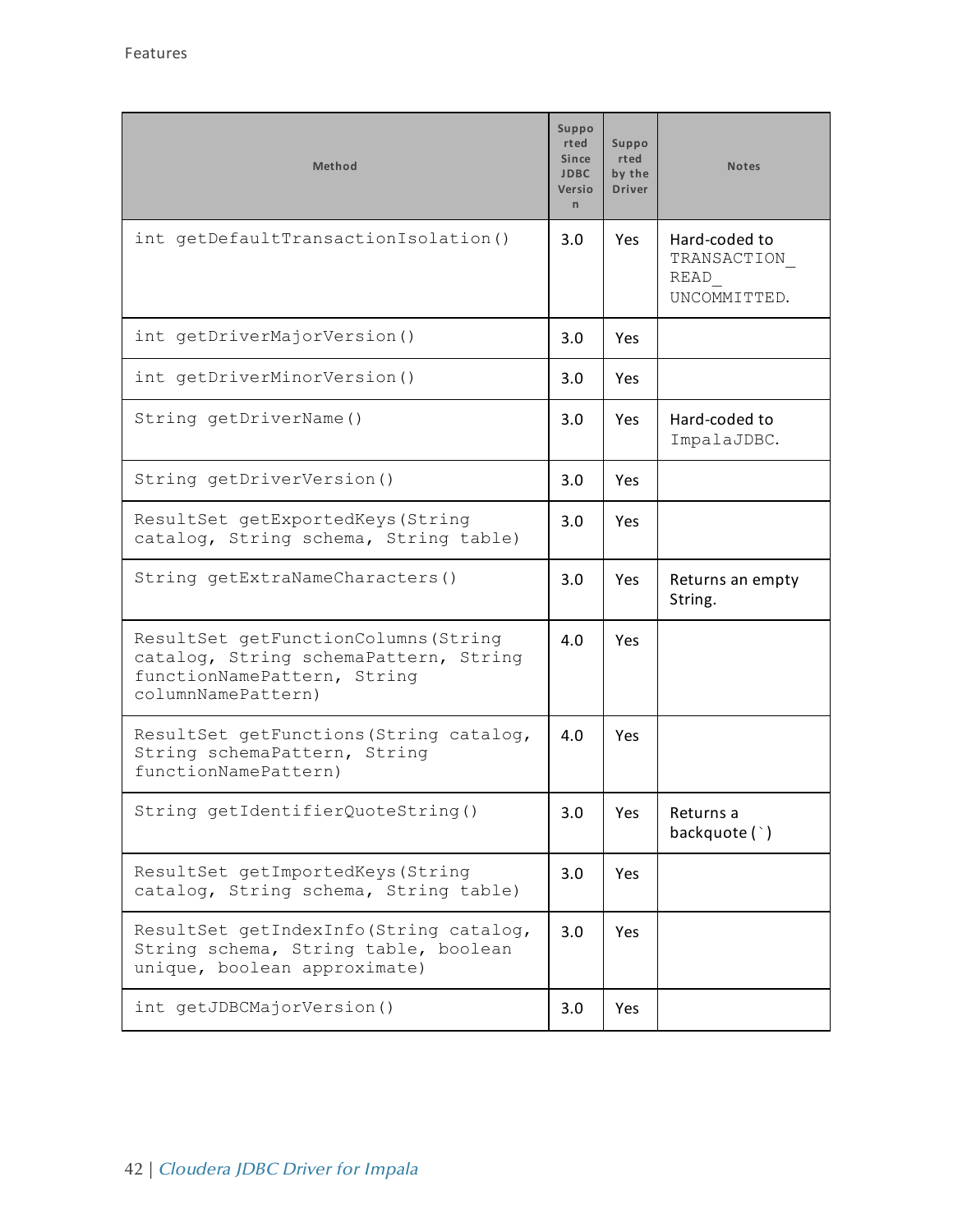| Method                          | <b>Suppo</b><br>rted<br><b>Since</b><br><b>JDBC</b><br>Versio<br>$\mathsf{n}$ | Suppo<br>rted<br>by the<br><b>Driver</b> | <b>Notes</b> |
|---------------------------------|-------------------------------------------------------------------------------|------------------------------------------|--------------|
| int getJDBCMinorVersion()       | 3.0                                                                           | Yes                                      |              |
| int getMaxBinaryLiteralLength() | 3.0                                                                           | Yes                                      | Returns 0.   |
| int getMaxCatalogNameLength()   | 3.0                                                                           | Yes                                      | Returns 128. |
| int getMaxCharLiteralLength()   | 3.0                                                                           | Yes                                      | Returns 0.   |
| int getMaxColumnNameLength()    | 3.0                                                                           | Yes                                      | Returns 128. |
| int getMaxColumnsInGroupBy()    | 3.0                                                                           | Yes                                      | Returns 0.   |
| int getMaxColumnsInIndex()      | 3.0                                                                           | Yes                                      | Returns 0.   |
| int getMaxColumnsInOrderBy()    | 3.0                                                                           | Yes                                      | Returns 0.   |
| int getMaxColumnsInSelect()     | 3.0                                                                           | Yes                                      | Returns 0.   |
| int getMaxColumnsInTable()      | 3.0                                                                           | Yes                                      | Returns 0.   |
| int getMaxConnections()         | 3.0                                                                           | Yes                                      | Returns 0.   |
| int getMaxCursorNameLength()    | 3.0                                                                           | Yes                                      | Returns 0.   |
| int getMaxIndexLength()         | 3.0                                                                           | Yes                                      | Returns 0.   |
| int getMaxProcedureNameLength() | 3.0                                                                           | Yes                                      | Returns 0.   |
| int getMaxRowSize()             | 3.0                                                                           | Yes                                      | Returns 0.   |
| int getMaxSchemaNameLength()    | 3.0                                                                           | Yes                                      | Returns 128. |
| int getMaxStatementLength()     | 3.0                                                                           | Yes                                      | Returns 0.   |
| int getMaxStatements()          | 3.0                                                                           | Yes                                      | Returns 0.   |
| int getMaxTableNameLength()     | 3.0                                                                           | Yes                                      | Returns 128. |
| int getMaxTablesInSelect()      | 3.0                                                                           | Yes                                      | Returns 0.   |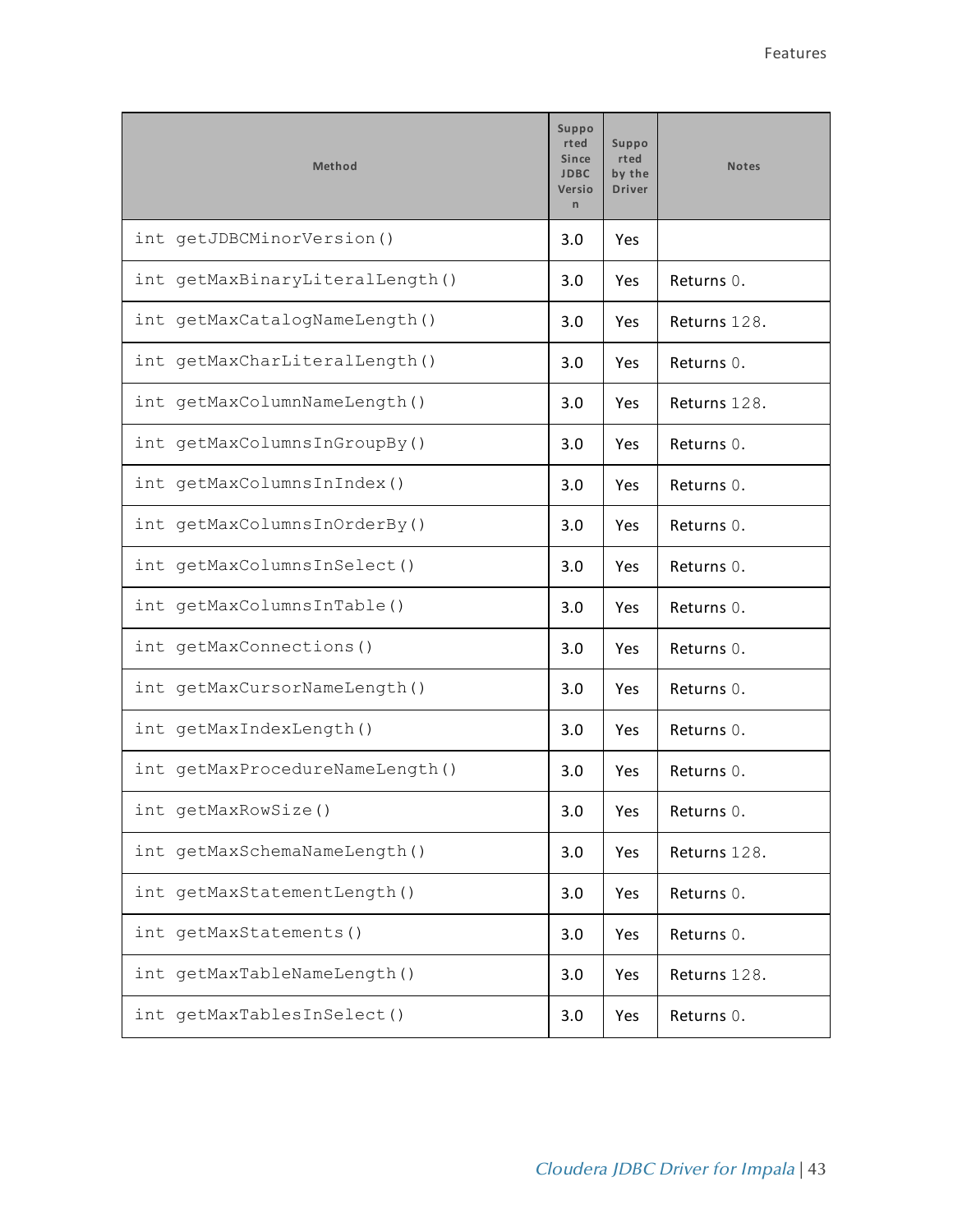| <b>Method</b>                                                                                                                        | <b>Suppo</b><br>rted<br><b>Since</b><br><b>JDBC</b><br>Versio<br>n | Suppo<br>rted<br>by the<br><b>Driver</b> | <b>Notes</b>                                                                                                               |
|--------------------------------------------------------------------------------------------------------------------------------------|--------------------------------------------------------------------|------------------------------------------|----------------------------------------------------------------------------------------------------------------------------|
| int getMaxUserNameLength()                                                                                                           | 3.0                                                                | Yes                                      | Returns 0.                                                                                                                 |
| String getNumericFunctions()                                                                                                         | 3.0                                                                | <b>Yes</b>                               | Returns the<br><b>Numeric Functions</b><br>list from the<br>specification related<br>to the JDBC version<br>of the driver. |
| ResultSet getPrimaryKeys (String<br>catalog, String schema, String table)                                                            | 3.0                                                                | Yes                                      |                                                                                                                            |
| ResultSet getProcedureColumns (String<br>catalog, String schemaPattern, String<br>procedureNamePattern, String<br>columnNamePattern) | 3.0                                                                | Yes                                      |                                                                                                                            |
| ResultSet getProcedures (String<br>catalog, String schemaPattern, String<br>procedureNamePattern)                                    | 3.0                                                                | Yes                                      |                                                                                                                            |
| String getProcedureTerm()                                                                                                            | 3.0                                                                | <b>Yes</b>                               | Returns<br>procedure.                                                                                                      |
| ResultSet getPseudoColumns (String<br>catalog, String schemaPattern, String<br>tableNamePattern, String<br>columnNamePattern)        | 4.1                                                                | Yes                                      |                                                                                                                            |
| int getResultSetHoldability()                                                                                                        | 3.0                                                                | Yes                                      | Returns CLOSE<br>CURSORS AT<br>COMMIT.                                                                                     |
| RowIdLifetime getRowIdLifetime()                                                                                                     | 4.0                                                                | Yes                                      | Returns ROWID<br>UNSUPPORTED.                                                                                              |
| ResultSet getSchemas ()                                                                                                              | 3.0                                                                | Yes                                      |                                                                                                                            |
| ResultSet getSchemas (String catalog,<br>String schemaPattern)                                                                       | 4.0                                                                | Yes                                      |                                                                                                                            |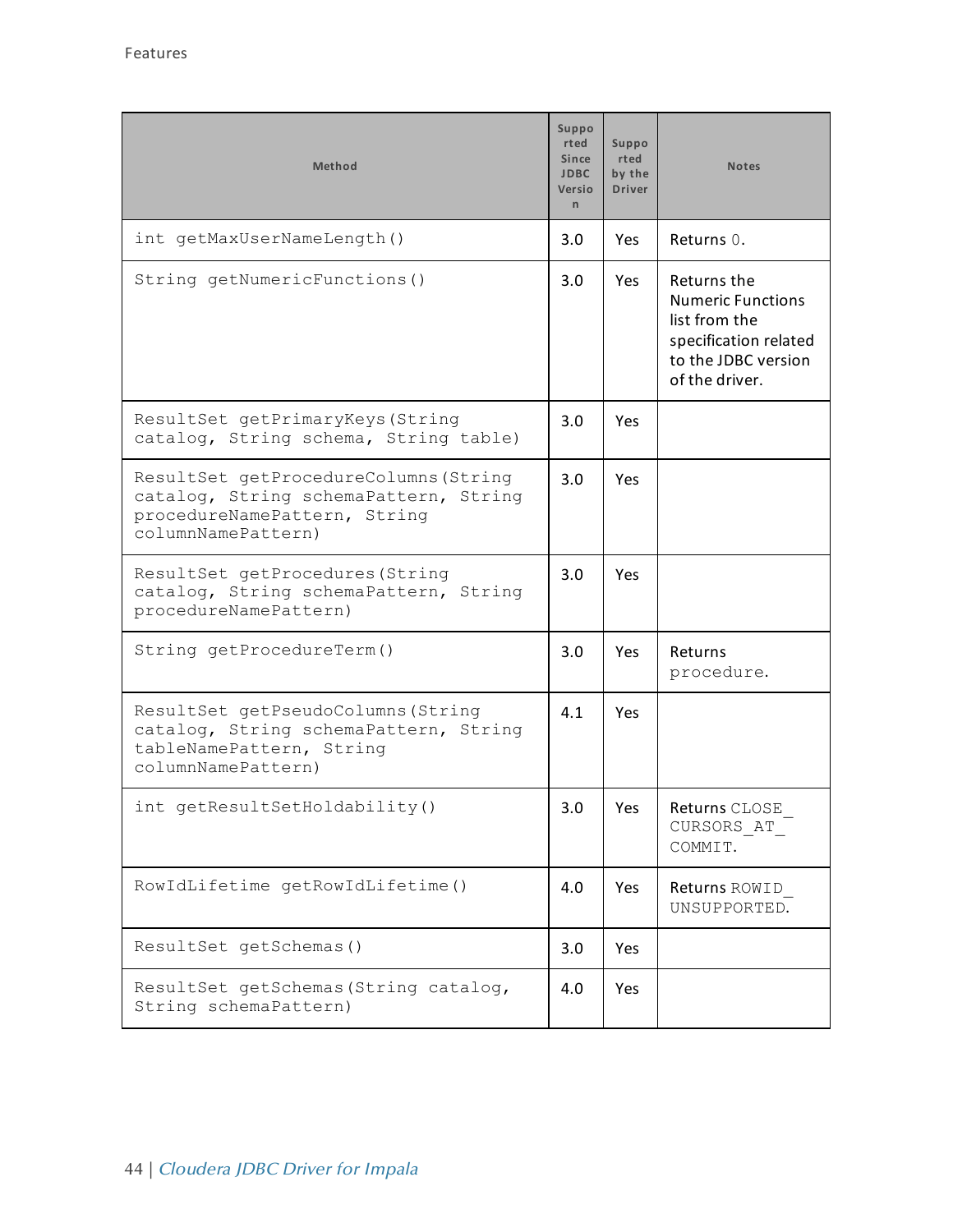| <b>Method</b>                                                                                             | Suppo<br>rted<br><b>Since</b><br><b>JDBC</b><br>Versio<br>n. | Suppo<br>rted<br>by the<br><b>Driver</b> | <b>Notes</b>                                                                                                              |
|-----------------------------------------------------------------------------------------------------------|--------------------------------------------------------------|------------------------------------------|---------------------------------------------------------------------------------------------------------------------------|
| String getSchemaTerm()                                                                                    | 3.0                                                          | <b>Yes</b>                               | Returns schema.                                                                                                           |
| String getSearchStringEscape()                                                                            | 3.0                                                          | <b>Yes</b>                               | Returns a backslash<br>$(\setminus)$ .                                                                                    |
| String getSQLKeywords()                                                                                   | 3.0                                                          | Yes                                      | Returns an empty<br>String.                                                                                               |
| int getSQLStateType()                                                                                     | 3.0                                                          | <b>Yes</b>                               | Returns<br>sqlStateSQL99.                                                                                                 |
| String getStringFunctions()                                                                               | 3.0                                                          | Yes                                      | Returns the String<br><b>Functions list from</b><br>the specification<br>related to the JDBC<br>version of the<br>driver. |
| ResultSet getSuperTables (String<br>catalog, String schemaPattern, String<br>tableNamePattern)            | 3.0                                                          | Yes                                      |                                                                                                                           |
| ResultSet getSuperTypes (String<br>catalog, String schemaPattern, String<br>typeNamePattern)              | 3.0                                                          | Yes                                      |                                                                                                                           |
| String getSystemFunctions()                                                                               | 3.0                                                          | Yes                                      | Returns<br>DATABASE, IFNUL<br>L, USER.                                                                                    |
| ResultSet getTablePrivileges (String<br>catalog, String schemaPattern, String<br>tableNamePattern)        | 3.0                                                          | Yes                                      |                                                                                                                           |
| ResultSet getTables (String catalog,<br>String schemaPattern, String<br>tableNamePattern, String[] types) | 3.0                                                          | Yes                                      |                                                                                                                           |
| ResultSet getTableTypes()                                                                                 | 3.0                                                          | Yes                                      |                                                                                                                           |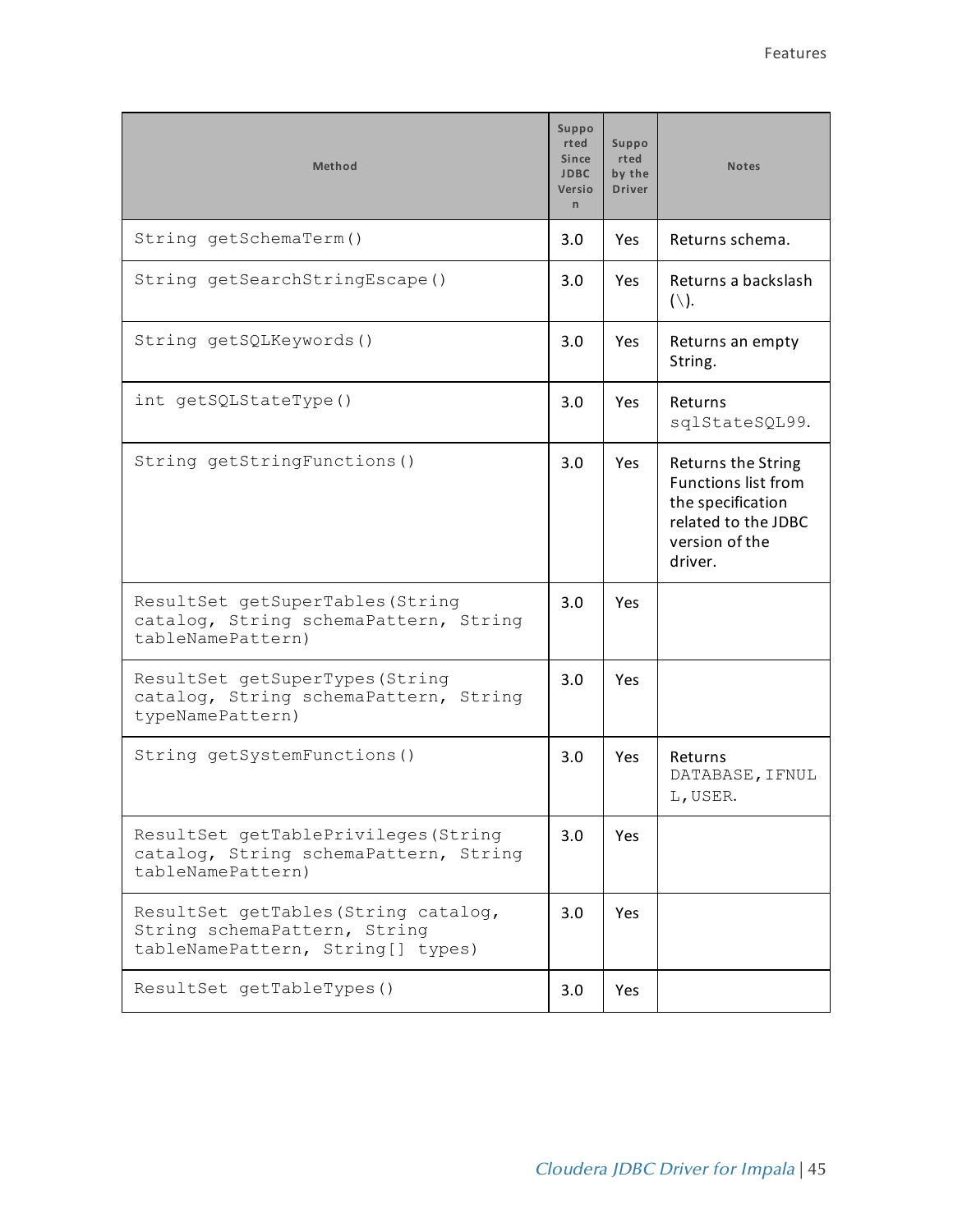| <b>Method</b>                                                                                       | Suppo<br>rted<br><b>Since</b><br><b>JDBC</b><br>Versio<br>$\mathsf{n}$ | Suppo<br>rted<br>by the<br><b>Driver</b> | <b>Notes</b>                                                                                                                     |
|-----------------------------------------------------------------------------------------------------|------------------------------------------------------------------------|------------------------------------------|----------------------------------------------------------------------------------------------------------------------------------|
| String getTimeDateFunctions()                                                                       | 3.0                                                                    | Yes                                      | <b>Returns the Time</b><br>and Date Functions<br>list from the<br>specification related<br>to the JDBC version<br>of the driver. |
| ResultSet getTypeInfo()                                                                             | 3.0                                                                    | Yes                                      |                                                                                                                                  |
| ResultSet getUDTs (String catalog,<br>String schemaPattern, String<br>typeNamePattern, int[] types) | 3.0                                                                    | Yes                                      |                                                                                                                                  |
| String getURL()                                                                                     | 3.0                                                                    | Yes                                      |                                                                                                                                  |
| String getUserName()                                                                                | 3.0                                                                    | Yes                                      |                                                                                                                                  |
| ResultSet getVersionColumns (String<br>catalog, String schema, String table)                        | 3.0                                                                    | <b>Yes</b>                               |                                                                                                                                  |
| boolean insertsAreDetected(int type)                                                                | 3.0                                                                    | Yes                                      |                                                                                                                                  |
| boolean isCatalogAtStart()                                                                          | 3.0                                                                    | Yes                                      |                                                                                                                                  |
| boolean isReadOnly()                                                                                | 3.0                                                                    | Yes                                      | Returns true.                                                                                                                    |
| boolean locatorsUpdateCopy()                                                                        | 3.0                                                                    | Yes                                      | Returns false.                                                                                                                   |
| boolean nullPlusNonNullIsNull()                                                                     | 3.0                                                                    | Yes                                      | Returns true.                                                                                                                    |
| boolean nullsAreSortedAtEnd()                                                                       | 3.0                                                                    | Yes                                      | Returns false.                                                                                                                   |
| boolean nullsAreSortedAtStart()                                                                     | 3.0                                                                    | Yes                                      | Returns false.                                                                                                                   |
| boolean nullsAreSortedHigh()                                                                        | 3.0                                                                    | Yes                                      | Returns false.                                                                                                                   |
| boolean nullsAreSortedLow()                                                                         | 3.0                                                                    | Yes                                      | Returns true.                                                                                                                    |
| boolean othersDeletesAreVisible(int<br>type)                                                        | 3.0                                                                    | Yes                                      |                                                                                                                                  |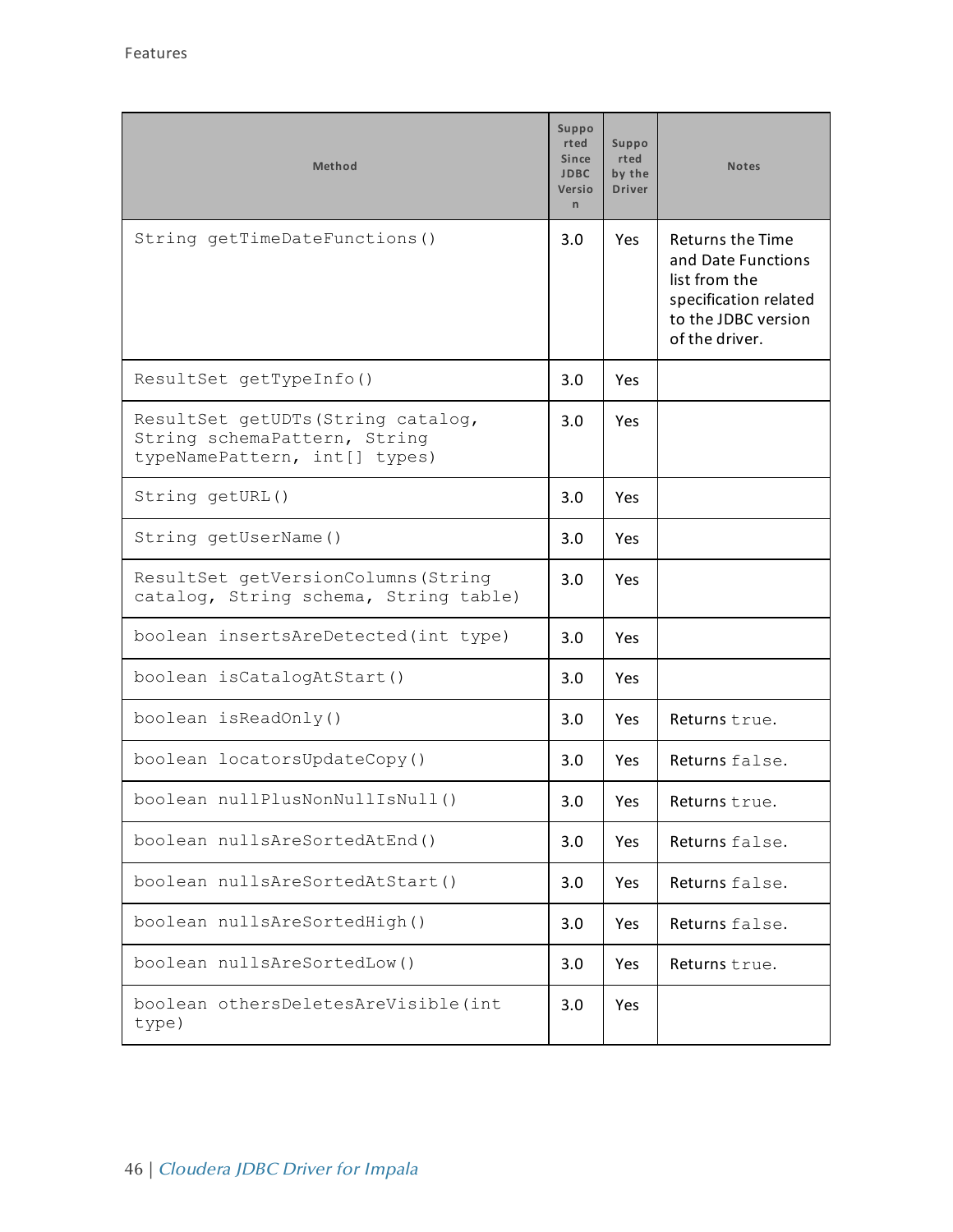| Method                                        | Suppo<br>rted<br>Since<br><b>JDBC</b><br>Versio<br>n | Suppo<br>rted<br>by the<br><b>Driver</b> | <b>Notes</b>   |
|-----------------------------------------------|------------------------------------------------------|------------------------------------------|----------------|
| boolean othersInsertsAreVisible(int<br>type)  | 3.0                                                  | Yes                                      |                |
| boolean othersUpdatesAreVisible(int<br>type)  | 3.0                                                  | Yes                                      |                |
| boolean ownDeletesAreVisible(int type)        | 3.0                                                  | <b>Yes</b>                               |                |
| boolean ownInsertsAreVisible(int type)        | 3.0                                                  | Yes                                      |                |
| boolean ownUpdatesAreVisible(int type)        | 3.0                                                  | <b>Yes</b>                               |                |
| boolean storesLowerCaseIdentifiers()          | 3.0                                                  | Yes.                                     | Returns false. |
| boolean<br>storesLowerCaseQuotedIdentifiers() | 3.0                                                  | Yes                                      | Returns false. |
| boolean storesMixedCaseIdentifiers()          | 3.0                                                  | Yes                                      | Returns true.  |
| boolean<br>storesMixedCaseQuotedIdentifiers() | 3.0                                                  | Yes                                      | Returns true.  |
| boolean storesUpperCaseIdentifiers()          | 3.0                                                  | <b>Yes</b>                               | Returns false. |
| boolean<br>storesUpperCaseQuotedIdentifiers() | 3.0                                                  | Yes                                      | Returns false. |
| boolean<br>supportsAlterTableWithAddColumn()  | 3.0                                                  | <b>Yes</b>                               | Returns false. |
| boolean<br>supportsAlterTableWithDropColumn() | 3.0                                                  | Yes                                      | Returns false. |
| boolean supportsANSI92EntryLevelSQL()         | 3.0                                                  | Yes                                      | Returns true.  |
| boolean supportsANSI92FullSQL()               | 3.0                                                  | Yes                                      | Returns false. |
| boolean supportsANSI92IntermediateSQL<br>( )  | 3.0                                                  | Yes                                      | Returns false. |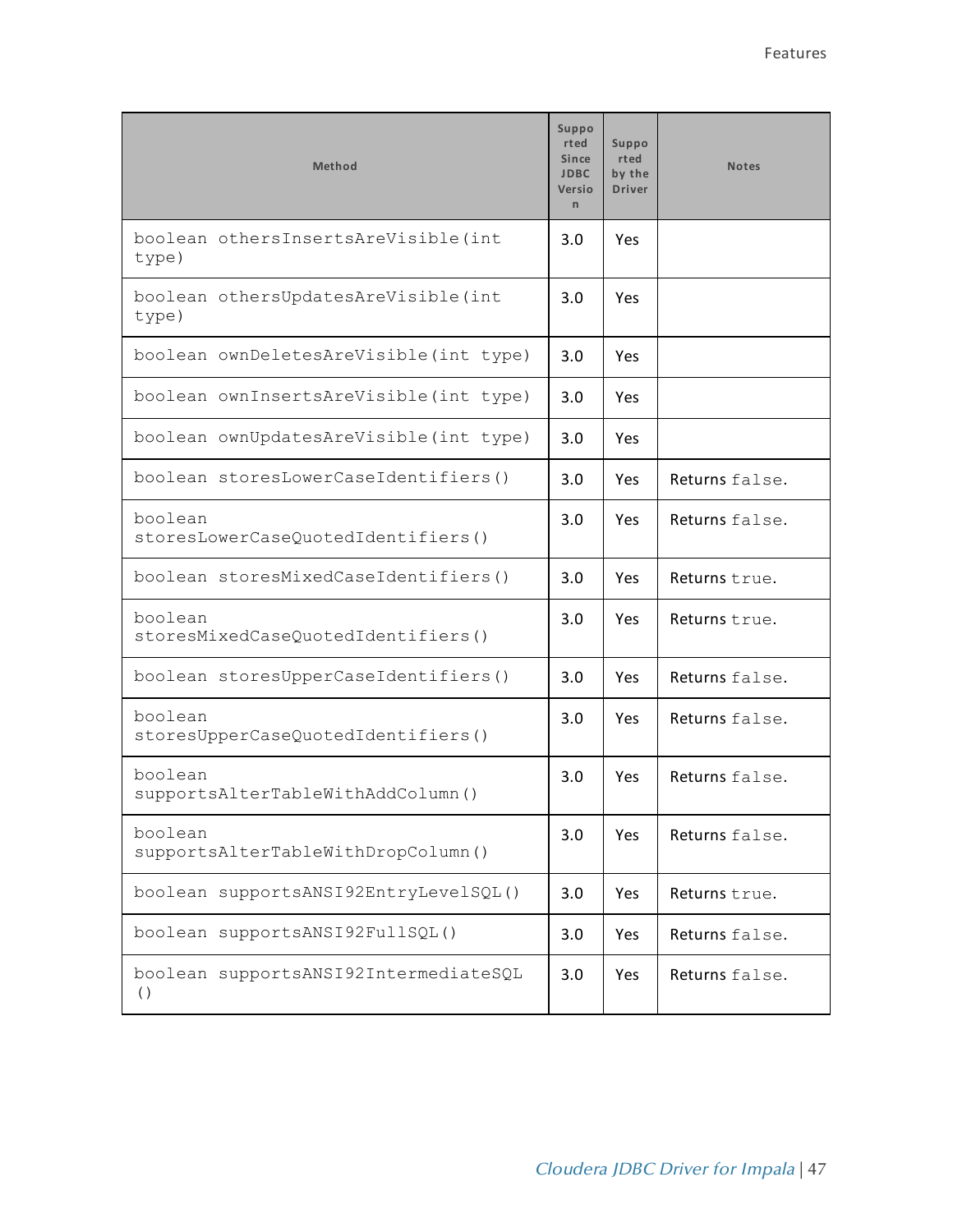| Method                                                                  | <b>Suppo</b><br>rted<br><b>Since</b><br><b>JDBC</b><br>Versio<br>$\mathsf{n}$ | Suppo<br>rted<br>by the<br><b>Driver</b> | <b>Notes</b>   |
|-------------------------------------------------------------------------|-------------------------------------------------------------------------------|------------------------------------------|----------------|
| boolean supportsBatchUpdates()                                          | 3.0                                                                           | <b>Yes</b>                               | Returns false. |
| boolean<br>supportsCatalogsInDataManipulation()                         | 3.0                                                                           | <b>Yes</b>                               | Returns true.  |
| boolean<br>supportsCatalogsInIndexDefinitions()                         | 3.0                                                                           | <b>Yes</b>                               | Returns true.  |
| boolean<br>supportsCatalogsInPrivilegeDefinitions<br>$\left( \ \right)$ | 3.0                                                                           | <b>Yes</b>                               | Returns true.  |
| boolean<br>supportsCatalogsInProcedureCalls()                           | 3.0                                                                           | Yes                                      | Returns true.  |
| boolean<br>supportsCatalogsInTableDefinitions()                         | 3.0                                                                           | <b>Yes</b>                               | Returns true.  |
| boolean supportsColumnAliasing()                                        | 3.0                                                                           | <b>Yes</b>                               | Returns true.  |
| boolean supportsConvert()                                               | 3.0                                                                           | <b>Yes</b>                               | Returns true.  |
| boolean supportsConvert (int fromType,<br>int toType)                   | 3.0                                                                           | Yes                                      |                |
| boolean supportsCoreSQLGrammar()                                        | 3.0                                                                           | <b>Yes</b>                               | Returns true.  |
| boolean supportsCorrelatedSubqueries()                                  | 3.0                                                                           | Yes.                                     | Returns true.  |
| boolean<br>supportsDataDefinitionAndDataManipulat<br>ionTransactions()  | 3.0                                                                           | Yes                                      | Returns false. |
| boolean<br>supportsDataManipulationTransactionsOn<br>1y()               | 3.0                                                                           | Yes                                      | Returns false. |
| boolean<br>supportsDifferentTableCorrelationNames<br>$\left( \ \right)$ | 3.0                                                                           | Yes                                      | Returns false. |
| boolean supportsExpressionsInOrderBy()                                  | 3.0                                                                           | Yes                                      | Returns true.  |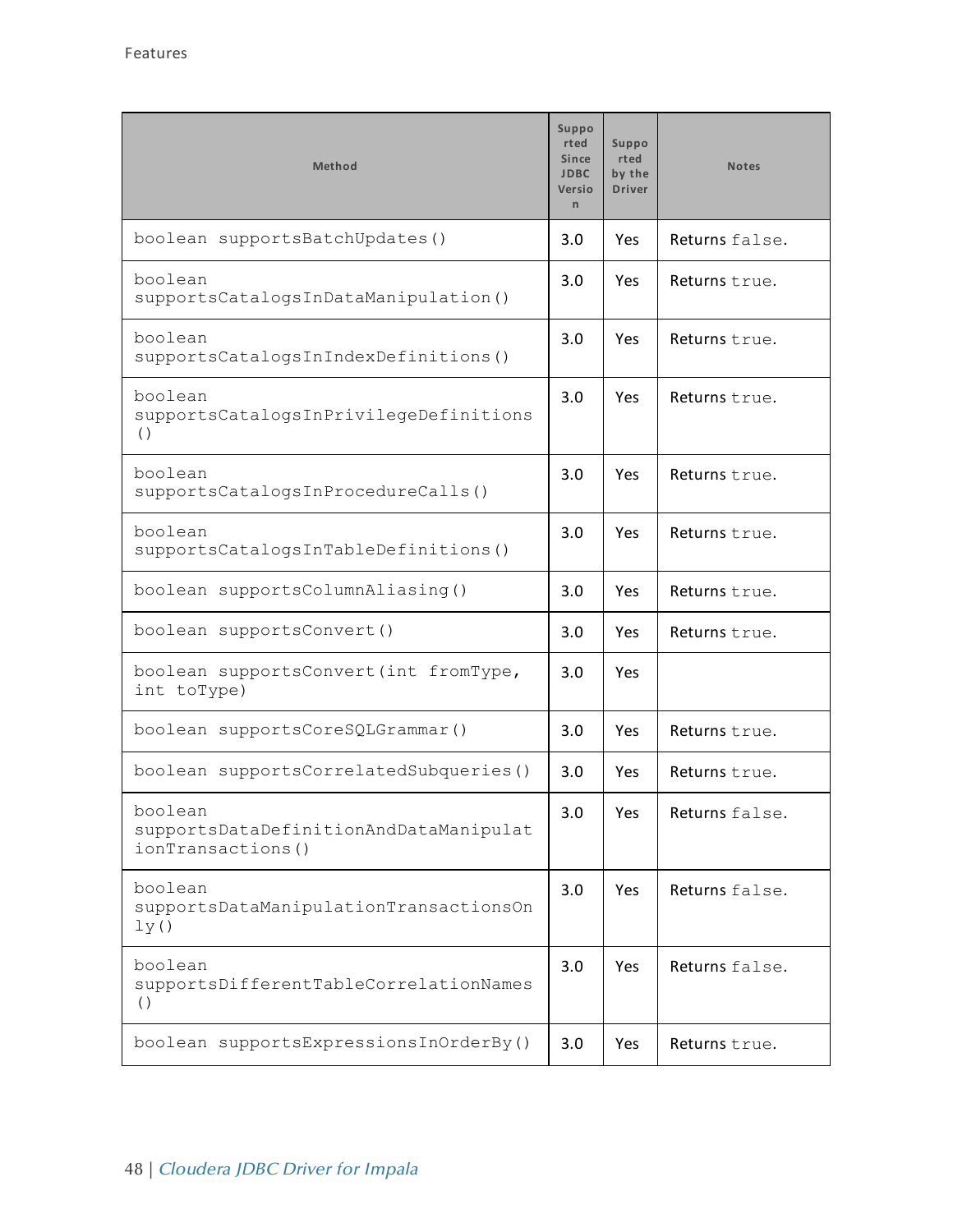| Method                                            | Suppo<br>rted<br><b>Since</b><br><b>JDBC</b><br>Versio<br>$\mathsf{n}$ | <b>Suppo</b><br>rted<br>by the<br><b>Driver</b> | <b>Notes</b>   |
|---------------------------------------------------|------------------------------------------------------------------------|-------------------------------------------------|----------------|
| boolean supportsExtendedSQLGrammar()              | 3.0                                                                    | Yes                                             | Returns false. |
| boolean supportsFullOuterJoins()                  | 3.0                                                                    | Yes                                             | Returns true.  |
| boolean supportsGetGeneratedKeys()                | 3.0                                                                    | Yes                                             | Returns false. |
| boolean supportsGroupBy()                         | 3.0                                                                    | Yes                                             | Returns true.  |
| boolean supportsGroupByBeyondSelect()             | 3.0                                                                    | Yes                                             | Returns true.  |
| boolean supportsGroupByUnrelated()                | 3.0                                                                    | Yes                                             | Returns false. |
| boolean<br>supportsIntegrityEnhancementFacility() | 3.0                                                                    | Yes                                             | Returns false. |
| boolean supportsLikeEscapeClause()                | 3.0                                                                    | Yes                                             | Returns true.  |
| boolean supportsLimitedOuterJoins()               | 3.0                                                                    | Yes                                             | Returns false. |
| boolean supportsMinimumSQLGrammar()               | 3.0                                                                    | Yes                                             | Returns true.  |
| boolean supportsMixedCaseIdentifiers()            | 3.0                                                                    | Yes                                             | Returns false. |
| boolean<br>supportsMixedCaseQuotedIdentifiers()   | 3.0                                                                    | Yes                                             | Returns true.  |
| boolean supportsMultipleOpenResults()             | 3.0                                                                    | Yes                                             | Returns false. |
| boolean supportsMultipleResultSets()              | 3.0                                                                    | Yes                                             | Returns false. |
| boolean supportsMultipleTransactions()            | 3.0                                                                    | Yes                                             | Returns true.  |
| boolean supportsNamedParameters()                 | 3.0                                                                    | Yes                                             | Returns false. |
| boolean supportsNonNullableColumns()              | 3.0                                                                    | Yes                                             | Returns false. |
| boolean<br>supportsOpenCursorsAcrossCommit()      | 3.0                                                                    | Yes                                             | Returns false. |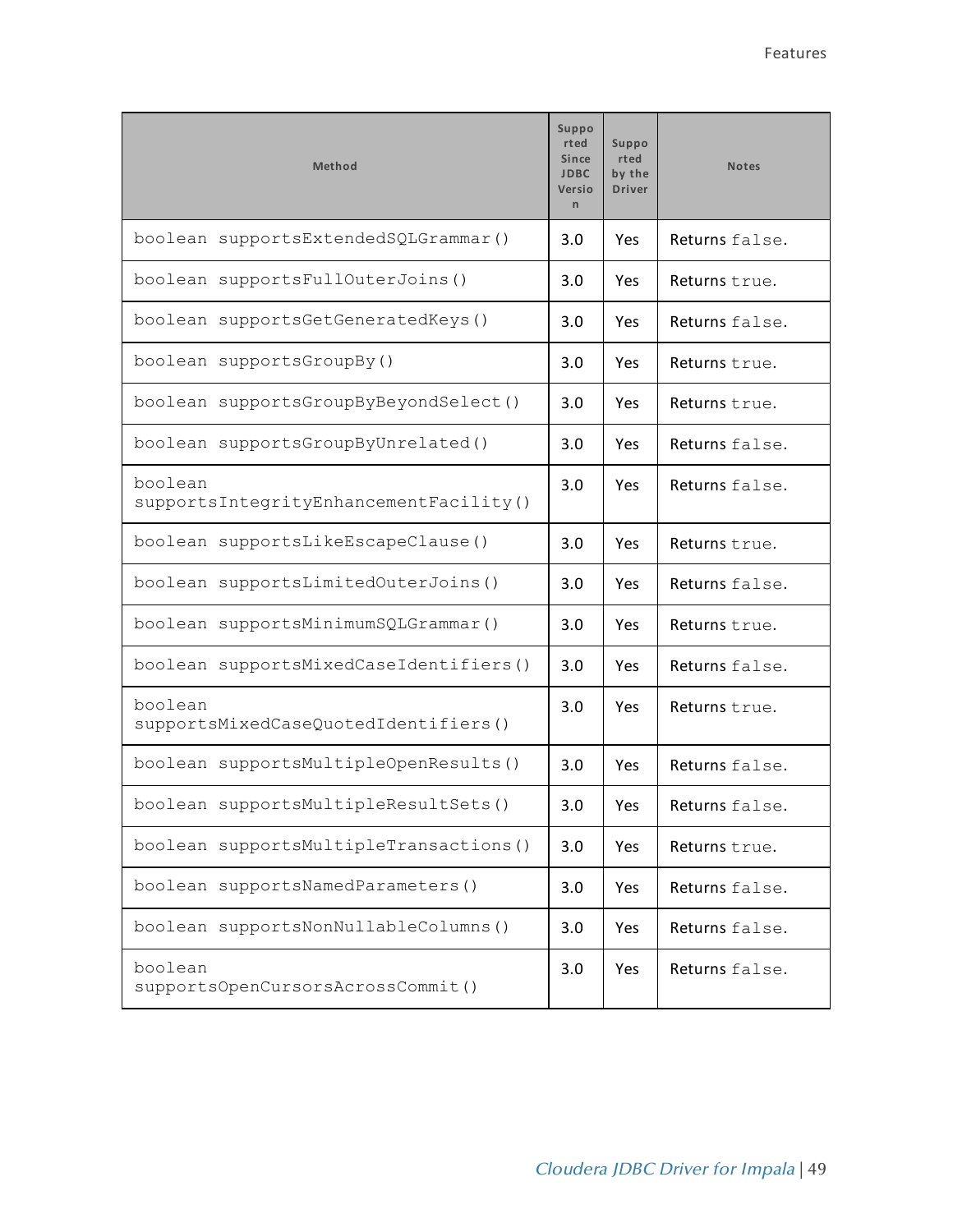| Method                                                              | <b>Suppo</b><br>rted<br><b>Since</b><br><b>JDBC</b><br>Versio<br>$\mathsf{r}$ | Suppo<br>rted<br>by the<br><b>Driver</b> | <b>Notes</b>   |
|---------------------------------------------------------------------|-------------------------------------------------------------------------------|------------------------------------------|----------------|
| boolean<br>supportsOpenCursorsAcrossRollback()                      | 3.0                                                                           | Yes                                      | Returns false. |
| boolean<br>supportsOpenStatementsAcrossCommit()                     | 3.0                                                                           | <b>Yes</b>                               | Returns true.  |
| boolean<br>supportsOpenStatementsAcrossRollback()                   | 3.0                                                                           | Yes                                      | Returns true.  |
| boolean supportsOrderByUnrelated()                                  | 3.0                                                                           | Yes                                      | Returns false. |
| boolean supportsOuterJoins()                                        | 3.0                                                                           | Yes.                                     | Returns false. |
| boolean supportsPositionedDelete()                                  | 3.0                                                                           | Yes.                                     | Returns false. |
| boolean supportsPositionedUpdate()                                  | 3.0                                                                           | <b>Yes</b>                               | Returns false. |
| boolean supportsResultSetConcurrency<br>(int type, int concurrency) | 3.0                                                                           | <b>Yes</b>                               |                |
| boolean supportsResultSetHoldability<br>(int holdability)           | 3.0                                                                           | Yes                                      |                |
| boolean supportsResultSetType(int<br>type)                          | 3.0                                                                           | Yes                                      |                |
| boolean supportsSavepoints()                                        | 3.0                                                                           | Yes                                      | Returns false. |
| boolean<br>supportsSchemasInDataManipulation()                      | 3.0                                                                           | Yes                                      | Returns true.  |
| boolean<br>supportsSchemasInIndexDefinitions()                      | 3.0                                                                           | Yes                                      | Returns true.  |
| boolean<br>supportsSchemasInPrivilegeDefinitions<br>( )             | 3.0                                                                           | Yes                                      | Returns true.  |
| boolean<br>supportsSchemasInProcedureCalls()                        | 3.0                                                                           | Yes                                      | Returns false. |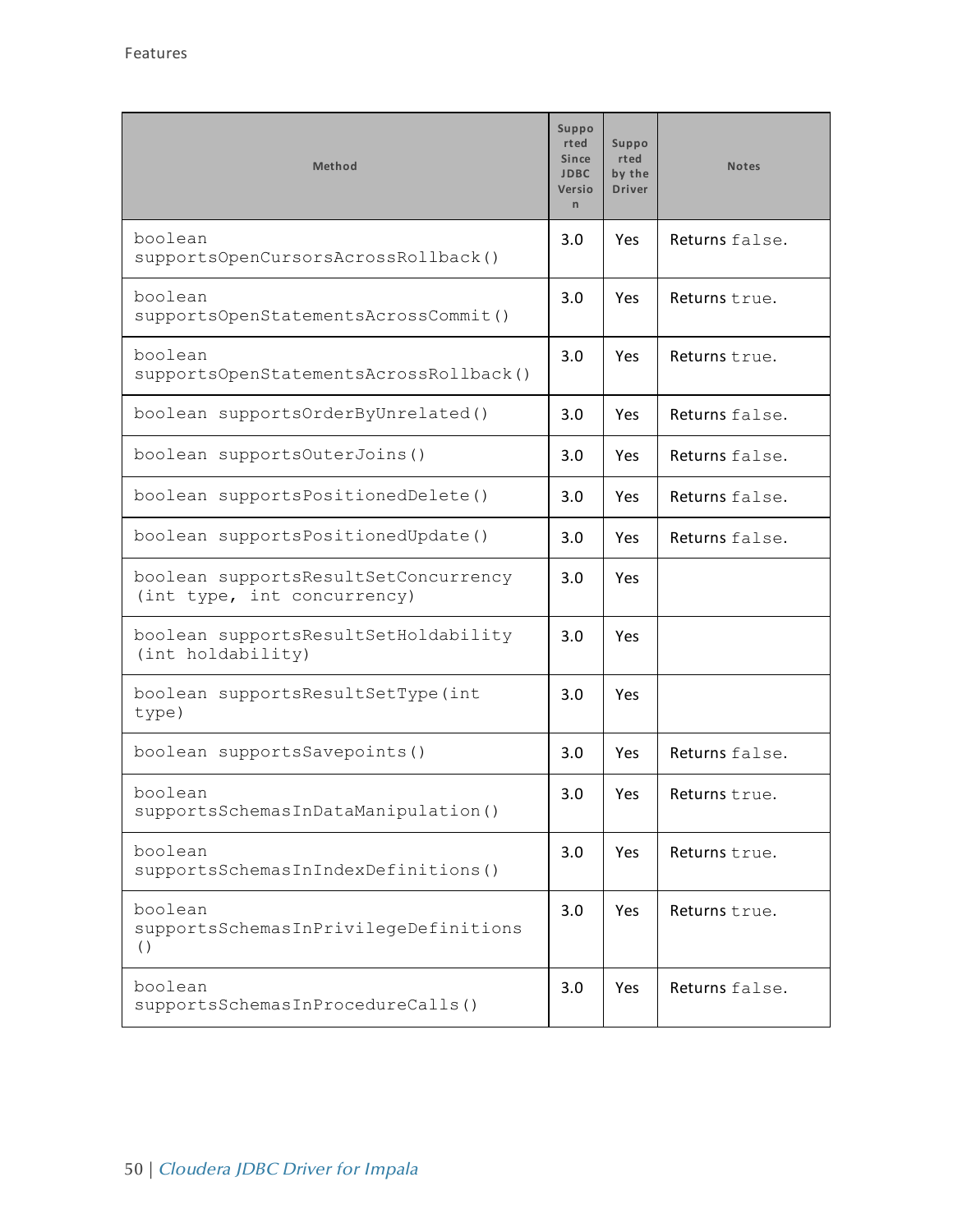| Method                                                                  | Suppo<br>rted<br><b>Since</b><br><b>JDBC</b><br>Versio<br>n. | <b>Suppo</b><br>rted<br>by the<br><b>Driver</b> | <b>Notes</b>   |
|-------------------------------------------------------------------------|--------------------------------------------------------------|-------------------------------------------------|----------------|
| boolean<br>supportsSchemasInTableDefinitions()                          | 3.0                                                          | <b>Yes</b>                                      | Returns true.  |
| boolean supportsSelectForUpdate()                                       | 3.0                                                          | <b>Yes</b>                                      | Returns false. |
| boolean supportsStatementPooling()                                      | 3.0                                                          | <b>Yes</b>                                      | Returns false. |
| boolean<br>supportsStoredFunctionsUsingCallSyntax<br>$\left( \ \right)$ | 4.0                                                          | <b>Yes</b>                                      | Returns false. |
| boolean supportsStoredProcedures()                                      | 3.0                                                          | Yes                                             | Returns true.  |
| boolean<br>supportsSubqueriesInComparisons()                            | 3.0                                                          | <b>Yes</b>                                      | Returns true.  |
| boolean supportsSubqueriesInExists()                                    | 3.0                                                          | <b>Yes</b>                                      | Returns true.  |
| boolean supportsSubqueriesInIns()                                       | 3.0                                                          | Yes                                             | Returns true.  |
| boolean<br>supportsSubqueriesInQuantifieds()                            | 3.0                                                          | <b>Yes</b>                                      | Returns true.  |
| boolean supportsTableCorrelationNames<br>( )                            | 3.0                                                          | Yes                                             | Returns true.  |
| boolean<br>supportsTransactionIsolationLevel(int<br>level)              | 3.0                                                          | Yes                                             |                |
| boolean supportsTransactions()                                          | 3.0                                                          | Yes                                             | Returns false. |
| boolean supportsUnion()                                                 | 3.0                                                          | Yes                                             | Returns true.  |
| boolean supportsUnionAll()                                              | 3.0                                                          | Yes                                             | Returns true.  |
| boolean updatesAreDetected(int type)                                    | 3.0                                                          | Yes                                             | Returns true.  |
| boolean usesLocalFilePerTable()                                         | 3.0                                                          | Yes                                             | Returns false. |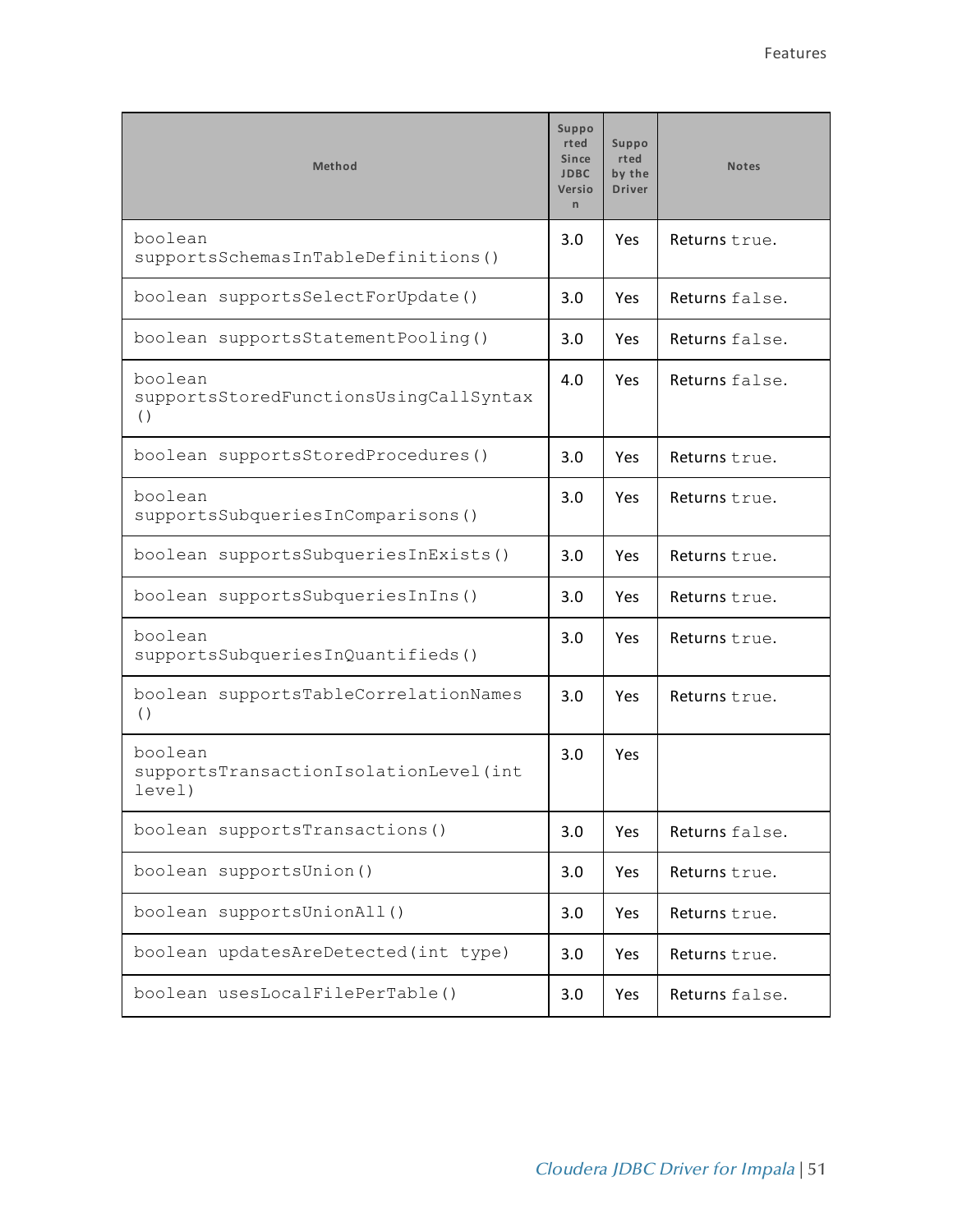| Method                               | <b>Suppo</b><br>rted<br><b>Since</b><br><b>JDBC</b><br>Versio<br>$\mathsf{r}$ | Suppo<br>rted<br>by the<br><b>Driver</b> | <b>Notes</b>   |
|--------------------------------------|-------------------------------------------------------------------------------|------------------------------------------|----------------|
| boolean usesLocalFiles()             | 3.0                                                                           | Yes                                      | Returns false. |
| boolean isWrapperFor(Class iface)    | 4.0                                                                           | Yes                                      |                |
| $(T> T$ unwrap (Class $(T> iface)$ ) | 4.0                                                                           | Yes                                      |                |

## **DataSource**

The following table lists the methods that belong to the DataSource interface, and describes whether each method is supported by the Cloudera JDBC Driver for Impala and which version of the JDBC API is the earliest version that supports the method.

For detailed information about each method in the DataSource interface, see the Java API documentation: [http://docs.oracle.com/javase/1.5.0/docs/api/javax/sql/DataSource.html.](http://docs.oracle.com/javase/1.5.0/docs/api/javax/sql/DataSource.html)

| Method                                                            | Supported<br>Since<br><b>JDBC</b><br>Version | Supported<br>by the<br><b>Driver</b> | <b>Notes</b>                                  |
|-------------------------------------------------------------------|----------------------------------------------|--------------------------------------|-----------------------------------------------|
| Connection getConnection()                                        | 3.0                                          | Yes                                  |                                               |
| Connection getConnection<br>(String username, String<br>password) | 3.0                                          | Yes                                  |                                               |
| int getLoginTimeout ()                                            | 3.0                                          | Yes                                  |                                               |
| PrintWriter getLogWriter()                                        | 3.0                                          | Yes                                  |                                               |
| Logger getParentLogger()                                          | 4.1                                          | No.                                  | The driver does not use<br>java.util.logging. |
| void setLoginTimeout (int<br>seconds)                             | 3.0                                          | Yes                                  |                                               |
| void setLogWriter<br>(PrintWriter out)                            | 3.0                                          | Yes                                  |                                               |
| boolean isWrapperFor<br>(Class < ?>iface)                         | 4.0                                          | Yes                                  |                                               |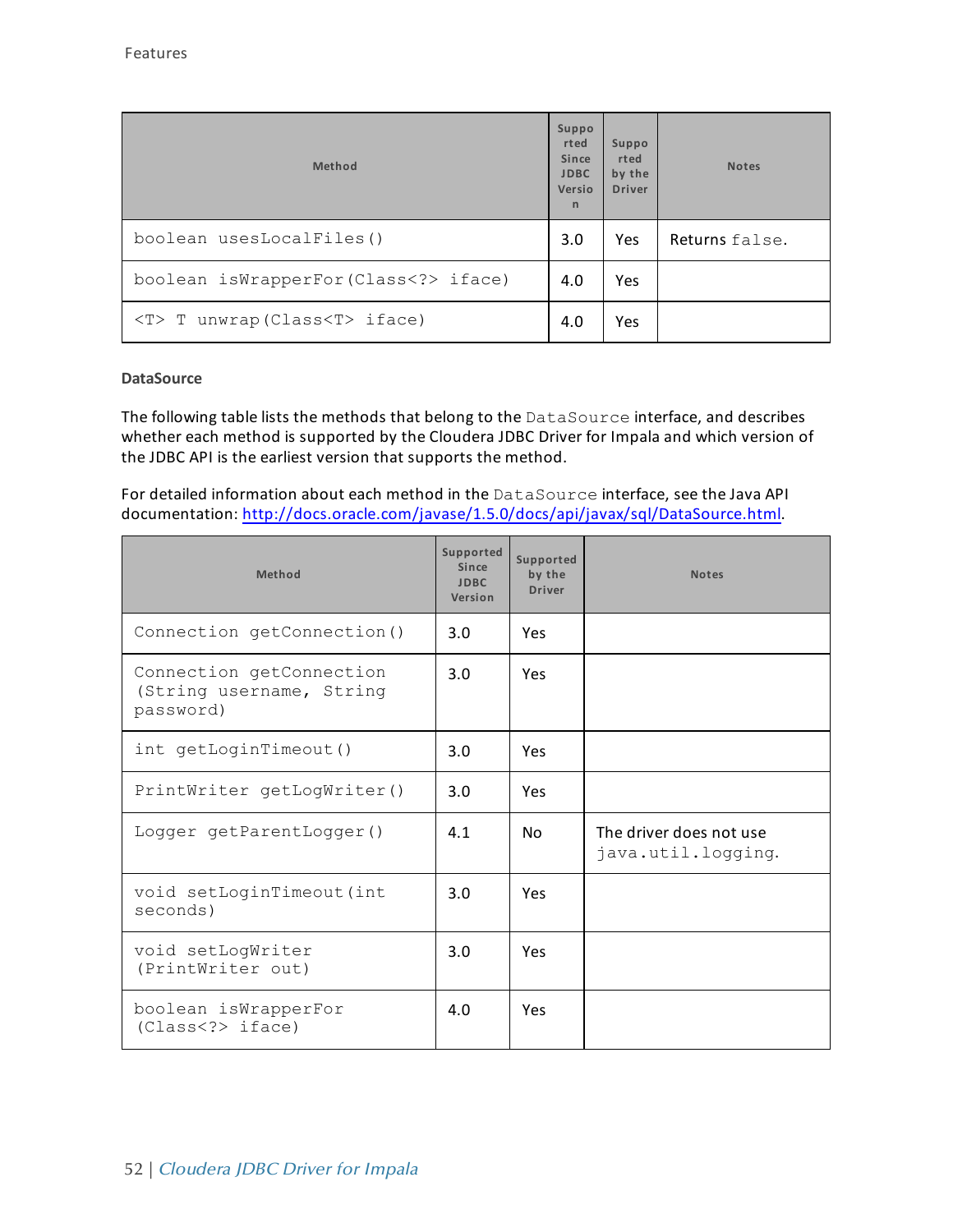| Method                                    | Supported<br>Since<br><b>JDBC</b><br>Version | Supported<br>by the<br><b>Driver</b> | <b>Notes</b> |
|-------------------------------------------|----------------------------------------------|--------------------------------------|--------------|
| <t> T unwrap (Class<t><br/>iface)</t></t> | 4.0                                          | Yes                                  |              |

**Driver**

The following table lists the methods that belong to the  $Driver$  interface, and describes whether each method is supported by the Cloudera JDBC Driver for Impala and which version of the JDBC API is the earliest version that supports the method.

For detailed information about each method in the Driver interface, see the Java API documentation: [http://docs.oracle.com/javase/1.5.0/docs/api/java/sql/Driver.html.](http://docs.oracle.com/javase/1.5.0/docs/api/java/sql/Driver.html)

| Method                                                                  | Supported<br>Since<br><b>JDBC</b><br>Version | Supported<br>by the<br><b>Driver</b> | <b>Notes</b> |
|-------------------------------------------------------------------------|----------------------------------------------|--------------------------------------|--------------|
| boolean acceptsURL (String<br>url)                                      | 3.0                                          | <b>Yes</b>                           |              |
| Connection connect (String<br>url, Properties info)                     | 3.0                                          | <b>Yes</b>                           |              |
| int getMajorVersion()                                                   | 3.0                                          | <b>Yes</b>                           |              |
| int getMinorVersion()                                                   | 3.0                                          | <b>Yes</b>                           |              |
| Logger getParentLogger()                                                | 4.1                                          | No.                                  |              |
| DriverPropertyInfo[]<br>getPropertyInfo(String url,<br>Properties info) | 3.0                                          | <b>Yes</b>                           |              |
| boolean jdbcCompliant()                                                 | 3.0 <sub>2</sub>                             | <b>Yes</b>                           |              |

### **ParameterMetaData**

The following table lists the methods that belong to the ParameterMetaData interface, and describes whether each method is supported by the Cloudera JDBC Driver for Impala and which version of the JDBC API is the earliest version that supports the method.

For detailed information about each method in the ParameterMetaData interface, see the Java API documentation:

<http://docs.oracle.com/javase/1.5.0/docs/api/java/sql/ParameterMetaData.html>.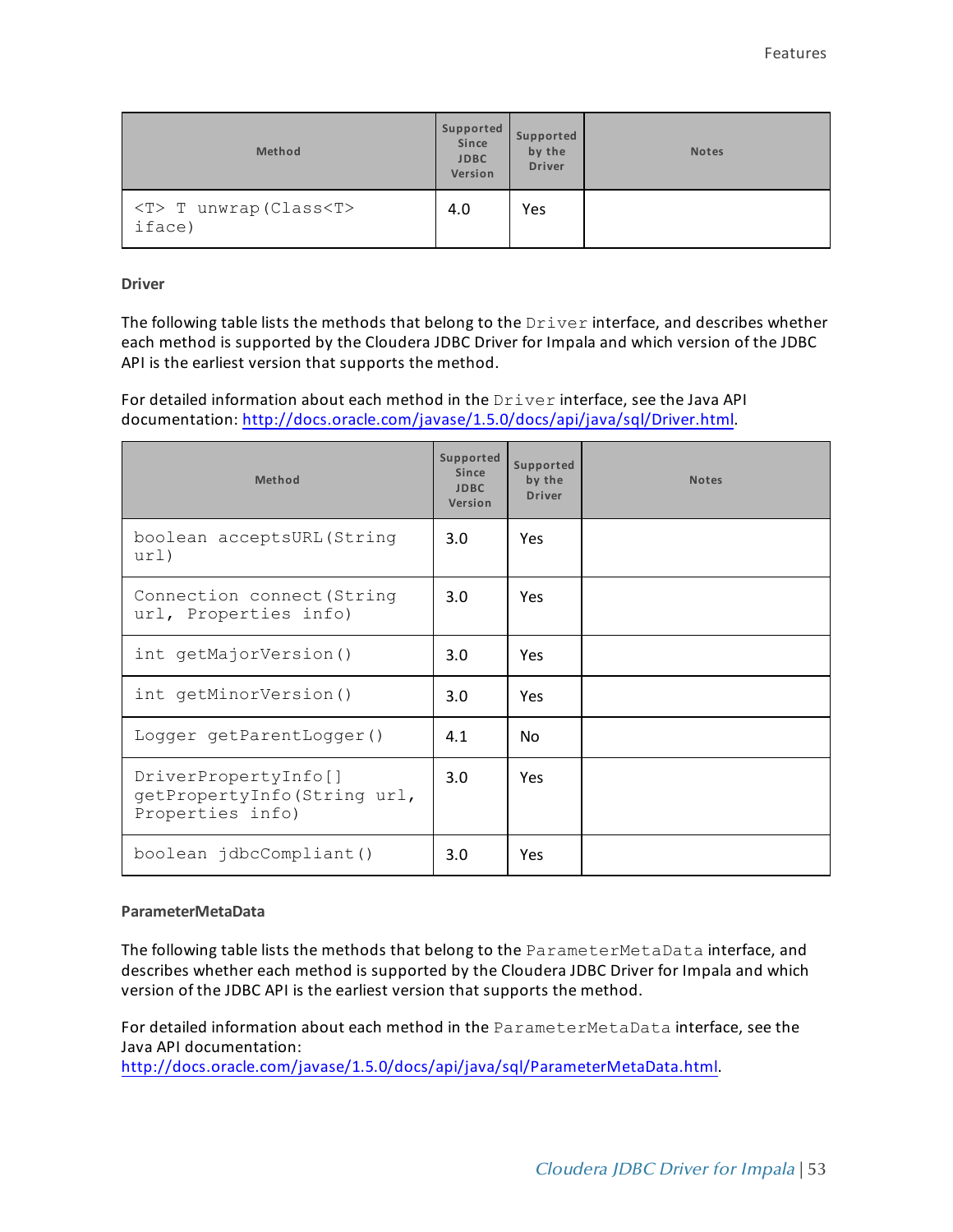| Method                                        | Supported<br><b>Since</b><br><b>JDBC</b><br>Version | Supported<br>by the<br><b>Driver</b> | <b>Notes</b> |
|-----------------------------------------------|-----------------------------------------------------|--------------------------------------|--------------|
| String<br>getParameterClassName(int<br>param) | 3.0                                                 | Yes                                  |              |
| int getParameterCount()                       | 3.0                                                 | <b>Yes</b>                           |              |
| int getParameterMode(int<br>param)            | 3.0                                                 | Yes                                  |              |
| int getParameterType(int<br>param)            | 3.0                                                 | Yes                                  |              |
| String getParameterTypeName<br>(int param)    | 3.0                                                 | Yes                                  |              |
| int getPrecision (int param)                  | 3.0                                                 | Yes                                  |              |
| int getScale (int param)                      | 3.0                                                 | Yes                                  |              |
| int isNullable (int param)                    | 3.0                                                 | Yes                                  |              |
| boolean isSigned(int param)                   | 3.0                                                 | Yes                                  |              |
| boolean isWrapperFor<br>(Class < ?>iface)     | 4.0                                                 | Yes                                  |              |
| <t> T unwrap (Class<t><br/>iface)</t></t>     | 4.0                                                 | Yes                                  |              |

# **PooledConnection**

The following table lists the methods that belong to the PooledConnection interface, and describes whether each method is supported by the Cloudera JDBC Driver for Impala and which version of the JDBC API is the earliest version that supports the method.

For detailed information about each method in the PooledConnection interface, see the Java API documentation:

[http://docs.oracle.com/javase/1.5.0/docs/api/javax/sql/PooledConnection.html.](http://docs.oracle.com/javase/1.5.0/docs/api/javax/sql/PooledConnection.html)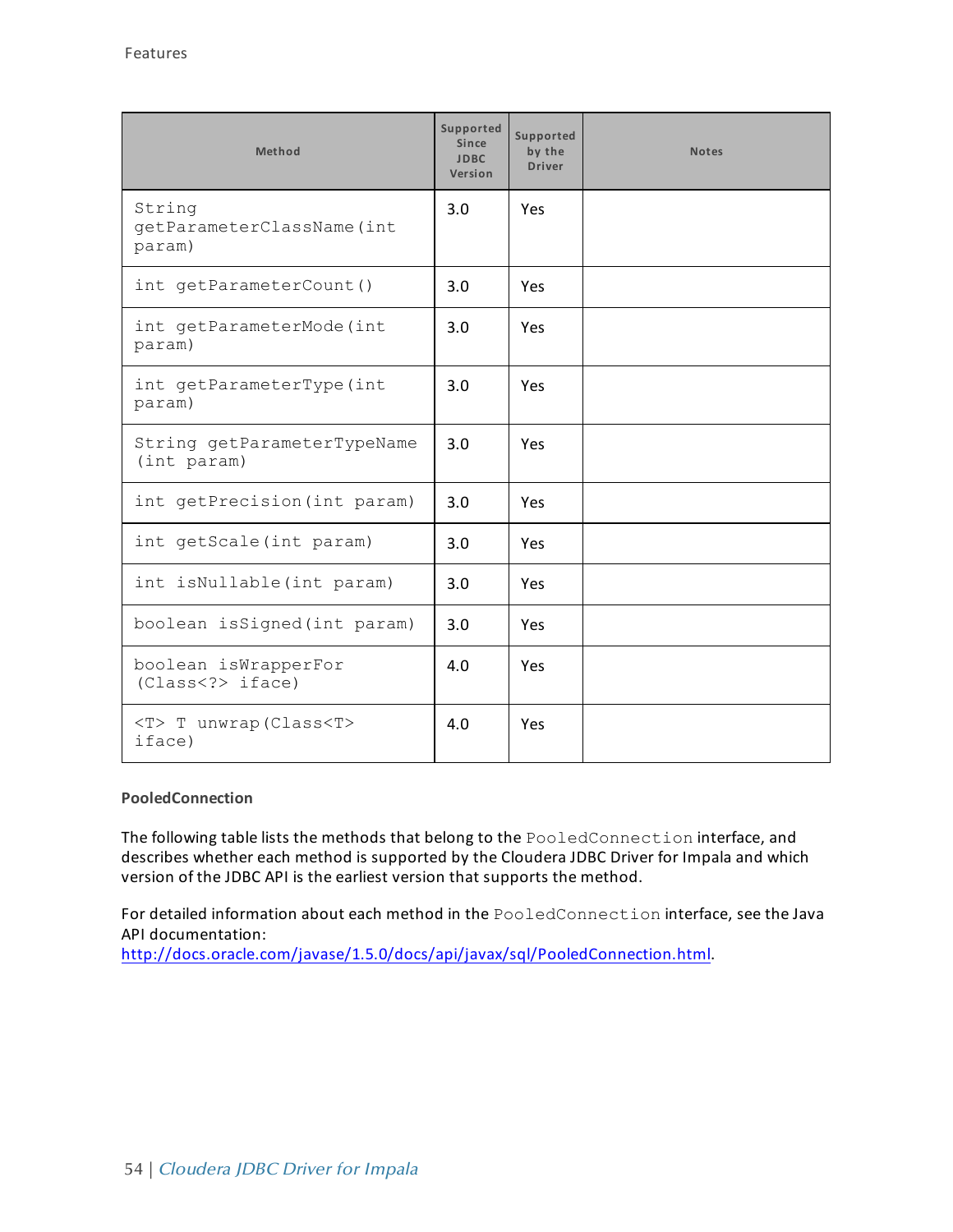| Method                                                                          | Supporte<br>$\mathbf d$<br>Since<br><b>JDBC</b><br>Version | Supporte<br>$\mathbf d$<br>by the<br><b>Driver</b> | <b>Notes</b>                                                                                                                                                                                      |
|---------------------------------------------------------------------------------|------------------------------------------------------------|----------------------------------------------------|---------------------------------------------------------------------------------------------------------------------------------------------------------------------------------------------------|
| void<br>addConnectionEventListener<br>(ConnectionEventListener<br>listener)     | 3.0                                                        | Yes                                                |                                                                                                                                                                                                   |
| void<br>addStatementEventListener<br>(StatementEventListener<br>listener)       | 4.0                                                        | Yes                                                |                                                                                                                                                                                                   |
| void close()                                                                    | 3.0                                                        | Yes                                                |                                                                                                                                                                                                   |
| Connection getConnection()                                                      | 3.0                                                        | <b>Yes</b>                                         |                                                                                                                                                                                                   |
| hiov<br>removeConnectionEventListen<br>er (ConnectionEventListener<br>listener) | 3.0                                                        | Yes                                                |                                                                                                                                                                                                   |
| void<br>removeStatementEventListener<br>(StatementEventListener<br>listener)    | 4.0                                                        | Yes                                                | Removes the specified<br>StatementEventListene<br>r from the list of components<br>that will be notified when the<br>driver detects that a<br>PreparedStatement has<br>been closed or is invalid. |

#### **PreparedStatement**

The PreparedStatement interface extends the Statement interface.

The following table lists the methods that belong to the PreparedStatement interface, and describes whether each method is supported by the Cloudera JDBC Driver for Impala and which version of the JDBC API is the earliest version that supports the method.

For detailed information about each method in the PooledConnection interface, see the Java API documentation:

[http://docs.oracle.com/javase/1.5.0/docs/api/java/sql/PreparedStatement.html.](http://docs.oracle.com/javase/1.5.0/docs/api/java/sql/PreparedStatement.html)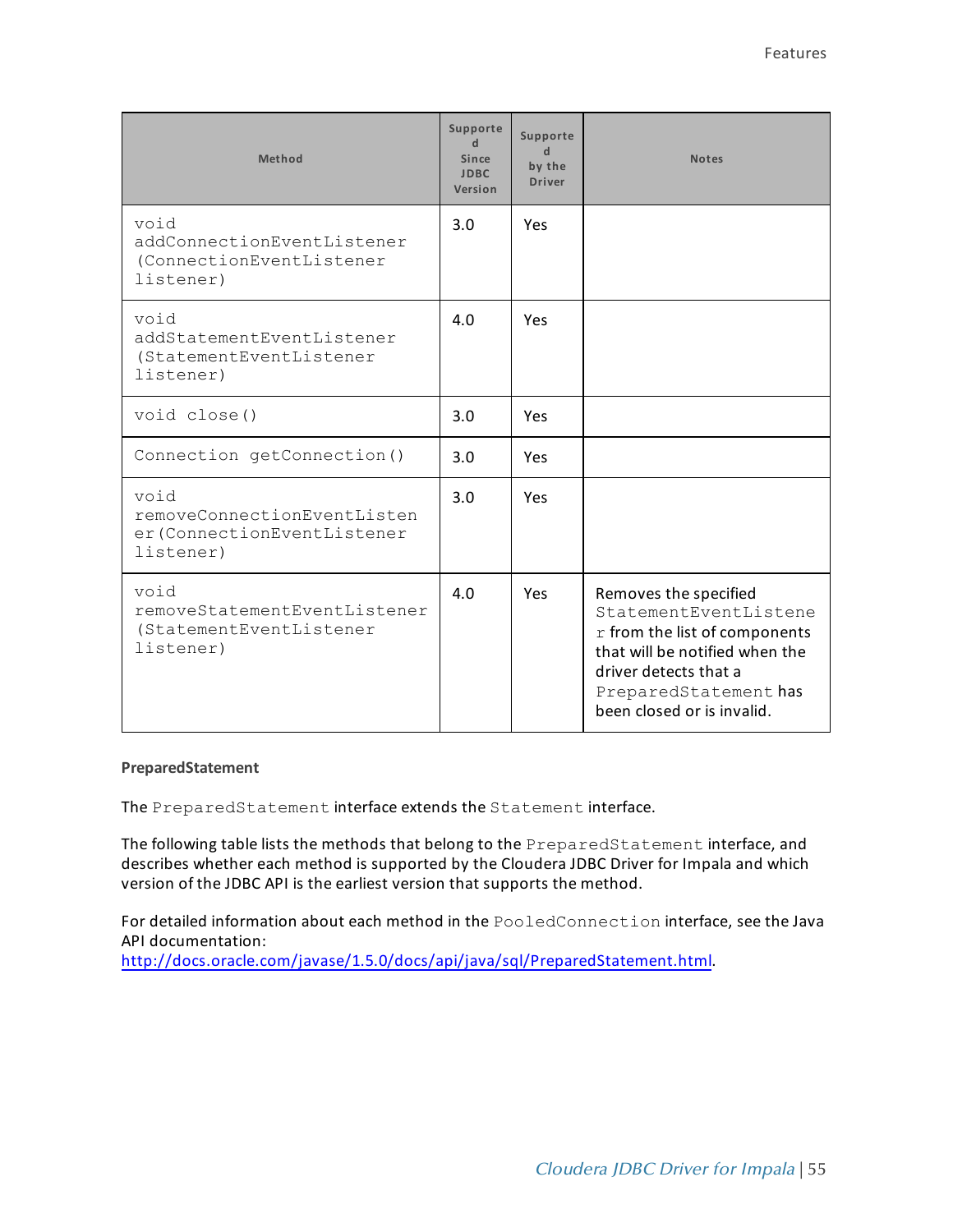| Method                                                                     | Supported<br><b>Since</b><br><b>JDBC</b><br>Version | Supported<br>by the<br><b>Driver</b> | <b>Notes</b> |
|----------------------------------------------------------------------------|-----------------------------------------------------|--------------------------------------|--------------|
| void addBatch()                                                            | 3.0                                                 | <b>Yes</b>                           |              |
| void clearParameters()                                                     | 3.0                                                 | Yes.                                 |              |
| boolean execute()                                                          | 3.0                                                 | Yes.                                 |              |
| ResultSet executeQuery()                                                   | 3.0                                                 | Yes.                                 |              |
| int executeUpdate()                                                        | 3.0                                                 | Yes.                                 |              |
| ResultSetMetaData<br>qetMetaData()                                         | 3.0                                                 | Yes                                  |              |
| ParameterMetaData<br>qetParameterMetaData()                                | 3.0                                                 | Yes.                                 |              |
| void setArray (int<br>parameterIndex, Array x)                             | 3.0                                                 | No.                                  |              |
| void setAsciiStream (int<br>parameterIndex, InputStream<br>$\mathbf{x})$   | 4.0                                                 | Yes                                  |              |
| void setAsciiStream (int<br>parameterIndex, InputStream<br>x, int length)  | 3.0                                                 | Yes                                  |              |
| void setAsciiStream (int<br>parameterIndex, InputStream<br>x, long length) | 4.0                                                 | <b>Yes</b>                           |              |
| void setBigDecimal (int<br>parameterIndex, BigDecimal<br>$\times$ )        | 3.0                                                 | Yes                                  |              |
| void setBinaryStream (int<br>parameterIndex, InputStream<br>$\times$ )     | 4.0                                                 | Yes                                  |              |
| void setBinaryStream (int<br>parameterIndex, InputStream<br>x, int length) | 3.0                                                 | Yes                                  |              |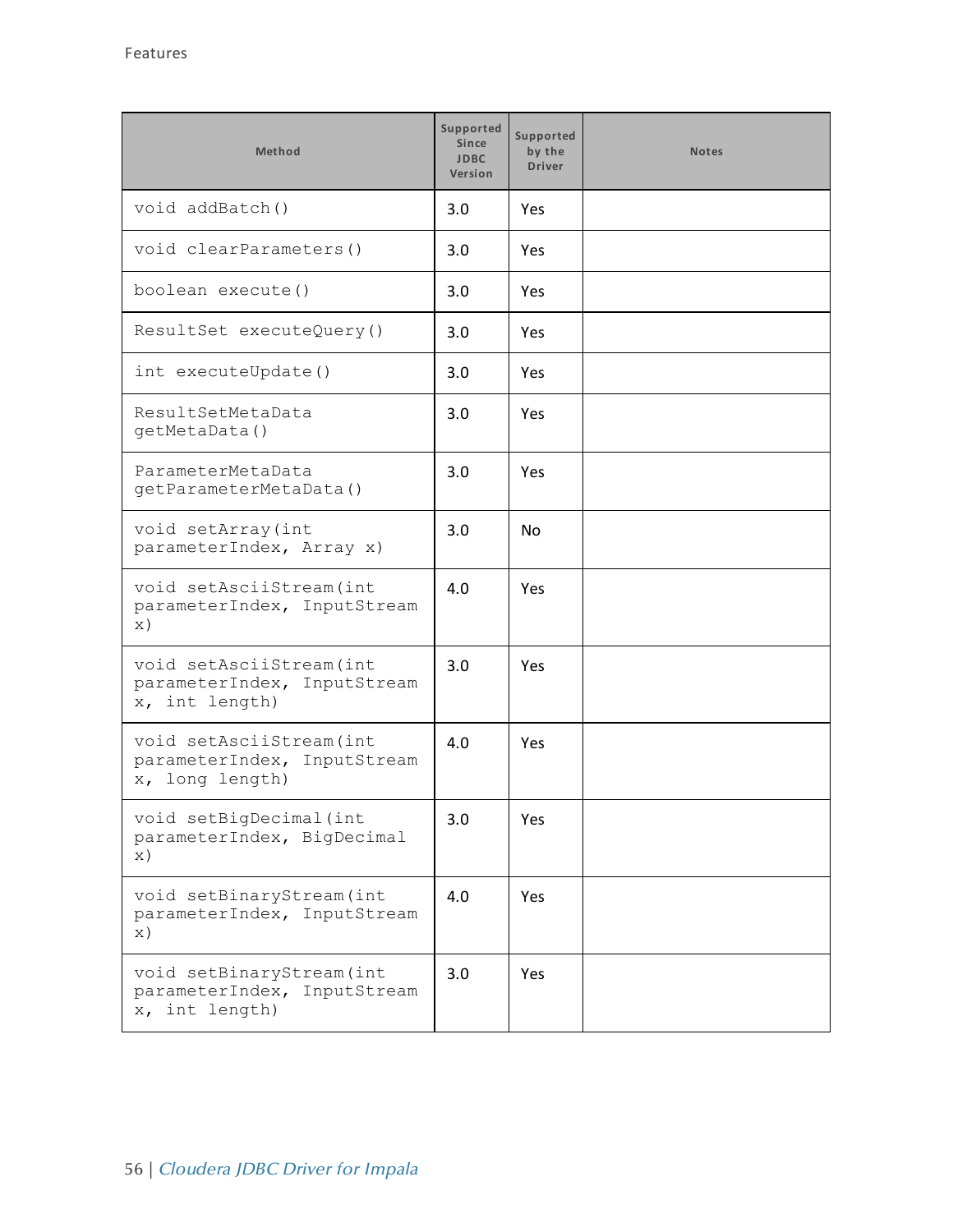| Method                                                                         | Supported<br>Since<br><b>JDBC</b><br><b>Version</b> | Supported<br>by the<br><b>Driver</b> | <b>Notes</b> |
|--------------------------------------------------------------------------------|-----------------------------------------------------|--------------------------------------|--------------|
| void setBinaryStream (int<br>parameterIndex, InputStream<br>x, long length)    | 4.0                                                 | Yes                                  |              |
| void setBlob(int<br>parameterIndex, Blob x)                                    | 3.0                                                 | No.                                  |              |
| void setBlob(int<br>parameterIndex, InputStream<br>inputStream)                | 4.0                                                 | No.                                  |              |
| void setBlob(int<br>parameterIndex, InputStream<br>inputStream, long length)   | 4.0                                                 | No.                                  |              |
| void setBoolean (int<br>parameterIndex, boolean x)                             | 3.0                                                 | Yes                                  |              |
| void setByte(int<br>parameterIndex, byte x)                                    | 3.0                                                 | Yes                                  |              |
| void setBytes (int<br>parameterIndex, byte[] x)                                | 3.0                                                 | Yes.                                 |              |
| void setCharacterStream (int<br>parameterIndex, Reader<br>reader)              | 4.0                                                 | Yes                                  |              |
| void setCharacterStream (int<br>parameterIndex, Reader<br>reader, int length)  | 3.0                                                 | Yes                                  |              |
| void setCharacterStream (int<br>parameterIndex, Reader<br>reader, long length) | 4.0                                                 | Yes                                  |              |
| void setClob(int<br>parameterIndex, Clob x)                                    | 3.0                                                 | No.                                  |              |
| void setClob(int<br>parameterIndex, Reader<br>reader)                          | 4.0                                                 | No.                                  |              |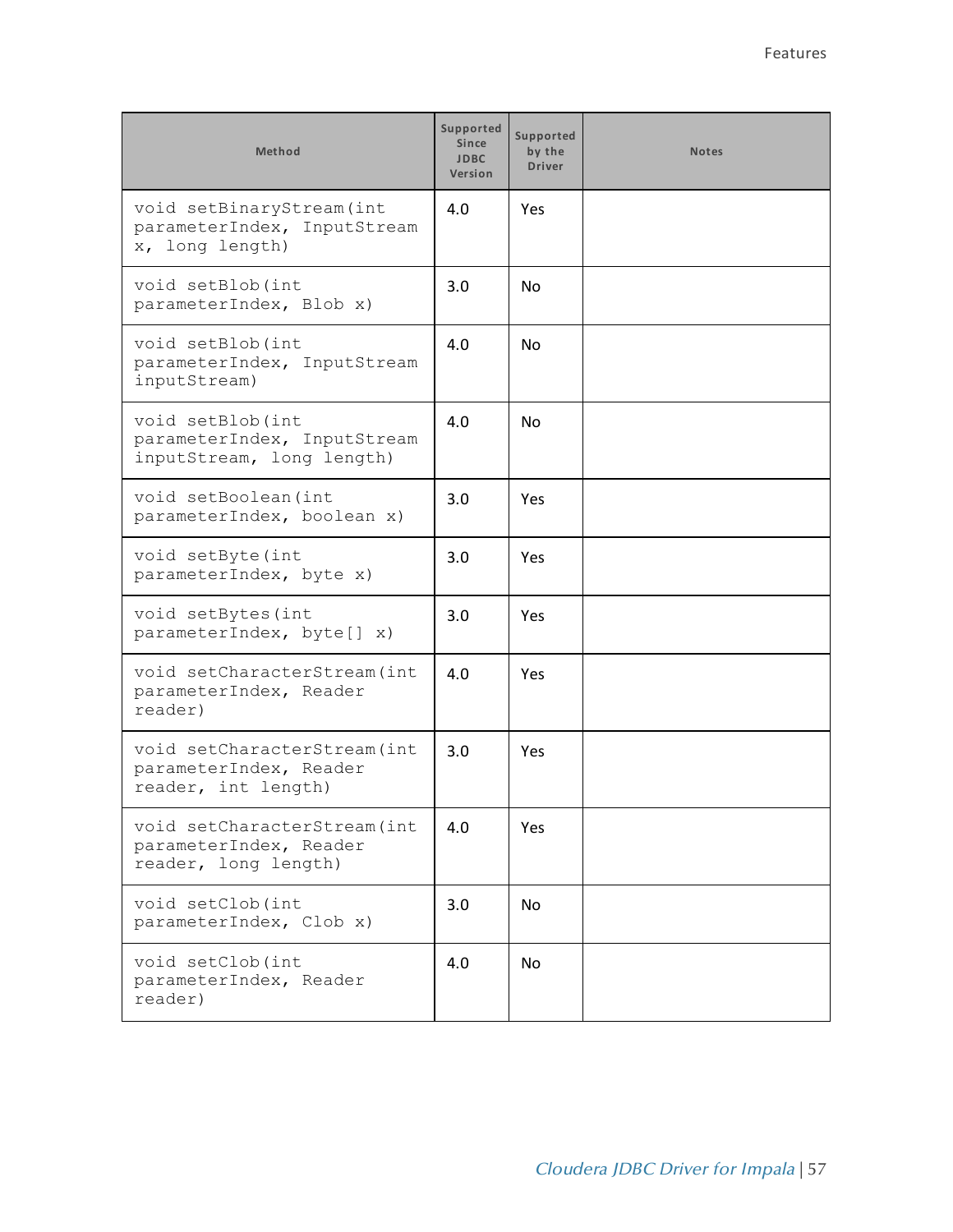| Method                                                                         | Supported<br>Since<br><b>JDBC</b><br>Version | Supported<br>by the<br><b>Driver</b> | <b>Notes</b> |
|--------------------------------------------------------------------------------|----------------------------------------------|--------------------------------------|--------------|
| void setClob(int<br>parameterIndex, Reader<br>reader, long length)             | 4.0                                          | No                                   |              |
| void setDate(int<br>parameterIndex, Date x)                                    | 3.0                                          | Yes                                  |              |
| void setDate(int<br>parameterIndex, Date x,<br>Calendar cal)                   | 3.0                                          | Yes                                  |              |
| void setDouble(int<br>parameterIndex, double x)                                | 3.0                                          | Yes                                  |              |
| void setFloat (int<br>parameterIndex, float x)                                 | 3.0                                          | Yes                                  |              |
| void setInt (int<br>parameterIndex, int x)                                     | 3.0                                          | Yes                                  |              |
| void setLong (int<br>parameterIndex, long x)                                   | 3.0                                          | Yes                                  |              |
| void setNCharacterStream<br>(int parameterIndex, Reader<br>value)              | 4.0                                          | No                                   |              |
| void setNCharacterStream<br>(int parameterIndex, Reader<br>value, long length) | 4.0                                          | No                                   |              |
| void setNClob(int<br>parameterIndex, NClob<br>value)                           | 4.0                                          | No                                   |              |
| void setNClob(int<br>parameterIndex, Reader<br>reader)                         | 4.0                                          | No                                   |              |
| void setNClob(int<br>parameterIndex, Reader<br>reader, long length)            | 4.0                                          | <b>No</b>                            |              |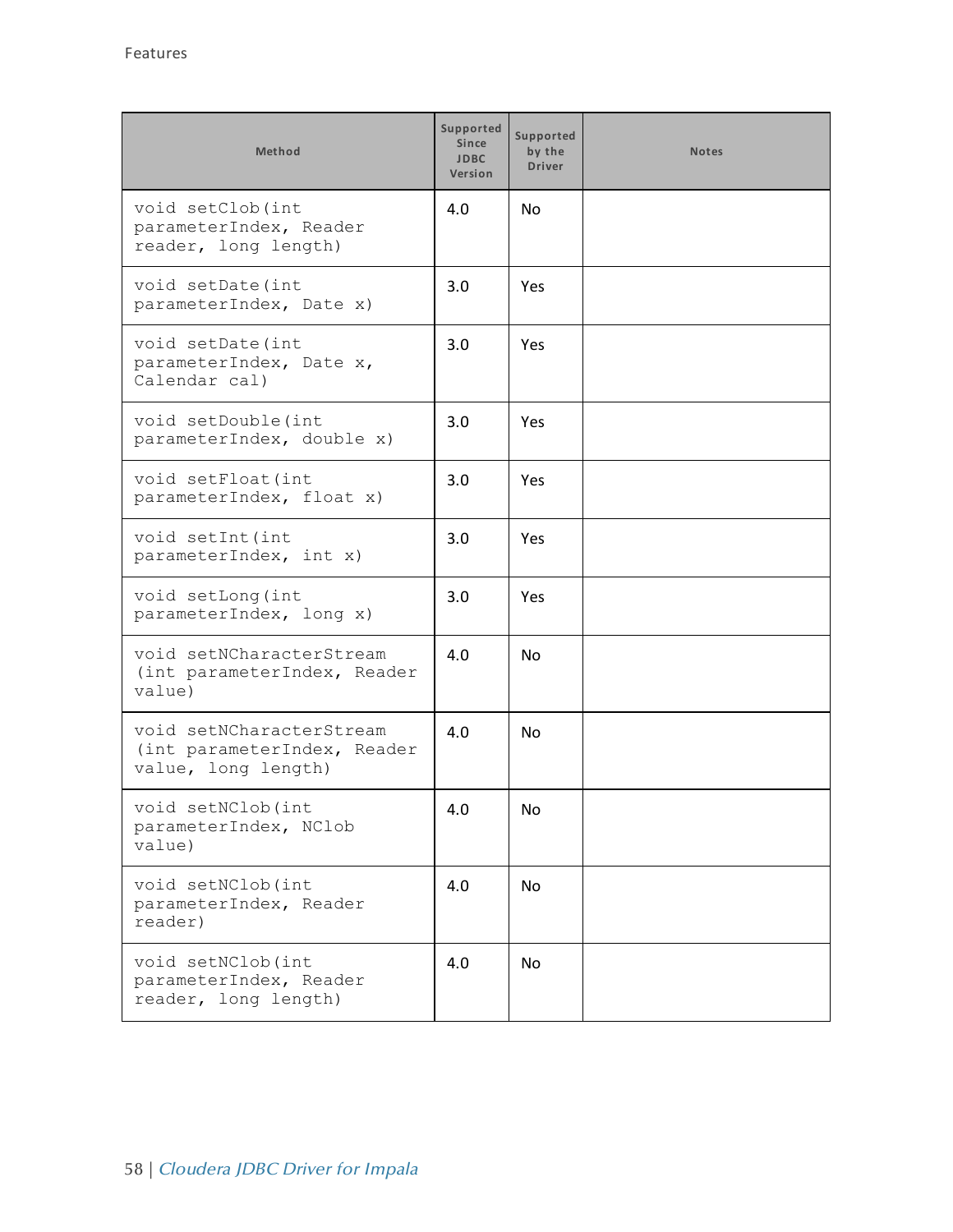| Method                                                                               | Supported<br><b>Since</b><br><b>JDBC</b><br>Version | <b>Supported</b><br>by the<br><b>Driver</b> | <b>Notes</b> |
|--------------------------------------------------------------------------------------|-----------------------------------------------------|---------------------------------------------|--------------|
| void setNString (int<br>parameterIndex, String<br>value)                             | 4.0                                                 | No.                                         |              |
| void setNull(int<br>paramIndex, int sqlType,<br>String typeName)                     | 3.0                                                 | Yes                                         |              |
| void setObject (int<br>parameterIndex, Object x)                                     | 3.0                                                 | Yes                                         |              |
| void setObject (int<br>parameterIndex, Object x,<br>int targetSqlType)               | 3.0                                                 | Yes                                         |              |
| void setObject (int<br>parameterIndex, Object x,<br>int targetSqlType, int<br>scale) | 3.0                                                 | <b>Yes</b>                                  |              |
| void setRef(int<br>parameterIndex, Ref x)                                            | 3.0                                                 | No.                                         |              |
| void setRowId(int<br>parameterIndex, RowId x)                                        | 4.0                                                 | <b>No</b>                                   |              |
| void setShort (int<br>parameterIndex, short x)                                       | 3.0                                                 | <b>No</b>                                   |              |
| void setSQLXML(int<br>parameterIndex, SQLXML<br>xmlObject)                           | 4.0                                                 | Yes                                         |              |
| void setString (int<br>parameterIndex, String x)                                     | 3.0                                                 | Yes                                         |              |
| void setTime (int<br>parameterIndex, Time x)                                         | 3.0                                                 | Yes                                         |              |
| void setTime (int<br>parameterIndex, Time x,<br>Calendar cal)                        | 3.0                                                 | Yes                                         |              |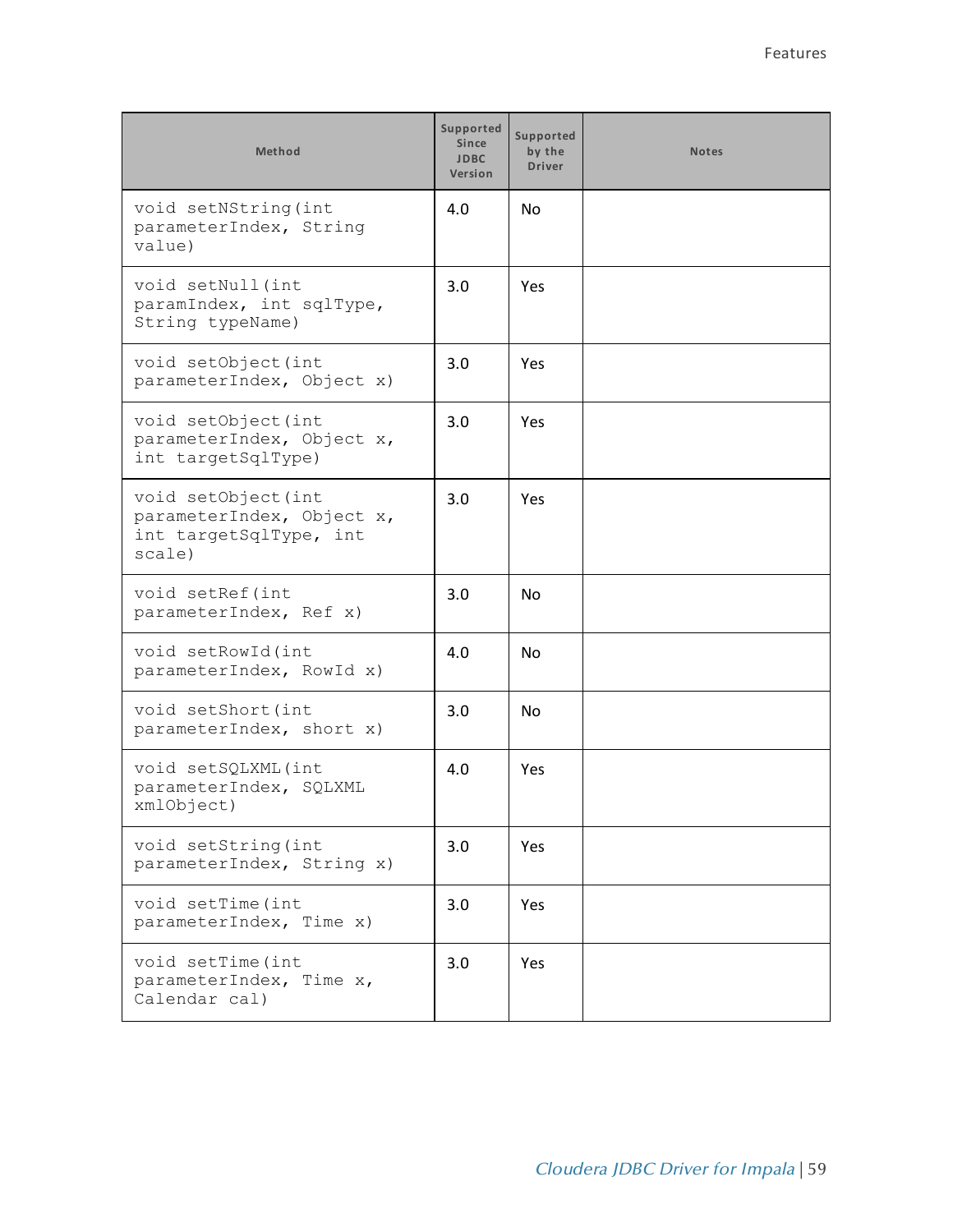| Method                                                                      | Supported<br>Since<br><b>JDBC</b><br>Version | Supported<br>by the<br><b>Driver</b> | <b>Notes</b> |
|-----------------------------------------------------------------------------|----------------------------------------------|--------------------------------------|--------------|
| void setTimestamp(int<br>parameterIndex, Timestamp<br>$\times$ )            | 3.0                                          | <b>Yes</b>                           |              |
| void setTimestamp(int<br>parameterIndex, Timestamp<br>x, Calendar cal)      | 3.0                                          | Yes                                  |              |
| void setUnicodeStream (int<br>parameterIndex, InputStream<br>x, int length) | 3.0                                          | <b>Yes</b>                           | Deprecated.  |
| void setURL(int<br>parameterIndex, URL x)                                   | 3.0                                          | <b>No</b>                            |              |
| boolean isWrapperFor<br>(Class < ?>iface)                                   | 4.0                                          | <b>Yes</b>                           |              |
| $\langle T \rangle$ T unwrap (Class $\langle T \rangle$<br>iface)           | 4.0                                          | Yes                                  |              |

## **ResultSet**

The following table lists the methods that belong to the ResultSet interface, and describes whether each method is supported by the Cloudera JDBC Driver for Impala and which version of the JDBC API is the earliest version that supports the method.

For detailed information about each method in the ResultSet interface, see the Java API documentation: <http://docs.oracle.com/javase/1.5.0/docs/api/java/sql/ResultSet.html>.

| Method                     | Supported<br>Since<br><b>JDBC</b><br>Version | Supported<br>by the<br><b>Driver</b> | <b>Notes</b>                                  |
|----------------------------|----------------------------------------------|--------------------------------------|-----------------------------------------------|
| boolean absolute (int row) | 3.0                                          | No.                                  |                                               |
| void afterLast()           | 3.0                                          | N <sub>0</sub>                       |                                               |
| void beforeFirst()         | 3.0                                          | No.                                  |                                               |
| void cancelRowUpdates()    | 3.0                                          | N <sub>0</sub>                       | Not valid because the driver is<br>read-only. |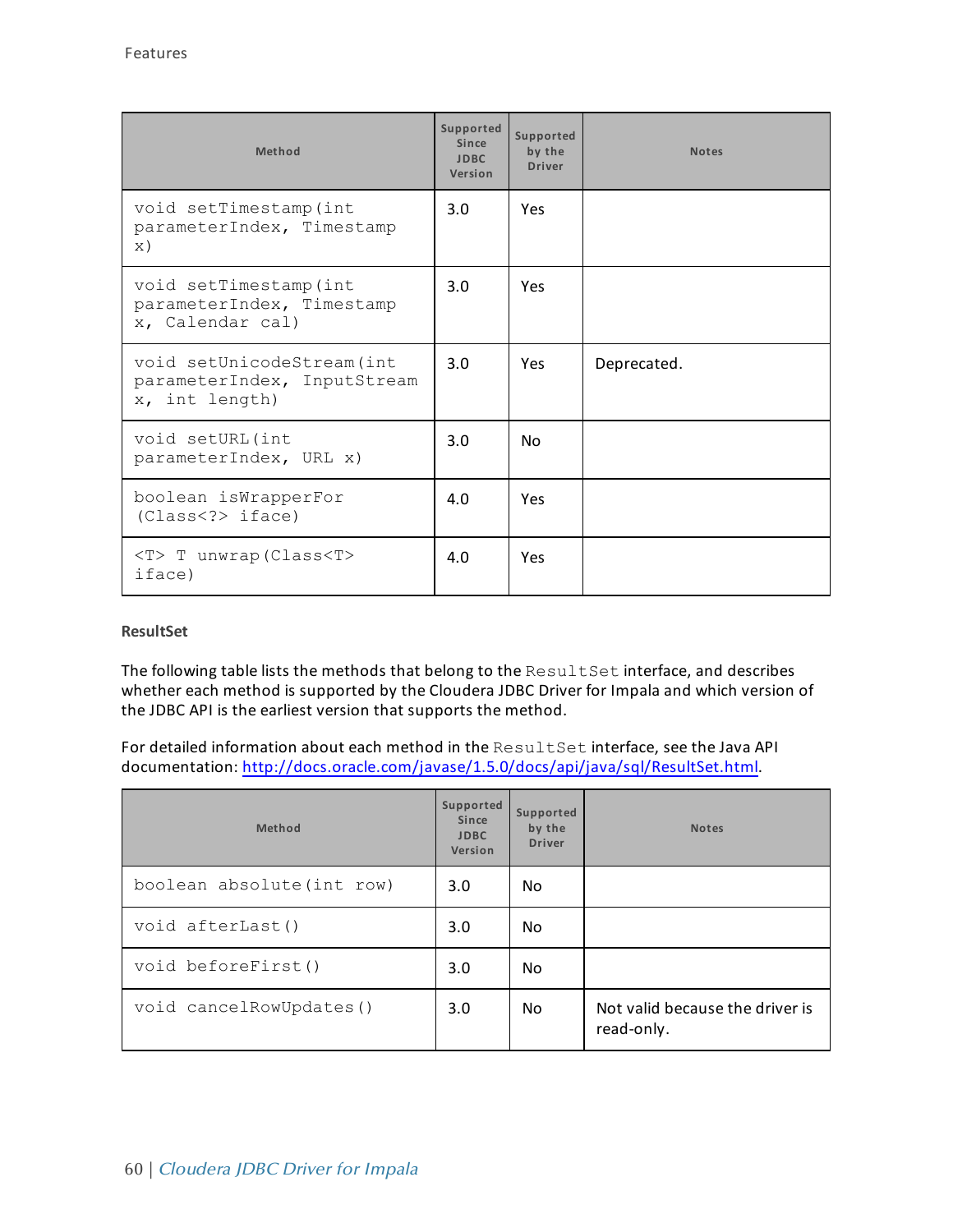| Method                                                        | Supported<br><b>Since</b><br><b>JDBC</b><br>Version | Supported<br>by the<br><b>Driver</b> | <b>Notes</b>                                  |
|---------------------------------------------------------------|-----------------------------------------------------|--------------------------------------|-----------------------------------------------|
| void clearWarnings()                                          | 3.0                                                 | Yes                                  |                                               |
| void close()                                                  | 3.0                                                 | Yes                                  |                                               |
| void deleteRow()                                              | 3.0                                                 | No.                                  | Not valid because the driver is<br>read-only. |
| int findColumn (String<br>columnName)                         | 3.0                                                 | Yes                                  |                                               |
| boolean first()                                               | 3.0                                                 | No.                                  |                                               |
| Array getArray(int i)                                         | 3.0                                                 | No.                                  |                                               |
| Array getArray (String<br>colName)                            | 3.0                                                 | No.                                  |                                               |
| InputStream getAsciiStream<br>(int columnIndex)               | 3.0                                                 | Yes                                  |                                               |
| InputStream getAsciiStream<br>(String columnName)             | 3.0                                                 | Yes                                  |                                               |
| BigDecimal getBigDecimal<br>(int columnIndex)                 | 3.0                                                 | <b>Yes</b>                           |                                               |
| BigDecimal getBigDecimal<br>(int columnIndex, int<br>scale)   | 3.0                                                 | Yes                                  | Deprecated.                                   |
| BigDecimal getBigDecimal<br>(String columnName)               | 3.0                                                 | Yes                                  |                                               |
| BigDecimal getBigDecimal<br>(String columnName, int<br>scale) | 3.0                                                 | Yes                                  | Deprecated.                                   |
| InputStream getBinaryStream<br>(int columnIndex)              | 3.0                                                 | Yes                                  |                                               |
| InputStream getBinaryStream<br>(String columnName)            | 3.0                                                 | Yes                                  |                                               |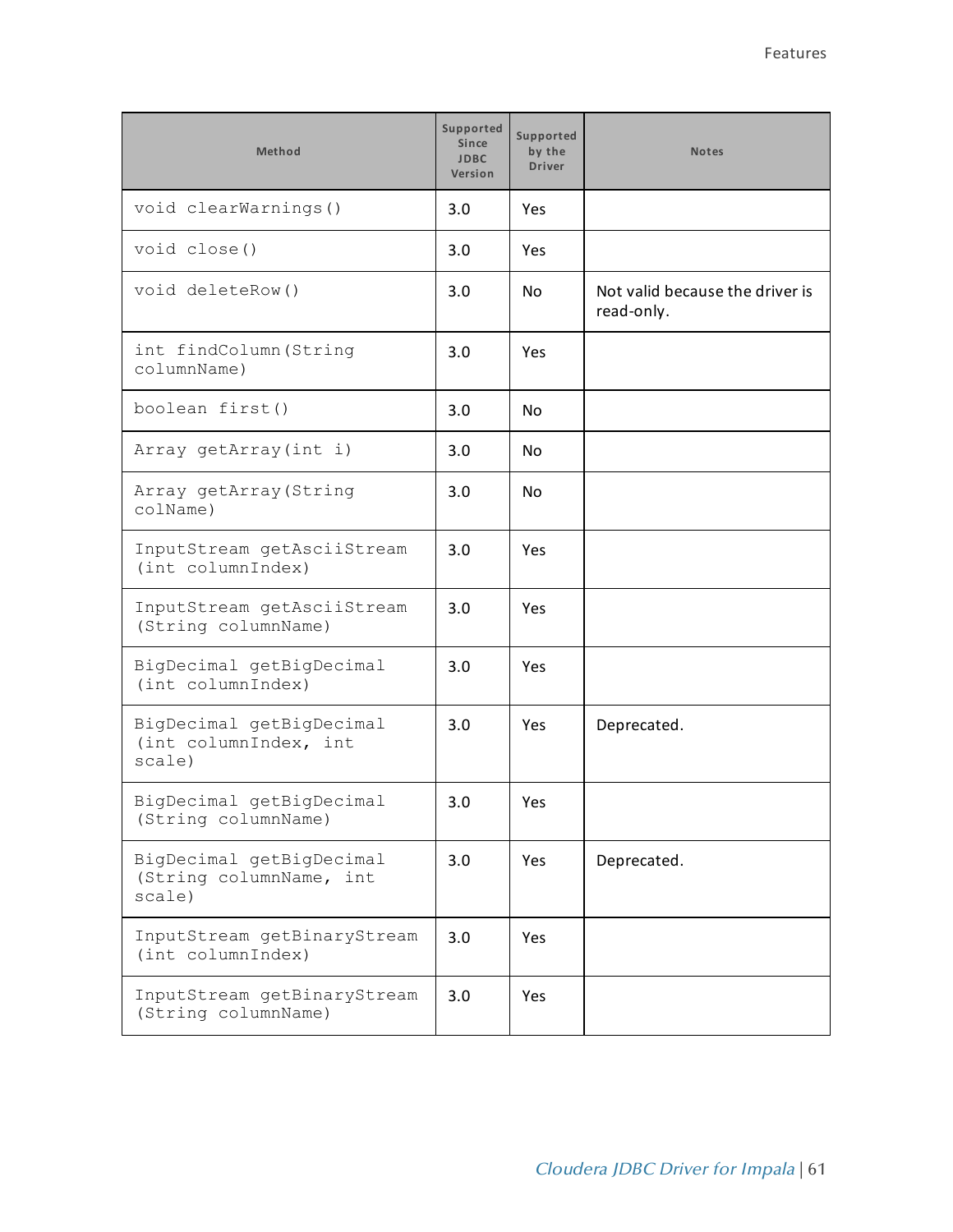| Method                                           | Supported<br>Since<br><b>JDBC</b><br>Version | Supported<br>by the<br><b>Driver</b> | <b>Notes</b> |
|--------------------------------------------------|----------------------------------------------|--------------------------------------|--------------|
| Blob getBlob(int i)                              | 3.0                                          | No.                                  |              |
| Blob getBlob (String<br>colName)                 | 3.0                                          | No                                   |              |
| boolean getBoolean (int<br>columnIndex)          | 3.0                                          | Yes                                  |              |
| boolean getBoolean (String<br>columnName)        | 3.0                                          | Yes                                  |              |
| getByte(int columnIndex)                         | 3.0                                          | Yes                                  |              |
| byte getByte (String<br>columnName)              | 3.0                                          | Yes                                  |              |
| byte[] getBytes(int<br>columnIndex)              | 3.0                                          | Yes                                  |              |
| byte[] getBytes(String<br>columnName)            | 3.0                                          | Yes                                  |              |
| Reader getCharacterStream<br>(int columnIndex)   | 3.0                                          | Yes                                  |              |
| Reader getCharacterStream<br>(String columnName) | 3.0                                          | <b>Yes</b>                           |              |
| Clob getClob(int i)                              | 3.0                                          | No.                                  |              |
| Clob getClob (String<br>colName)                 | 3.0                                          | No                                   |              |
| int getConcurrency()                             | 3.0                                          | Yes                                  |              |
| String getCursorName()                           | 3.0                                          | Yes                                  |              |
| Date getDate(int<br>columnIndex)                 | 3.0                                          | Yes                                  |              |
| Date getDate(int<br>columnIndex, Calendar cal)   | 3.0                                          | Yes                                  |              |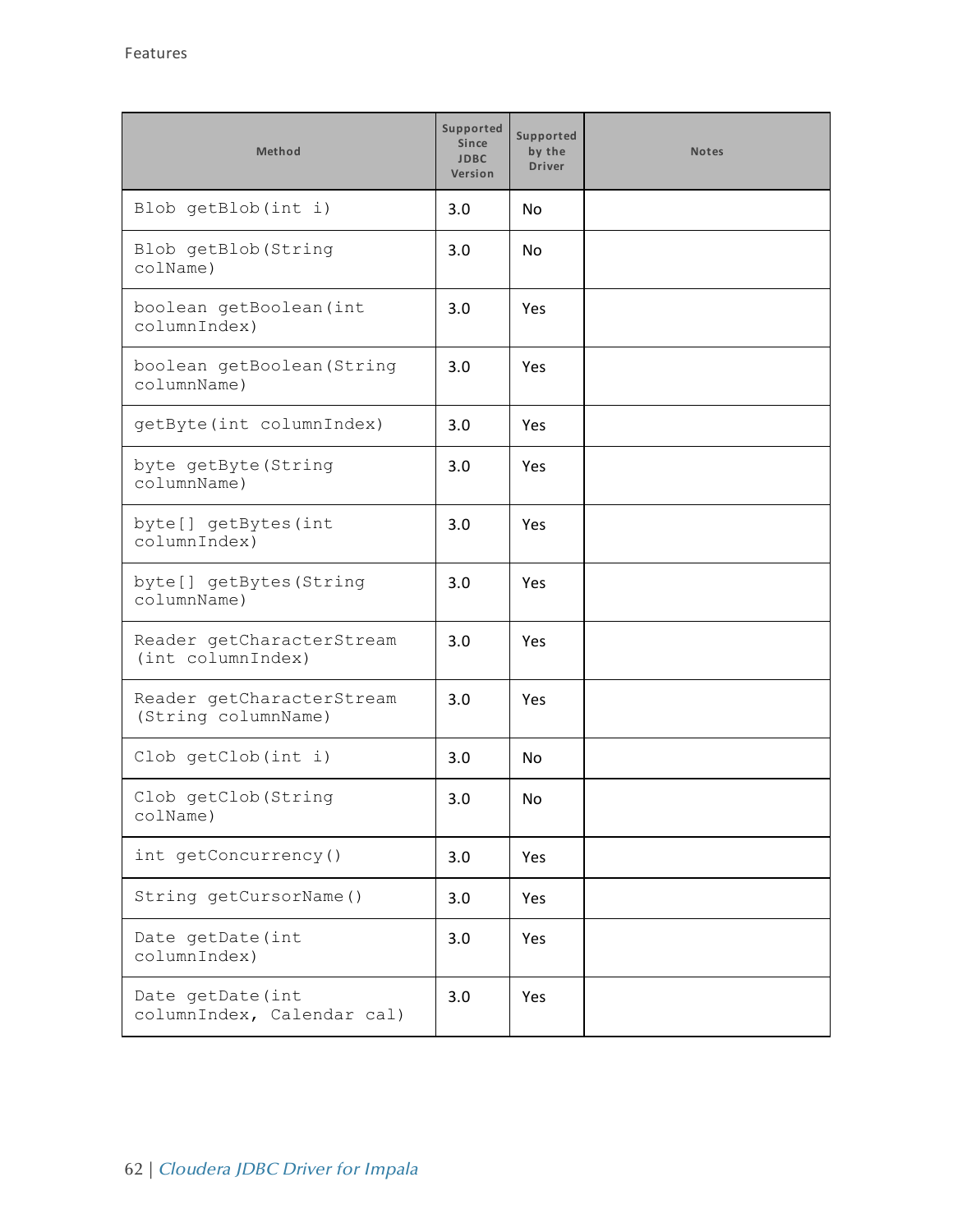| Method                                            | Supported<br><b>Since</b><br><b>JDBC</b><br>Version | Supported<br>by the<br><b>Driver</b> | <b>Notes</b> |
|---------------------------------------------------|-----------------------------------------------------|--------------------------------------|--------------|
| Date getDate (String<br>columnName)               | 3.0                                                 | <b>Yes</b>                           |              |
| Date getDate (String<br>columnName, Calendar cal) | 3.0                                                 | Yes                                  |              |
| double getDouble(int<br>columnIndex)              | 3.0                                                 | Yes                                  |              |
| double getDouble (String<br>columnName)           | 3.0                                                 | Yes                                  |              |
| int getFetchDirection()                           | 3.0                                                 | Yes                                  |              |
| int getFetchSize()                                | 3.0                                                 | Yes                                  |              |
| float getFloat (int<br>columnIndex)               | 3.0                                                 | Yes                                  |              |
| float getFloat (String<br>columnName)             | 3.0                                                 | Yes                                  |              |
| int getHoldability ()                             | 4.0                                                 | Yes                                  |              |
| int getInt (int columnIndex)                      | 3.0                                                 | Yes                                  |              |
| int getInt (String<br>columnName)                 | 3.0                                                 | Yes                                  |              |
| long getLong (int<br>columnIndex)                 | 3.0                                                 | Yes                                  |              |
| long getLong (String<br>columnName)               | 3.0                                                 | Yes                                  |              |
| ResultSetMetaData<br>getMetaData()                | 3.0                                                 | Yes                                  |              |
| Reader getNCharacterStream<br>(int columnIndex)   | 4.0                                                 | No                                   |              |
| Reader getNCharacterStream<br>(String columnLabel | 4.0                                                 | No                                   |              |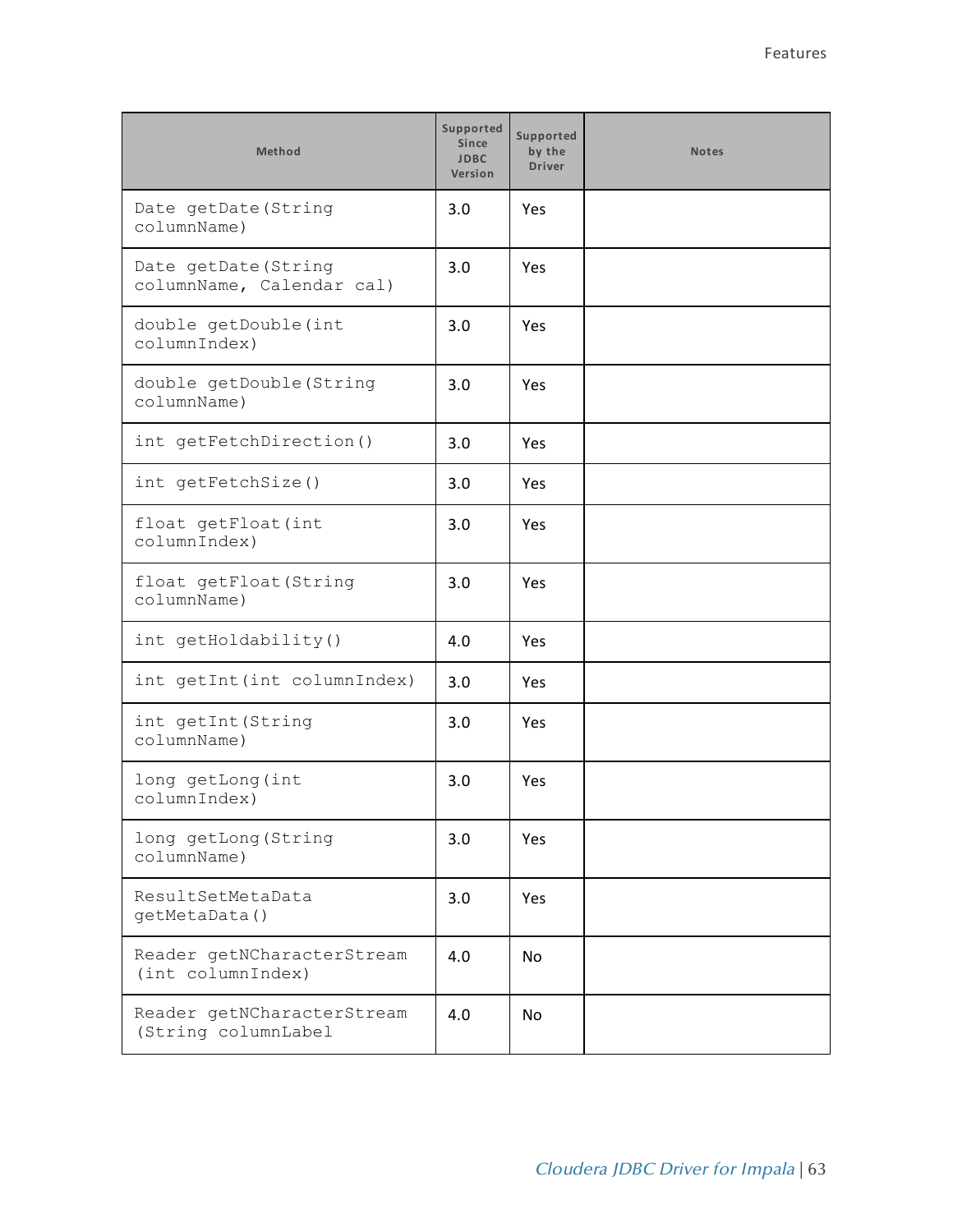| Method                                                                              | Supported<br><b>Since</b><br><b>JDBC</b><br>Version | Supported<br>by the<br><b>Driver</b> | <b>Notes</b> |
|-------------------------------------------------------------------------------------|-----------------------------------------------------|--------------------------------------|--------------|
| NClob getNClob(int<br>columnIndex)                                                  | 4.0                                                 | <b>No</b>                            |              |
| NClob getNClob (String<br>columnLabel)                                              | 4.0                                                 | <b>No</b>                            |              |
| String getNString (int<br>columnIndex)                                              | 4.0                                                 | N <sub>o</sub>                       |              |
| String getNString (String<br>columnLabel)                                           | 4.0                                                 | No                                   |              |
| Object getObject (int<br>columnIndex)                                               | 3.0                                                 | Yes                                  |              |
| <t> T getObject(int<br/>columnIndex, Class<t> type)</t></t>                         | 4.1                                                 | <b>No</b>                            |              |
| Object getObject(int i,<br>Map <string, class<?="">&gt; map)</string,>              | 3.0                                                 | No                                   |              |
| Object getObject (String<br>columnName)                                             | 3.0                                                 | No                                   |              |
| <t> T getObject (String<br/>columnName, Class<t> type)</t></t>                      | 4.1                                                 | No                                   |              |
| Object getObject (String<br>colName,<br>Map <string, class<?="">&gt; map)</string,> | 3.0                                                 | Yes                                  |              |
| Ref getRef(int i)                                                                   | 3.0                                                 | No.                                  |              |
| Ref getRef (String colName)                                                         | 3.0                                                 | No                                   |              |
| int getRow()                                                                        | 3.0                                                 | Yes                                  |              |
| RowId getRowId(int<br>columnIndex)                                                  | 4.0                                                 | No                                   |              |
| RowId getRowId (String<br>columnLabel)                                              | 4.0                                                 | No                                   |              |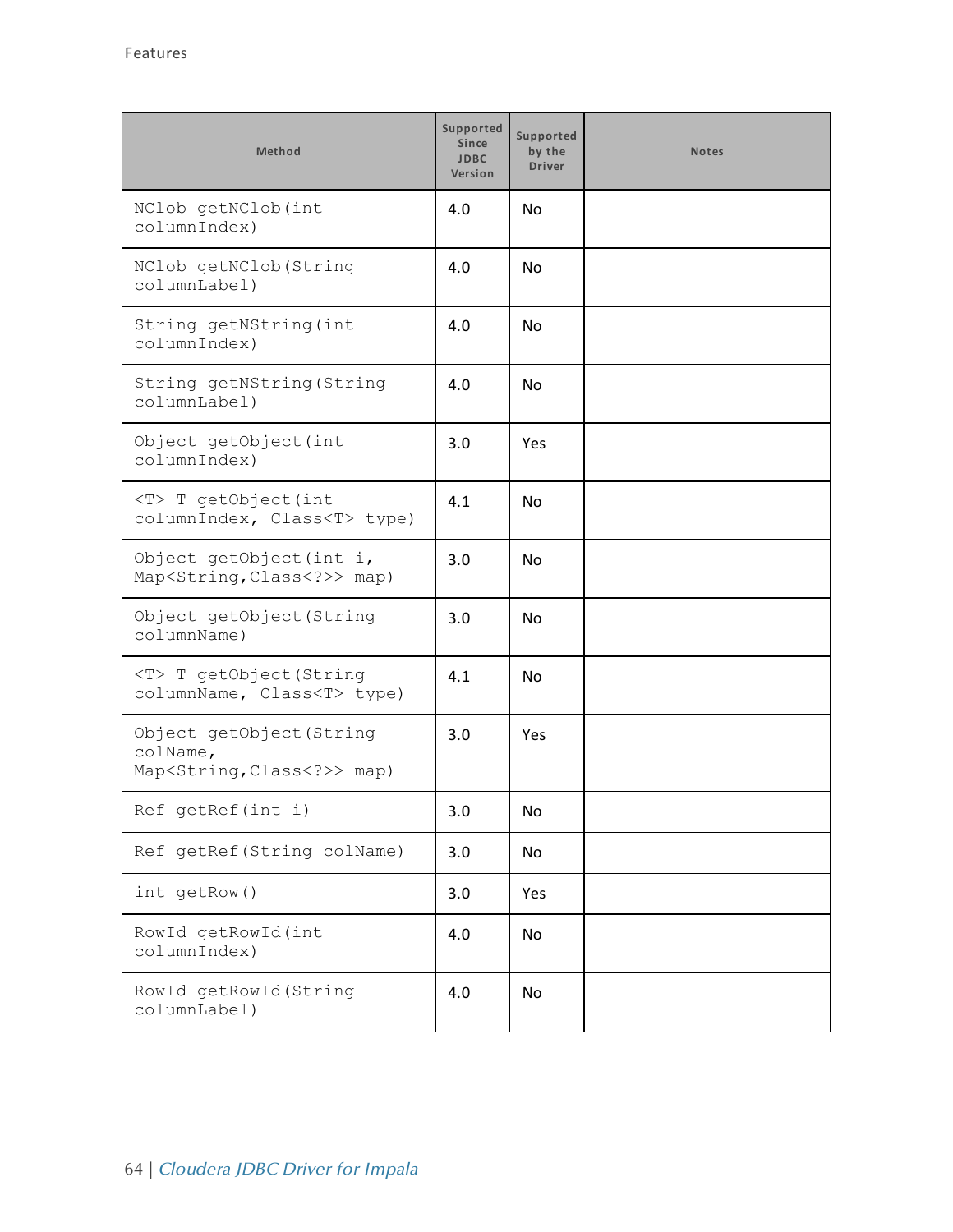| Method                                                    | <b>Supported</b><br>Since<br><b>JDBC</b><br>Version | Supported<br>by the<br><b>Driver</b> | <b>Notes</b> |
|-----------------------------------------------------------|-----------------------------------------------------|--------------------------------------|--------------|
| short getShort (int<br>columnIndex)                       | 3.0                                                 | Yes                                  |              |
| short getShort (String<br>columnName)                     | 3.0                                                 | Yes                                  |              |
| SQLXML getSQLXML(int<br>columnIndex)                      | 4.0                                                 | <b>No</b>                            |              |
| SQLXML getSQLXML(String<br>columnLabel)                   | 4.0                                                 | No                                   |              |
| Statement getStatement ()                                 | 3.0                                                 | <b>Yes</b>                           |              |
| String getString (int<br>columnIndex)                     | 3.0                                                 | <b>Yes</b>                           |              |
| String getString (String<br>columnName)                   | 3.0                                                 | <b>Yes</b>                           |              |
| Time getTime (int<br>columnIndex)                         | 3.0                                                 | <b>Yes</b>                           |              |
| Time getTime (int<br>columnIndex, Calendar cal)           | 3.0                                                 | Yes                                  |              |
| Time getTime (String<br>columnName)                       | 3.0                                                 | <b>Yes</b>                           |              |
| Time getTime (String<br>columnName, Calendar cal)         | 3.0                                                 | <b>Yes</b>                           |              |
| Timestamp getTimestamp (int<br>columnIndex)               | 3.0                                                 | Yes                                  |              |
| Timestamp getTimestamp (int<br>columnIndex, Calendar cal) | 3.0                                                 | Yes                                  |              |
| Timestamp getTimestamp<br>(String columnName)             | 3.0                                                 | Yes                                  |              |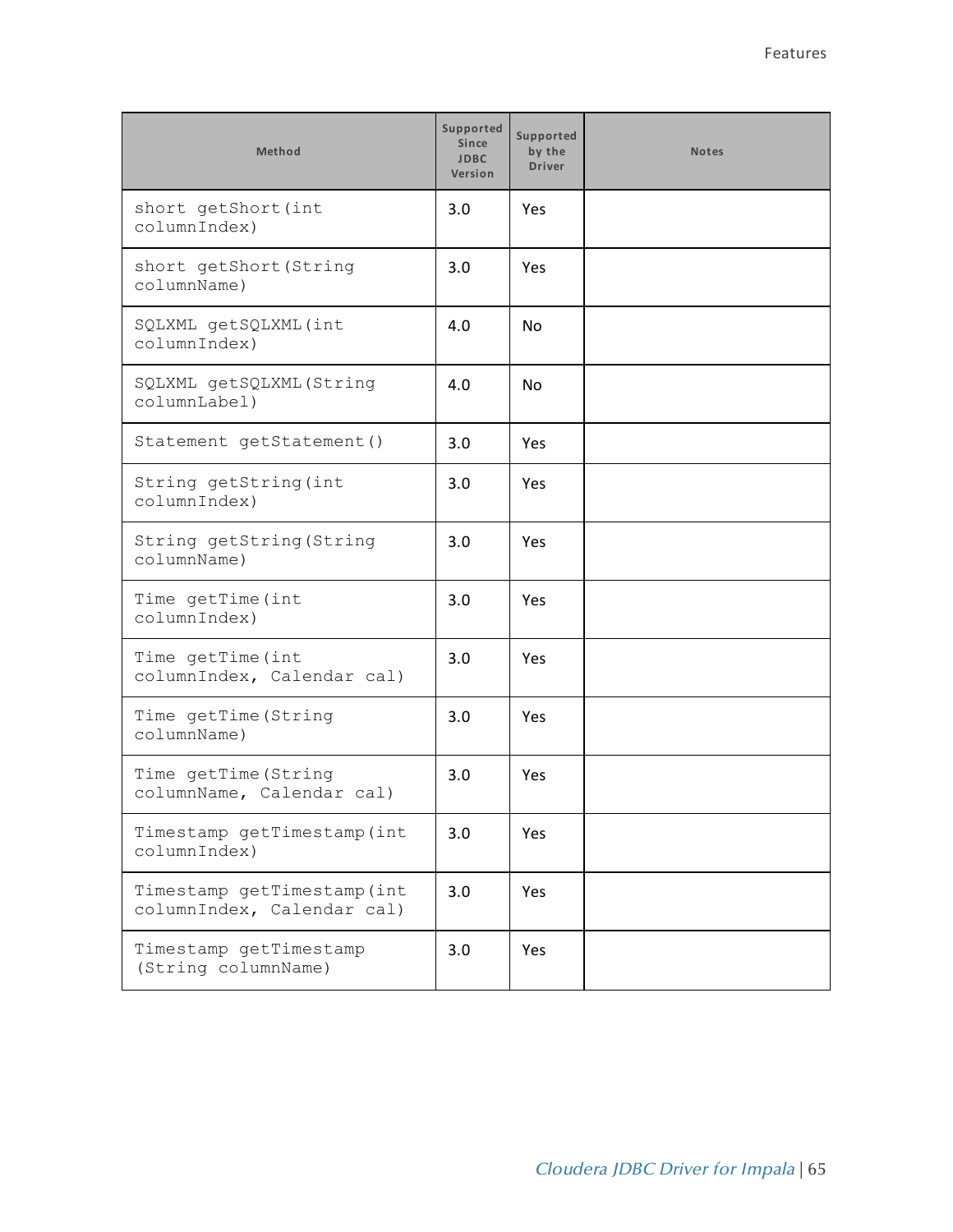| Method                                                         | Supported<br>Since<br><b>JDBC</b><br>Version | Supported<br>by the<br><b>Driver</b> | <b>Notes</b>                                  |
|----------------------------------------------------------------|----------------------------------------------|--------------------------------------|-----------------------------------------------|
| Timestamp getTimestamp<br>(String columnName,<br>Calendar cal) | 3.0                                          | Yes                                  |                                               |
| int getType()                                                  | 3.0                                          | <b>Yes</b>                           |                                               |
| InputStream<br>getUnicodeStream(int<br>columnIndex)            | 3.0                                          | Yes                                  | Deprecated.                                   |
| InputStream<br>getUnicodeStream (String<br>columnName)         | 3.0                                          | Yes                                  | Deprecated.                                   |
| URL getURL(int columnIndex)                                    | 3.0                                          | No                                   |                                               |
| URL getURL (String<br>columnName)                              | 3.0                                          | No                                   |                                               |
| SQLWarning getWarnings()                                       | 3.0                                          | Yes                                  |                                               |
| void insertRow()                                               | 3.0                                          | <b>No</b>                            | Not valid because the driver is<br>read-only. |
| boolean isAfterLast()                                          | 3.0                                          | Yes                                  |                                               |
| boolean isBeforeFirst()                                        | 3.0                                          | Yes                                  |                                               |
| boolean isClosed()                                             | 4.0                                          | Yes                                  |                                               |
| boolean isFirst()                                              | 3.0                                          | Yes                                  |                                               |
| boolean isLast()                                               | 3.0                                          | <b>No</b>                            |                                               |
| boolean last()                                                 | 3.0                                          | No                                   |                                               |
| void moveToCurrentRow()                                        | 3.0                                          | No                                   | Not valid because the driver is<br>read-only. |
| void moveToInsertRow()                                         | 3.0                                          | No                                   | Not valid because the driver is<br>read-only. |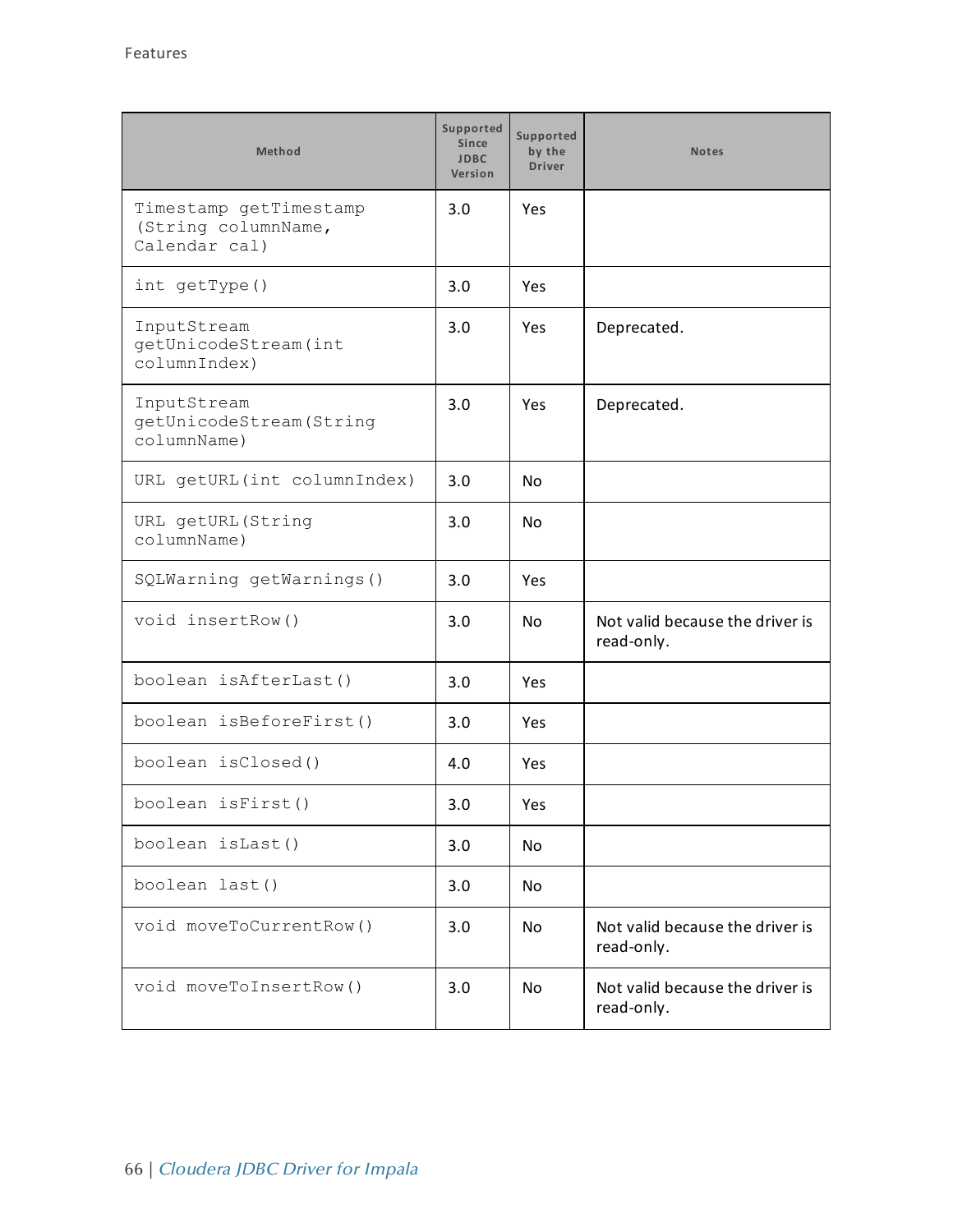| Method                                                                    | Supported<br><b>Since</b><br><b>JDBC</b><br>Version | Supported<br>by the<br><b>Driver</b> | <b>Notes</b>                                     |
|---------------------------------------------------------------------------|-----------------------------------------------------|--------------------------------------|--------------------------------------------------|
| boolean next()                                                            | 3.0                                                 | Yes                                  |                                                  |
| boolean previous ()                                                       | 3.0                                                 | N <sub>o</sub>                       |                                                  |
| void refreshRow()                                                         | 3.0                                                 | N <sub>o</sub>                       |                                                  |
| boolean relative (int rows)                                               | 3.0                                                 | N <sub>o</sub>                       |                                                  |
| boolean rowDeleted()                                                      | 3.0                                                 | Yes.                                 | Hard-coded to false.                             |
| boolean rowInserted()                                                     | 3.0                                                 | Yes                                  | Hard-coded to false.                             |
| boolean rowUpdated()                                                      | 3.0                                                 | Yes                                  | Hard-coded to false.                             |
| void setFetchDirection (int<br>direction)                                 | 3.0                                                 | N <sub>o</sub>                       | Not valid because the driver is<br>forward-only. |
| void setFetchSize(int rows)                                               | 3.0                                                 | Yes                                  |                                                  |
| void updateArray (int<br>columnIndex, Array x)                            | 3.0                                                 | <b>No</b>                            |                                                  |
| void updateArray (String<br>columnName, Array x)                          | 3.0                                                 | No.                                  |                                                  |
| void updateAsciiStream(int<br>columnIndex, InputStream x)                 | 4.0                                                 | No                                   | Not valid because the driver is<br>read-only.    |
| void updateAsciiStream(int<br>columnIndex, InputStream x,<br>int length)  | 3.0                                                 | <b>No</b>                            | Not valid because the driver is<br>read-only.    |
| void updateAsciiStream(int<br>columnIndex, InputStream x,<br>long length) | 4.0                                                 | <b>No</b>                            | Not valid because the driver is<br>read-only.    |
| void updateAsciiStream<br>(String columnName,<br>InputStream x)           | 4.0                                                 | No                                   | Not valid because the driver is<br>read-only.    |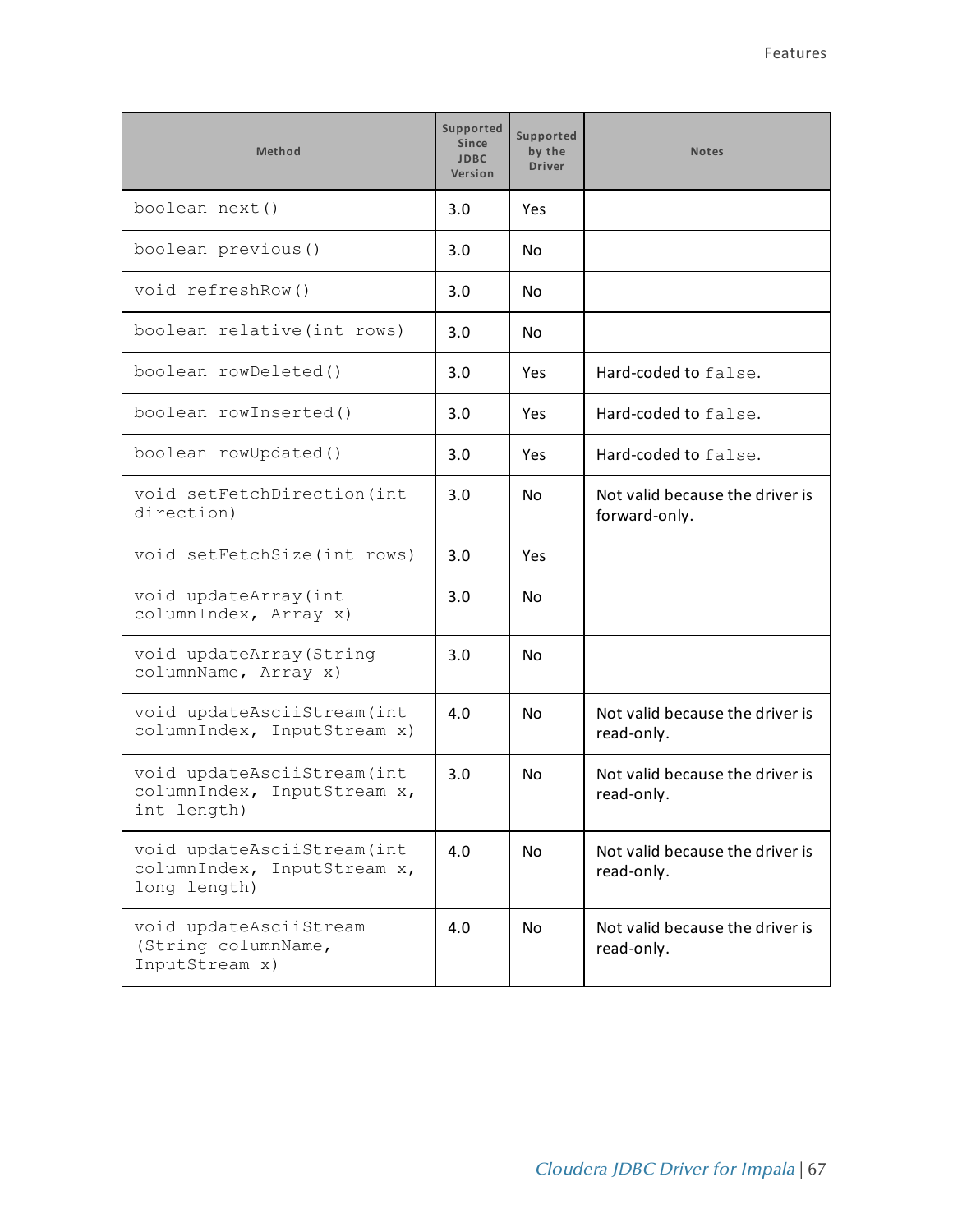| <b>Method</b>                                                                 | Supported<br>Since<br><b>JDBC</b><br>Version | Supported<br>by the<br><b>Driver</b> | <b>Notes</b>                                  |
|-------------------------------------------------------------------------------|----------------------------------------------|--------------------------------------|-----------------------------------------------|
| void updateAsciiStream<br>(String columnName,<br>InputStream x, int length)   | 3.0                                          | No.                                  | Not valid because the driver is<br>read-only. |
| void updateAsciiStream<br>(String columnName,<br>InputStream x, long length)  | 4.0                                          | No.                                  | Not valid because the driver is<br>read-only. |
| void updateBigDecimal (int<br>columnIndex, BigDecimal x)                      | 3.0                                          | No.                                  | Not valid because the driver is<br>read-only. |
| void updateBigDecimal<br>(String columnName,<br>BigDecimal x)                 | 3.0                                          | No.                                  | Not valid because the driver is<br>read-only. |
| void updateBinaryStream (int<br>columnIndex, InputStream x)                   | 4.0                                          | No.                                  | Not valid because the driver is<br>read-only. |
| void updateBinaryStream (int<br>columnIndex, InputStream x,<br>int length)    | 3.0                                          | <b>No</b>                            | Not valid because the driver is<br>read-only. |
| void updateBinaryStream(int<br>columnIndex, InputStream x,<br>long length)    | 4.0                                          | <b>No</b>                            | Not valid because the driver is<br>read-only. |
| void updateBinaryStream<br>(String columnName,<br>InputStream x)              | 4.0                                          | No.                                  | Not valid because the driver is<br>read-only. |
| void updateBinaryStream<br>(String columnName,<br>InputStream x, int length)  | 3.0                                          | N <sub>o</sub>                       | Not valid because the driver is<br>read-only. |
| void updateBinaryStream<br>(String columnName,<br>InputStream x, long length) | 4.0                                          | No.                                  | Not valid because the driver is<br>read-only. |
| void updateBlob(int<br>columnIndex, InputStream<br>inputStream)               | 4.0                                          | N <sub>o</sub>                       |                                               |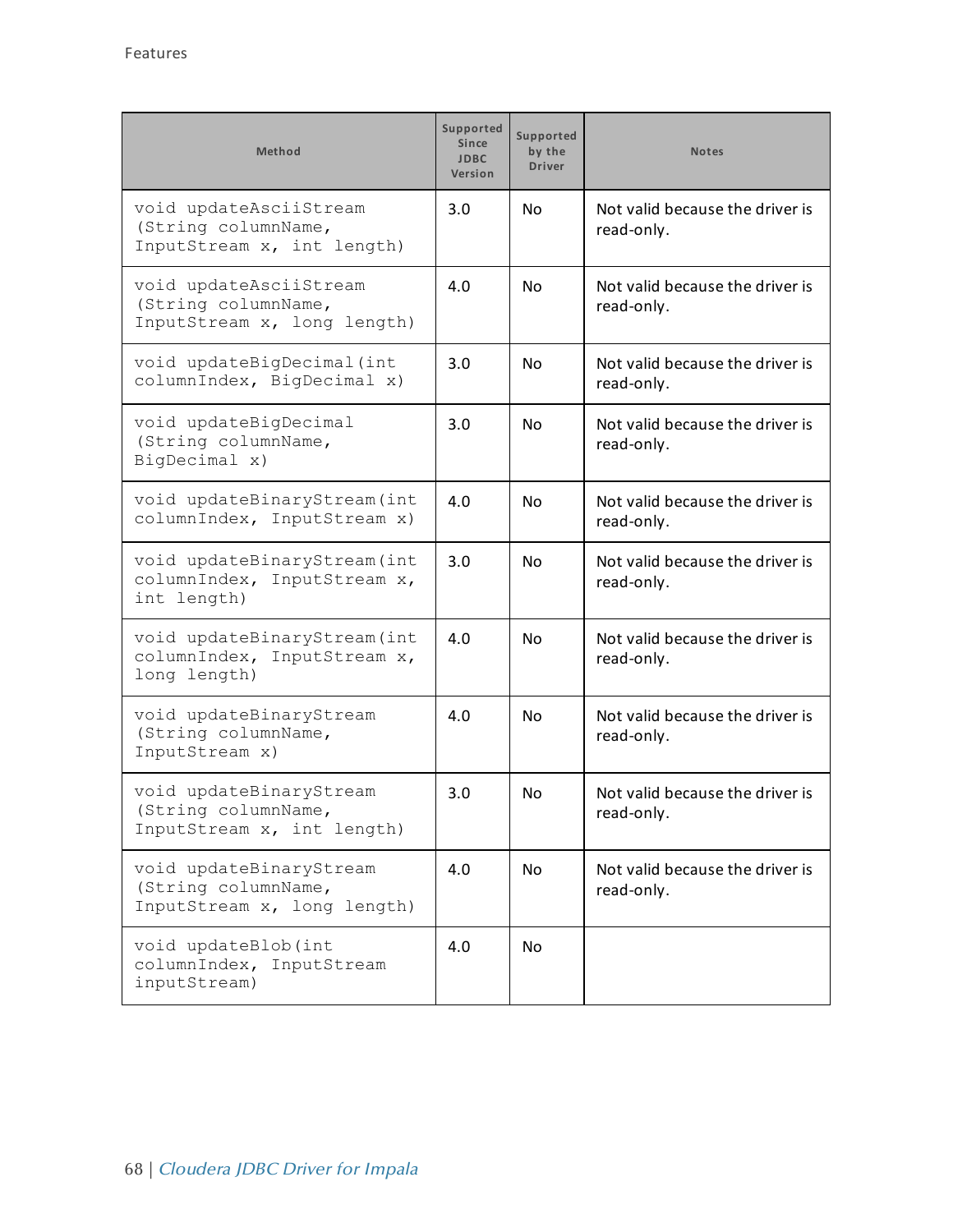| <b>Method</b>                                                                    | <b>Supported</b><br><b>Since</b><br><b>JDBC</b><br>Version | Supported<br>by the<br><b>Driver</b> | <b>Notes</b>                                  |
|----------------------------------------------------------------------------------|------------------------------------------------------------|--------------------------------------|-----------------------------------------------|
| void updateBlob(int<br>columnIndex, Blob x)                                      | 3.0                                                        | <b>No</b>                            |                                               |
| void updateBlob(int<br>columnIndex, InputStream<br>inputStream, long length)     | 4.0                                                        | <b>No</b>                            |                                               |
| void updateBlob (String<br>columnName, InputStream<br>inputStream)               | 4.0                                                        | No.                                  |                                               |
| void updateBlob (String<br>columnName, Blob x)                                   | 3.0                                                        | No.                                  |                                               |
| void updateBlob (String<br>columnLabel, InputStream<br>inputStream, long length) | 4.0                                                        | <b>No</b>                            |                                               |
| void updateBoolean (int<br>columnIndex, boolean x)                               | 3.0                                                        | <b>No</b>                            | Not valid because the driver is<br>read-only. |
| void updateBoolean (String<br>columnName, boolean x)                             | 3.0                                                        | <b>No</b>                            | Not valid because the driver is<br>read-only. |
| void updateByte (int<br>columnIndex, byte x)                                     | 3.0                                                        | <b>No</b>                            | Not valid because the driver is<br>read-only. |
| void updateByte (String<br>columnName, byte x)                                   | 3.0                                                        | No.                                  | Not valid because the driver is<br>read-only. |
| void updateBytes (int<br>columnIndex, byte[] x)                                  | 3.0                                                        | No                                   | Not valid because the driver is<br>read-only. |
| void updateBytes (String<br>columnName, byte[] x)                                | 3.0                                                        | N <sub>o</sub>                       | Not valid because the driver is<br>read-only. |
| void updateCharacterStream<br>(int columnIndex, Reader x,<br>int length)         | 3.0                                                        | <b>No</b>                            | Not valid because the driver is<br>read-only. |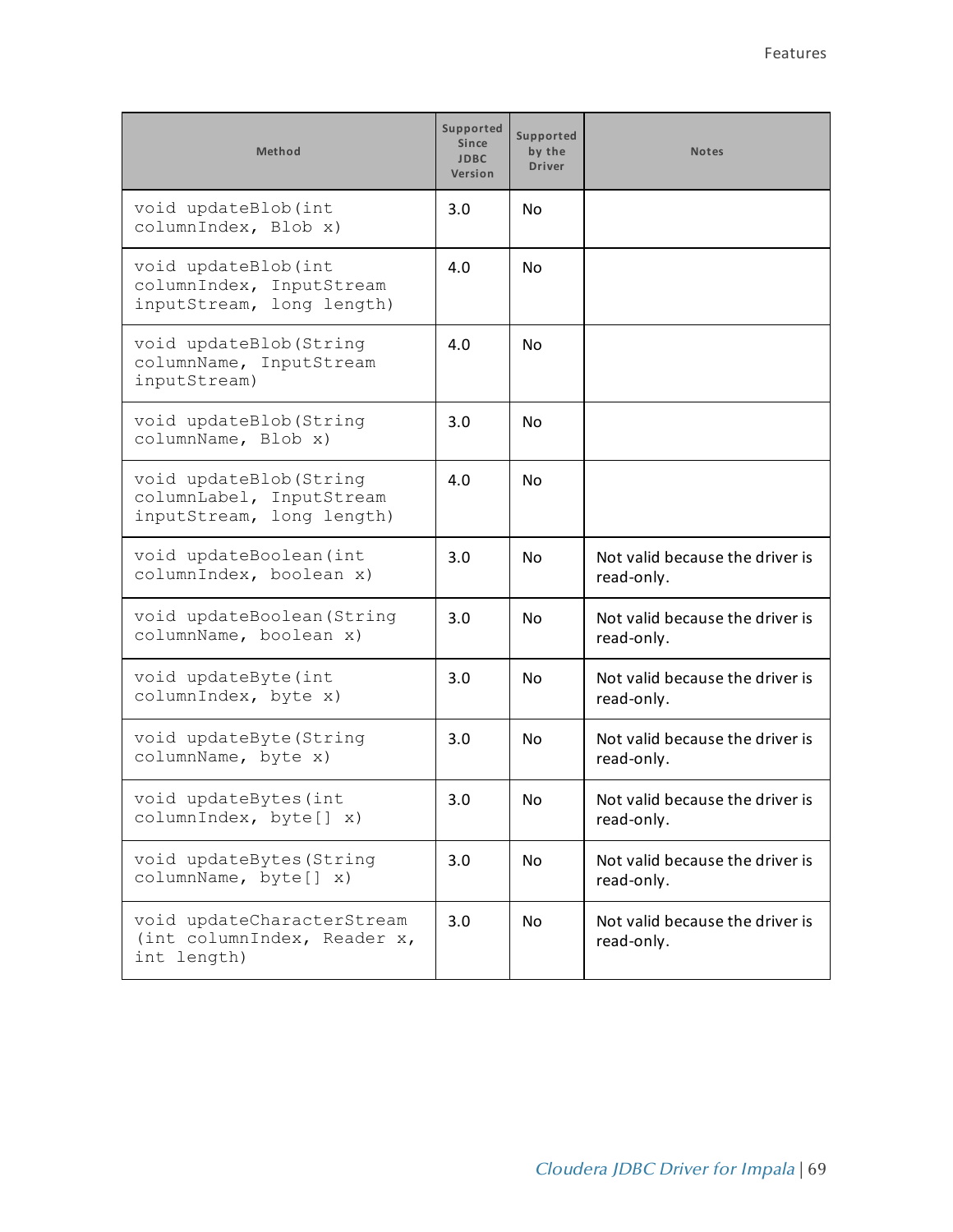| Method                                                                          | <b>Supported</b><br><b>Since</b><br><b>JDBC</b><br>Version | Supported<br>by the<br><b>Driver</b> | <b>Notes</b>                                  |
|---------------------------------------------------------------------------------|------------------------------------------------------------|--------------------------------------|-----------------------------------------------|
| void updateCharacterStream<br>(String columnName, Reader<br>reader, int length) | 3.0                                                        | No.                                  | Not valid because the driver is<br>read-only. |
| void updateBlob(int<br>columnIndex, InputStream<br>inputStream)                 | 4.0                                                        | No.                                  |                                               |
| void updateClob(int<br>columnIndex, Clob x)                                     | 3.0                                                        | No.                                  |                                               |
| void updateBlob(int<br>columnIndex, InputStream<br>inputStream, long length)    | 4.0                                                        | No.                                  |                                               |
| void updateBlob (String<br>columnName, InputStream<br>inputStream)              | 4.0                                                        | <b>No</b>                            |                                               |
| void updateClob (String<br>columnName, Clob x)                                  | 3.0                                                        | No.                                  |                                               |
| void updateBlob (String<br>columnName, InputStream<br>inputStream, long length) | 4.0                                                        | <b>No</b>                            |                                               |
| void updateDate(int<br>columnIndex, Date x)                                     | 3.0                                                        | No                                   | Not valid because the driver is<br>read-only. |
| void updateDate (String<br>columnName, Date x)                                  | 3.0                                                        | <b>No</b>                            | Not valid because the driver is<br>read-only. |
| void updateDouble(int<br>columnIndex, double x)                                 | 3.0                                                        | N <sub>o</sub>                       | Not valid because the driver is<br>read-only. |
| void updateDouble (String<br>columnName, double x)                              | 3.0                                                        | N <sub>o</sub>                       | Not valid because the driver is<br>read-only. |
| void updateFloat (int<br>columnIndex, float x)                                  | 3.0                                                        | N <sub>o</sub>                       | Not valid because the driver is<br>read-only. |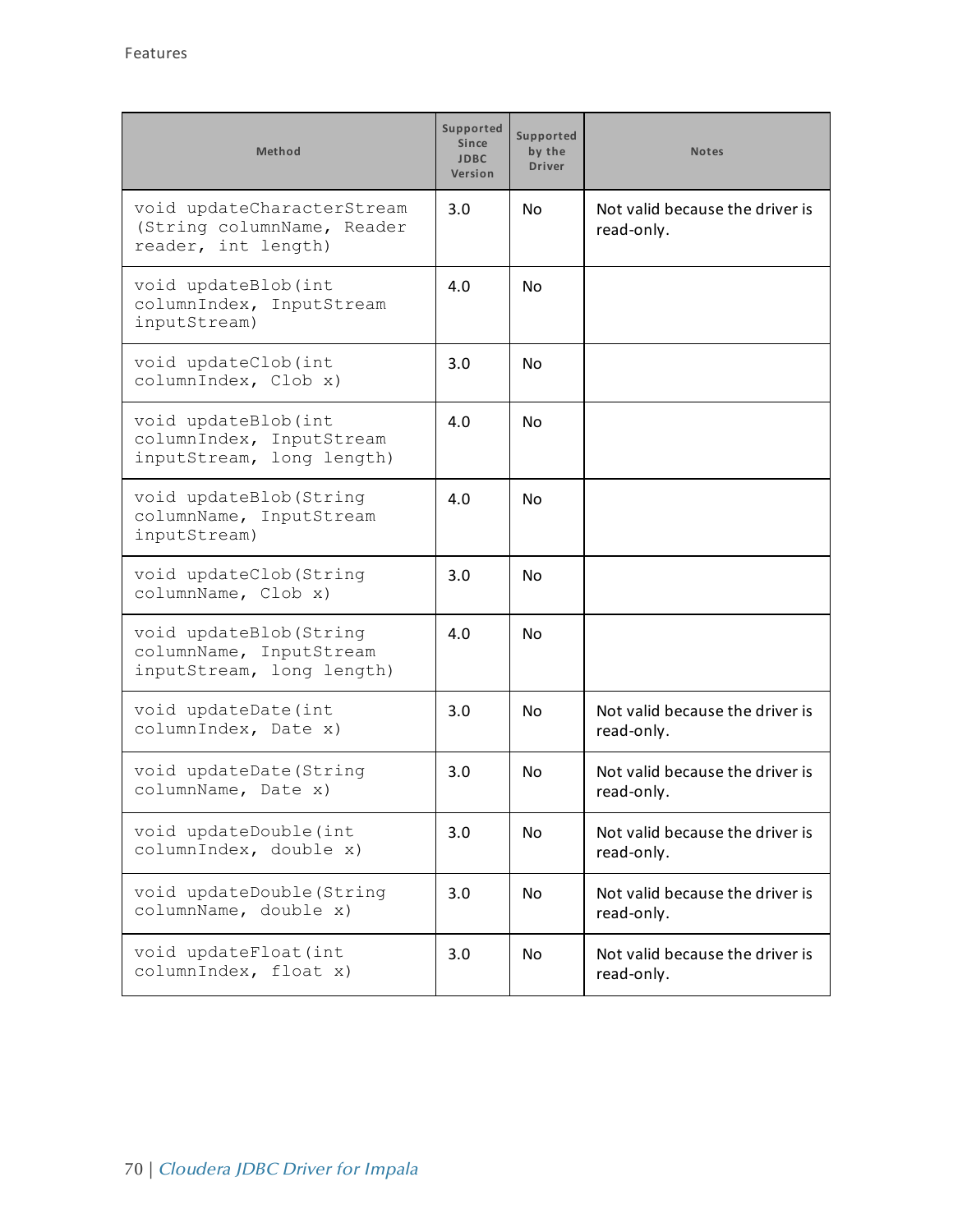| Method                                                                            | Supported<br><b>Since</b><br><b>JDBC</b><br>Version | Supported<br>by the<br><b>Driver</b> | <b>Notes</b>                                  |
|-----------------------------------------------------------------------------------|-----------------------------------------------------|--------------------------------------|-----------------------------------------------|
| void updateFloat (String<br>columnName, float x)                                  | 3.0                                                 | <b>No</b>                            | Not valid because the driver is<br>read-only. |
| void updateInt (int<br>columnIndex, int x)                                        | 3.0                                                 | <b>No</b>                            | Not valid because the driver is<br>read-only. |
| void updateInt (String<br>columnName, int x)                                      | 3.0                                                 | <b>No</b>                            | Not valid because the driver is<br>read-only. |
| void updateLong (int<br>columnIndex, long x)                                      | 3.0                                                 | <b>No</b>                            | Not valid because the driver is<br>read-only. |
| void updateLong (String<br>columnName, long x)                                    | 3.0                                                 | <b>No</b>                            | Not valid because the driver is<br>read-only. |
| void updateNCharacterStream<br>(int columnIndex, Reader x)                        | 4.0                                                 | <b>No</b>                            |                                               |
| void updateNCharacterStream<br>(int columnIndex, Reader x,<br>long length)        | 4.0                                                 | No.                                  |                                               |
| void updateNCharacterStream<br>(String columnName, Reader<br>reader)              | 4.0                                                 | <b>No</b>                            |                                               |
| void updateNCharacterStream<br>(String columnName, Reader<br>reader, long length) | 4.0                                                 | <b>No</b>                            |                                               |
| void updateNClob(int<br>columnIndex, NClob nClob)                                 | 4.0                                                 | <b>No</b>                            |                                               |
| void updateNClob(int<br>columnIndex, Reader reader)                               | 4.0                                                 | <b>No</b>                            |                                               |
| void updateNClob(int<br>columnIndex, Reader reader,<br>long length)               | 4.0                                                 | <b>No</b>                            |                                               |
| void updateNClob (String<br>columnName, NClob nClob)                              | 4.0                                                 | <b>No</b>                            |                                               |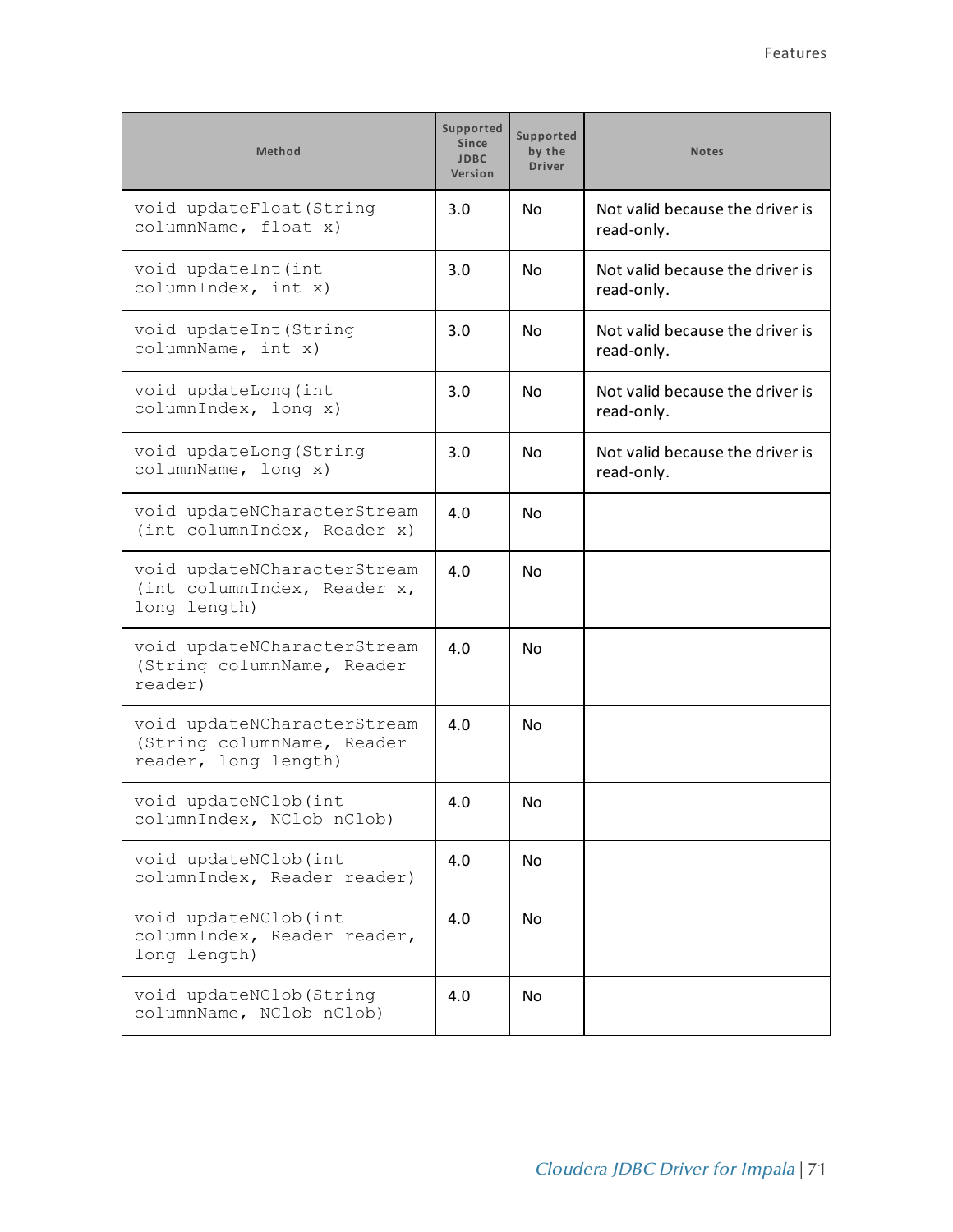| <b>Method</b>                                                          | Supported<br><b>Since</b><br><b>JDBC</b><br>Version | Supported<br>by the<br><b>Driver</b> | <b>Notes</b>                                  |
|------------------------------------------------------------------------|-----------------------------------------------------|--------------------------------------|-----------------------------------------------|
| void updateNClob (String<br>columnName, Reader reader)                 | 4.0                                                 | <b>No</b>                            |                                               |
| void updateNClob (String<br>columnName, Reader reader,<br>long length) | 4.0                                                 | No.                                  |                                               |
| void updateNString (int<br>columnIndex, String<br>nString)             | 4.0                                                 | No.                                  |                                               |
| void updateNString (String<br>columnName, String nString)              | 4.0                                                 | No.                                  |                                               |
| void updateNull (int<br>columnIndex)                                   | 3.0                                                 | <b>No</b>                            | Not valid because the driver is<br>read-only. |
| void updateNull (String<br>columnName)                                 | 3.0                                                 | No                                   | Not valid because the driver is<br>read-only. |
| void updateObject (int<br>columnIndex, Object x)                       | 3.0                                                 | <b>No</b>                            | Not valid because the driver is<br>read-only. |
| void updateObject (int<br>columnIndex, Object x, int<br>scale)         | 3.0                                                 | No.                                  | Not valid because the driver is<br>read-only. |
| void updateObject (String<br>columnName, Object x)                     | 3.0                                                 | No.                                  | Not valid because the driver is<br>read-only. |
| void updateObject (String<br>columnName, Object x, int<br>scale)       | 3.0                                                 | No                                   | Not valid because the driver is<br>read-only. |
| void updateRef(int<br>columnIndex, Ref x)                              | 3.0                                                 | No                                   | Not valid because the driver is<br>read-only. |
| void updateRef (String<br>columnName, Ref x)                           | 3.0                                                 | <b>No</b>                            | Not valid because the driver is<br>read-only. |
| void updateRow()                                                       | 3.0                                                 | N <sub>o</sub>                       | Not valid because the driver is<br>read-only. |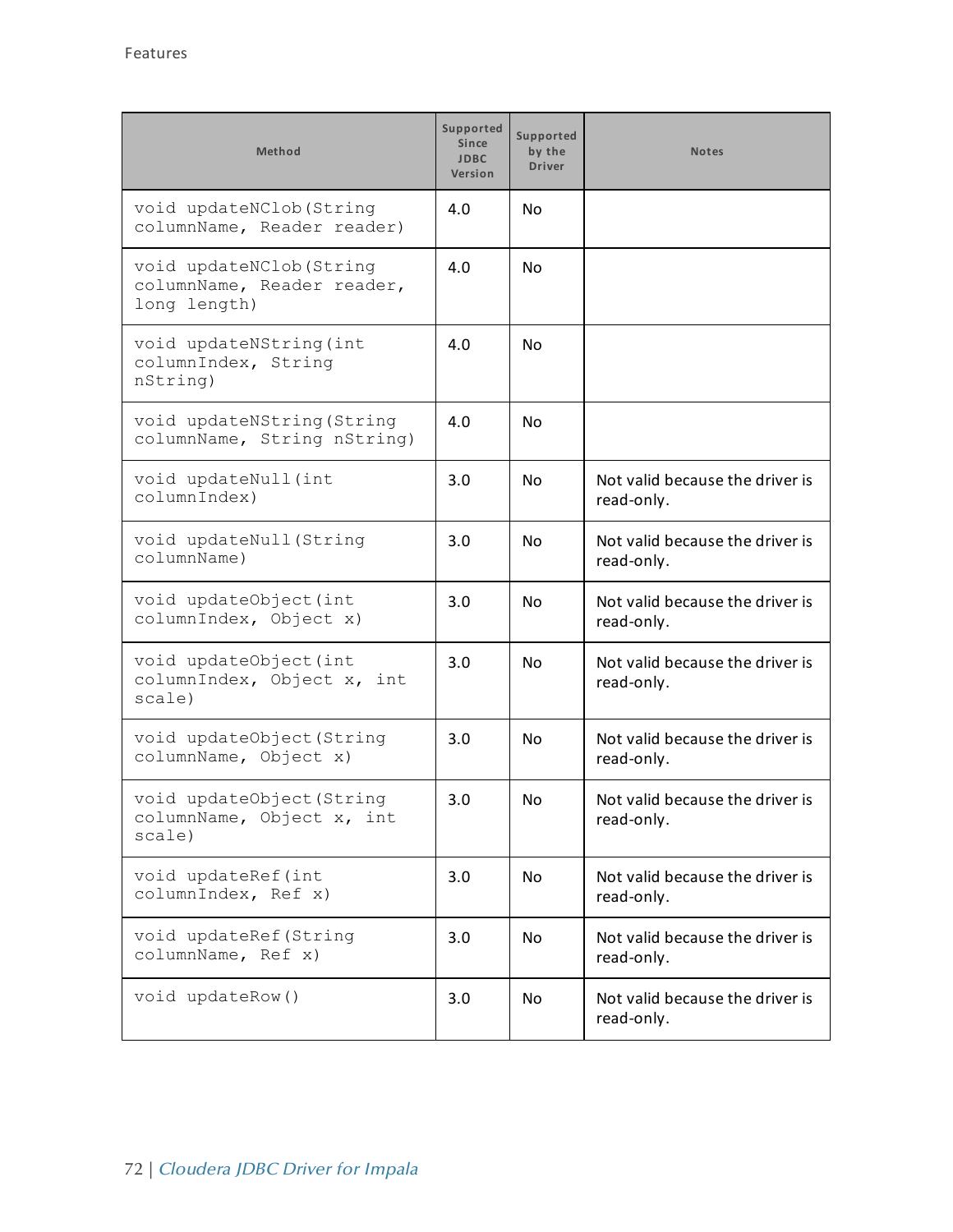| <b>Method</b>                                                | <b>Supported</b><br><b>Since</b><br><b>JDBC</b><br>Version | Supported<br>by the<br><b>Driver</b> | <b>Notes</b>                                  |
|--------------------------------------------------------------|------------------------------------------------------------|--------------------------------------|-----------------------------------------------|
| void updateRowId(int<br>columnIndex, RowId x)                | 4.0                                                        | No                                   |                                               |
| void updateRowId(String<br>columnName, RowId x)              | 4.0                                                        | No                                   |                                               |
| void updateShort (int<br>columnIndex, short x)               | 3.0                                                        | No.                                  | Not valid because the driver is<br>read-only. |
| void updateShort (String<br>columnName, short x)             | 3.0                                                        | No                                   | Not valid because the driver is<br>read-only. |
| void updateSQLXML(int<br>columnIndex, SQLXML<br>xmlObject)   | 4.0                                                        | N <sub>o</sub>                       |                                               |
| void updateSQLXML(String<br>columnName, SQLXML<br>xmlObject) | 4.0                                                        | No                                   |                                               |
| void updateString (int<br>columnIndex, String x)             | 3.0                                                        | No                                   | Not valid because the driver is<br>read-only. |
| void updateString (String<br>columnName, String x)           | 3.0                                                        | No.                                  | Not valid because the driver is<br>read-only. |
| void updateTime (int<br>columnIndex, Time x)                 | 3.0                                                        | No                                   | Not valid because the driver is<br>read-only. |
| void updateTime (String<br>columnName, Time x)               | 3.0                                                        | No                                   | Not valid because the driver is<br>read-only. |
| void updateTimestamp(int<br>columnIndex, Timestamp x)        | 3.0                                                        | No                                   | Not valid because the driver is<br>read-only. |
| void updateTimestamp (String<br>columnName, Timestamp x)     | 3.0                                                        | <b>No</b>                            | Not valid because the driver is<br>read-only. |
| boolean wasNull()                                            | 3.0                                                        | Yes                                  |                                               |
| boolean isWrapperFor<br>(Class iface)                        | 4.0                                                        | Yes                                  |                                               |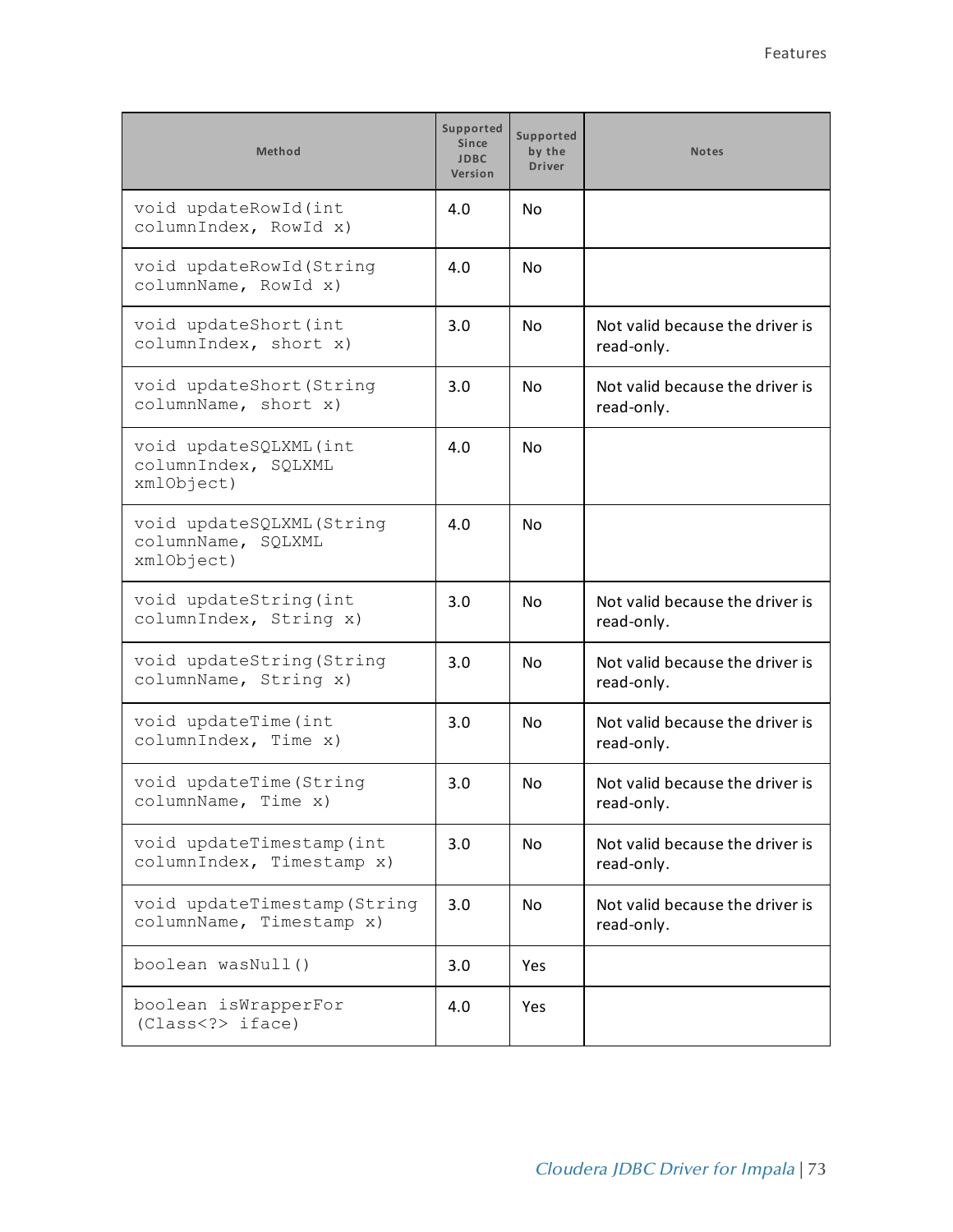| Method                                    | Supported<br>Since<br><b>JDBC</b><br>Version | Supported<br>by the<br><b>Driver</b> | <b>Notes</b> |
|-------------------------------------------|----------------------------------------------|--------------------------------------|--------------|
| <t> T unwrap (Class<t><br/>iface)</t></t> | 4.0                                          | Yes                                  |              |

### **ResultSetMetaData**

The following table lists the methods that belong to the ResultSetMetaData interface, and describes whether each method is supported by the Cloudera JDBC Driver for Impala and which version of the JDBC API is the earliest version that supports the method.

For detailed information about each method in the ResultSetMetaData interface, see the Java API documentation:

<http://docs.oracle.com/javase/1.5.0/docs/api/java/sql/ResultSetMetaData.html>.

| Method                                    | <b>Supported</b><br>Since<br><b>JDBC</b><br>Version | <b>Supported</b><br>by the<br><b>Driver</b> | <b>Notes</b> |
|-------------------------------------------|-----------------------------------------------------|---------------------------------------------|--------------|
| String getCatalogName (int<br>$colum$ )   | 3.0                                                 | Yes                                         |              |
| String getColumnClassName<br>(int column) | 3.0                                                 | Yes                                         |              |
| int getColumnCount()                      | 3.0                                                 | Yes                                         |              |
| int getColumnDisplaySize<br>(int column)  | 3.0                                                 | Yes                                         |              |
| String getColumnLabel (int<br>column)     | 3.0                                                 | Yes                                         |              |
| String getColumnName (int<br>column)      | 3.0                                                 | Yes                                         |              |
| int getColumnType(int<br>column)          | 3.0                                                 | Yes                                         |              |
| String getColumnTypeName<br>(int column)  | 3.0                                                 | Yes                                         |              |
| int getPrecision (int<br>column)          | 3.0                                                 | Yes                                         |              |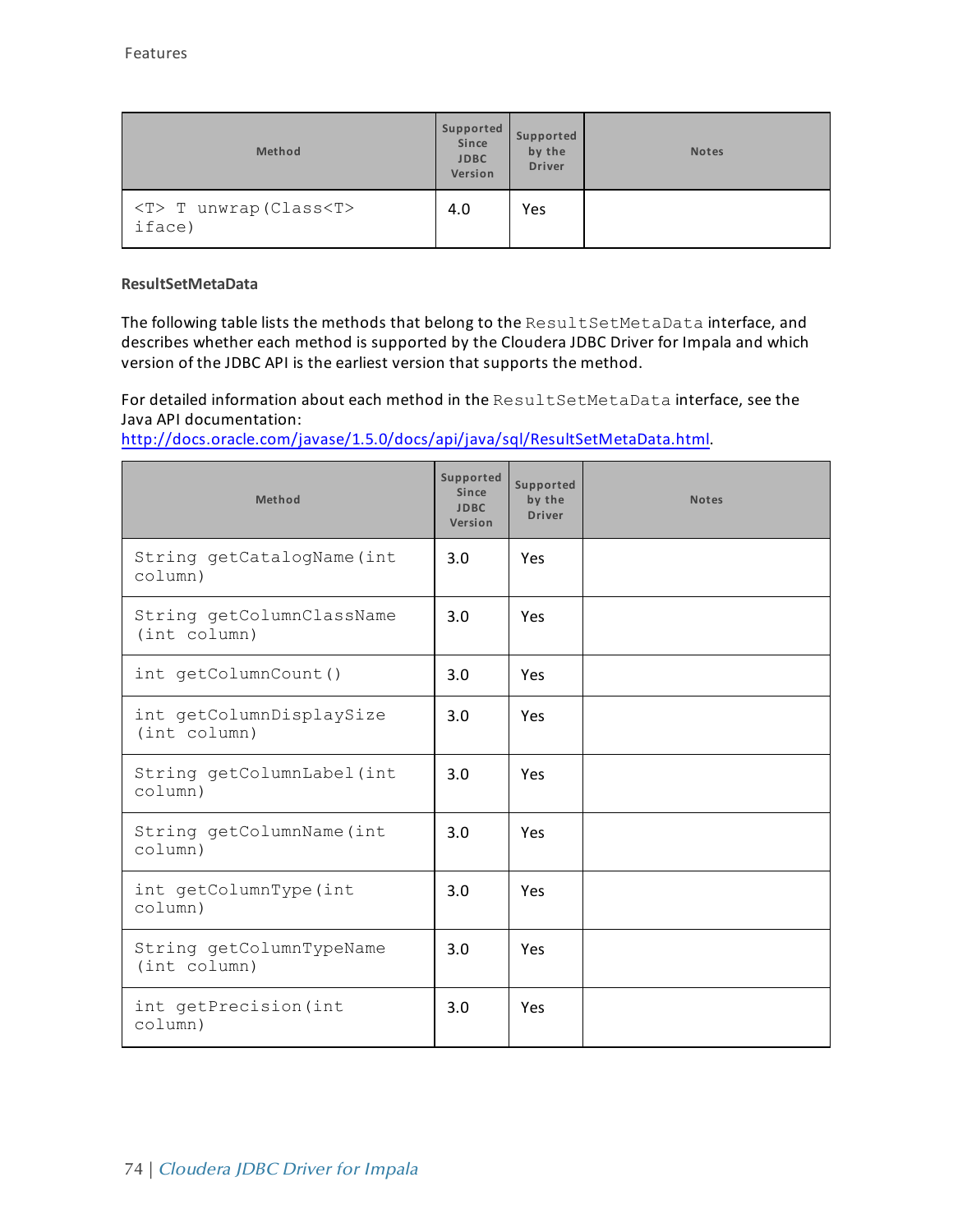| Method                                        | Supported<br>Since<br><b>JDBC</b><br>Version | Supported<br>by the<br><b>Driver</b> | <b>Notes</b> |
|-----------------------------------------------|----------------------------------------------|--------------------------------------|--------------|
| int getScale (int column)                     | 3.0                                          | Yes                                  |              |
| String getSchemaName (int<br>colum)           | 3.0                                          | Yes                                  |              |
| String getTableName(int<br>colum)             | 3.0                                          | <b>Yes</b>                           |              |
| boolean isAutoIncrement(int<br>colum)         | 3.0                                          | <b>Yes</b>                           |              |
| boolean isCaseSensitive(int<br>colum)         | 3.0                                          | Yes                                  |              |
| boolean isCurrency(int<br>column)             | 3.0                                          | <b>Yes</b>                           |              |
| boolean<br>isDefinitelyWritable(int<br>colum) | 3.0                                          | Yes                                  |              |
| int isNullable(int column)                    | 3.0                                          | Yes                                  |              |
| boolean isReadOnly(int<br>column)             | 3.0                                          | Yes                                  |              |
| boolean isSearchable(int<br>column)           | 3.0                                          | Yes                                  |              |
| boolean isSigned (int<br>colum)               | 3.0                                          | Yes                                  |              |
| boolean isWritable(int<br>colum)              | 3.0                                          | Yes                                  |              |
| boolean isWrapperFor<br>(Class iface)         | 4.0                                          | Yes                                  |              |
| <t> T unwrap (Class<t><br/>iface)</t></t>     | 4.0                                          | Yes                                  |              |

### **Statement**

The following table lists the methods that belong to the Statement interface, and describes whether each method is supported by the Cloudera JDBC Driver for Impala and which version of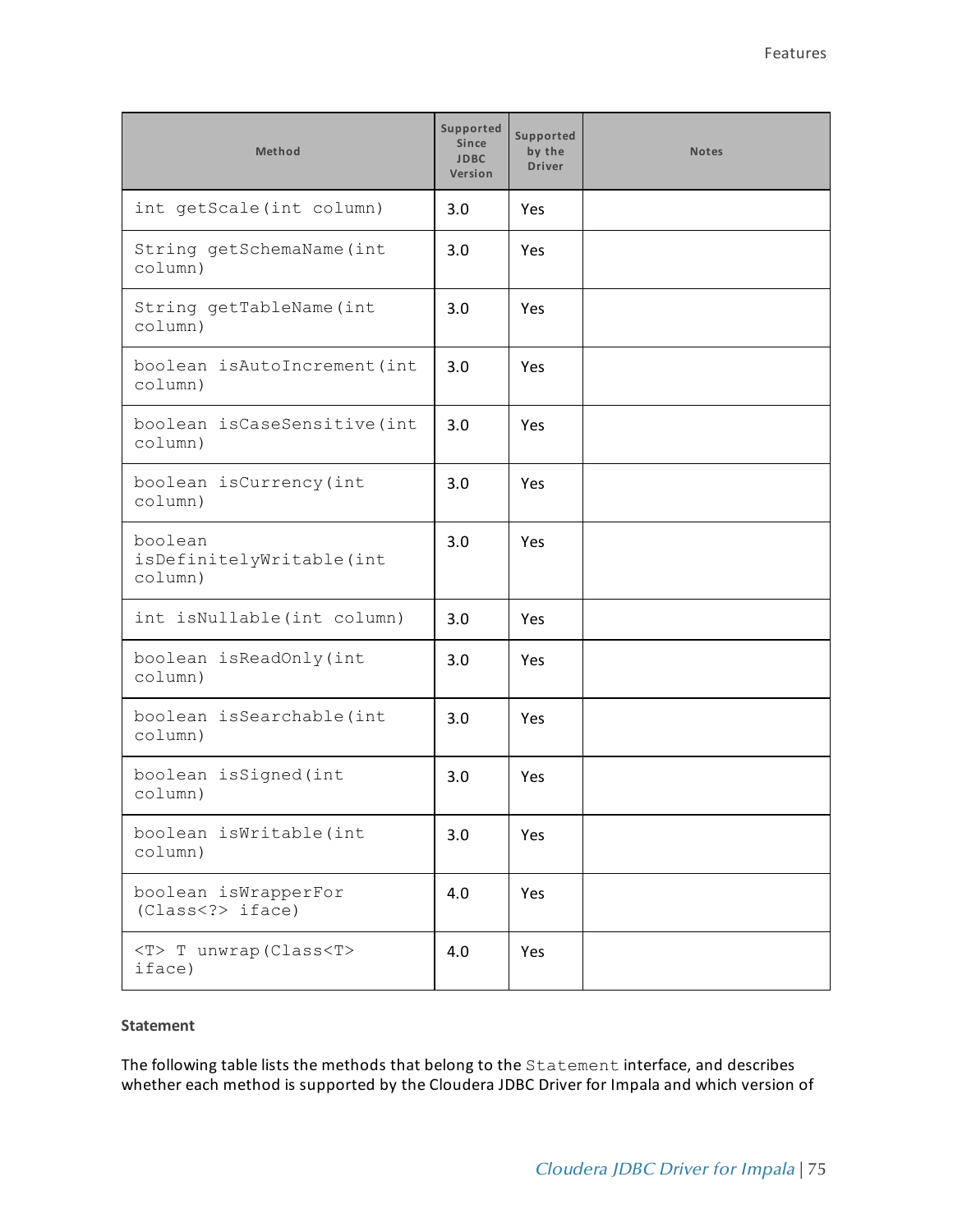the JDBC API is the earliest version that supports the method.

For detailed information about each method in the Statement interface, see the Java API documentation: [http://docs.oracle.com/javase/1.5.0/docs/api/java/sql/Statement.html.](http://docs.oracle.com/javase/1.5.0/docs/api/java/sql/Statement.html)

| Method                                                   | Supported<br><b>Since</b><br><b>JDBC</b><br>Version | Supported<br>by the<br><b>Driver</b> | <b>Notes</b> |
|----------------------------------------------------------|-----------------------------------------------------|--------------------------------------|--------------|
| void addBatch (String sql)                               | 3.0                                                 | Yes                                  |              |
| void cancel()                                            | 3.0                                                 | Yes                                  |              |
| void clearBatch()                                        | 3.0                                                 | Yes                                  |              |
| void clearWarnings()                                     | 3.0                                                 | Yes                                  |              |
| void close()                                             | 3.0                                                 | Yes                                  |              |
| void closeOnCompletion()                                 | 4.1                                                 | Yes                                  |              |
| boolean execute (String sql)                             | 3.0                                                 | Yes                                  |              |
| boolean execute (String sql,<br>int autoGeneratedKeys)   | 3.0                                                 | <b>No</b>                            |              |
| boolean execute (String sql,<br>int[] columnIndexes)     | 3.0                                                 | No                                   |              |
| boolean execute (String sql,<br>String[] columnNames)    | 3.0                                                 | N <sub>0</sub>                       |              |
| int[]executeBatch()                                      | 3.0                                                 | No.                                  |              |
| ResultSet executeQuery<br>(String sql)                   | 3.0                                                 | Yes                                  |              |
| int executeUpdate (String<br>sql)                        | 3.0                                                 | Yes                                  |              |
| int executeUpdate (String<br>sql, int autoGeneratedKeys) | 3.0                                                 | No                                   |              |
| int executeUpdate (String<br>sql, int[] columnIndexes)   | 3.0                                                 | No                                   |              |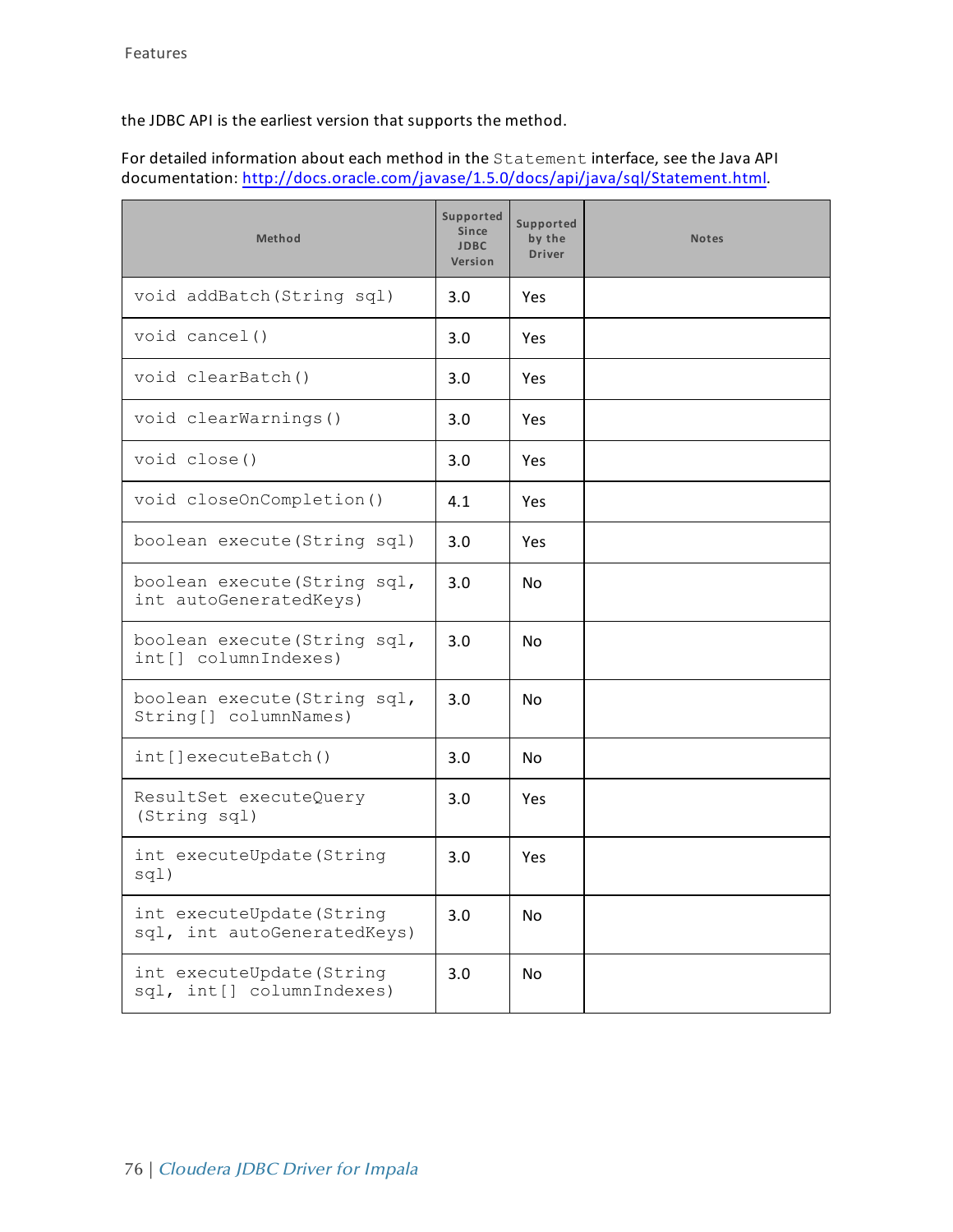| Method                                                  | Supported<br><b>Since</b><br><b>JDBC</b><br>Version | Supported<br>by the<br><b>Driver</b> | <b>Notes</b>                              |
|---------------------------------------------------------|-----------------------------------------------------|--------------------------------------|-------------------------------------------|
| int executeUpdate (String<br>sql, String[] columnNames) | 3.0                                                 | <b>No</b>                            |                                           |
| Connection getConnection()                              | 3.0                                                 | Yes                                  |                                           |
| int getFetchDirection()                                 | 3.0                                                 | Yes                                  |                                           |
| int getFetchSize()                                      | 3.0                                                 | Yes                                  |                                           |
| ResultSet getGeneratedKeys<br>( )                       | 3.0                                                 | Yes                                  |                                           |
| int getMaxFieldSize()                                   | 3.0                                                 | <b>Yes</b>                           |                                           |
| int getMaxRows()                                        | 3.0                                                 | Yes                                  |                                           |
| boolean getMoreResults()                                | 3.0                                                 | <b>Yes</b>                           |                                           |
| boolean getMoreResults (int<br>current)                 | 3.0                                                 | <b>No</b>                            |                                           |
| int getQueryTimeout()                                   | 3.0                                                 | Yes                                  |                                           |
| ResultSet getResultSet()                                | 3.0                                                 | Yes                                  |                                           |
| int getResultSetConcurrency<br>( )                      | 3.0                                                 | Yes                                  | Hard-coded to CONCUR<br>READ ONLY.        |
| int getResultSetHoldability<br>( )                      | 3.0                                                 | Yes                                  | Hard-coded to CLOSE<br>CURSORS AT COMMIT. |
| int getResultSetType()                                  | 3.0                                                 | Yes                                  | Hard-coded to TYPE<br>FORWARD ONLY.       |
| int getUpdateCount()                                    | 3.0                                                 | Yes                                  |                                           |
| SQLWarning getWarnings()                                | 3.0                                                 | Yes                                  |                                           |
| boolean isClosed()                                      | 4.0                                                 | Yes                                  |                                           |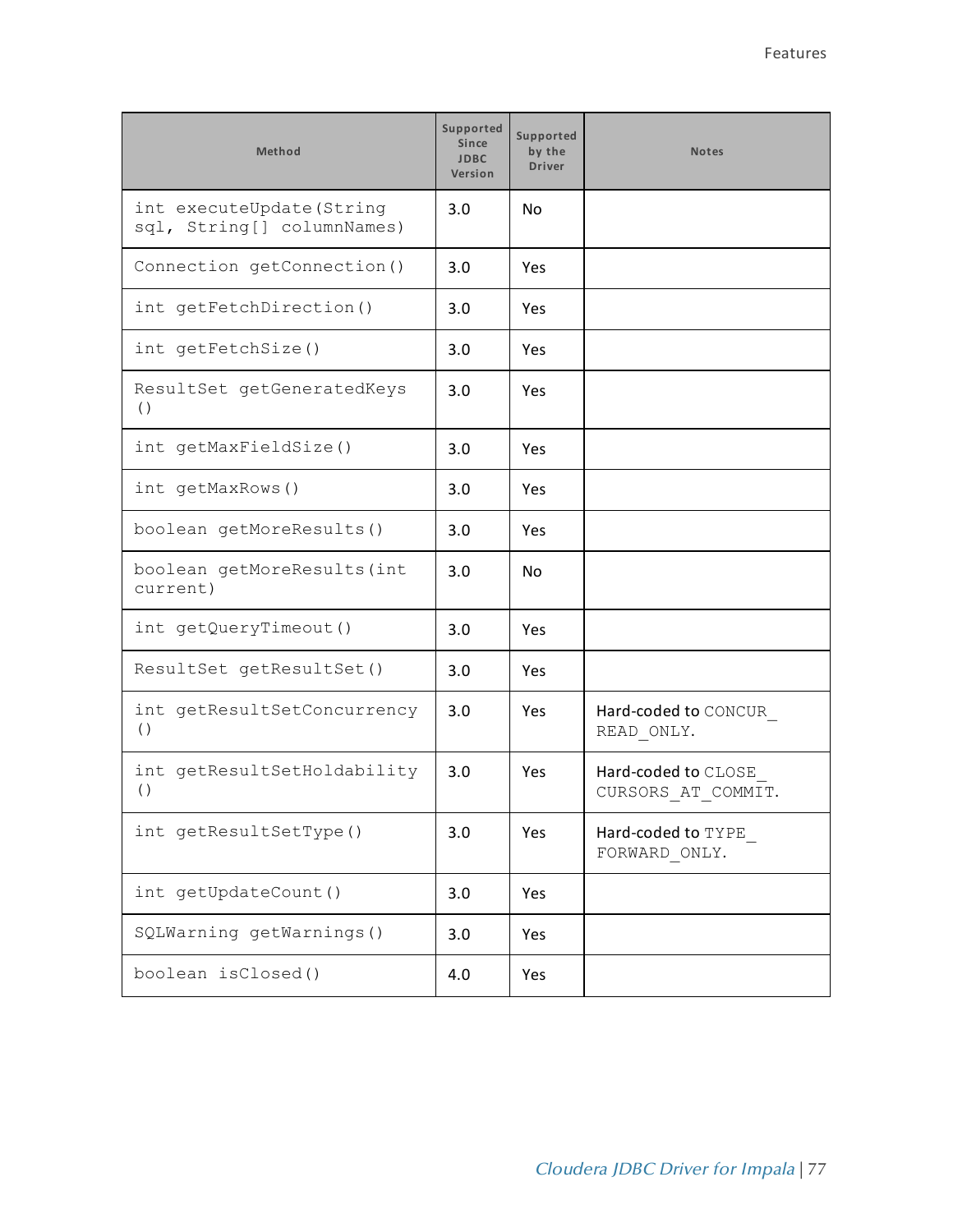| Method                                            | Supported<br><b>Since</b><br><b>JDBC</b><br>Version | Supported<br>by the<br><b>Driver</b> | <b>Notes</b> |
|---------------------------------------------------|-----------------------------------------------------|--------------------------------------|--------------|
| boolean isCloseOnCompletion<br>$\left( \ \right)$ | 4.1                                                 | Yes                                  |              |
| boolean isPoolable()                              | 4.0                                                 | Yes                                  |              |
| void setCursorName (String<br>name)               | 3.0                                                 | <b>No</b>                            |              |
| void setEscapeProcessing<br>(boolean enable)      | 3.0                                                 | Yes                                  |              |
| void setFetchDirection (int<br>direction)         | 3.0                                                 | No                                   |              |
| void setFetchSize(int rows)                       | 3.0                                                 | Yes                                  |              |
| void setMaxFieldSize(int<br>max)                  | 3.0                                                 | Yes                                  |              |
| void setMaxRows (int max)                         | 3.0                                                 | <b>Yes</b>                           |              |
| void setPoolable (boolean<br>poolable)            | 4.0                                                 | Yes                                  |              |
| void setQueryTimeout (int<br>seconds)             | 3.0                                                 | <b>Yes</b>                           |              |
| boolean isWrapperFor<br>(Class < ?>iface)         | 4.0                                                 | Yes                                  |              |
| <t> T unwrap (Class<t><br/>iface)</t></t>         | 4.0                                                 | Yes                                  |              |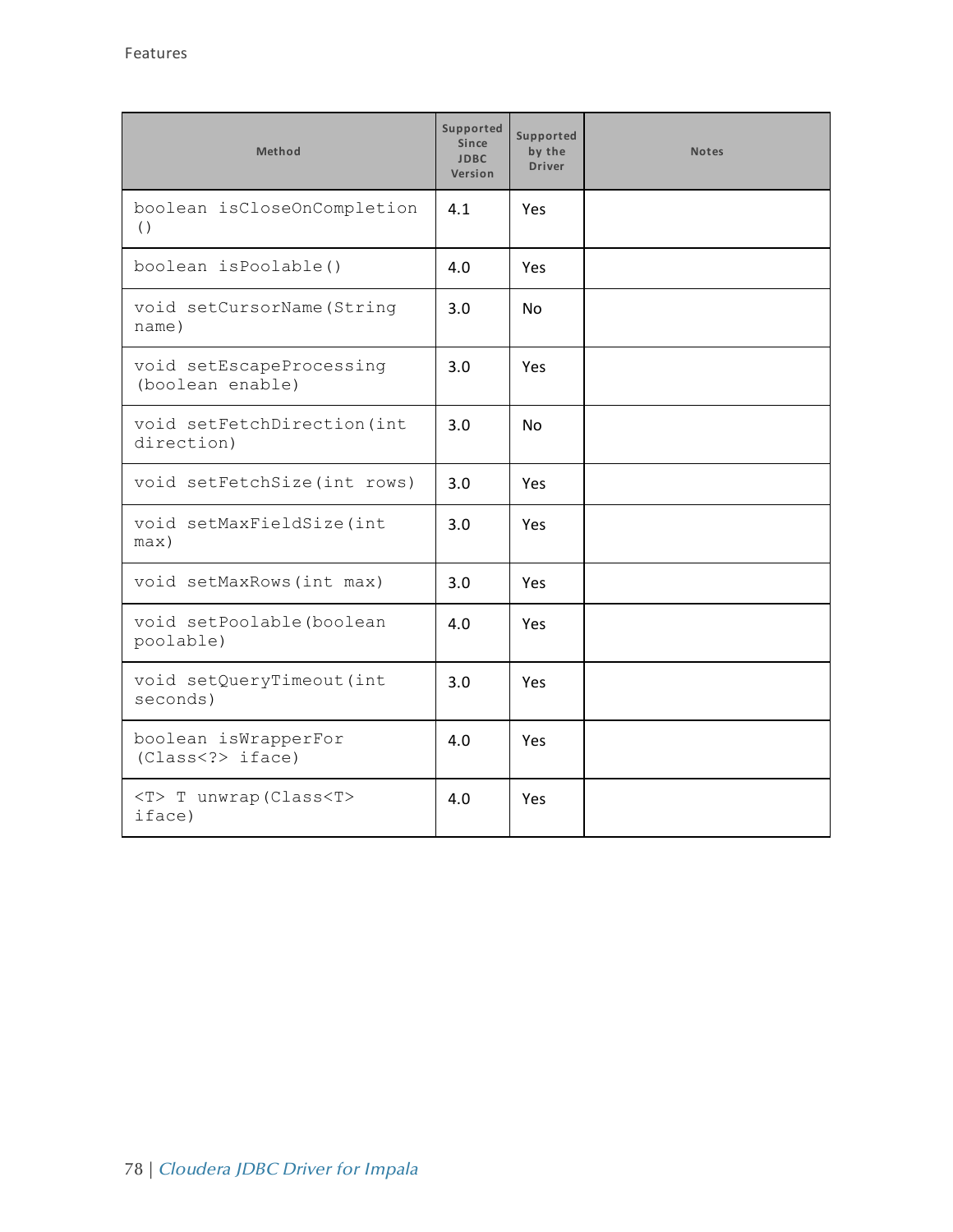# **Driver Configuration Options**

Driver Configuration Options lists and describes the properties that you can use to configure the behavior of the Cloudera JDBC Driver for Impala.

You can set configuration properties using the connection URL. For more information, see "Building the [Connection](#page-8-0) URL" on page 9.

| Note:                                         |
|-----------------------------------------------|
| Property names and values are case-sensitive. |
|                                               |

# **AllowSelfSignedCert**

| Default Value | Data Type | Required |
|---------------|-----------|----------|
|               | Integer   | No       |

### **Description**

This property specifies whether the driver allows the server to use self-signed SSL certificates.

- $\bullet$  1: The driver allows self-signed certificates.
- $\bullet$  0: The driver does not allow self-signed certificates.

### **Note:**

This property is applicable only when SSL connections are enabled.

# **AuthMech**

| Default Value | Data Type | Required |
|---------------|-----------|----------|
|               | Integer   | No       |

### **Description**

The authentication mechanism to use. Set the value to one of the following numbers:

- 0 for No Authentication.
- 1 for Kerberos.
- 2 for User Name.
- 3 for User Name And Password.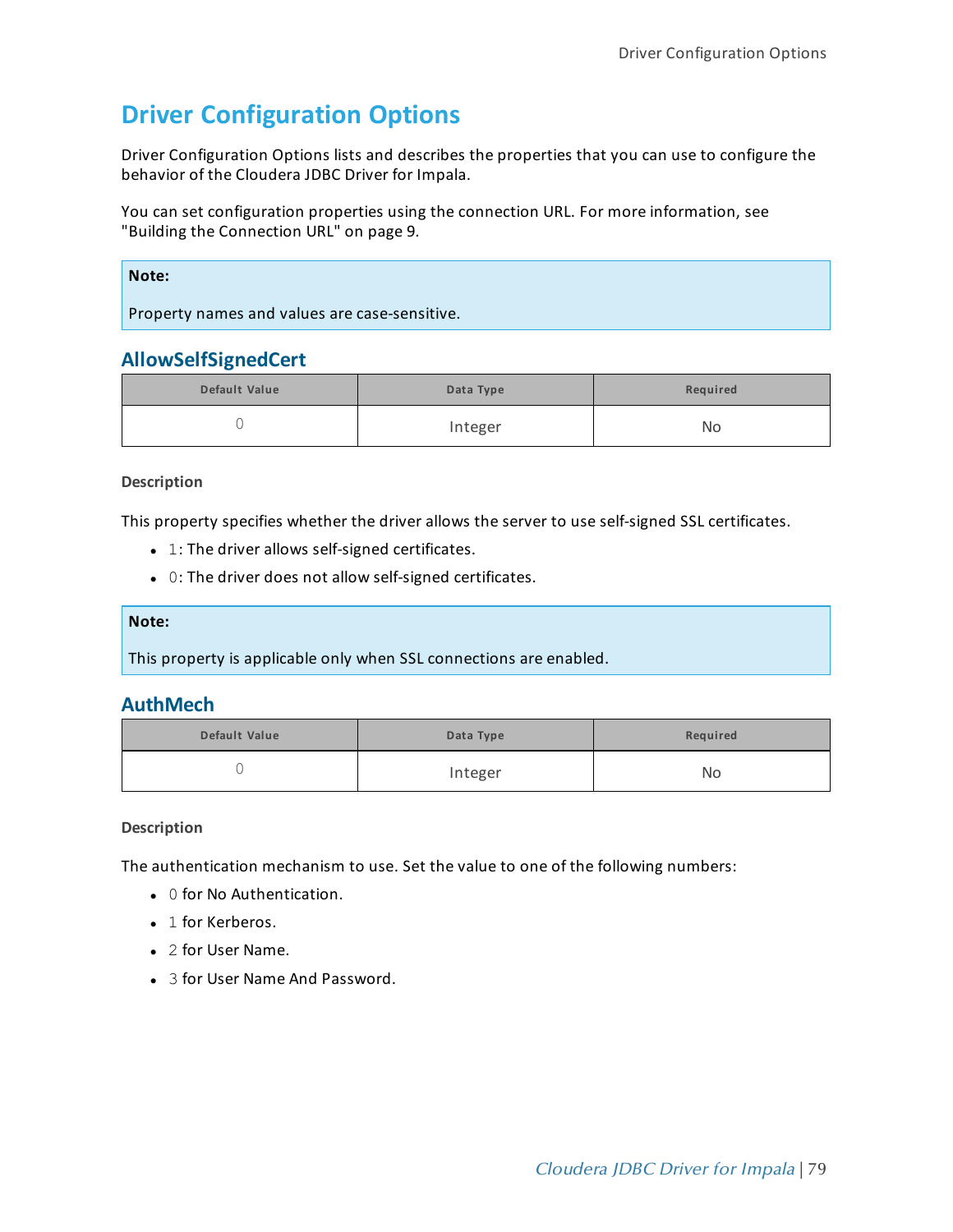# **CAIssuedCertNamesMismatch**

| Default Value | Data Type | Required |
|---------------|-----------|----------|
|               | Integer   | No       |

### **Description**

This property specifies whether the driver requires the name of the CA-issued SSL certificate to match the host name of the Impala server.

- $\bullet$  0: The driver requires the names to match.
- $\bullet$  1: The driver allows the names to mismatch.

| Note:                                                              |
|--------------------------------------------------------------------|
| This property is applicable only when SSL connections are enabled. |

# **CatalogSchemaSwitch**

| Default Value | Data Type | Required |
|---------------|-----------|----------|
|               | Integer   | No       |

**Description**

This property specifies whether the driver treats Impala catalogs as schemas or as catalogs.

- $\bullet$  1: The driver treats Impala catalogs as schemas as a restriction for filtering.
- 0: Impala catalogs are treated as catalogs, and Impala schemas are treated as schemas.

# **DefaultStringColumnLength**

| Default Value | Data Type | Required |
|---------------|-----------|----------|
| 255           | Integer   | No       |

### **Description**

The maximum number of characters that can be contained in STRING columns. The range of DefaultStringColumnLength is 0 to 32767.

By default, the columns metadata for Impala does not specify a maximum data length for STRING columns.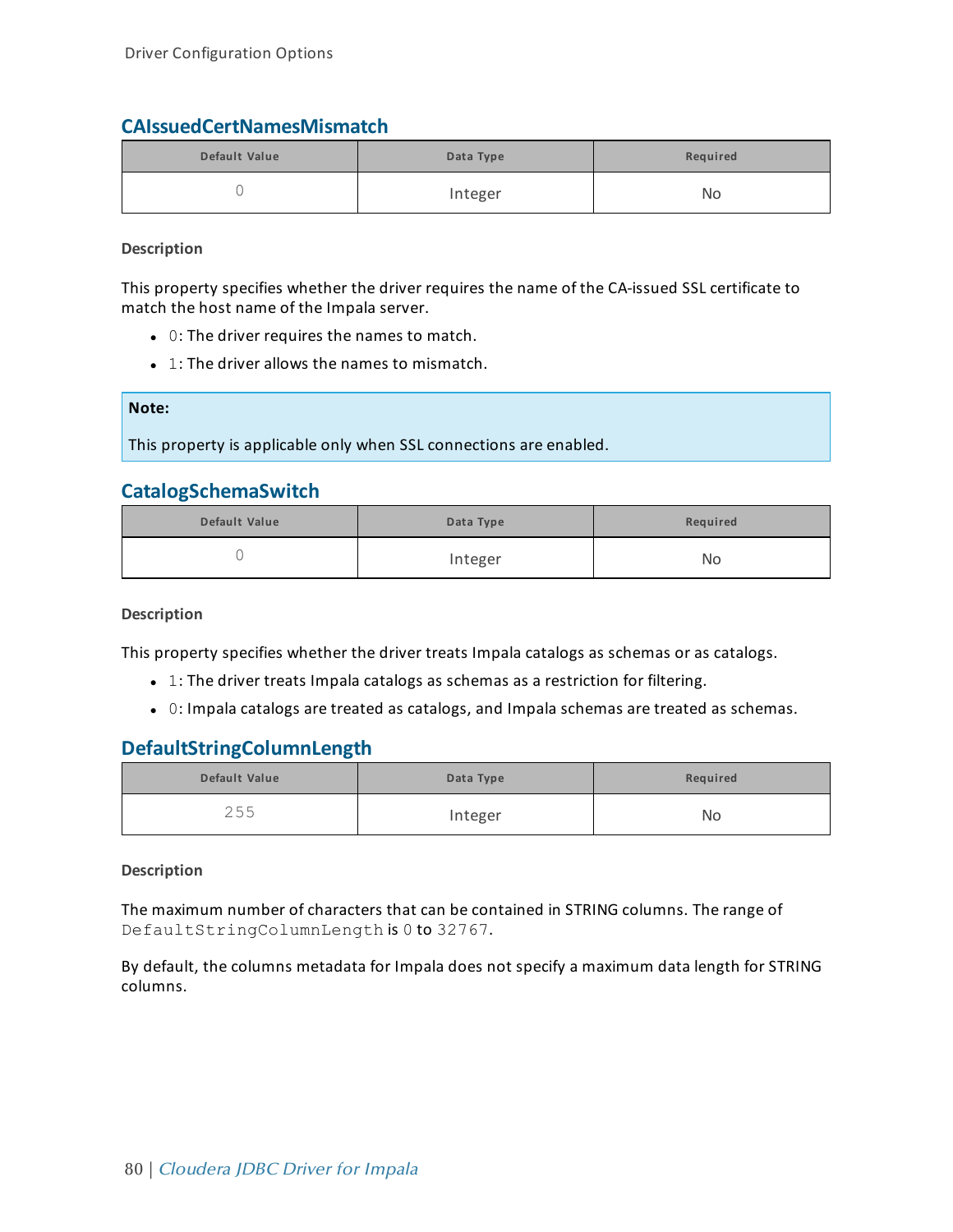# **DelegationUID**

| Default Value | Data Type     | Required |
|---------------|---------------|----------|
| None          | <b>String</b> | No       |

**Description**

Use this option to delegate all operations against Impala to a user that is different than the authenticated user for the connection.

# **KrbAuthType**

| Default Value | Data Type | Required |
|---------------|-----------|----------|
| ╰             | Integer   | No       |

### **Description**

This property specifies how the driver obtains the Subject for Kerberos authentication.

- $\bullet$  0: The driver automatically detects which method to use for obtaining the Subject:
	- 1. First, the driver tries to obtain the Subject from the current thread's inherited AccessControlContext. If the AccessControlContext contains multiple Subjects, the driver uses the most recent Subject.
	- 2. If the first method does not work, then the driver checks the java.security.auth.login.config system property for a JAAS configuration. If a JAAS configuration is specified, the driver uses that information to create a LoginContext and then uses the Subject associated with it.
	- 3. If the second method does not work, then the driver checks the KRB5\_CONFIG and KRB5CCNAME system environment variables for a Kerberos ticket cache. The driver uses the information from the cache to create a LoginContext and then uses the Subject associated with it.
- 1: The driver checks the java.security.auth.login.config system property for a JAAS configuration. If a JAAS configuration is specified, the driver uses that information to create a LoginContext and then uses the Subject associated with it.
- 2: The driver checks the KRB5\_CONFIG and KRB5CCNAME system environment variables for a Kerberos ticket cache. The driver uses the information from the cache to create a LoginContext and then uses the Subject associated with it.

# **KrbHostFQDN**

| Default Value | Data Type     | Required            |
|---------------|---------------|---------------------|
| None          | <b>String</b> | Yes, if AuthMech=1. |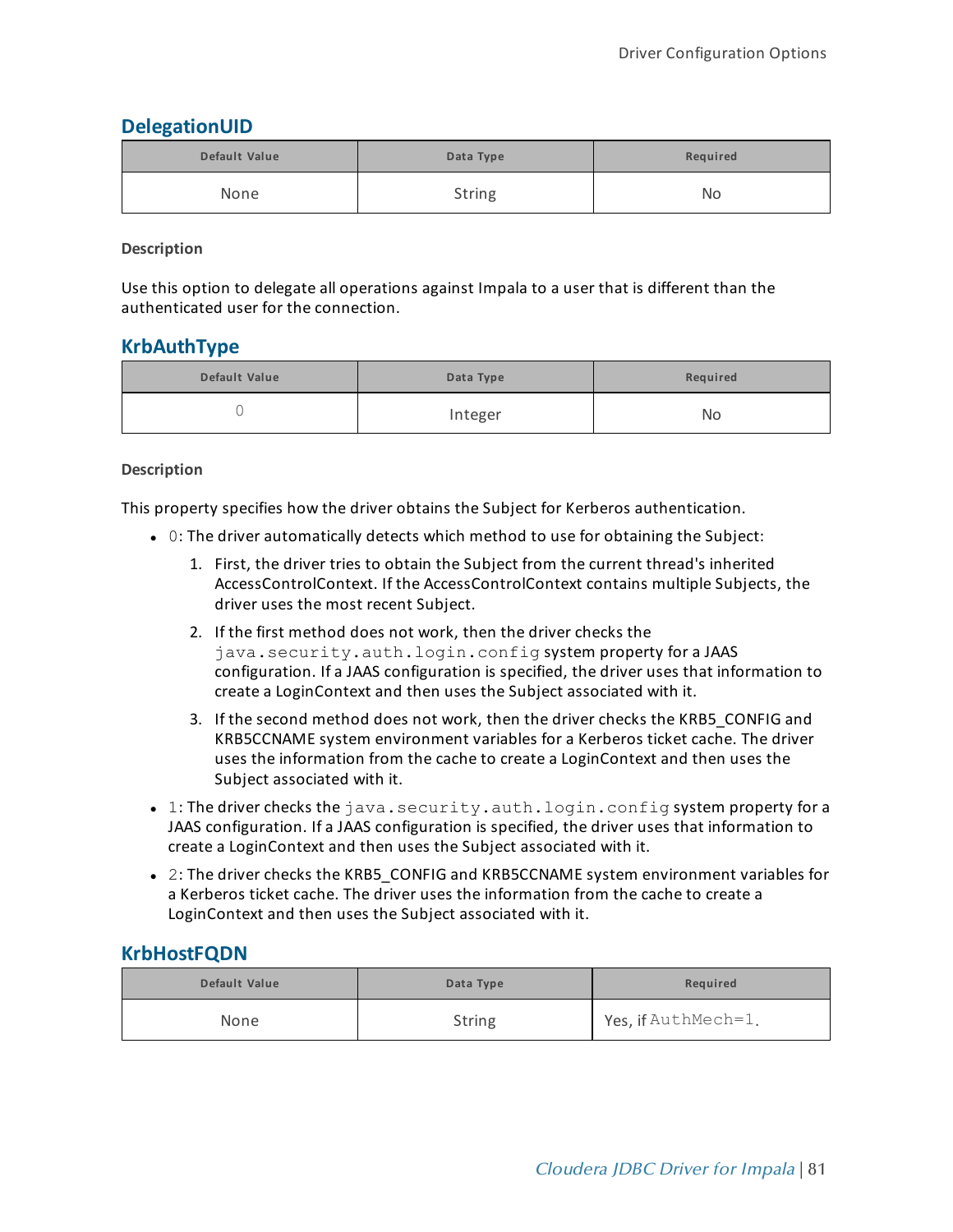### **Description**

The fully qualified domain name of the Impala host.

### **KrbRealm**

| Default Value                         | Data Type     | Required |
|---------------------------------------|---------------|----------|
| Depends on Kerberos<br>configuration. | <b>String</b> | No       |

### **Description**

The realm of the Impala host.

If your Kerberos configuration already defines the realm of the Impala host as the default realm, then you do not need to configure this option.

# **KrbServiceName**

| Default Value | Data Type     | Required            |
|---------------|---------------|---------------------|
| None          | <b>String</b> | Yes, if AuthMech=1. |

### **Description**

The Kerberos service principal name of the Impala server.

### **LogLevel**

| Default Value | Data Type | Required |
|---------------|-----------|----------|
|               | Integer   | No       |

### **Description**

Use this property to enable or disable logging in the driver and to specify the amount of detail included in log files.

### **Important:**

Only enable logging long enough to capture an issue. Logging decreases performance and can consume a large quantity of disk space.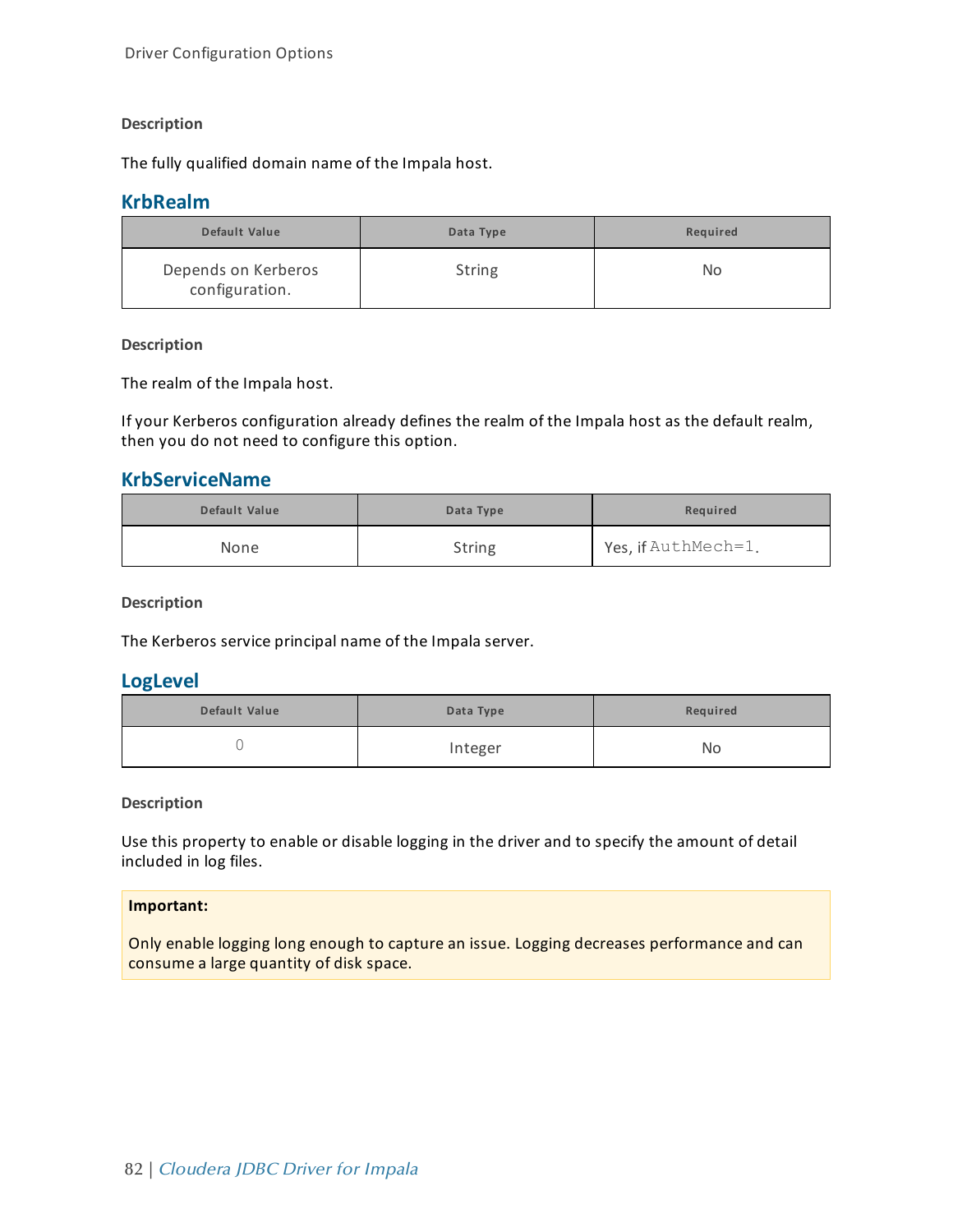Set the property to one of the following numbers:

- $\bullet$  0: Disable all logging.
- 1: Enable logging on the FATAL level, which logs very severe error events that will lead the driver to abort.
- $\bullet$  2: Enable logging on the ERROR level, which logs error events that might still allow the driver to continue running.
- 3: Enable logging on the WARNING level, which logs events that might result in an error if action is not taken.
- $\bullet$  4: Enable logging on the INFO level, which logs general information that describes the progress of the driver.
- 5: Enable logging on the DEBUG level, which logs detailed information that is useful for debugging the driver.
- 6: Enable logging on the TRACE level, which logs all driver activity.

When logging is enabled, the driver produces the following log files in the location specified in the LogPath property:

- A ImpalaJDBC  $driver.$  log file that logs driver activity that is not specific to a connection.
- A Impala connection *[Number]*.log file for each connection made to the database, where *[Number]* is a number that distinguishes each log file from the others. This file logs driver activity that is specific to the connection.

If the  $LogPath$  value is invalid, then the driver sends the logged information to the standard output stream (System.out).

### **LogPath**

| Default Value                    | Data Type     | Required |
|----------------------------------|---------------|----------|
| The current working<br>directory | <b>String</b> | No       |

**Description**

The full path to the folder where the driver saves log files when logging is enabled.

### **LowerCaseResultSetColumnName**

| Default Value | Data Type | Required |
|---------------|-----------|----------|
| ÷             | Integer   | No       |

### **Description**

This property specifies the letter case that the driver uses when returning the column name aliases in the ResultSetMetadata.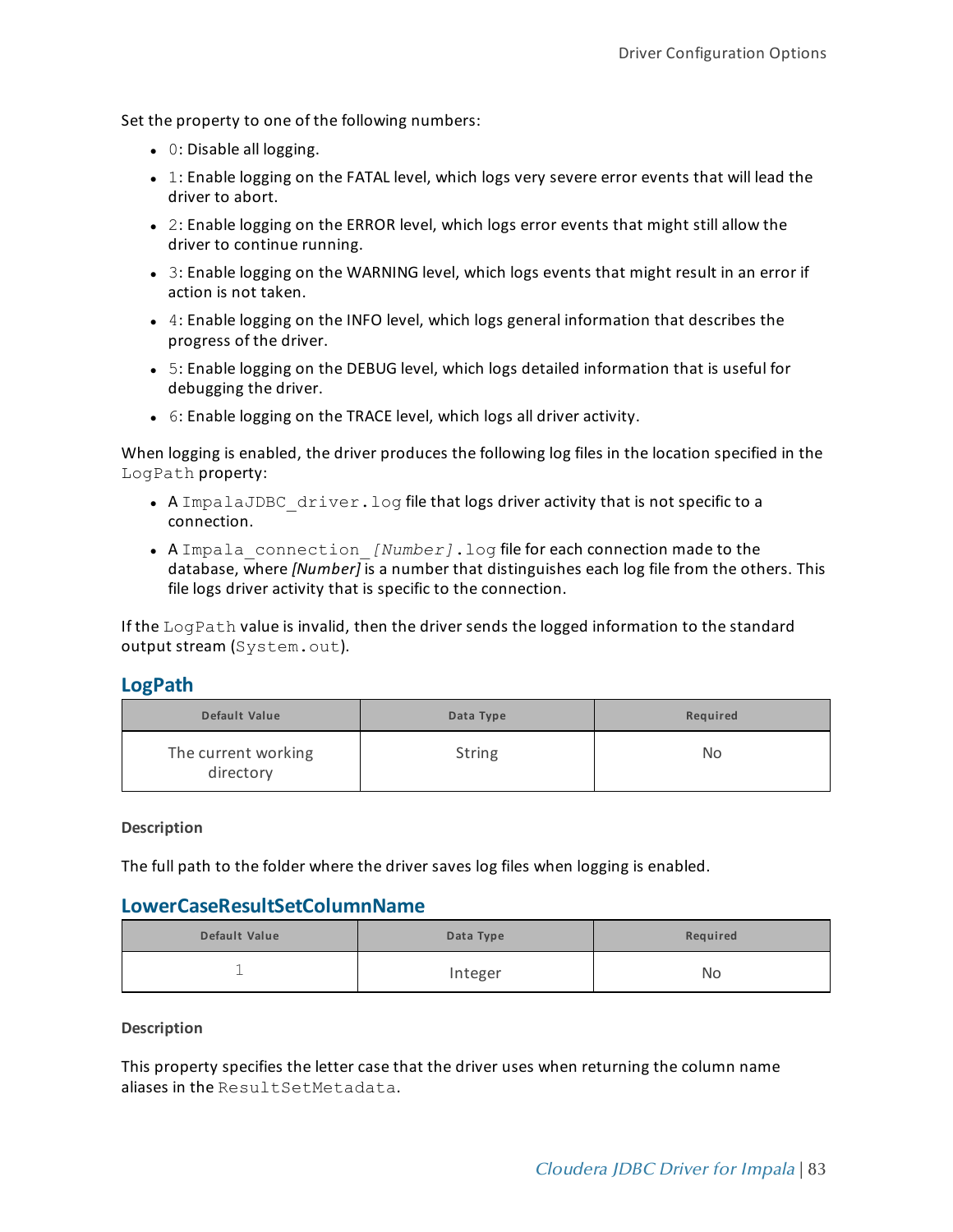- $-1$ : The column name aliases in the  $ResultSetMethod$  are returned in lower-case characters, matching the server-side behavior.
- $\bullet$  0: The column name aliases are returned in the same letter case as specified in the query.

# **OptimizedInsert**

| Default Value | Data Type | Required |
|---------------|-----------|----------|
| —             | Integer   | No       |

### **Description**

This property specifies whether the driver tries to optimize INSERT statements by bypassing translation.

Each time the driver translates an INSERT statement, it executes the DESCRIBE command to identify the data types of the columns that it is inserting data into. These additional commands consume resources and might reduce driver performance.

- 1: The driver tries to optimize INSERT statements by bypassing translation and using other methods to identify column types.
- $\bullet$  0: The driver does not attempt the optimization, and translates INSERT statements normally.

#### **Note:**

If the optimization fails, the driver falls back to translating INSERT statements normally. This additional overhead might further reduce driver performance.

# **PreparedMetaLimitZero**

| Default Value | Data Type | Required |
|---------------|-----------|----------|
| ÷             | Integer   | No       |

### **Description**

This property specifies whether the PreparedStatement.getMetadata() call will request metadata from the server with  $LIMIT = 0$ , increasing performance.

- . 1: The PreparedStatement.getMetadata() call uses LIMIT 0.
- <sup>l</sup> 0: The PreparedStatement.getMetadata() call does not use LIMIT 0.

### **PWD**

| Default Value | Data Type     | Required            |
|---------------|---------------|---------------------|
| None          | <b>String</b> | Yes, if AuthMech=3. |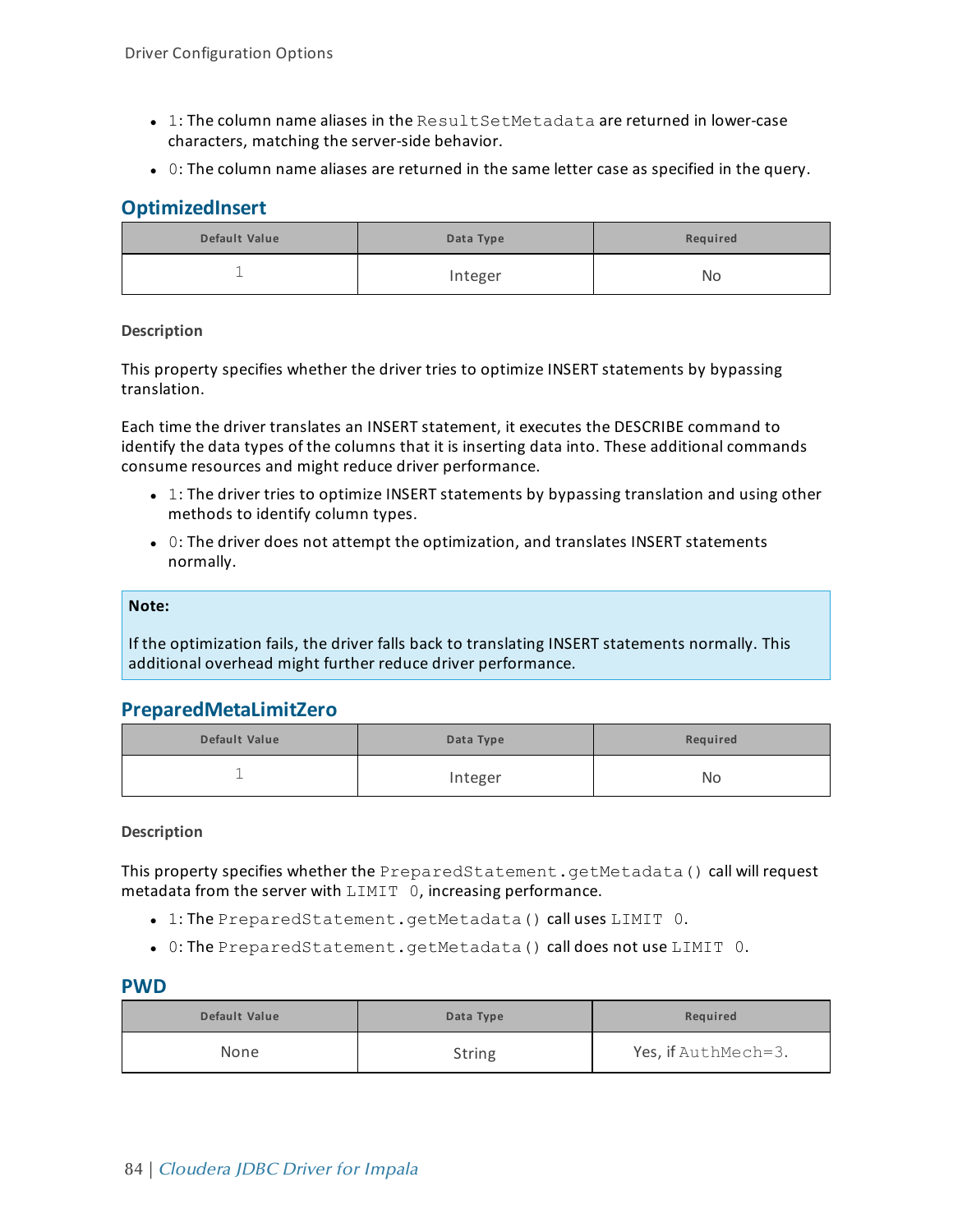**Description**

The password corresponding to the user name that you provided using the property ["UID"](#page-87-0) on [page](#page-87-0) 88.

# **RowsFetchedPerBlock**

| Default Value | Data Type | Required |
|---------------|-----------|----------|
| 10000         | Integer   | No       |

**Description**

The maximum number of rows that a query returns at a time.

Any positive 32-bit integer is a valid value, but testing has shown that performance gains are marginal beyond the default value of 10000 rows.

### **SocketTimeout**

| Default Value | Data Type | Required |
|---------------|-----------|----------|
| つの<br>JU      | Integer   | No       |

**Description**

The number of seconds after which Impala closes the connection with the client application if the connection is idle.

When this property is set to 0, idle connections are not closed.

**SSL**

| Default Value | Data Type | Required |
|---------------|-----------|----------|
|               | Integer   | No       |

### **Description**

This property specifies whether the driver communicates with the Impala server through an SSLenabled socket.

- $\bullet$  1: The driver connects to SSL-enabled sockets.
- $\bullet$  0: The driver does not connect to SSL-enabled sockets.

### **Note:**

SSL is configured independently of authentication. When authentication and SSL are both enabled, the driver performs the specified authentication method over an SSL connection.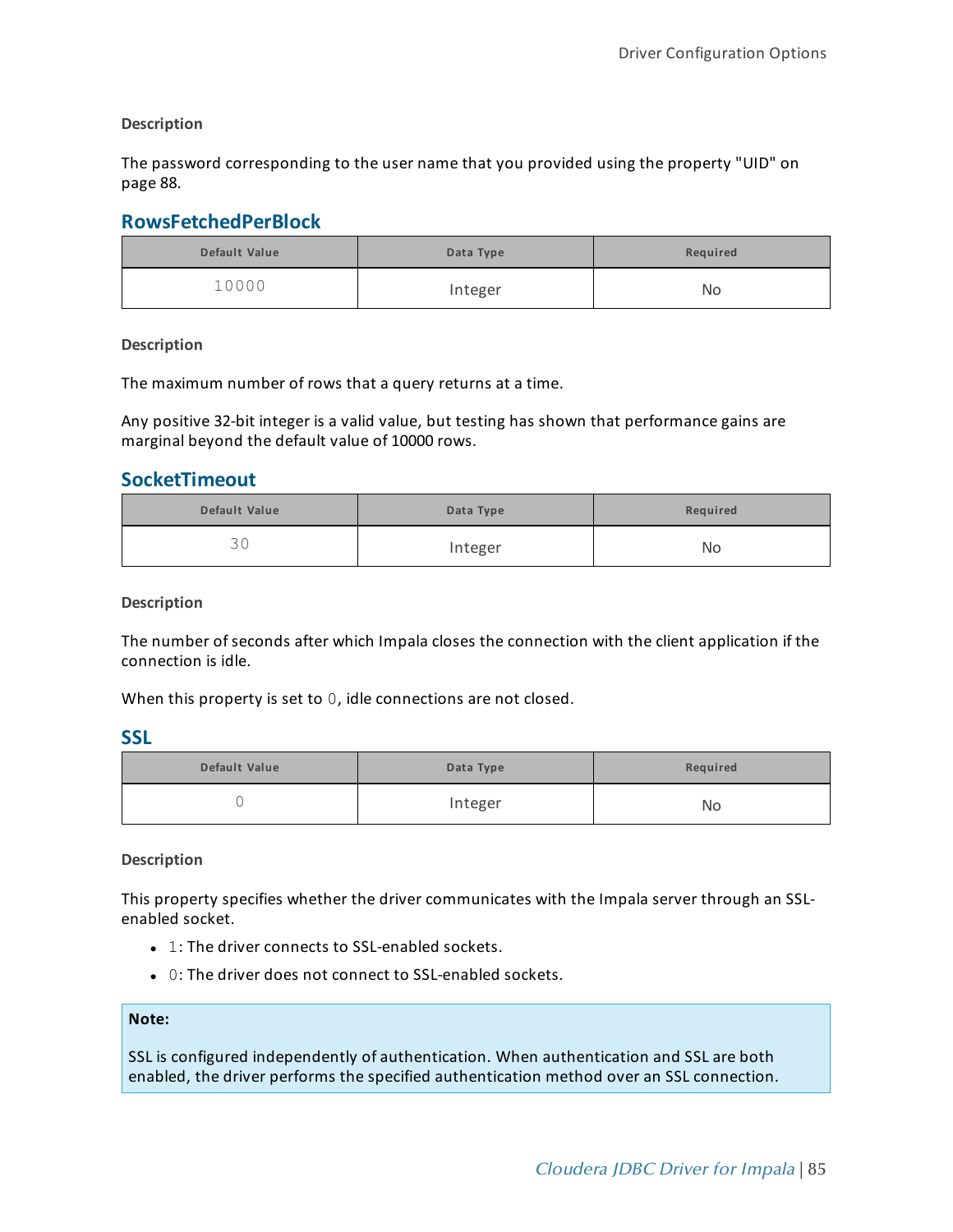# <span id="page-85-2"></span>**SSLKeyStore**

| Default Value | Data Type | Required |
|---------------|-----------|----------|
| None          | String    | No       |

**Description**

The full path of the Java KeyStore containing the server certificate for one-way SSL authentication.

See also the property ["SSLKeyStorePwd"](#page-85-0) on page 86.

**Note:**

The Cloudera JDBC Driver for Impala accepts TrustStores and KeyStores for one-way SSL authentication. See also the property ["SSLTrustStore"](#page-85-1) on page 86.

### <span id="page-85-0"></span>**SSLKeyStorePwd**

| Default Value | Data Type | Required                                                        |
|---------------|-----------|-----------------------------------------------------------------|
| None          | Integer   | Yes, if you are using a<br>KeyStore for connecting over<br>SSL. |

**Description**

<span id="page-85-1"></span>The password for accessing the Java KeyStore that you specified using the property ["SSLKeyStore"](#page-85-2) on [page](#page-85-2) 86.

### **SSLTrustStore**

| Default Value                                                                                                                                        | Data Type     | Required |
|------------------------------------------------------------------------------------------------------------------------------------------------------|---------------|----------|
| jssecacerts, if it exists.<br>If jssecacerts does not<br>exist, then cacerts is used.<br>The default location of<br>cacerts is<br>jre\lib\security\. | <b>String</b> | No.      |

### **Description**

The full path of the Java TrustStore containing the server certificate for one-way SSL authentication.

See also the property ["SSLTrustStorePwd"](#page-86-0) on page 87.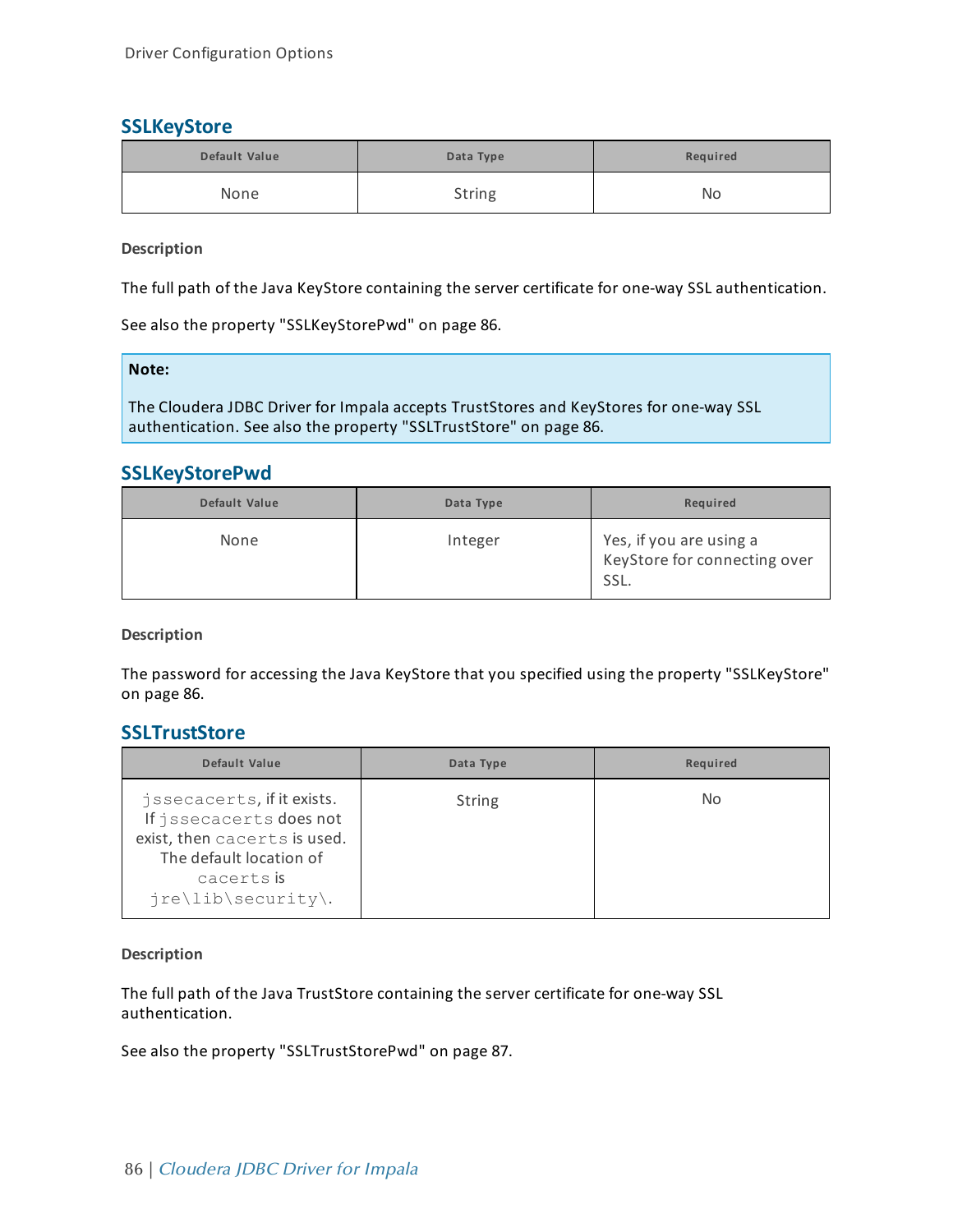### **Note:**

<span id="page-86-0"></span>The Cloudera JDBC Driver for Impala accepts TrustStores and KeyStores for one-way SSL authentication. See also the property ["SSLKeyStore"](#page-85-2) on page 86.

### **SSLTrustStorePwd**

| Default Value | Data Type     | Required                    |
|---------------|---------------|-----------------------------|
| None          | <b>String</b> | Yes, if using a TrustStore. |

### **Description**

The password for accessing the Java TrustStore that you specified using the property ["SSLTrustStore"](#page-85-1) on page 86.

### **StripCatalogName**

| Default Value | Data Type | Required |
|---------------|-----------|----------|
| -             | Integer   | No       |

#### **Description**

This property specifies whether the driver removes catalog names from query statements if translation fails or if the UseNativeQuery property is set to 1.

- $\bullet$  1: If query translation fails or if the UseNativeQuery property is set to 1, then the driver removes catalog names from the query statement.
- 0: The driver does not remove catalog names from query statements.

### **SupportTimeOnlyTimestamp**

| Default Value | Data Type | Required |
|---------------|-----------|----------|
| <b>-</b>      | Integer   | No       |

### **Description**

This property specifies whether the driver supports TIMESTAMP data that only contains a time value.

- $\bullet$  1: The driver supports TIMESTAMP data that only contains a time value.
- $\bullet$  0: The driver returns an error when working with TIMESTAMP data that only contains a time value.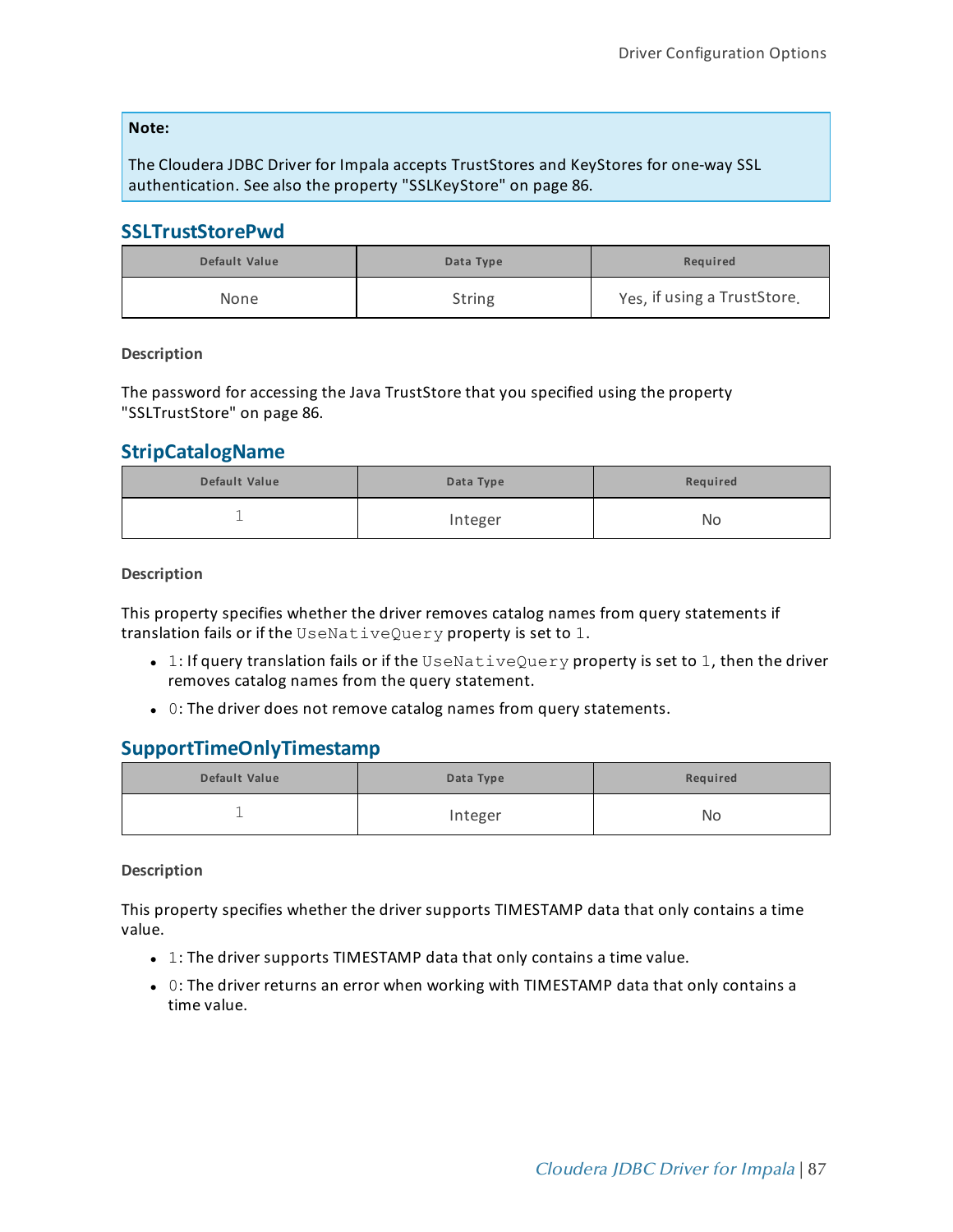### <span id="page-87-0"></span>**UID**

| Default Value | Data Type     | Required            |
|---------------|---------------|---------------------|
| anonymous     | <b>String</b> | Yes, if AuthMech=3. |

**Description**

The user name that you use to access the Impala server.

### **UseNativeQuery**

| Default Value | Data Type | Required |
|---------------|-----------|----------|
|               | Integer   | No       |

### **Description**

This property specifies whether the driver transforms the queries emitted by applications.

- $\bullet$  1: The driver does not transform the queries emitted by applications, so the native query is used.
- $\bullet$  0: The driver transforms the queries emitted by applications and converts them into an equivalent form in Impala SQL.

### **Note:**

If the application is Impala-aware and already emits Impala SQL, then enable this option to avoid the extra overhead of query transformation.

### **UseSasl**

| Default Value | Data Type | Required |
|---------------|-----------|----------|
| —             | Integer   | No       |

### **Description**

This property indicates if SASL is used in conjunction with the User Name and Password Authentication Mechanism (AuthMech=3).

0: No SASL authentication is used. User credentials are still passed to the server for services such as Sentry.

1: SASL authentication is used.